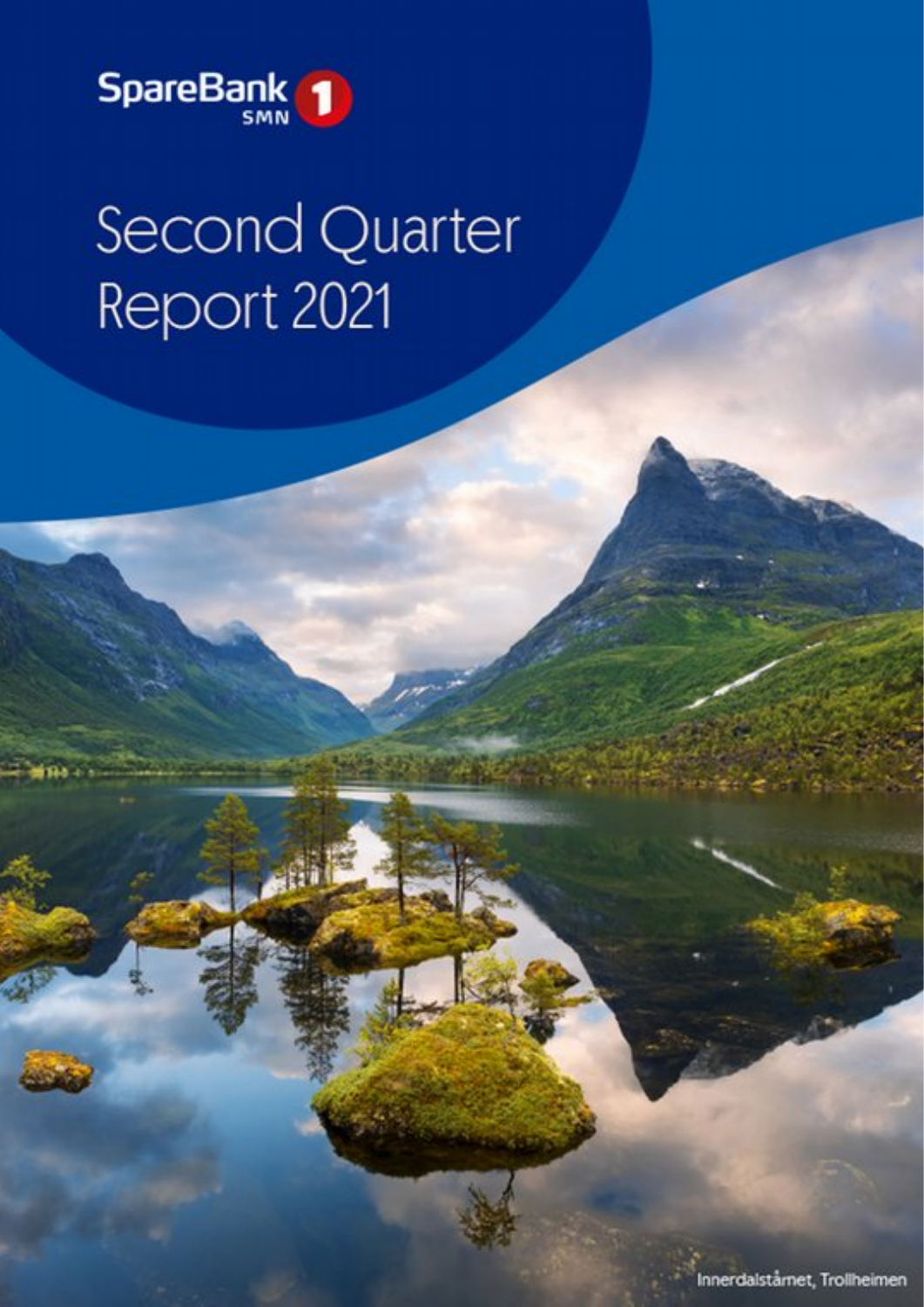

## **Contents**

| Statement in compliance with the securities trading act, section 5-6  66 |  |
|--------------------------------------------------------------------------|--|
|                                                                          |  |
|                                                                          |  |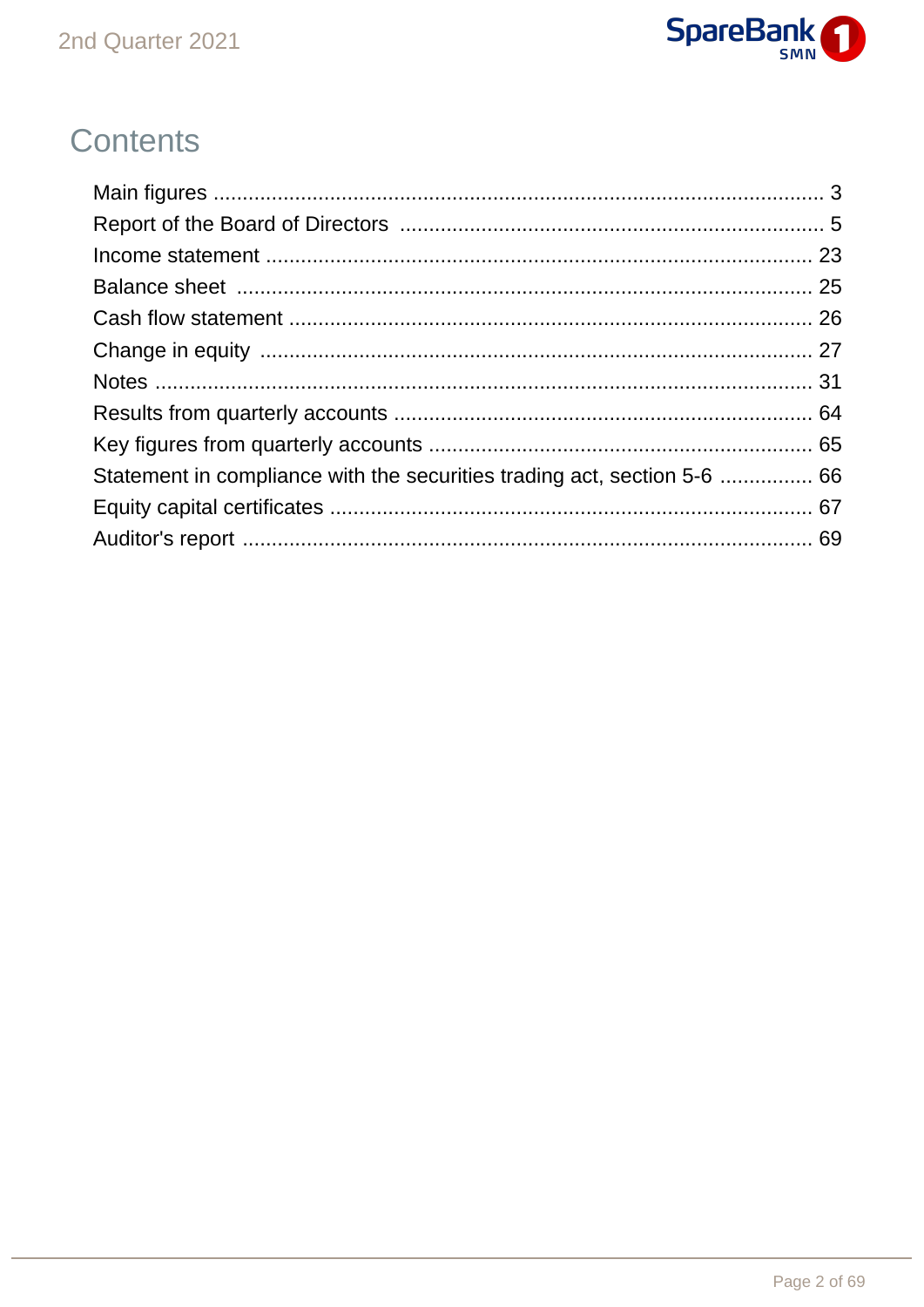

## Main figures

|                                                                                                      | Second quarter                  |                | <b>First half</b> |                       |                         |
|------------------------------------------------------------------------------------------------------|---------------------------------|----------------|-------------------|-----------------------|-------------------------|
|                                                                                                      | 2021                            | 2020           | 2021              | 2020                  | 2020                    |
| From the income statement                                                                            |                                 |                |                   |                       |                         |
| Net interest                                                                                         | 698                             | 665            | 1,366             | 1,376                 | 2,759                   |
| Net commission income and other income                                                               | 748                             | 595            | 1,538             | 1,153                 | 2,516                   |
| Net return on financial investments                                                                  | 270                             | 448            | 560               | 549                   | 951                     |
| <b>Total income</b>                                                                                  | 1,716                           | 1,708          | 3,464             | 3,078                 | 6,225                   |
| <b>Total operating expenses</b>                                                                      | 735                             | 699            | 1,531             | 1,405                 | 2,904                   |
| <b>Results before losses</b>                                                                         | 981                             | 1,010          | 1,933             | 1,673                 | 3,321                   |
| Loss on loans, guarantees etc                                                                        | 39                              | 170            | 98                | 478                   | 951                     |
| <b>Results before tax</b>                                                                            | 942                             | 840            | 1,836             | 1,195                 | 2,370                   |
| Tax charge                                                                                           | 191<br>$\overline{\mathcal{A}}$ | 124<br>3       | 322<br>10         | 193<br>$\overline{7}$ | 400<br>9                |
| Result investment held for sale, after tax                                                           |                                 |                |                   |                       |                         |
| Net profit                                                                                           | 755                             | 719            | 1,523             | 1,008                 | 1,978                   |
| Interest Tier 1 Capital                                                                              | 10                              | 14             | 30                | 38                    | 59                      |
| Net profit excl. Interest Tier 1 Capital                                                             | 745                             | 705            | 1,493             | 970                   | 1.919                   |
| <b>Balance sheet figures</b>                                                                         |                                 |                | 30.6.21           |                       | 30.6.20 31.12.20        |
| Gross loans to customers                                                                             |                                 |                |                   |                       | 141,935 130,627 134,648 |
| Gross loans to customers incl. SB1 Boligkreditt and SB1 Næringskreditt                               |                                 |                |                   |                       | 189,015 175,100 182,801 |
| Deposits from customers                                                                              |                                 |                | 110,133           | 94,289                | 97,529                  |
| Average total assets                                                                                 |                                 |                |                   |                       | 194,053 180,776 183,428 |
| <b>Total assets</b>                                                                                  |                                 |                |                   |                       | 200,426 190,484 187,912 |
|                                                                                                      |                                 |                |                   |                       |                         |
|                                                                                                      |                                 | Second quarter | <b>First half</b> |                       |                         |
| <b>Key figures</b>                                                                                   | 2021                            | 2020           | 2021              | 2020                  | 2020                    |
| Profitability                                                                                        |                                 |                |                   |                       |                         |
| Return on equity 1)                                                                                  | 14.3 %                          | 15.1 %         | 14.5 %            | 10.3%                 | 10.0%                   |
| Cost-income ratio <sup>1)</sup>                                                                      | 43 %                            | 41 %           | 44 %              | 46 %                  | 47 %                    |
| Deposit-to-loan ratio excl. SB1 Boligkreditt and SB1 Næringskreditt                                  | 78 %                            | 72 %           | 78 %              | 72 %                  | 72 %                    |
| Deposit-to-loan ratio incl. SB1 Boligkreditt and SB1 Næringskreditt <sup>1)</sup>                    | 58 %                            | 54 %           | 58 %              | 54 %                  | 53 %                    |
| Growth in loans (gross) last 12 months (incl. SB1 Boligkreditt and SB1 Næringskreditt) <sup>1)</sup> | 2.0%                            | 2.5%           | 7.9%              | 7.0%                  | 9.0%                    |
| Growth in deposits last 12 months                                                                    | 7.6%                            | 7.0%           | 16.8%             | 8.9%                  | 13.5%                   |
| Losses in % of gross loans incl. SB1 Boligkreditt and SB1 Næringskreditt                             |                                 |                |                   |                       |                         |
| Impairment losses ratio 1)                                                                           | 0.08%                           | 0.39%          | 0.11%             | 0.56%                 | 0.54%                   |
| Stage 3 as a percentage of gross loans $1$ )                                                         | 1.87 %                          | 1.35 %         | 1.87 %            | 1.35 %                | 1.23 %                  |
|                                                                                                      |                                 |                |                   |                       |                         |
| Solidity                                                                                             |                                 |                |                   |                       |                         |
| Capital ratio                                                                                        | 22.2 %                          | 21.1%          | 22.2 %            | 21.1%                 | 22.3%                   |
| Tier 1 capital ratio                                                                                 | 20.0%                           | 18.9%          | 20.0%             | 18.9%                 | 20.0%                   |
| Common equity Tier 1 capital ratio                                                                   | 18.3%                           | 17.2 %         | 18.3%             | 17.2 %                | 18.3%                   |
| Tier 1 capital                                                                                       | 19,011                          | 18,182         | 19,011            | 18,182                | 18,636                  |
| Total eligible capital                                                                               | 21,105                          | 20,266         | 21,105            | 20,266                | 20,759                  |
| Liquidity Coverage Ratio (LCR)                                                                       | 184 %                           | 163 %          | 184 %             | 163%                  | 171 %                   |
| Leverage Ratio                                                                                       | 7.0%                            | 6.9%           | 7.0 %             | 6.9%                  | 7.1%                    |
|                                                                                                      |                                 |                |                   |                       |                         |
| <b>Branches and staff</b>                                                                            |                                 |                | 30.6.21           |                       | 30.6.20 31.12.20        |
| Number of branches                                                                                   |                                 |                | 42                | 46                    | 45                      |
| No. Of full-time positions                                                                           |                                 |                | 1,526             | 1,515                 | 1,560                   |

<sup>1)</sup> Defined as alternative performance measures, see attachment to quarterly report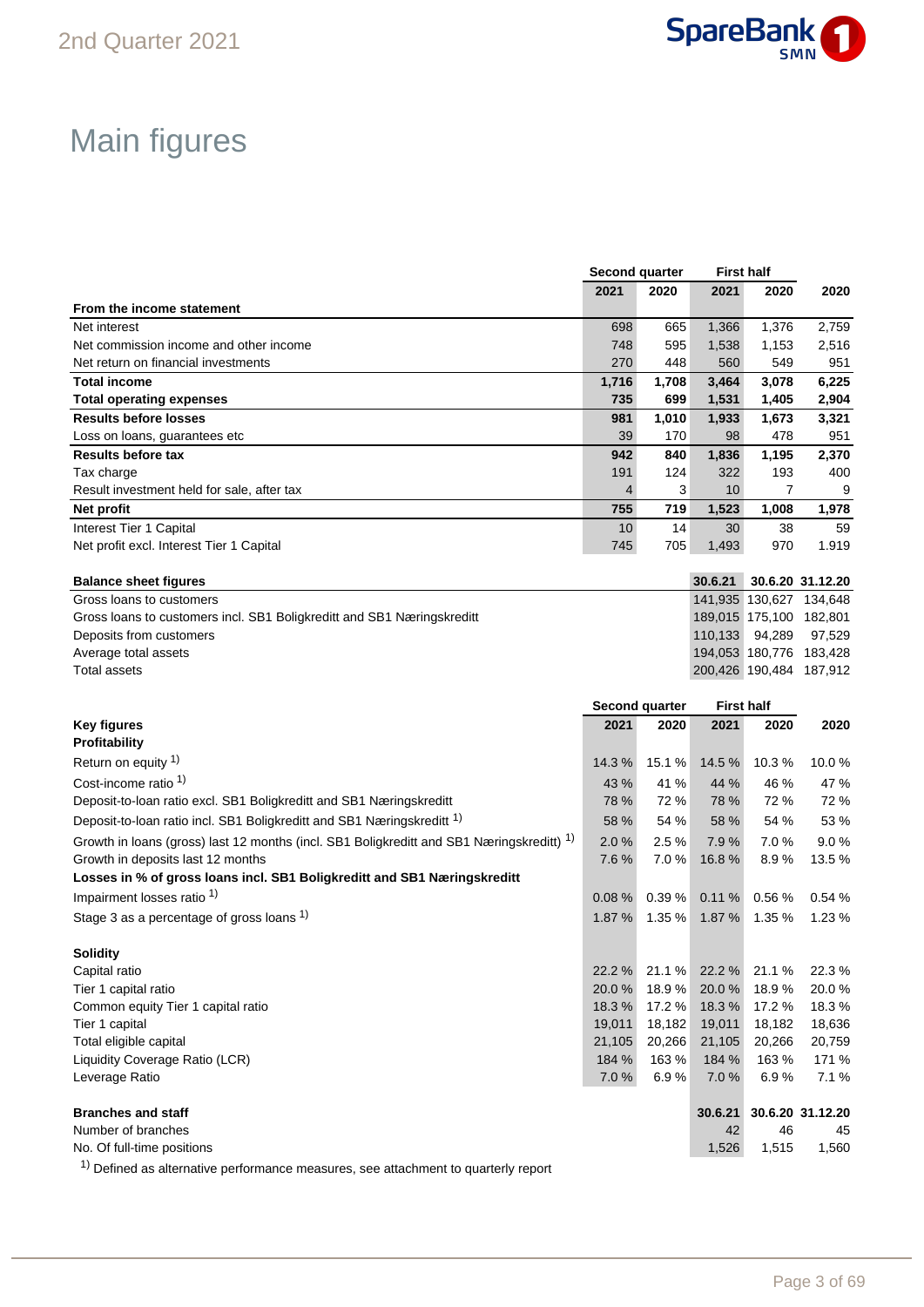## 2nd Quarter 2021



| <b>Key figures ECC</b>                                | 30 June<br>2021 | 30 June<br>2020 | 31 Dec<br>2020 | 31 Dec<br>2019 | 31 Dec<br>2018 | 31 Dec<br>2017 |
|-------------------------------------------------------|-----------------|-----------------|----------------|----------------|----------------|----------------|
| ECC ratio                                             | 64.0 %          | 64.0%           | 64.0%          | 64.0%          | 64.0%          | 64.0%          |
| Number of certificates issued, millions <sup>1)</sup> | 129.36          | 129.39          | 129.39         | 129.30         | 129.62         | 129.38         |
| ECC share price at end of period (NOK)                | 119.20          | 78.30           | 97.60          | 100.20         | 84.20          | 82.25          |
| Stock value (NOKM)                                    | 15.420          | 10.131          | 12.629         | 12.956         | 10.914         | 10,679         |
| Booked equity capital per ECC (including dividend)    |                 |                 |                |                |                |                |
| 2)                                                    | 100.18          | 90.37           | 94.71          | 90.75          | 83.87          | 78.81          |
| Profit per ECC, majority <sup>1)</sup>                | 6.90            | 4.53            | 8.87           | 12.14          | 9.97           | 8.71           |
| Dividend per ECC                                      |                 |                 | 4.40           | 6.50           | 5.10           | 4.40           |
| Price-Earnings Ratio <sup>1)</sup>                    | 8.64            | 8.65            | 11.01          | 8.26           | 8.44           | 9.44           |
| Price-Book Value Ratio <sup>1)</sup>                  | 1.19            | 0.87            | 1.03           | 1.10           | 1.00           | 1.04           |

 $1)$  Defined as alternative performance measures, see attachment to quarterly report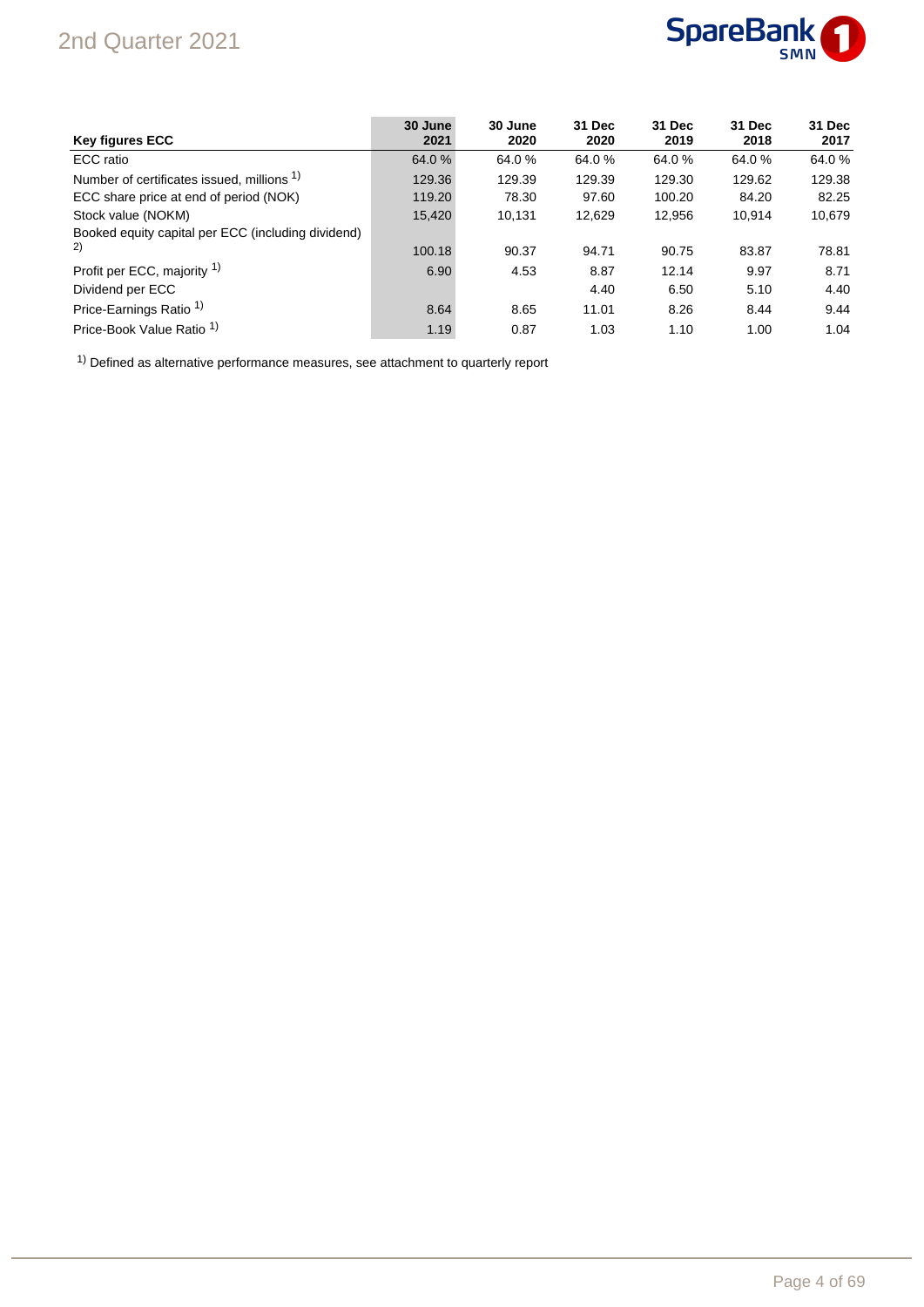

## Report of the Board of Directors

## Second quarter 2021

(Consolidated figures. Figures in parenthesis refer to the same period of 2020 unless otherwise stated)

- Pre-tax profit: NOK 942m (840m)
- Post-tax profit: NOK 755m (719m)
- Return on equity:  $14.3\%$  (15.1%)
- CET1 ratio: 18.3% (17.2%)
- Growth in lending:  $2.0\%$  (2.5%) and in deposits:  $7.6\%$  (7.0%)
- Lending to personal customers increased by 2.2% in the quarter (2.4%), 1.4 percentage point higher growth than in the first quarter. Lending to corporate clients increased by 1.5% (2.7%) which was 0.9 percentage point lower growth than in the first quarter
- Deposits from personal customers increased by 6.9% (10.2%), 5.1% higher growth than in the first quarter. Deposits from corporate customers increased by 8.0% (4.6%), 0.7 per cent higher growth than in the first quarter
- Net result of ownership interests: NOK 212m (177m)
- Net result of financial instruments (incl. dividends): NOK 59m (271m)
- Losses on loans and quarantees: NOK 39m (170m), 0.08% of gross loans (0.39%)
- Earnings per equity certificate (EC): NOK 3.51 (3.27). Book value per EC: NOK 100.18 (90.37)

## First half 2021

- Pre-tax profit: NOK 1,836m (1,195m)
- Post-tax profit: NOK 1,523m (1,008m)
- Return on equity:  $14.5\%$  (10.3%)
- Growth in lending:  $7.9\%$  (7.0%) and in deposits:  $16.8\%$  (8.9%) in the last 12 months. In the first half-year growth in lending was 3.4% (4.4%) and in deposits 12.9% (9.7%)
- Growth in lending to personal customers was 7.0% (7.9%) in the last 12 months. In the first half-year growth was 3.1% (4.2%). Growth in lending to corporate clients was 9.9% (5.2%) in the last 12 months; in the first half-year growth was 4.1% (4.7%)
- Loans to retail customers account for 68% (68%) of total lending
- **Deposits from personal customers increased by 7.8% (13.2%) in the last 12 months, in the first** half-year by 8.8% (14.9%). Deposits from corporate customers increased by 23.7% (5.9%) in the last 12 months, in the first half-year by 15.9% (6.1%).
- Net result of ownership interests: NOK 340m (394m)
- Net result of financial instruments (incl. dividends): NOK 220m (155m)
- Losses on loans and quarantees: NOK 98m (478m), 0.11% (0.56%) of gross loans
- Earnings per equity certificate (EC): NOK 6.90 (4.53).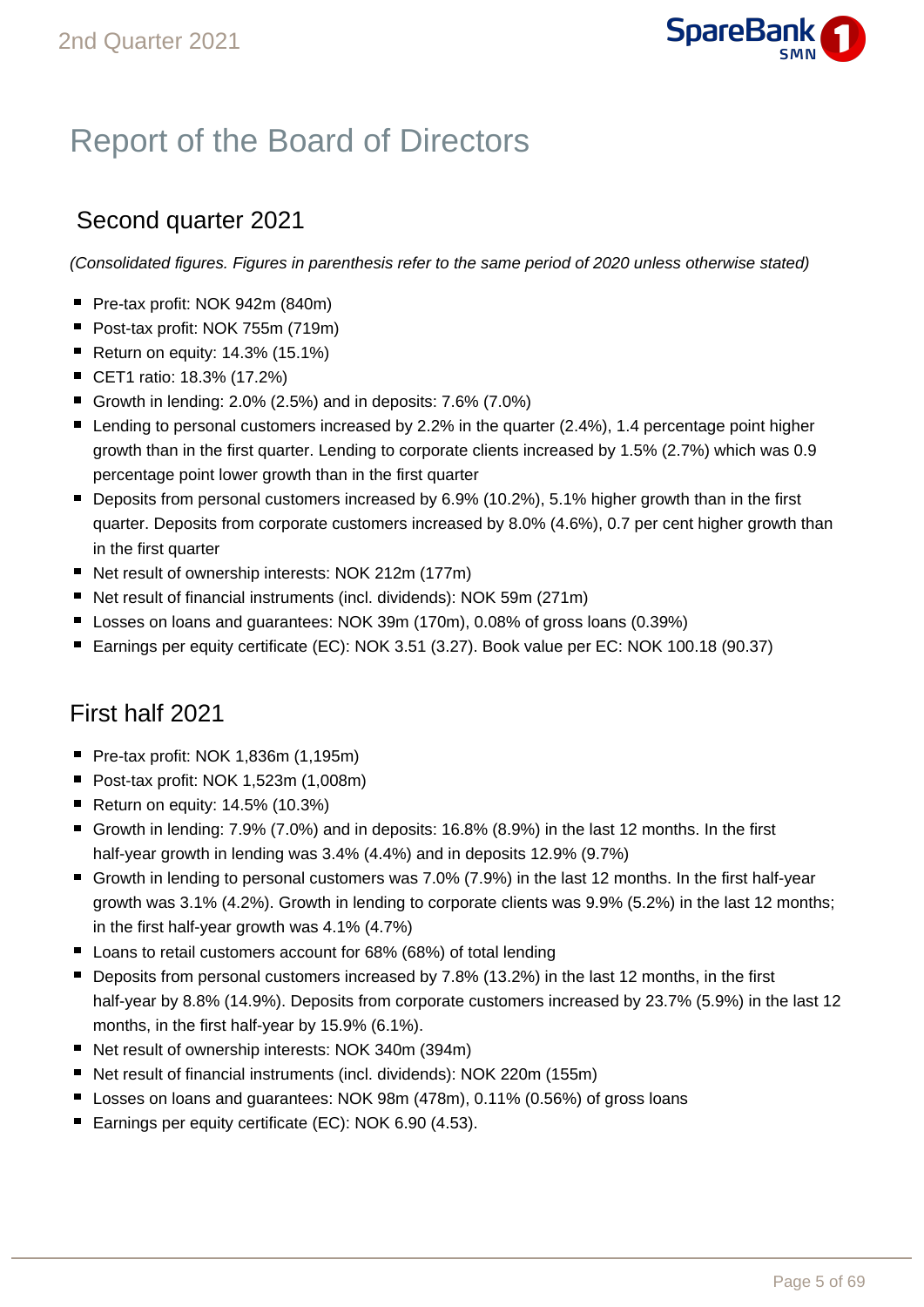

## Events in the quarter

#### **Vaccination programme proceeding broadly as planned, and uncertainty in the economy receding**

Economic developments are closely tied to the expected path and management of the Covid-19 pandemic. For Norway, full vaccination of the adult section of the population is now expected over the course of autumn 2021. In tandem with this, the government's plan for the reopening of society moves ahead. The most sweeping national infection protection measures will likely be removed in the course of September, although there is some uncertainty due to the spread of the Delta variant. But the pandemic is not over, and further mutations and infection waves cannot be ruled out.

The Confederation of Norwegian Enterprise (NHO) puts growth in Mainland (non-oil) Norway's GDP at 3.25 per cent for 2021 and 3.5 per cent for 2022, implying a return of the economy to its pre-crisis level in the third quarter of 2021. This also implies a continued decline in unemployment, although it will take time for unemployment to fall as low as the level in effect prior to the crisis.

At its interest rate meeting in June 2021 – at which the base rate was kept unchanged – Norges Bank (Norway's central bank) noted that underlying inflation has now fallen below the 2 per cent target, but that quickening price growth and higher inflationary expectations internationally make for uncertainty as to price trend ahead. Norges Bank also noted that house prices have risen markedly since last spring, but that the rate of increase has subsided somewhat of late. Norges Bank signals a higher base rate from autumn 2021 onwards.

#### **Agreement to merge Vipps, Danish MobilePay and Finnish Pivo brings together 11 million users in a single mobile wallet**

On 30 June 2021 Vipps signed an agreement with Danish MobilePay and Finnish Pivo to merge the three companies in order to create one, common digital wallet. The merger paves the way for mobile payments across national borders and even better solutions for users and companies in Denmark, Finland and Norway. The positive effects for the SpareBank 1 banks are also substantial.

The new common wallet will have a total of 11 million users, more than 700 million annual transactions and 330,000 corporate clients across Finland, Denmark and Norway, making it one of the largest digital wallets in Europe.

It is the mobile payments arm ('the digital wallet') of Vipps that is involved in the merger. The merger of the three companies entails hiving off BankAxept and Bank ID from Vipps to form a new Norwegian-owned company with its own management. This company will remain wholly owned by the Norwegian SpareBank 1 banks.

The merger requires approval by the relevant authorities. Vipps expects the approval process to last up to one year. Vipps will continue to operate as previously until approval is granted.

#### **Fleks – SpareBank 1 to focus on car subscriptions**

SpareBank 1 Finans Midt-Norge is to take up an ownership role in the car subscription company Fleks along with SpareBank 1 Nord-Norge and SpareBank 1 Finans Østlandet with an overall stake of 47.2 per cent. Bertel O Stein will hold a corresponding stake. Car subscription is growing apace and will be a natural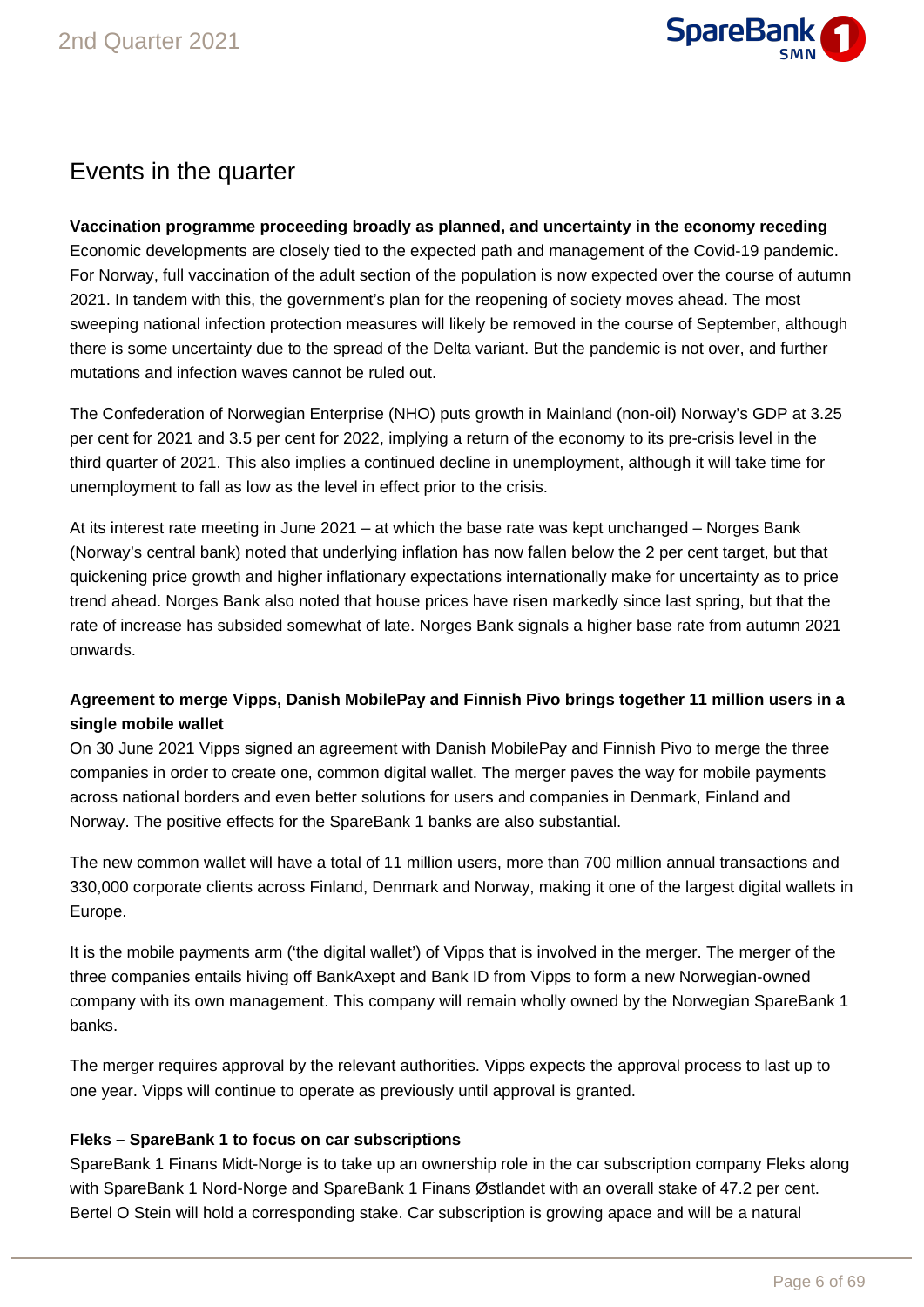

aspect of car ownership and everyday finances in the future. SpareBank 1 SMN will take a position in this market through Fleks AS.

#### **Everyday work practices after the pandemic**

With the broad-based involvement of group employees, SpareBank 1 SMN has sought to define necessary adjustments to everyday work practices in the group after the pandemic. Office premises will continue to be the main workplace. This is important with a view to building a culture and relations between customers and colleagues. However, there will be greater flexibility in terms of working from home. Necessary adjustments are being made to the office premises at the same time as moves are made to make working from home a natural aspect of everyday work.

#### **SpareBank 1 SMN to establish an economic crime department**

Combating money laundering and other economic/financial crime is an important part of the bank's corporate social responsibility. This area is subject to stringent statutory requirements and there is an ongoing need to further develop systems and processes. A new unit is accordingly being established in the group which, in addition to being responsible for the group's anti-money laundering effort, will also assure a strengthened focus on combating fraud and corruption.

### Excellent result for the second quarter of 2021

A net profit of NOK 755m (719m), and a return on equity of 14.3 per cent (15.1 per cent), were posted in the second quarter. The second quarter figure is NOK 12m lower than in the first quarter of 2021. The profit improvement compared with last year's second quarter is largely related to lower loan losses.

Earnings per equity certificate (EC) were NOK 3.51 (3.27) and the book value per EC was NOK 100.18 (90.37). Earnings per EC in the first quarter of 2021 were NOK 3.40.

Net interest income came to NOK 698m (665m), which is NOK 29m higher than the first quarter and NOK 33m better than the second quarter of 2020. NIBOR was about 20 points lower in the second quarter of 2021 than in both the first quarter of 2021 and the second quarter of 2020. This has brought increased margins on loans and reduced margins on deposits from the first to the second quarter of the current year. Lower market interest rates yield lower return on equity. Increased loan and deposit volumes have strengthened net interest income.

Commission and other income was reduced from the preceding quarter by NOK 43m to NOK 748m (595m). The reduction is largely due to lower incomes from securities services after the particularly high incomes in the first quarter. Beyond this, the largest increase in income was from estate agency services. Compared with the same quarter of 2020, increased incomes from securities services and estate agency services account for the bulk of the income growth.

The group's profit share from owner interests and related companies was NOK 212m (177m). The profit share in the first quarter was NOK 128m. The profit growth recorded by Fremtind and SpareBank 1 Forsikring explains the majority of the increase compared with both the first quarter and second quarter of last year.

Return on financial instruments (including dividends) was NOK 59m (271m) in the second quarter of 2021 and NOK 161m in the first quarter of 2021. The first quarter of 2021 brought capital gains of NOK 102m. The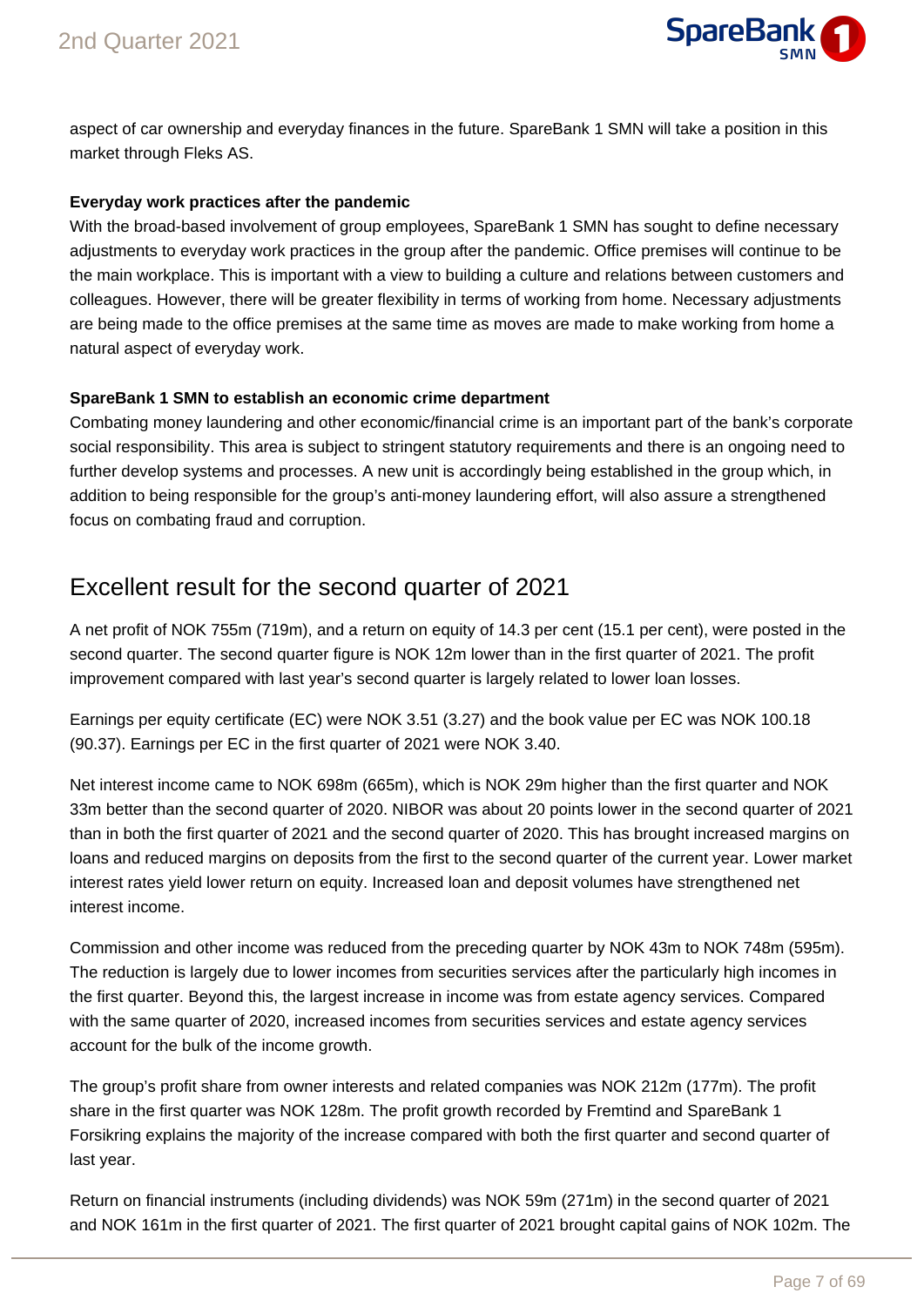

second quarter of last year was marked by a substantial reversal of Covid-related securities losses recorded in the first quarter.

Operating expenses totalled NOK 735m (699m) compared with operating expenses of NOK 796m in the first quarter of 2020. The decline from the first quarter is largely down to lower variable remuneration at SpareBank 1 Markets with a lower result in the second quarter compared with an excellent first quarter. Compared with the second quarter of 2020, costs were higher among the subsidiaries due to high activity levels.

Losses on loans and guarantees totalled NOK 39m (170m) in the second quarter and NOK 59m in the first quarter. Lower losses compared with the second quarter of last year are attributable to improved prospects in the oil and offshore sector and hence reduced losses.

Good growth was seen in loans and deposits. Overall lending increased by 7.9 per cent (7.0 per cent) and deposits by 16.8 per cent (8.9 per cent) in the last 12 months. In the second quarter, lending grew by 2.0 (2.5) per cent and deposits by 7.6 (7.0) per cent. Growth in lending to personal customers increased from the first to the second quarter, and good growth was noted in deposits from corporate clients again in the second quarter.

The CET1 ratio as at 30 June 2021 was 18.3 per cent (17.2 per cent). The targeted CET1 ratio is 16.9 per cent. At the turn of 2021 the CET1 ratio stood at 18.3 per cent.

The price of the bank's equity certificate (MING) at quarter-end was NOK 119.20 (78.30). A cash dividend of NOK 4.40 (5.00) was declared for 2020. Of this, a dividend of NOK 1.30 per EC was paid for 2020 in light of the Ministry of Finance's recommendation. The board of directors is authorised to pay out all or parts of the remaining dividend and community dividend after 30 September 2021 if conditions permit.

#### **Increased net interest income**

In spring 2020 Norges Bank lowered its base rate from 1.50 per cent to zero, with ensuing rate cuts on residential mortgages and on deposits. Since the start of 2020 NIBOR has been reduced by about 160 points.

Net interest income came to NOK 698m (665m) compared with NOK 668m in the first quarter of 2021. The NOK 29m increase in net interest income compared with the first quarter is mainly ascribable to higher margins on residential mortgages and loans to corporates alike due to a reduced NIBOR in the quarter along with growth in lending and deposits. At the same time the lower NIBOR weakens net interest income through lower return on equity. Deposit margins were somewhat reduced in the second quarter.

Norges Bank retains an unchanged base rate but has signalled an increase as from September 2021. Thereafter Norges Bank anticipates a gradual increase in the base rate as conditions in the economy normalise.

#### **Commission and other operating income**

Commission income and other operating income totalled NOK 748m (595m) compared with NOK 790m in the first quarter of 2021.

A high proportion of multi-product customers is important for SpareBank 1 SMN. It makes for high customer satisfaction and a diversified income flow for the group.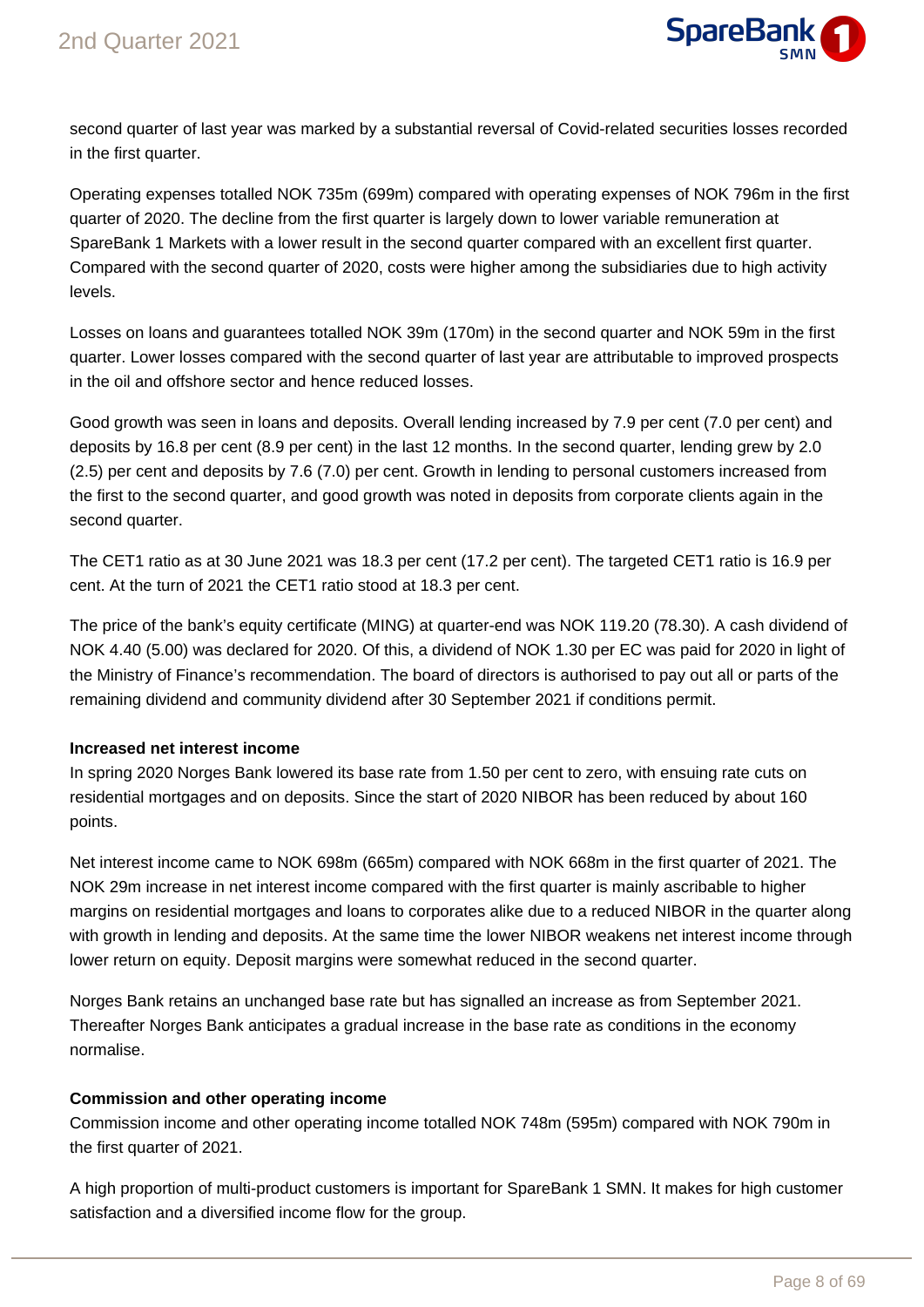## 2nd Quarter 2021



| <b>Commission income (NOKm)</b>                               | <b>2Q 21</b> | <b>1Q 21</b> | 2Q 20 |
|---------------------------------------------------------------|--------------|--------------|-------|
| Payment transfers                                             | 56           | 49           | 51    |
| Creditcard                                                    | 13           | 14           | 15    |
| Saving products                                               | 14           | 15           | 16    |
| Insurance                                                     | 53           | 52           | 48    |
| Guarantee commission                                          | 14           | 14           | 15    |
| Real estate agency                                            | 131          | 103          | 105   |
| Accountancy services                                          | 154          | 148          | 141   |
| <b>Markets</b>                                                | 182          | 275          | 129   |
| Other commissions                                             | 14           | 5            | 17    |
| <b>Commissions ex SB1 Boligkreditt and SB1 Næringskreditt</b> | 631          | 675          | 536   |
| <b>Commissions SB1 Boligkreditt</b>                           | 113          | 112          | 57    |
| Commissions SB1 Næringskreditt                                |              | 4            | 2     |
| <b>Total commissions</b>                                      | 748          | 790          | 595   |

Commission income on loans sold to the mortgage companies SpareBank 1 Boligkreditt and SpareBank 1 Næringskreditt totalled NOK 117m (59m). In the first quarter of 2021 commissions totalled NOK 116m. The increase from last year is due to increased margins on loans sold to SpareBank 1 Boligkreditt.

The increase of NOK 95m in other commission income compared with the second quarter of 2020 is mainly a result of growth of NOK 53m in income from securities services and an increase of NOK 25m in income from estate agency services. Compared with the preceding quarter, incomes from securities services were NOK 93m lower after an extraordinary first quarter. Estate agency incomes also rose compared with the first quarter.

#### **Return on financial investments**

Overall return on financial investments in the second quarter came to NOK 42m (269m) and in the first quarter of 2021 to NOK 158m. This breaks down as follows compared with last year's second quarter:

- Capital gains on shares came to NOK 23m (36m) and are mainly unrealised gains on shareholdings in SpareBank 1 SMN Invest. Unrealised gains on shares in SpareBank 1 SMN Invest also featured in the first quarter.
- Financial instruments, including bonds and CDs, showed losses of NOK 4m in the second quarter (gain of 222m). The second quarter of 2020 was heavily marked by the reversal of Covid-related losses recorded in the first quarter.
- Income of NOK 15m (4m) from forex transactions comprises income from currency trading at SpareBank 1 Markets
- Capital gains on shares and derivatives of shares at SpareBank 1 Markets totalled NOK 8m (7m)

| Return on financial investments (NOKm)                             | <b>2Q 21</b> | 1Q 21 | <b>2Q 20</b>   |
|--------------------------------------------------------------------|--------------|-------|----------------|
| Capital gains/losses shares                                        | 23           | 102   | 36             |
| Gain/(loss) on financial instruments                               | -4           | 20    | 222            |
| Foreign exchange gain/(loss)                                       | 15           | 15    | $\overline{4}$ |
| Gain/(loss) on shares and share derivatives at SpareBank 1 Markets |              | 20    |                |
| Net return on financial instruments                                | 42           | 158   | 269            |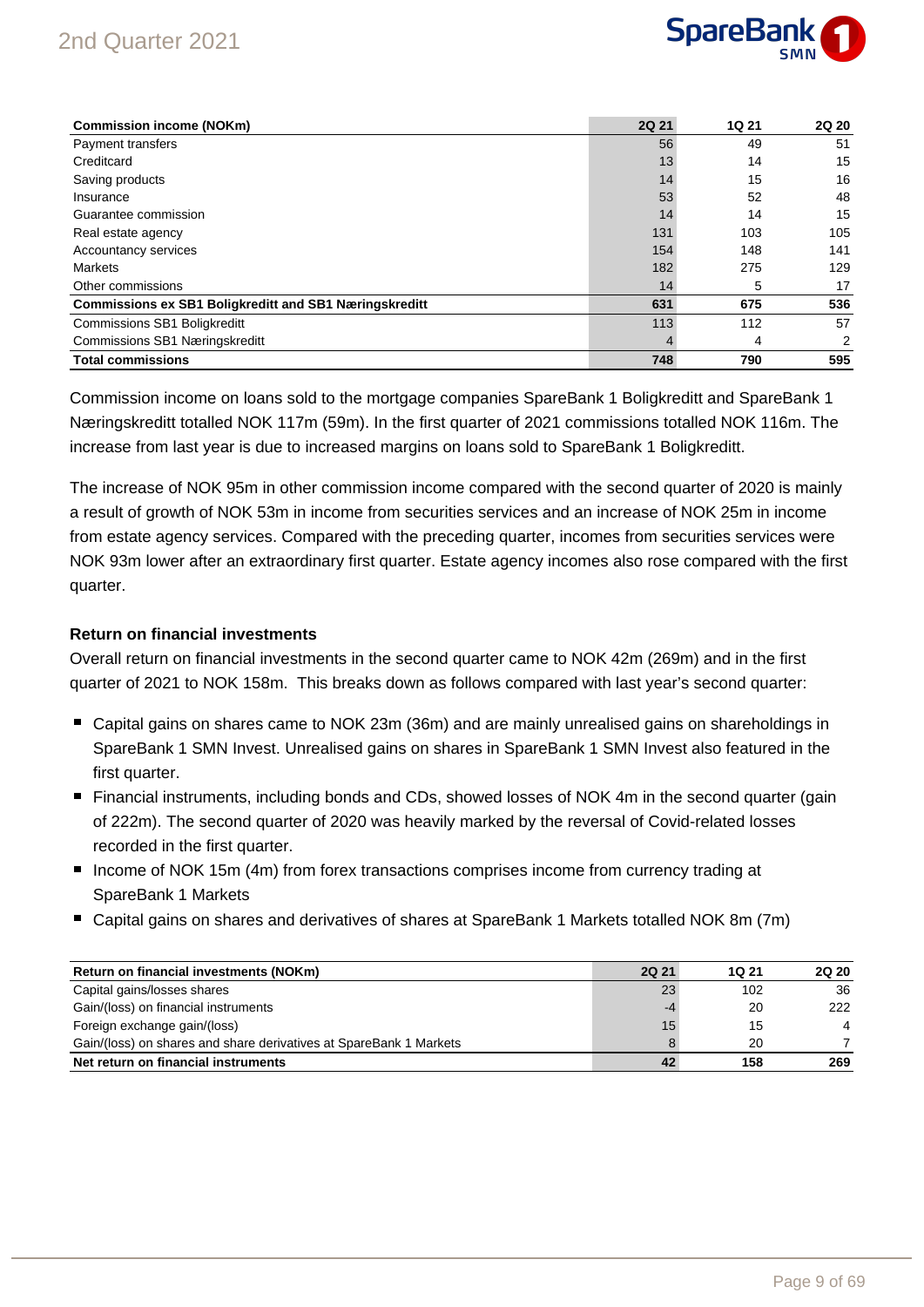

#### **Product companies and other related companies**

The product companies provide the SpareBank 1 banks with a broader product range and commission incomes, as well as return on invested capital. The overall profit share from the product companies and other related companies was a net profit of NOK 212m (177m). This compares with a net profit of NOK 128m in the first quarter of 2021.

| Income from investment in associated companies | <b>2Q 21</b> | <b>1Q 21</b> | <b>2Q 20</b> |
|------------------------------------------------|--------------|--------------|--------------|
| SpareBank 1 Gruppen (19.5 %)                   | 148          | 67           | 109          |
| SpareBank 1 Boligkreditt (22.4 %)              |              | 4            | 41           |
| SpareBank 1 Næringskreditt (31 %)              |              | 3            |              |
| SpareBank 1 Kreditt (19.2 %)                   |              | 0            | 2            |
| BN Bank (35 %)                                 | 42           | 40           | 27           |
| SpareBank 1 Betaling (19.5 %)                  | -5           | -1           |              |
| SpareBank 1 Forvaltning (23.4 %)               |              | 0            | $\Omega$     |
| Other companies                                |              | 14           | -9           |
| Income from investment in associated companies | 212          | 128          | 177          |

#### **SpareBank 1 Gruppen**

This company owns 100 per cent of the shares of SpareBank 1 Forsikring and SpareBank 1 Gruppen Finans, and 65 per cent of Fremtind Forsikring. DNB owns the remaining shares of Fremtind.

 SpareBank 1 Gruppen's post-tax profit in the second quarter of 2021 was NOK 1,043m (797m) and in the first quarter of 2021 NOK 506m. Of the profit of NOK 1,043m, NOK 758m accrues to SpareBank 1 Gruppen's owner banks and NOK 295m to DNB.

**Fremtind Forsikring** recorded a post-tax profit of NOK 811m (700m) in the second quarter with a good underwriting result and high financial income. The quarter's underwriting result was NOK 850m (463m) and the claims ratio was 49.7 per cent (61.4 per cent). The low claims ratio is due among other things to low travel activity and lower claims payments to personal customers. Financial income was NOK 192m (394m) in the second quarter.

**SpareBank 1 Forsikring** recorded a profit of NOK 199m (91m) after tax. Most of the company's profit components have shown a positive trend compared with the second quarter of 2020.

The group's profit share from SpareBank 1 Gruppen was NOK 148m (109m) and in the first quarter of 2021 NOK 67m.

**SpareBank 1 Forvaltning** was established to strengthen SpareBank 1-alliansen's competitive power in the savings market. The new company comprises ODIN Forvaltning, SpareBank 1 Kapitalforvaltning and SpareBank 1 verdipapirservice alongside a new management. The aim is to be best in terms of distribution of savings services and products through banks.

#### **SpareBank 1 Boligkreditt**

SpareBank 1 Boligkreditt was established by the banks making up SpareBank 1-alliansen to draw benefit from the market for covered bonds. The banks sell well-secured residential mortgages to the company and achieve reduced funding costs.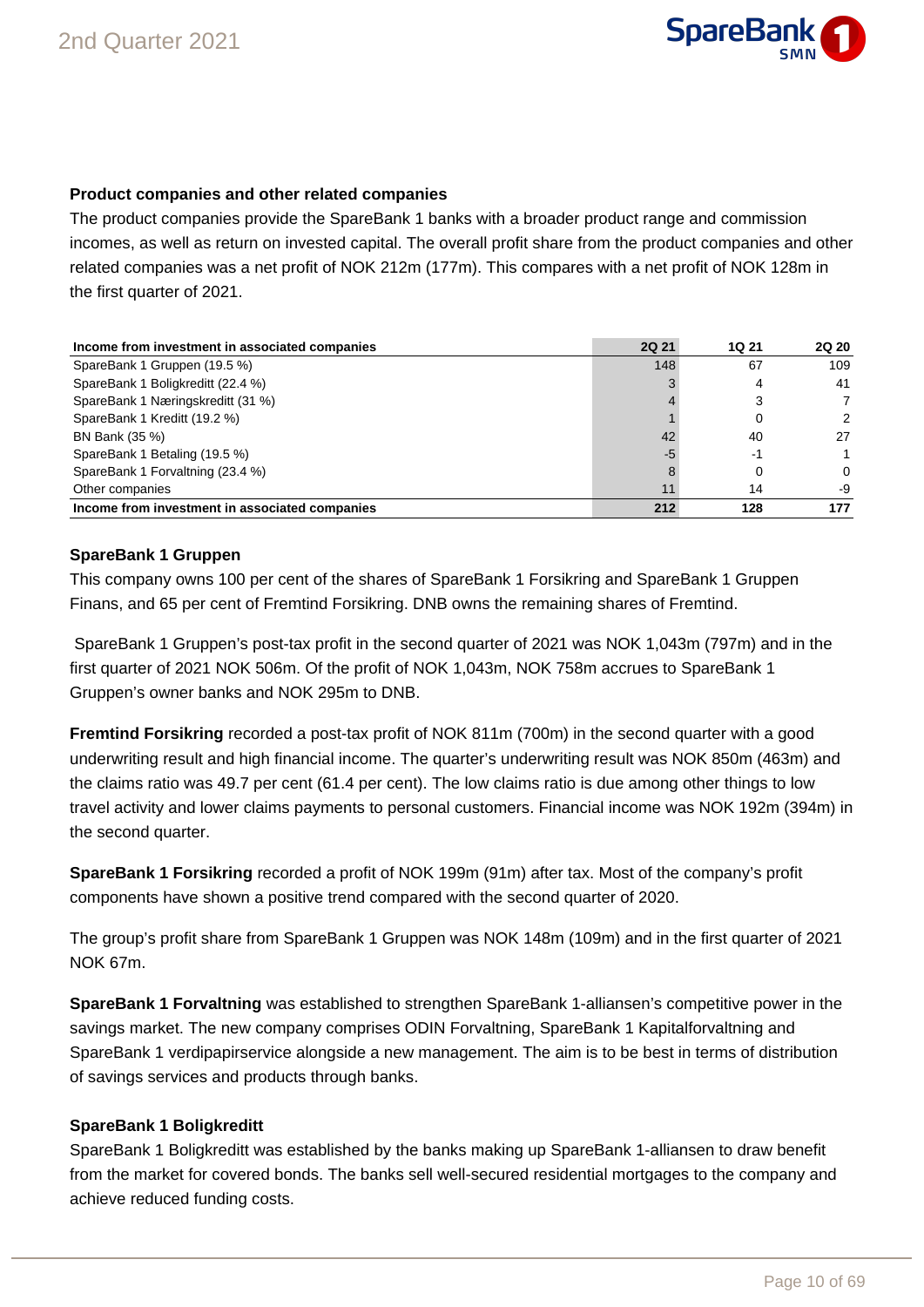

 As at 30 June 2021 the bank had sold loans totalling NOK 45.7bn (43.1bn) to SpareBank 1 Boligkreditt, corresponding to 35.6 per cent (35.9 per cent) of the bank's overall lending to retail customers.

The bank's share of the company's profit was NOK 3m (41m).

#### **SpareBank 1 Næringskreditt**

SpareBank 1 Næringskreditt was established along the same lines and with the same administration as SpareBank 1 Boligkreditt. As at 30 June 2021, loans worth NOK 1.4bn (1.4bn) had been sold to SpareBank 1 Næringskreditt.

SpareBank 1 SMN's share of the company's profit for the second quarter of 2021 was NOK 4m (7m). The bank's stake reflects the bank's relative share of sold commercial real estate loans and the bank's stake in BN Bank.

#### **SpareBank 1 Kreditt**

SpareBank 1 SMN's share of the profit for the second quarter of 2021 was NOK 1.0m (1.5m), and its share of the portfolio is NOK 1,022m (882m). The results for the second quarter of 2021 show an improvement on preceding quarters.

#### **BN Bank**

BN Bank specialises in residential mortgages and commercial real estate loans, and its main market is Oslo and south-eastern Norway. BN Bank has achieved good growth in lending, with 12.7 per cent growth in lending to retail customers and 9.4 per cent growth in lending to corporate clients in the last 12 months.

BN Bank's profit was NOK 121m (81m), yielding a return on equity of 10.6 per cent (7.7 per cent). The profit growth is mainly attributable to lower losses. SpareBank 1 SMN's share of BN Bank's profit was NOK 42m (27m).

#### **SpareBank 1 Betaling**

SpareBank 1 Betaling is the SpareBank 1 banks' parent company for Vipps' payment solutions. On 30 June 2021 Vipps signed an agreement to merge Vipps' mobile payments arm with Danish MobilePay and Finnish Pivo. The merger will enable mobile payments across the national borders and even better solutions for users and companies in Denmark, Finland and Norway. BankAxept and BankID will concurrently be hived off from Vipps to become a new Norwegian-owned company with its own management. This company will remain wholly owned by the Norwegian banks.

SpareBank 1 SMN's share of the deficit amounts to NOK 5m (profit of 1m).

#### **Operating expenses**

Overall group operating expenses came to NOK 735m (699m), an increase of NOK 36m compared with the same period of 2020, corresponding to 5.1 per cent. In the first quarter of 2021 costs totalled NOK 796m.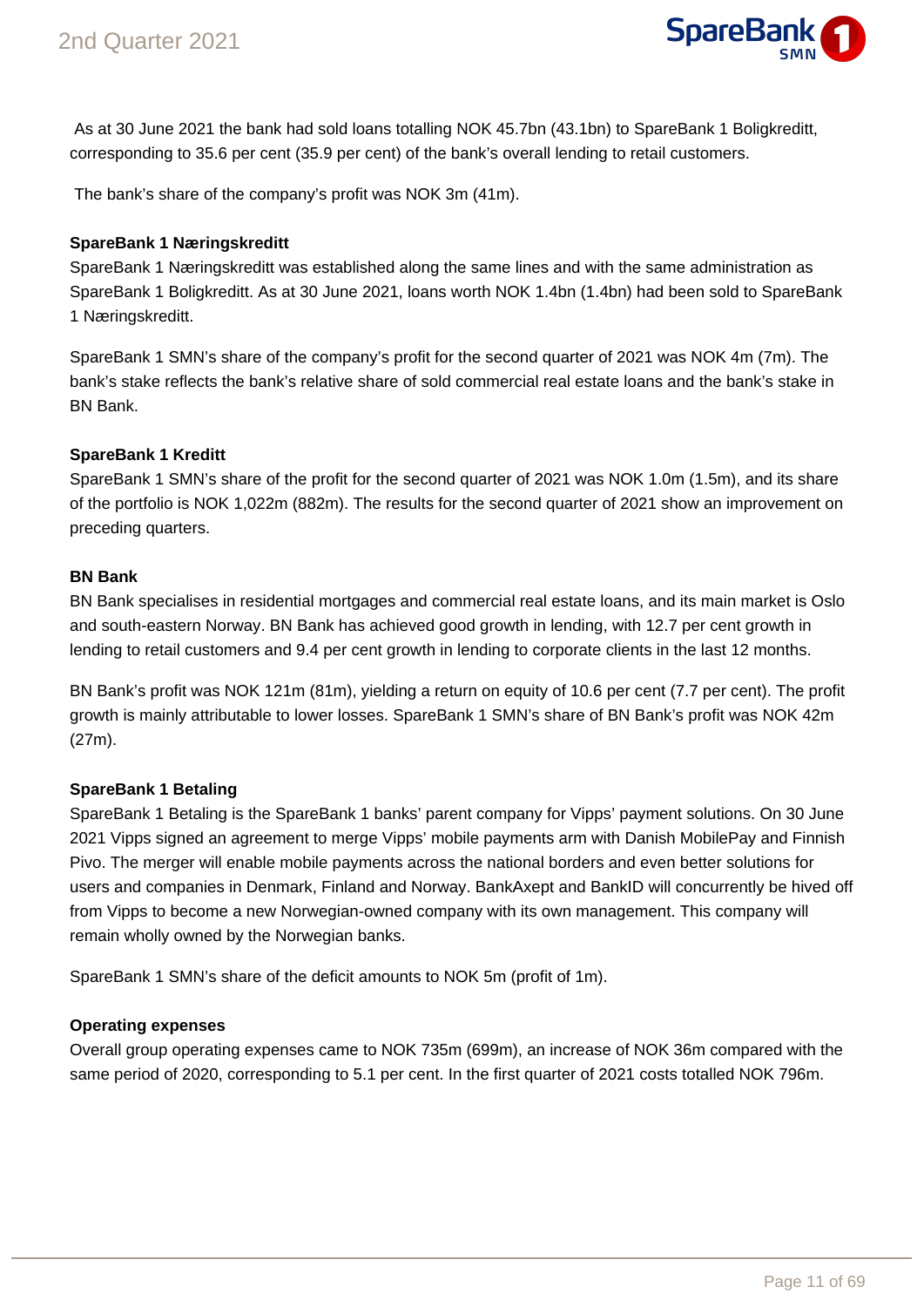## 2nd Quarter 2021



| <b>Operating expenses</b>           | <b>2Q 21</b> | 1Q 21 | <b>2Q 20</b> |
|-------------------------------------|--------------|-------|--------------|
| Staff costs                         | 465          | 531   | 445          |
| IT costs                            | 90           | 87    | 85           |
| Marketing                           | 17           | 20    | 16           |
| Ordinary depreciation               | 40           | 53    | 39           |
| Operating expenses, real properties | 15           | 18    | 15           |
| <b>Purchased services</b>           | 61           | 46    | 54           |
| Other operating expense             | 46           | 41    | 44           |
| <b>Total operating expenses</b>     | 735          | 796   | 699          |

 At the parent bank, costs came to NOK 338m (339m) and in the first quarter of 2021 to NOK 344m. The decline in group costs in the second quarter refers in all essentials to lower variable remuneration at SpareBank 1 Markets. In the second quarter the company recorded a decline in incomes after an extraordinarily good first quarter and hence a reduced provision for variable remuneration. Variable remuneration in the first quarter was NOK 119m and in the second quarter NOK 18m.

Compared with the second quarter of 2020, there was some growth in costs at SpareBank 1 Regnskapshuset SMN related to company acquisitions and at EiendomsMegler 1 Midt-Norge related to very high activity in the housing market in 2021.

The group's cost-income ratio was 43 per cent (41 per cent) while the parent bank's cost-income ratio was 23 per cent (26 per cent).

#### **Reduced losses**

Loan losses of NOK 39n (170m) and in the first quarter NOK 59m.

| <b>Impairment losses</b>       | <b>2Q 21</b> | 1Q 21 | <b>2Q 20</b> |
|--------------------------------|--------------|-------|--------------|
| <b>RM</b>                      |              |       | ົ            |
| <b>CM</b>                      | 38           | 65    | 168          |
| Of which: Offshore             |              | 56    | 125          |
| <b>Total impairment losses</b> | 39           | 59    | 170          |

Losses of NOK 38m (168m) were recorded on loans to the group's corporate clients, of which NOK 12m refers to clients in the offshore portfolio. Net loan losses measure 0.08 per cent (0.39 per cent) of total lending.

Overall losses on loans to retail customers totalled NOK 0m (2m). In the previous quarter there was a net recovery of NOK 7m.

Write-downs on loans and guarantees totalled NOK 1,680m (1,415m) as at 30 June 2021.

Problem loans (stage 3) amount to NOK 3,537m (2,375m), corresponding to 1.87 per cent (1.35 per cent) of gross outstanding loans, including loans sold to SpareBank 1 Boligkreditt and SpareBank 1 Næringskreditt. The increase in problem loans relates essentially to the implementation of a new default definition as from 1 January 2021. See the description in note 1.

The new default definition has not altered the group's assessment of credit risk attending the individual exposures, and thus has no significant effect on the group's losses in the second quarter.

No changes are made in scenario weighting or other assumptions in the group's loss model.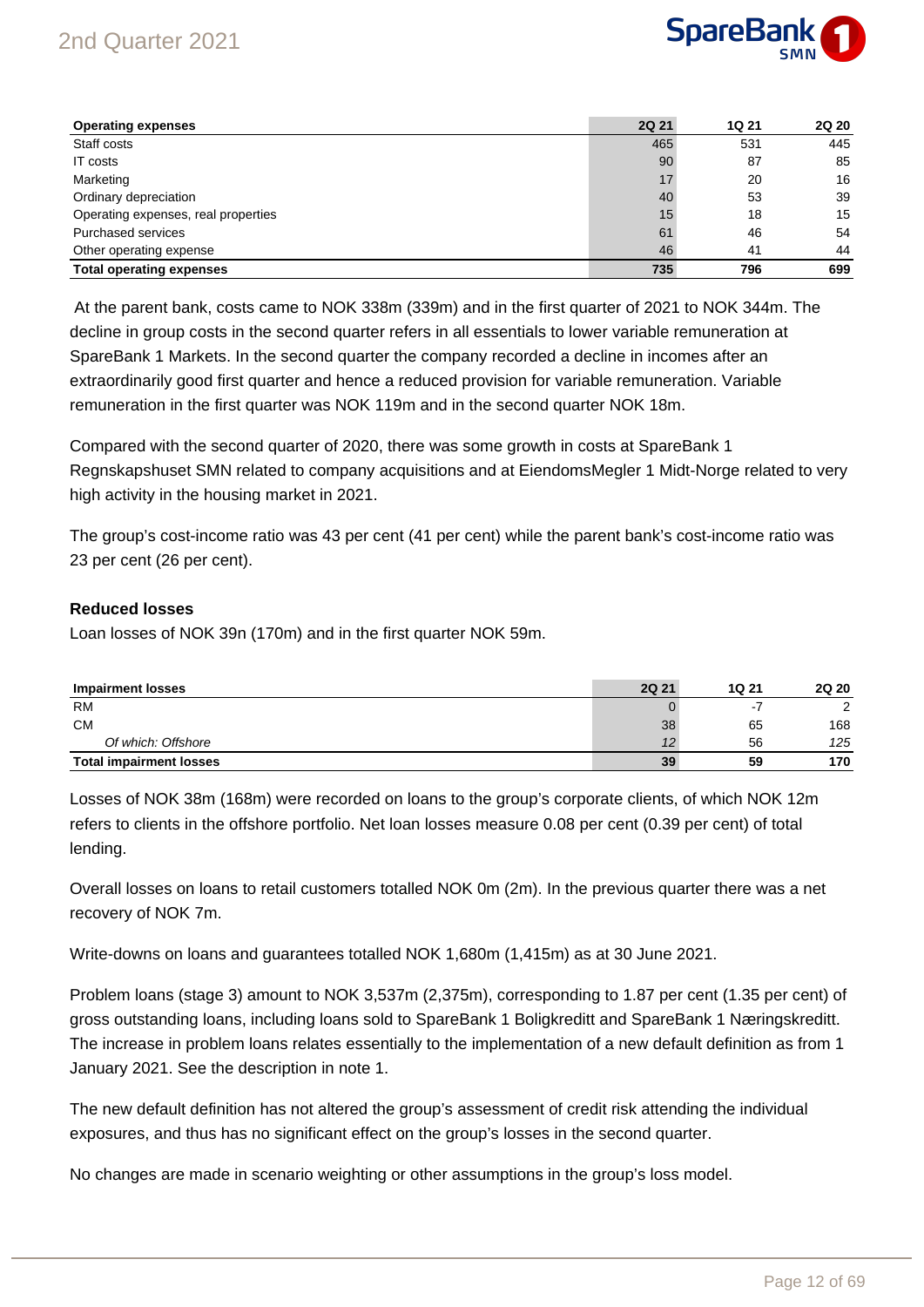

A small proportion of the bank's overall loan exposure is in sectors affected by the Covid crisis and the oil crisis, and only 5 per cent of the overall exposure is to sectors regarded as highly exposed – oil, offshore, wholesale and retail trade, hotels and service industries.

#### **Total assets of NOK 200bn**

The bank's assets totalled NOK 200bn (190bn) as at end-June 2021, having risen by NOK 10bn, or 5.2 per cent, in the last 12 months. Total assets have risen as a result of higher lending volume and higher liquidity reserves.

 As at 30 June 2021 loans worth a total of NOK 47bn (44bn) had been sold from SpareBank 1 SMN to SpareBank 1 Boligkreditt and to SpareBank 1 Næringskreditt. These loans are not recognised as loans in the bank's balance sheet. The comments covering lending growth do however take account of loans sold to SpareBank 1 Boligkreditt and SpareBank 1 Næringskreditt.

#### **Lending**

Total outstanding loans increased in the last 12 months by NOK 13.9bn (11.5bn) to reach NOK 189.0bn (175.1bn) as at 30 June 2021. This corresponds to growth of 7.9 per cent (7.0 per cent). Growth in the second quarter was 2.0 per cent (2.5 per cent).

- Lending to personal customers rose in the last 12 months by NOK 8.4bn (8.7bn) to NOK 128.3bn (119.9bn). Growth in the period was 7.0 per cent (7.9 per cent). Growth in the second quarter was 2.2 per cent (2.4 per cent).
- Lending to corporate clients rose in the last 12 months by NOK 5.5bn (2.7bn) to NOK 60.7bn (55.2bn). Growth in the period was 9.9 per cent (5.2 per cent). Growth in the second quarter was 1.5 per cent (2.7 per cent).
- Lending to personal customers accounted for 68 per cent (69 per cent) of total outstanding loans to customers as at 30 June 2021.

The group shows good growth in loans to personal customers and is strengthening its market position. A substantial portion of the growth is in the LO (Norwegian Trade Union Confederation) segment. The growth in lending to corporate customers is mainly to small and medium-sized businesses over the entire market area. The growth is distributed across various sectors and there is a major focus on avoiding a build-up of sectoral or single name concentrations.

(For distribution by sector, see note 5).

#### **Deposits**

Customer deposits increased in the last 12 months by NOK 15.8bn (7.7bn) to NOK 110.1bn (94.3bn). This represents a growth of 16.8 per cent (8.9 per cent). Growth in the second quarter was 7.6 per cent (7.0 per cent).

- Personal deposits rose by NOK 3.2bn (4.8bn), or 7.8 per cent (13.2 per cent), to reach NOK 44.2bn. Growth in the second quarter was 6.9 per cent (10.2 per cent).
- Corporate deposits rose by NOK 12.6bn (2.9bn), or 23.7 per cent (5.9 per cent), to reach NOK 66.0bn. Growth in the second quarter was 8.0 per cent (4.6 per cent).
- The deposit-to-loan ratio including SpareBank 1 Boligkreditt and SpareBank 1 Næringskreditt was 58 per cent (54 per cent).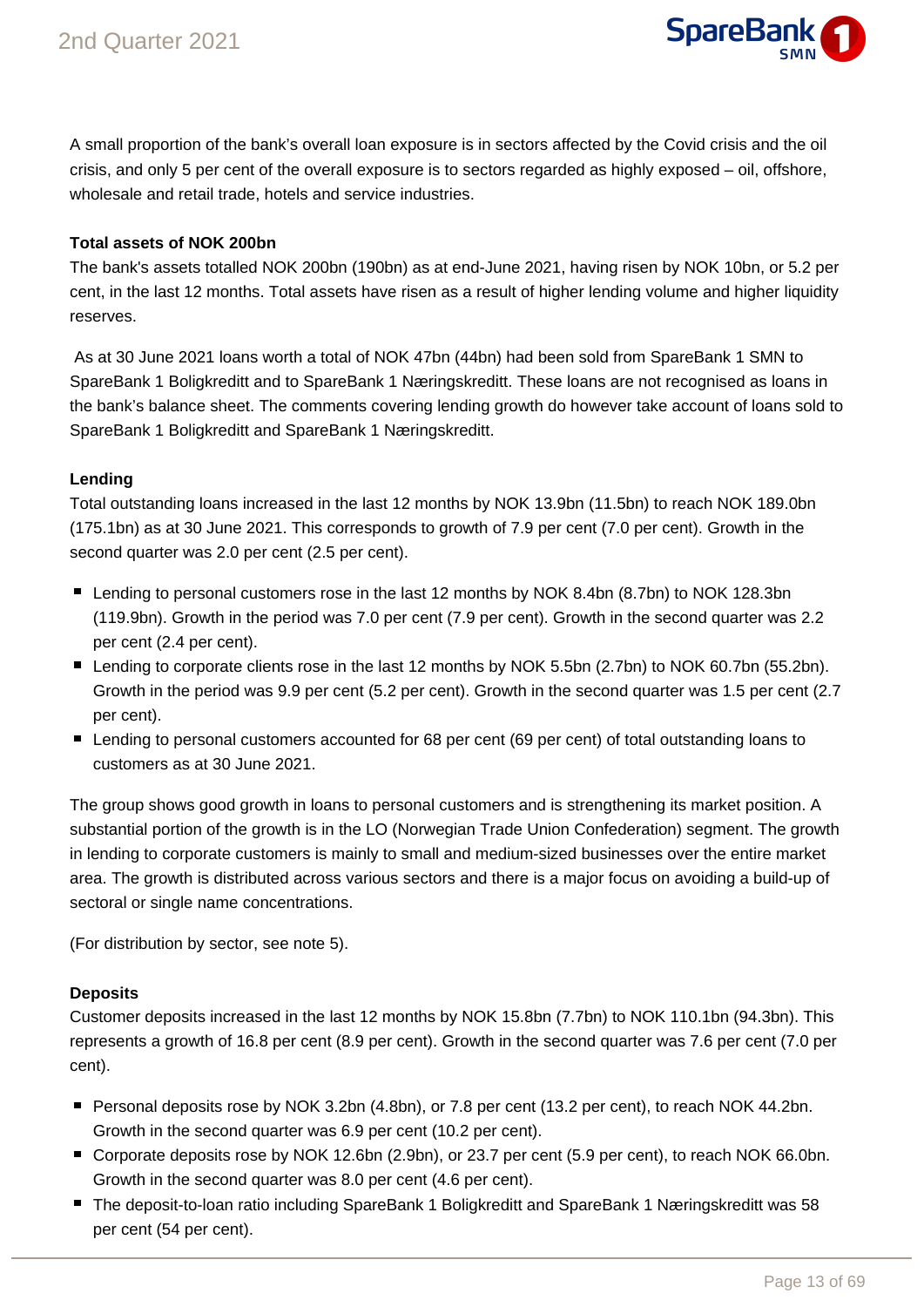

Growth in personal deposits was very high in 2020 due to reduced consumption. 2021 has seen very high growth in corporate deposits. The City of Trondheim's choice of SpareBank 1 SMN as its main bank brought a substantial increase in deposit volumes in the second quarter. Growth in deposits from other public sector and corporate clients is also noted across the entire market area.

(For distribution by sector, see note 5).

#### **Personal customers**

The Personal Banking Division and EiendomsMegler 1 offer private individuals a broad range of financial services. Continual improvement of the interaction between the banking and estate agency arms is aims to provide customers with a better service offering and to promote increased growth for the group.

| <b>Result before tax</b>          | <b>2Q 21</b> | 1Q 21 | <b>2Q 20</b> |
|-----------------------------------|--------------|-------|--------------|
| Personal market                   | 290          | 280   | 219          |
| EiendomsMegler 1 Midt-Norge (87%) |              |       | 30           |

The **Personal Banking Division** achieved a pre-tax profit of 290m (219m) and NOK 280m in the first quarter of 2021. Return on capital employed was 12.8 per cent (10.9 per cent) in the quarter.

Overall lending by the division stands at NOK 133bn (124bn) and deposits total NOK 51bn (48bn) as at 30 June 2021. These are loans to and deposits from wage earners, agricultural customers and sole proprietorships. Loans and deposits as at 31 March 2021 were NOK 130bn and NOK 48bn respectively.

Operating income totalled NOK 507m (442m) and NOK 496m in the first quarter of 2021. Net interest income accounted for NOK 283m (268m) and NOK 276m in the first quarter. Commission income came to NOK 223m (173m) and to NOK 219m in the first quarter. Net interest income rose due to growth and increased lending margin in the quarter, while lower return on the division's share of the group's equity capital and a reduced deposit margin have contributed to a weakening of net interest income.

Commission income is reduced as a result of lower commissions from SpareBank 1 Boligkreditt. Commission income has increased compared with the second quarter of 2020 as a result of increased margins on loans sold to SpareBank 1 Boligkreditt.

The lending margin was 1.73 per cent (1.99 per cent), and in the first quarter of 2021 1.59 per cent. The deposit margin was minus 0.07 per cent (minus 0.47 per cent) and 0.08 per cent in the first quarter of 2021 (measured against three-month NIBOR). The market interest rate in terms of three-month NIBOR was reduced from the first quarter of 2021 by about 20 points, which has improved the lending margin but impaired the deposit margin in the second quarter.

Lending to and deposits by retail customers increased by 7.0 per cent (7.9 per cent) and 7.8 per cent (13.2 per cent) respectively in the last 12 months. In the second quarter the growth was 2.1 per cent (2.4 per cent) and 5.9 per cent (9.4 per cent).

Lending to personal customers consistently carries low direct risk, as reflected in continued low losses. The loan portfolio is largely secured by residential property. A net loss NOK 2m was recorded in the second quarter of 2021 (recovery of 2m).

Adjustments as regards organisation and distribution structure continued in the second quarter. This is a demanding process, and it takes time to reap the gains of the work done. Customer recruitment, sales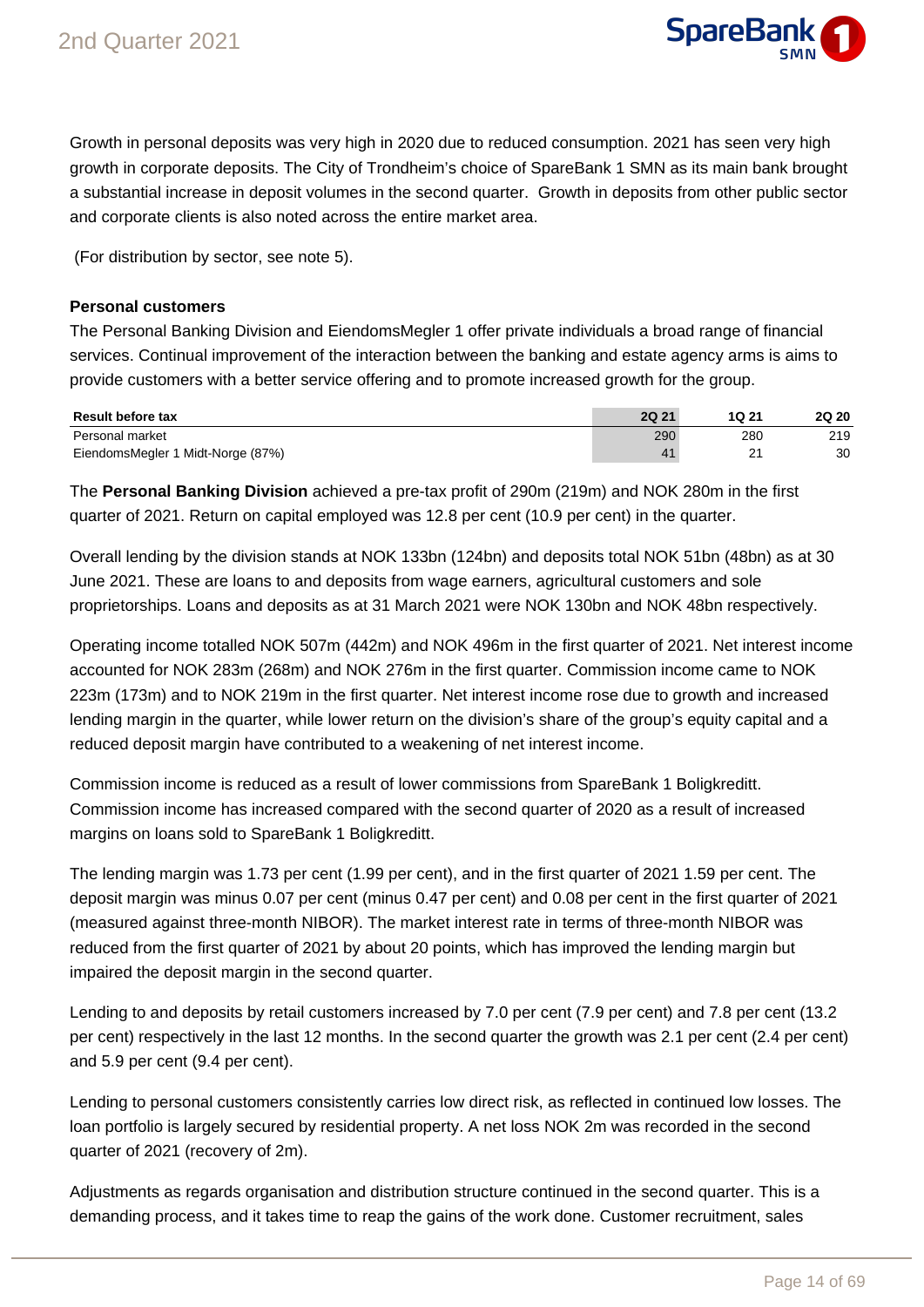

efficiencies and gains resulting from increased interaction between the personal banking business and EiendomsMegler 1 will all be strengthened.

**Eiendomsmegler 1 Midt-Norge** is the market leader in Trøndelag and in Møre and Romsdal. Operating income totalled NOK 131m (105m), while operating expenses were NOK 90m (75m). EiendomsMegler 1 recorded a pre-tax profit of NOK 42m (30m). Activity in the housing market has been very high in 2021, and property sales totalled 2,249 compared with 1,909 in the same period of 2020. This has brought substantial income growth but also an appurtenant – but lower – growth in costs. The company's market share as at 30 June 2020 was 36 per cent (37.0 per cent)

#### **Corporate customers**

The corporate banking business at SpareBank 1 SMN comprises the bank's corporate banking arm, SpareBank 1 Regnskapshuset SMN, SpareBank 1 Finans Midt-Norge and SpareBank 1 Markets. These entities provide business and industry in the region with a complete range of banking and capital market services. There is a particular potential for additional growth in clientele that are customers of both the bank's corporate banking arm and SpareBank 1 Regnskapshuset SMN.

| <b>Result before tax</b>               | <b>2Q 21</b> | <b>1Q 21</b> | <b>2Q 20</b> |
|----------------------------------------|--------------|--------------|--------------|
| Corporate banking                      | 199          | 167          | 116          |
| SpareBank 1 Regnskapshuset SMN (88,7%) | 33           | 27           | 40           |
| SpareBank 1 Finans Midt-Norge (61,2%)  | 63           | 55           | 41           |
| SpareBank 1 Markets (66,7%)            | 62           | 118          | 65           |

**The bank's corporate banking arm** achieved a pre-tax profit of NOK 199m (116m) and NOK 167m in the first quarter of 2021. The profit growth is due to lower losses. Return on capital employed was 11.4 per cent (3.7 per cent).

Outstanding loans to corporate customers total NOK 47bn (42bn) and deposits total NOK 58bn (45bn) as at 30 June 2021. Loans and deposits as at 31 March 2021 were NOK 46bn and NOK 53bn respectively. This is a diversified portfolio of loans to and deposits from corporate clients in Trøndelag and in Møre and Romsdal.

Operating income totalled NOK 345m (374m) and NOK 337m in the first quarter of 2021. Net interest income came to NOK 283m (311m) and NOK 273 in the first quarter. Commission income was NOK 60m (59m) compared with NOK 59m in the first quarter. A reduced NIBOR brought increased lending margins but somewhat reduced deposit margins from the first to second quarter of the current year. Reduced return on the business line's share of the group's equity capital has weakened net interest income from the first to second quarter. Increased lending and deposits have strengthened the earnings base.

The lending margin was 2.80 per cent (3.10 per cent) and the deposit margin was minus 0.37 per cent (minus 0.26 per cent). Lending increased by 9.9 per cent (7.9 per cent) and deposits by 24.0 per cent (5.8 per cent) in the last 12 months. Lending growth was 1.4 per cent (3.5 per cent) and deposit growth was 8.5 per cent (4.7 per cent).

Losses on loans to the corporate segment amounted to NOK 37m (153m).

SpareBank 1 SMN and SpareBank 1 Regnskapshuset SMN each have a large share of businesses in the market area as customers. Developing the customer offering to encourage customers to avail themselves to a greater degree of the services of both entities has a high priority. The aim is to substantially increase the proportion of shared customers in 2021.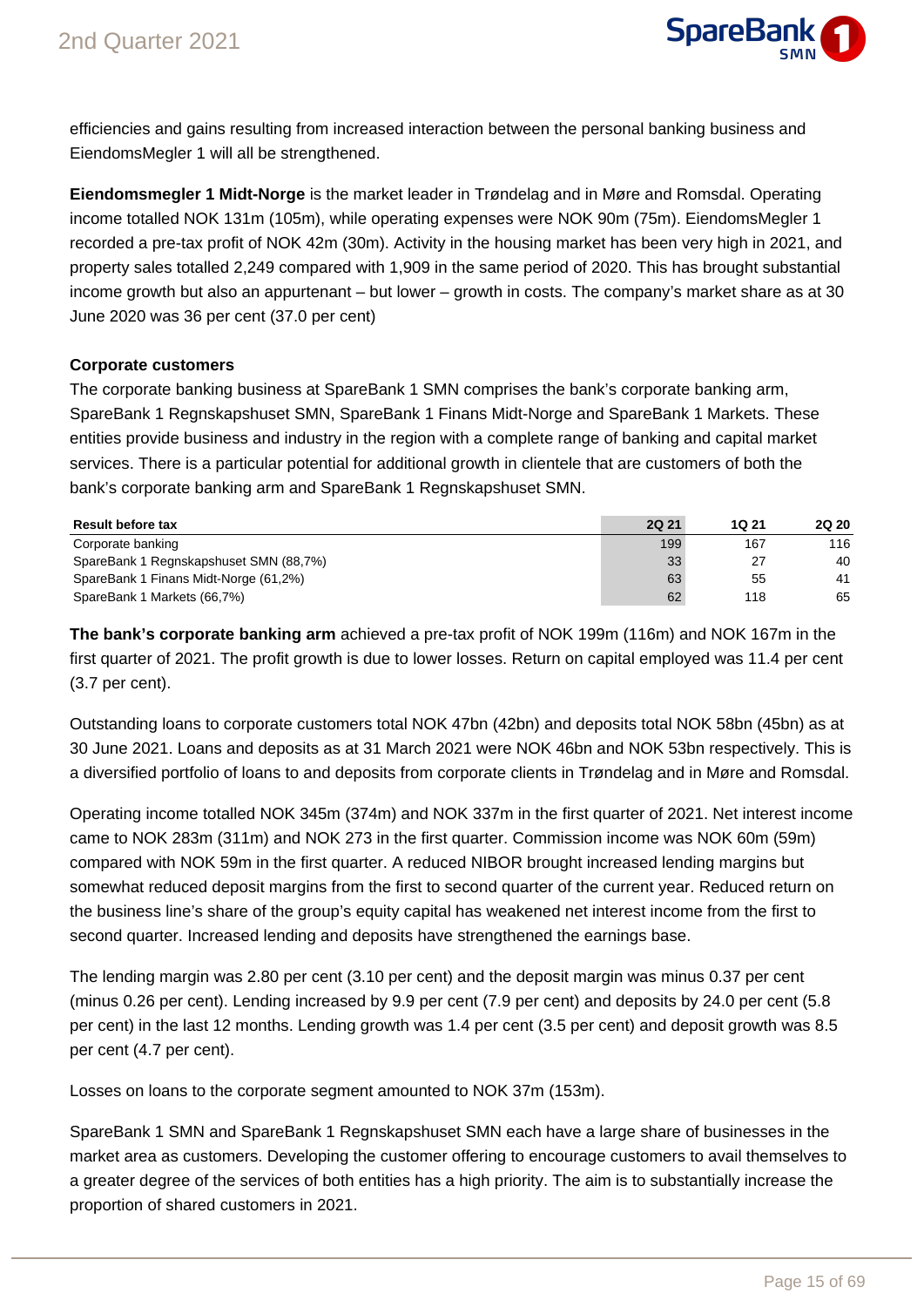

2021 has seen good recruitment of new customers both in the branch network and in digital channels. This is a result of a heightened focus on the SMB segment. Corporate customers have strong links to the bank, and customer turnover is very low.

**SpareBank 1 Finans Midt-Norge** delivered a pre-tax profit of NOK 63m (34m). In the first quarter SpareBank 1 Finans Midt-Norge was merged with SpareBank 1 Spire Finans. SpareBank 1 Finans Midt-Norge's focal areas are accordingly leasing to SMB customers, car loans to personal customers and invoice purchases from small businesses. Last year's figures include SpareBank 1 Spire Finans.

 The company has shown good income growth with incomes totalling NOK 91m (94m). Cost gains were achieved by the merger, and costs in the second quarter of 2021 were NOK 28m (40m). A net recovery of NOK 1m on losses was recorded in the second quarter of 2021 (loss of 20m).

 As at 30 June 2021 the company managed leases worth NOK 4.1bn (3.8bn) and car loans worth NOK 5.8bn (5.3bn).

 By way of a private placing, SpareBank 1 Finans Midt-Norge is to take up an ownership role in the car subscription company Fleks alongside SpareBank 1 Nord-Norge and SpareBank 1 Finans Østlandet with an overall stake of 47.2 per cent. Bertel O Stein is to own a corresponding holding, while investors Strømstangen and NWT Media are also participants in the merger. This is a strategic project by SpareBank 1: car subscriptions and the sharing economy concept are gaining ground. Electrification of the car population is at centre stage, and both this and the car subscription system will help to reduce emissions.

**SpareBank 1 Regnskapshuset SMN** posted a pre-tax profit of NOK 33m (40m). Operating income was NOK 162m (147m) and expenses were NOK 129m (108m). The growth in expenses in the second quarter is down to the acquisition of two companies along with some growth in IT costs.

SpareBank 1 Regnskapshuset SMN works continuously to achieve efficiency gains in order to increase operating income per person-year, while at the same time maintaining a strong focus on costs to keep the underlying cost trend well under control. The company can point to growth and profitability in excess of the industry average. In addition, the company is working to create new income flows beyond the traditional accounting industry.

The company has a market share of 25 per cent in Trøndelag, Møre and Romsdal and Gudbrandsdal.

**SpareBank 1 Markets** is headquartered in Oslo and has offices in Trondheim, Ålesund and Stavanger. It employs 143 FTEs.

SpareBank 1 Markets wholly owns SpareBank 1 Kapitalforvaltning. That company has aggregate assets of NOK 20bn under management and 21 FTEs. The company is to be sold to SpareBank 1 Forvaltning in the third quarter of 2021 and is presented as held for sale as from the second quarter of 2021. Historical figures are restated.

SpareBank 1 Markets' pre-tax profit was NOK 62m (65m). High activity in several business areas has yielded higher incomes than in a normal second quarter. SpareBank 1 Markets has lead managed many stock issues and stock exchange introductions which have brought high earnings from investment banking and the equity / high yield area. Earnings from fixed income and forex business have declined from the same quarter of last year. Earnings in the case of debt capital have also declined inasmuch as the second quarter of 2020 was marked by large capital gains on securities which had sustained large capital losses in the first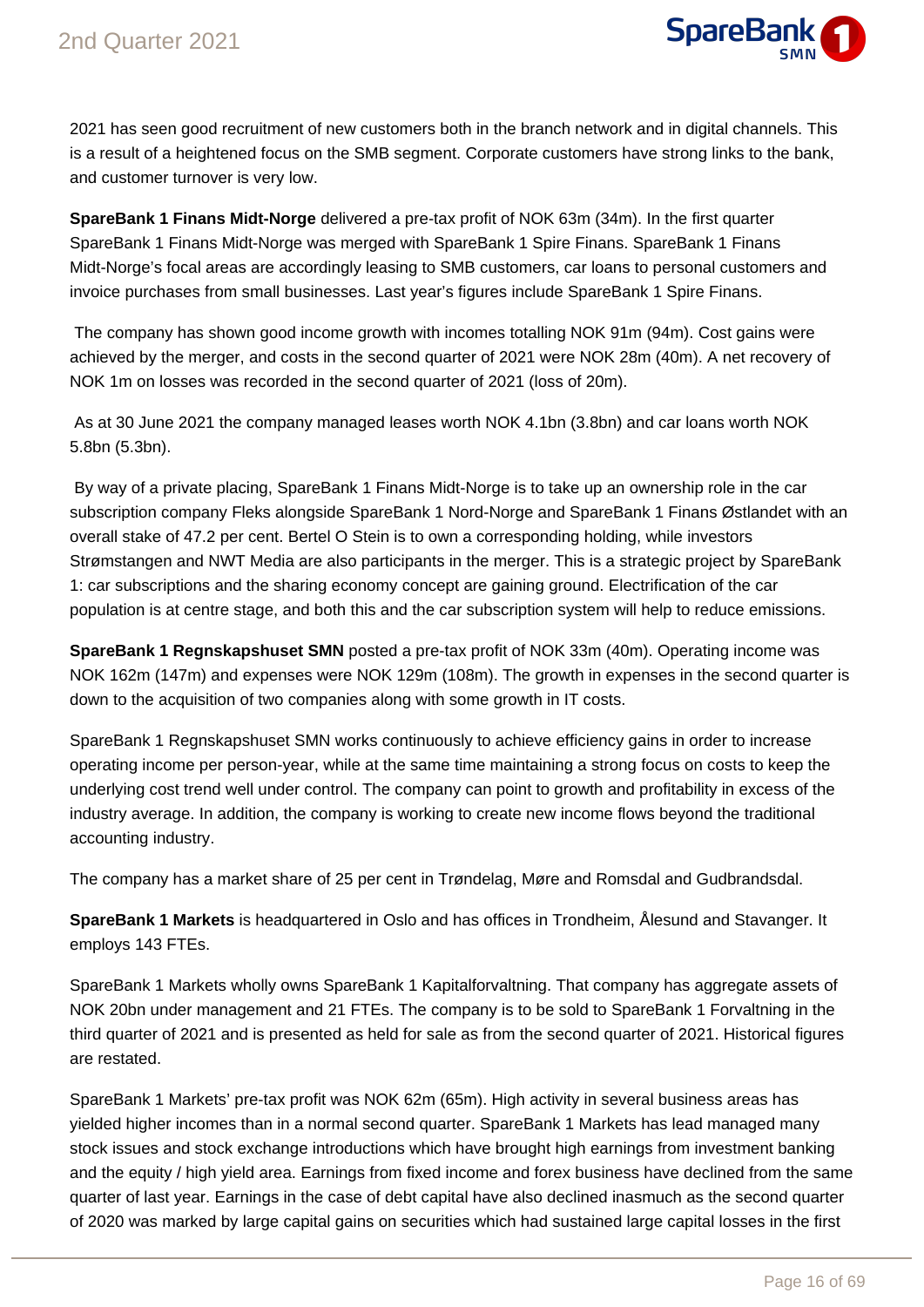

quarter. Overall group incomes came to NOK 216m (226m). Operating expenses totalled NOK 154m (161m).

SpareBank 1 Markets is the leading capital market unit in SpareBank 1 SMN's market area.

**Sparebank 1 SMN Invest** invests in shares, mainly in regional businesses. In the second quarter of 2021 the company posted a pre-tax profit of NOK 21m (7m) and in the first quarter NOK 109m. The profit in the second quarter – as in the first quarter – is down to unrealised capital gains in the share portfolio.

The company holds shares worth NOK 561m (418m) as at 30 June 2021.

Investing in shares is no longer a part of the group's strategy, and SpareBank 1 SMN is therefore winding up SpareBank 1 SMN Invest in its present form. The share portfolio will be managed together with other long-term shareholdings of the bank and will be scaled back over time.

#### **Other business**

Other business comprises the property companies SpareBank 1 SMN Kvartalet, SpareBank 1 Bygget Steinkjer and St. Olavs plass in Ålesund.

### First half 2021

#### **Good result for the first half-year**

SpareBank 1 SMN reports a net profit of NOK 1,523m (1,008m), and a return on equity of 14.5 per cent (10.3 per cent). The net profit is NOK 515m better than in the first half of 2020 due to increased incomes and reduced losses. Earnings per equity certificate (EC) are NOK 6.90 (4.53).

 The operating profit after losses was NOK 1,276m (646m) and NOK 630m better than in the first half of 2020, due to increased incomes, no cost growth at the bank and reduced losses.

 Net interest income came to NOK 1,366m (1,376m). Norges Bank has kept its base rate at zero, and NIBOR was 70 points lower in the first half of 2021 than in the first half of 2020. Due to the low interest rate level, lending and deposit margins are somewhat down compared with the first half of last year and return on the bank's equity capital is also reduced. An increase in both lending and deposits has contributed to a strengthening of net interest income.

 Net commission income was NOK 1,538m (1,153m). This is mainly explained by increased income from securities services and estate agency services, and by increased commission income from loans sold to SpareBank 1 Boligkreditt.

 Return on financial investments (incl. dividends) was NOK 220m (155m). The increase is largely a result of an unrealised gain on the share portfolio of SpareBank 1 SMN Invest in the first quarter of 2021.

 The result from related companies was NOK 340m (394m). The result for the first half-year is positively affected above all by good results at both Fremtind Forsikring and SpareBank 1 Forsikring.

 Operating expenses totalled NOK 1,531m (1,405m). The greater part of the growth took place at SpareBank 1 Markets which saw high activity followed by increased costs, especially in the first quarter.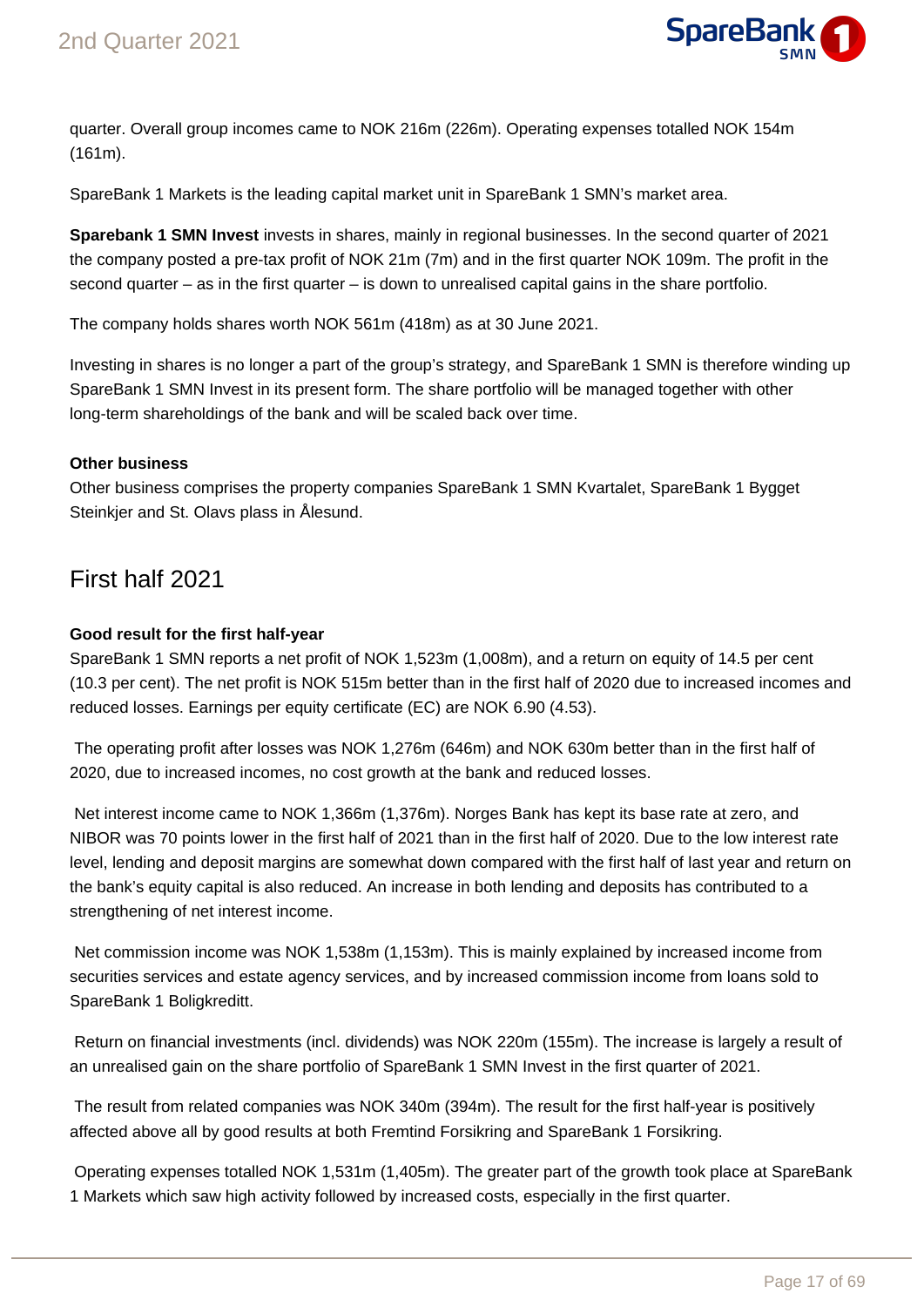

 Loan losses were NOK 98m (478m). Losses on loans to the group's corporate clients amounted to NOK 104m (427m). As regards loans to personal customers, a net recovery of NOK 6m was recorded on losses in the first half-year (loss of NOK 51m).

 Growth in lending was 3.4 per cent (4.4 per cent). Growth in lending to retail customers in 2020 was 3.1 per cent (4.2 per cent). Lending to corporate clients increased by 4.1 per cent (4.7 per cent).

 Deposits climbed 12.9 per cent (9.7 per cent). Deposits from personal customers increased by 8.8 per cent (14.9 per cent). Deposits from corporate clients increased by 15.9 per cent (6.1 per cent).

#### **Personal customers**

| <b>Result before tax</b>          | <b>First half</b><br>2021 | <b>First half</b><br>2020 |
|-----------------------------------|---------------------------|---------------------------|
| Personal market                   | 569                       | 478                       |
| EiendomsMegler 1 Midt-Norge (87%) | 62                        | 30                        |

The **bank's personal banking arm** achieved a pre-tax profit of NOK 569m (478m). Return on capital employed in the retail segement was 13.0 per cent (11.4 per cent).

 Overall operating income came to NOK 1,003m (992m). Net interest income accounted for NOK 559m (622m) and commission income for NOK 442m (371m). Commission income rose mainly as a result of higher commissions from SpareBank 1 Boligkreditt.

 Growth in lending to and deposits from the retail segment was 3.1 per cent (4.0 per cent) and 8.8 per cent (15.5 per cent) respectively.

 The lending margin was 1.66 per cent (1.81 per cent), while the deposit margin was 0.01 per cent (0.02 per cent) measured against three-month NIBOR.

A net recovery of NOK 9m on losses was recorded (loss of 42m).

**EiendomsMegler 1 Midt-Norge**. Operating income was NOK 245m (188m). while operating expenses were NOK 183m (158m). EiendomsMegler 1 Midt-Norge's pre-tax profit was NOK 62m (30m). Activity levels in the housing market were high in the first half-year, and property sales (residential and commercial) totalled 4,080 compared with 3,409 in the first half of 2020.

#### **Corporate customers**

|                                        | <b>First half</b> | <b>First half</b> |
|----------------------------------------|-------------------|-------------------|
| <b>Result before tax</b>               | 2021              | 2020              |
| Corporate banking                      | 366               | 119               |
| SpareBank 1 Regnskapshuset SMN (88,7%) | 60                | 67                |
| SpareBank 1 Finans Midt-Norge (61,2%)  | 118               | 81                |
| SpareBank 1 Markets (66,7%)            | 179               | 48                |

The bank's **corporate banking arm** achieved a pre-tax profit of NOK 366m (119m). The profit growth is due to lower losses. Return on capital employed for the corporate segment was 10.4 per cent (4.1 per cent).

Operating income was NOK 682m (747m). Net interest income came to NOK 556m (619m) and commission income to NOK 119m (113m).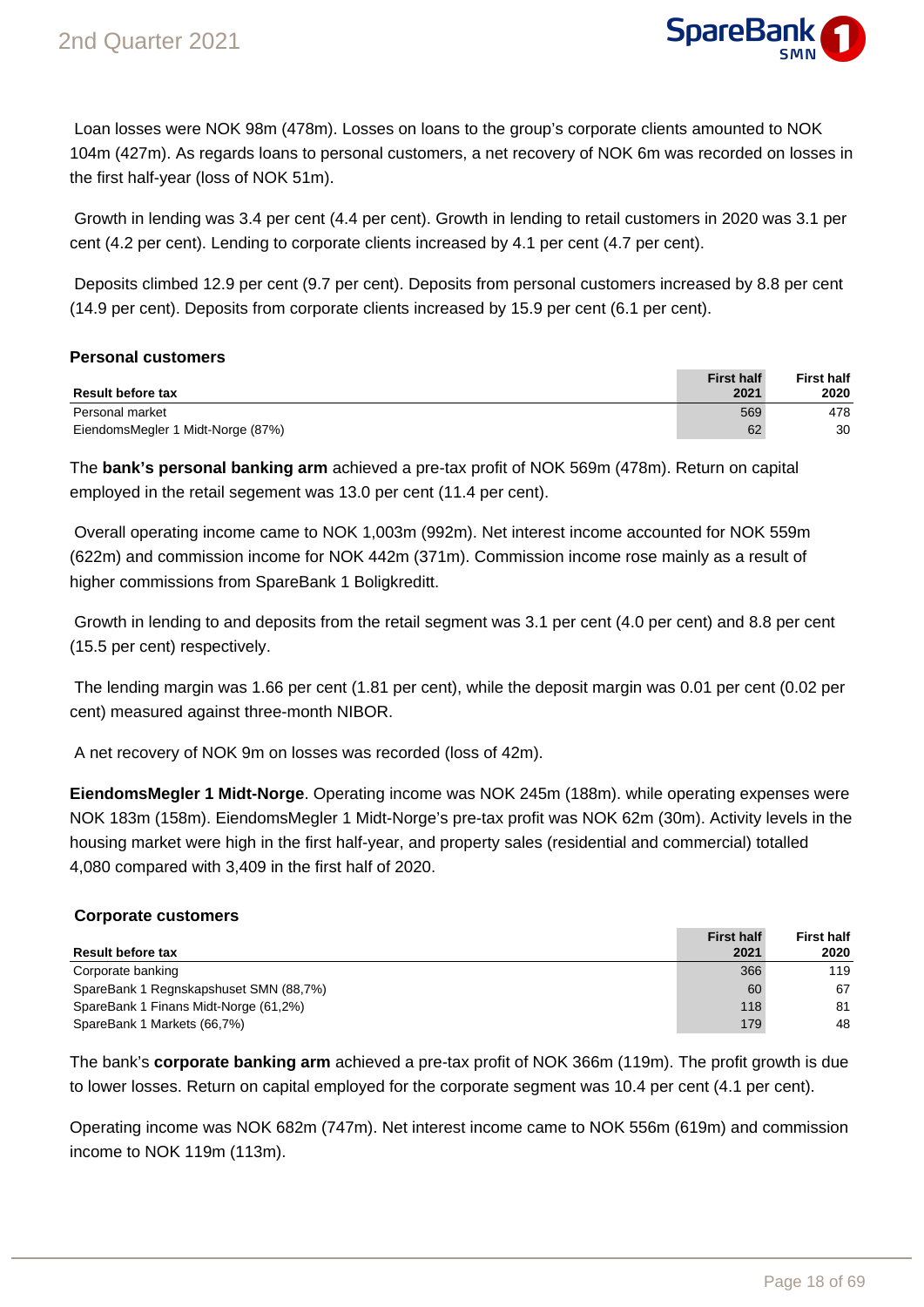

Lending increased by 4.1 per cent (6.8 per cent) and deposits by 15.9 per cent (4.5 per cent) in the first half-year. Part of deposit growth is explained by the City of Trondheim's choice of SpareBank 1 SMN as its main bank.

The lending and deposit margins were 2.74 per cent (2.88 per cent) and minus 0.32 per cent (minus 0.10 per cent) respectively.

Net overall losses in the corporate segment amount to NOK 100m (410m).

**SpareBank 1 Finans Midt-Norge** reported a pre-tax profit of NOK 118m (81m). These figures include SpareBank 1 Spire Finans.

The company's earnings totalled NOK 182m (170m). The merger with Spire yielded cost gains, and costs in the first half of 2021 were NOK 57m (64m). Losses were NOK 6m (25m).

**SpareBank 1 Regnskapshuset SMN** achieved a pre-tax profit of NOK 60m (67m). Operating income was NOK 317m (304m) and expenses were NOK 257m (237m).

**SpareBank 1 Markets'** pre-tax profit was NOK 179m (48m). High activity in the business lines has generated high incomes and a very satisfactory performance, especially in the first quarter of 2021.

So far in the current year the group has recorded incomes of NOK 550m, which is NOK 234m higher than in the same period of 2020. The pre-tax profit was NOK 179m (48m).

#### **Satisfactory funding and good liquidity**

The bank has a conservative liquidity strategy, with liquidity reserves that ensure the bank's survival for 12 months of ordinary operation without need of fresh external funding.

The government authorities require all credit institutions to maintain sufficient liquidity buffers to withstand periods of limited access to market funding. The liquidity coverage ratio (LCR) measures the size of banks' liquid assets relative to net liquidity outflow 30 days ahead given a stressed situation.

The LCR is calculated at 184 per cent as at 30 June 2021 (163 per cent). The requirement is 100 per cent.

The group's deposit-to-loan ratio at 30 June 2021, including SpareBank 1 Boligkreditt and SpareBank 1 Næringskreditt, was 58 per cent (54 per cent).

The bank's funding sources and products are amply diversified. At end-June 2021 the proportion of the bank's overall money market funding in excess of one year's maturity was 89 per cent (75 per cent).

SpareBank 1 Boligkreditt and Næringskreditt are the bank's most important funding source, and loans totalling NOK 47bn (44bn) had been sold to these mortgage companies as at 30 June 2021.

SpareBank 1 SMN has established and published a framework for issuing green bonds. The framework is approved by the rating agency Sustainalytics.

SpareBank 1 SMN issued in February 2021 a senior green bond of EUR 500m with a 7-year maturity. More than 100 investors participated. The issuance supports the bank's ESG strategy, provides a broader investor base and reduces the bank's funding risk in euros.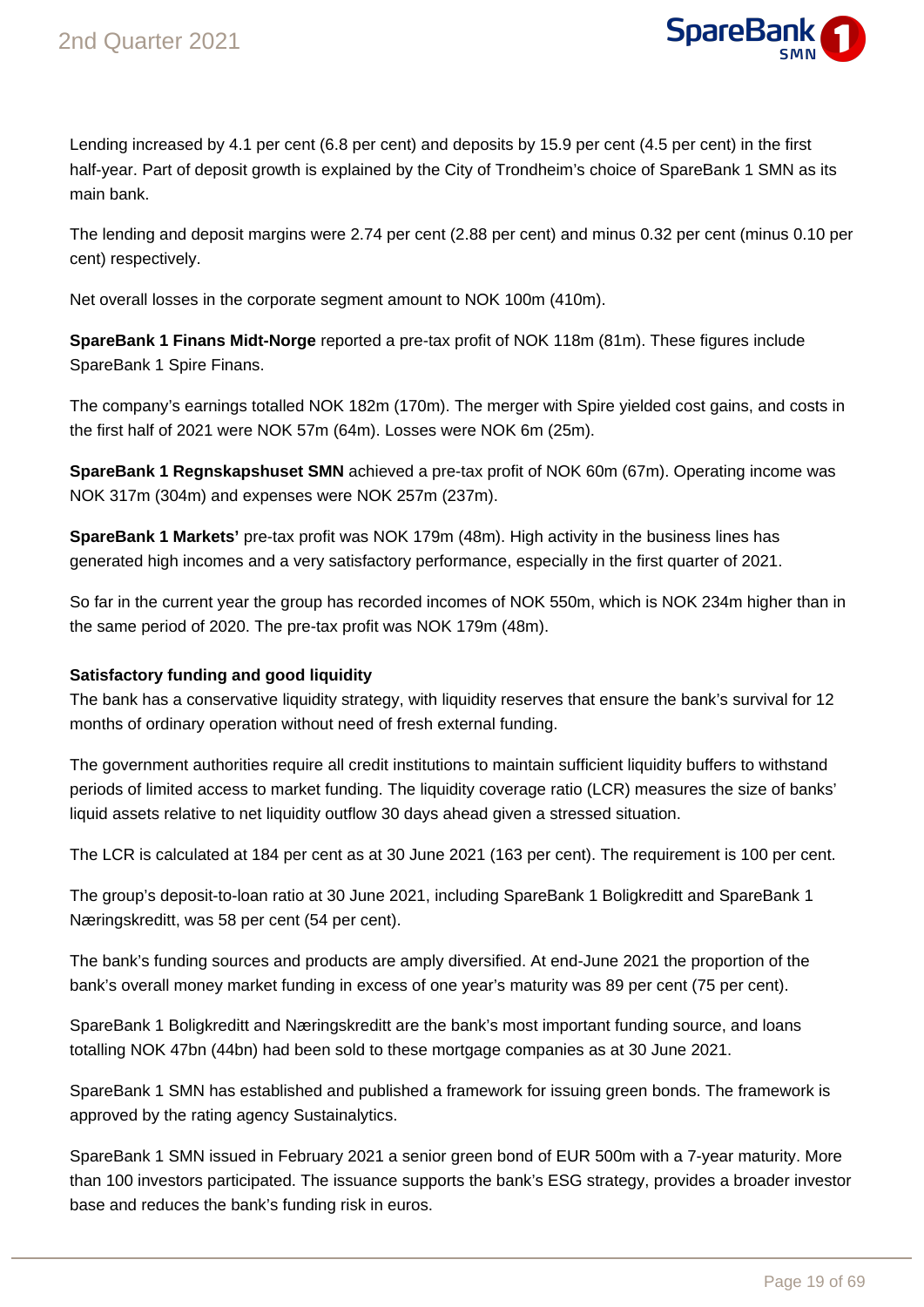

#### **Rating**

The bank has a rating of A1 (stable outlook) with Moody's.

#### **Financial soundness**

The CET1 ratio at 30 June 2021 was 18.3 per cent (17.2 per cent). The CET1 requirement is 14.4 per cent, including combined buffer requirements, and a Pillar 2 requirement of 1.9 per cent. Finanstilsynet (Norway's FSA) will set new Pillar 2 requirements for SpareBank 1 SMN in the course of 2021.

SpareBank 1 SMN aims for a management buffer of about 1 per cent over and above the combined Pillar 1 and Pillar 2 requirements with a view to absorbing fluctuations in risk weighted assets and in the group's financial results.

The group includes a full countercyclical buffer in its capital planning and aims for a CET1 ratio of 16.9 per cent.

The CET1 ratio rose by 0.3 percentage point to 18.3 per cent in the second quarter of 2021. Risk weighted assets increased by 0.6 percentage point in the second quarter of 2021. CET1 capital rose by 2.2 percentage points in the second quarter due to good quarterly results and dividend from SpareBank 1 Gruppen. A payout ratio of 50 per cent of the period's net profit is assumed.

A leverage ratio of 7.0 per cent (6.9 per cent) indicates a strong financial position. Work on capital efficiency and effectiveness will continue with a view to strengthening profitability and financial soundness.

#### **Sustainability**

The group will stimulate sustainable development by being a driver for the green transition, a partner for the inclusive development of society and a guide to building a responsible business culture.

The group prioritises five key areas for 2021 as a first step in its transition plan for the period to 2030:

**Innovation**. Create green growth and business development through collaboration and partnerships. The group will engage customers and partners in the development of innovative local communities.

**Customer Offering**. Offer products and services that stimulate customers' transition and digitalisation. A target of ten per cent annual increase in loans to projects that qualify for green bond financing has been set.

**Climate footprint**. Reduce the climate imprint across the entire value chain. To achieve a halving of the group's climate footprint to 2030, a target of eight per cent annual reduction has been set. (reference year: 2019)

**Competence**. Strengthen (climate risk) competence and reporting. The group will offer a competence-building programme for both customers and employee.

**Diversity**. Contribute to diversity and a fair transition. The group will work to strengthen equal opportunities in working life, everyday life and business and industry.

Work is in progress on a broad front across all the group's business lines to concretise key results within the framework of a new, holistic group standard for sustainability.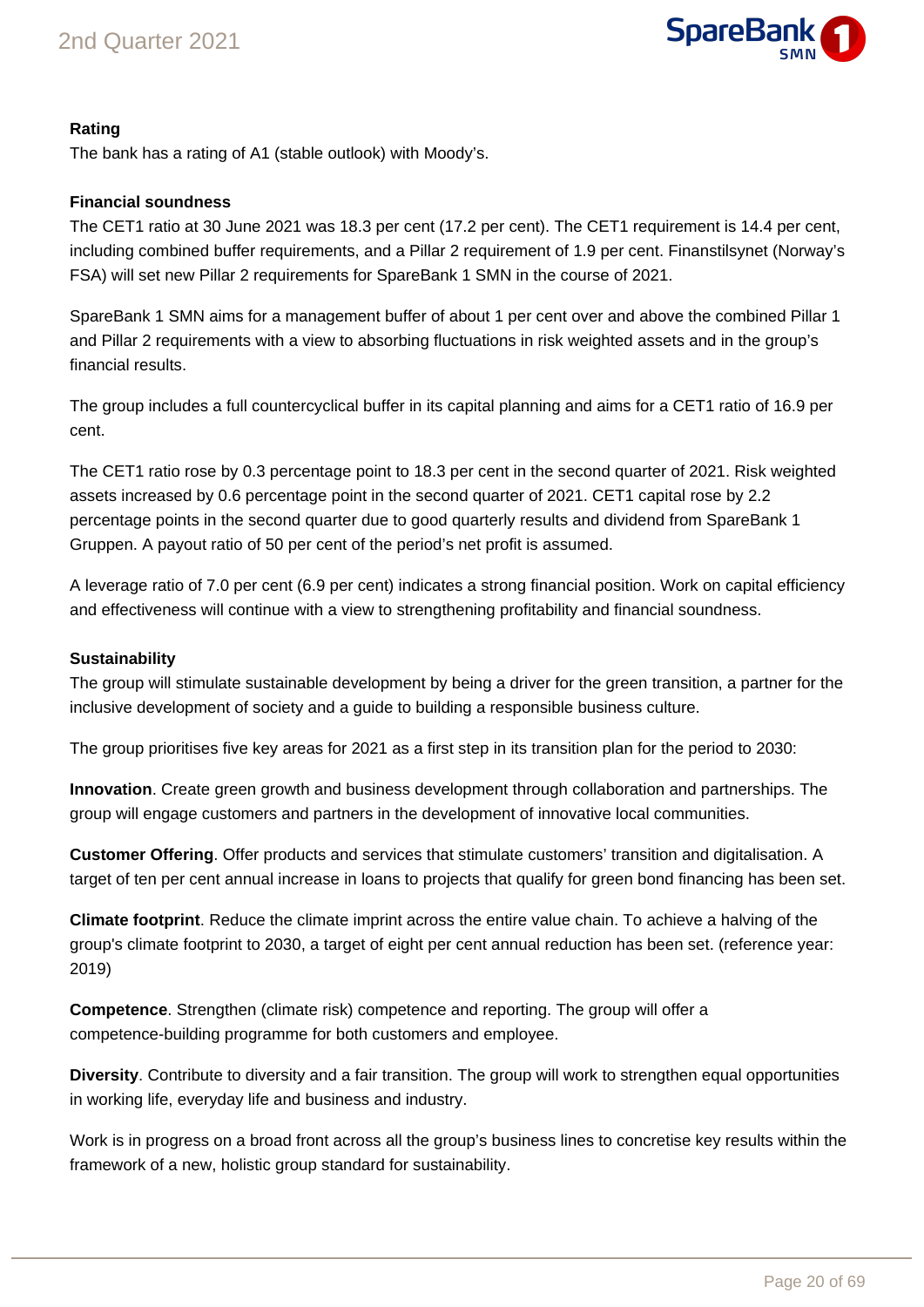

#### **The bank's equity certificate (MING)**

The book value of the equity certificate (EC) at 30 June 2021 was NOK 100.18 (90.37), and earnings per EC in the first half-year were NOK 6.90 (4.53).

The Price / Income ratio was 8.64 (8.65) and the Price / Book ratio was 1.19 (0.87).

#### **Outlook**

Norway's population will soon be fully vaccinated. The majority of infection protection measures can be reduced and society can return to normal, with a positive effect on the Norwegian economy. Norges Bank signals an interest rate hike in September, which is expected to increase the bank's net interest income. Unemployment has fallen from a high level, and a further fall is anticipated.

Infection-protection measures have created challenges for some industries. Covid-related loan losses at SpareBank 1 SMN have been low. The bank has low exposure to the most exposed industries but is following these closely with a view to possible measures. Loan losses are substantially reduced in 2021.

Good results across all business lines have again provided a very high return on equity in the second quarter of 2021 and confirm the value of a broad based product offering to customers.

Implementation of One SMN has contributed to good growth and a strong profit in the quarter. The board of directors expects improved interaction between the business lines to continue to boost customer recruitment, increase cross-sales, improve the customer offering and reduce costs.

Investment in a Nordic digital wallet via Vipps, and a national platform for car subscriptions, Fleks, are initiatives that lay a basis for future earnings. The establishment of SpareBank 1 Finans Midt-Norge represents a renewed focus on the savings area.

At the end of the second quarter the bank has a strong market position, is very solid, and has ample liquidity. This provides the scope for action needed to achieve the group's ambitions. The group's financial goals stand firm.

Of the dividend of NOK 4.40 set aside for 2020, NOK 1.30 has been paid per equity certificate. The board of directors is authorised to decide on the payout of the remaining dividend and community dividend and assumes, barring dramatic changes in the company's situation or signals given by the government authorities, that dividend payout will take place in the fourth quarter.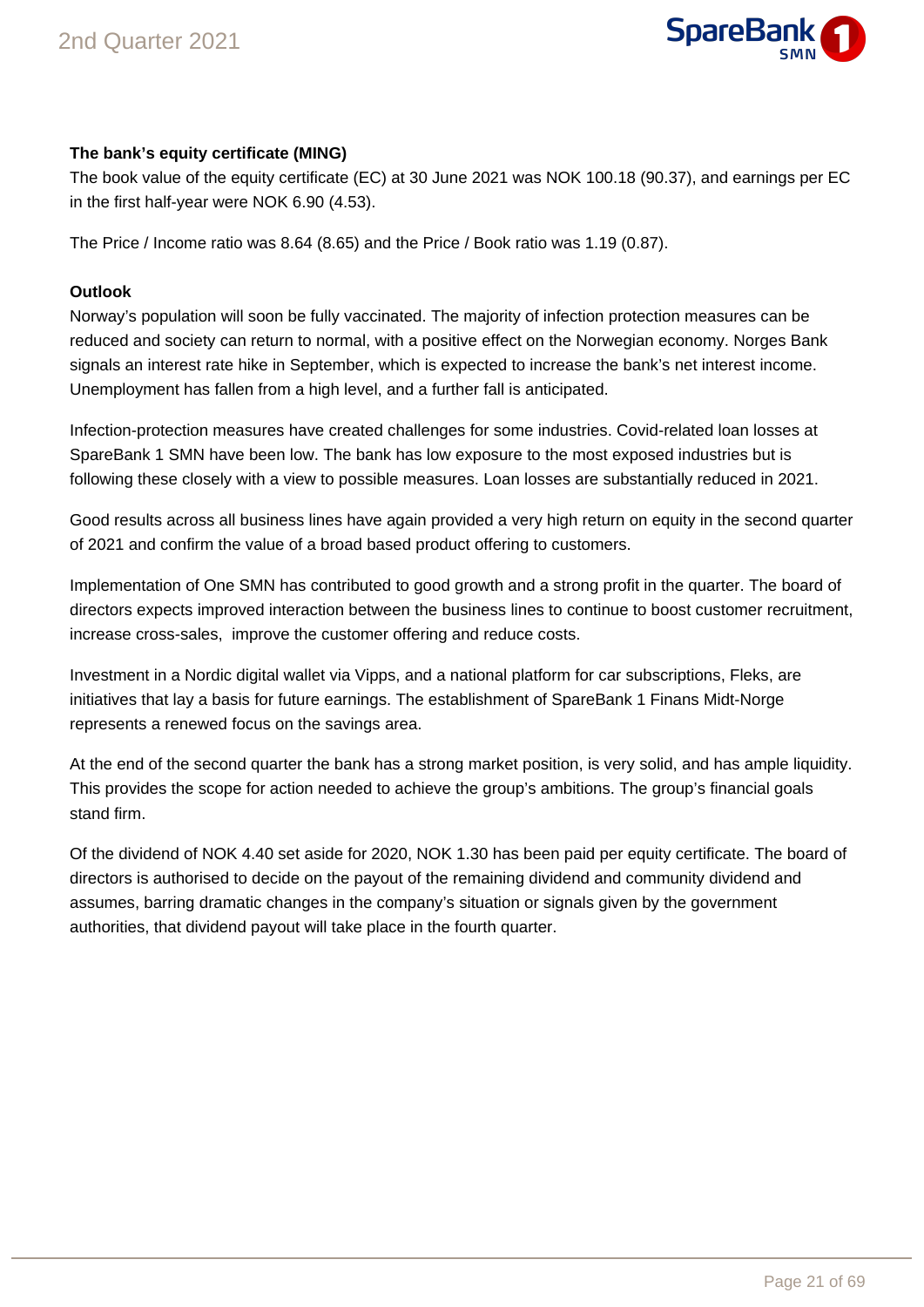2nd Quarter 2021



#### Trondheim, 11 August 2021 The Board of Directors of SpareBank 1 SMN

Kjell Bjordal **Morten Loktu** Christian Stav **Morten Loktu** Morten Loktu (chair) (deputy chair)

Mette Kamsvåg **National Tonie Eskeland Foss** France Channe Thyø Thomsen

Freddy Aursø **Inge Lindseth** Christina Straub

(employee rep.) (employee rep.)

Jan-Frode Janson (Group CEO)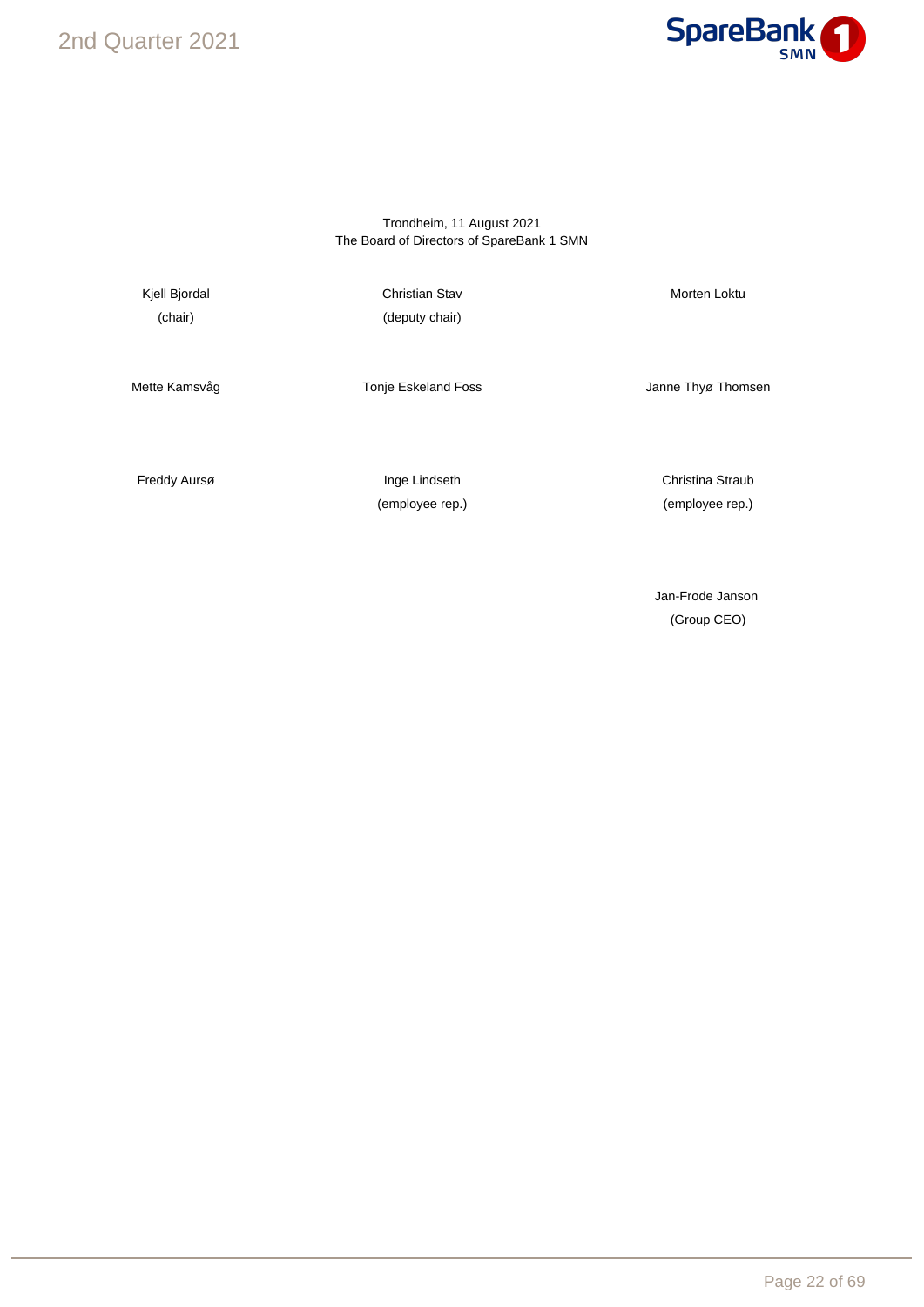

## Income statement

| <b>Parent bank</b><br>Group |                |       |                   |  |                                                                           |                                        |                   |                |                |      |              |
|-----------------------------|----------------|-------|-------------------|--|---------------------------------------------------------------------------|----------------------------------------|-------------------|----------------|----------------|------|--------------|
|                             | Second quarter |       | <b>First half</b> |  |                                                                           |                                        | <b>First half</b> |                | Second quarter |      |              |
| 2020                        | 2020           | 2021  | 2020              |  | 2021 (NOKm)                                                               | <b>Note</b>                            | 2021              | 2020           | 2021           | 2020 | 2020         |
| 3,274                       | 786            | 743   | 1.788             |  | 1.472 Interest income effective interest method                           |                                        |                   | 1,702 1,996    | 859            |      | 894 3,722    |
| 478                         | 137            | 100   | 286               |  | 196 Other interest income                                                 |                                        | 195               | 284            | 99             | 136  | 475          |
| 1,423                       | 363            | 258   | 895               |  | 525 Interest expenses                                                     | 531<br>905<br>260<br>10 1,366<br>1,376 |                   |                |                |      | 365<br>1,439 |
| 2,329                       | 561            | 586   | 1,179             |  | 1,144 Net interest                                                        |                                        |                   |                | 698            |      | 666 2,759    |
| 1,205                       | 253            | 319   | 539               |  | 629 Commission income                                                     |                                        | 774               | 651            | 400            | 316  | 1,443        |
| 97                          | 17             | 21    | 42                |  | 42 Commission expenses                                                    |                                        | 98                | 91             | 48             | 44   | 196          |
| 41                          | 13             | 13    | 22                |  | 22 Other operating income                                                 |                                        | 863               | 594            | 395            | 323  | 1.269        |
| 1,149                       | 249            | 312   | 519               |  | 609 Commission income and other income                                    | 11                                     | 1,538             | 1,153          | 748            |      | 595 2,516    |
| 528                         | 340            | 598   | 416               |  | 711 Dividends                                                             |                                        | 21                | 10             | 17             | 2    | 39           |
|                             |                |       |                   |  | - Income from investment in related companies                             | 3                                      | 340               | 394            | 212            | 177  | 681          |
| 14                          | 167            | $-9$  | 29                |  | -28 Net return on financial investments                                   | 3                                      | 199               | 145            | 42             | 269  | 230          |
| 542                         | 507            | 588   | 445               |  | 549<br>684 Net return on financial investments<br>560<br>270<br>448<br>13 |                                        |                   |                |                |      | 951          |
| 4,019                       | 1,316          | 1,486 |                   |  | 2,142 2,436 Total income                                                  |                                        | 3,464 3,078       |                | 1,716          |      | 1,709 6,225  |
| 732                         | 154            | 152   | 330               |  | 318 Staff costs                                                           |                                        | 996               | 883            | 465            | 445  | 1,850        |
| 744                         | 185            | 186   | 375               |  | 364 Other operating expenses                                              |                                        | 534               | 522            | 269            |      | 254 1,054    |
| 1,477                       | 339            | 338   | 706               |  | 682 Total operating expenses                                              |                                        | 12 1,531 1,405    |                | 735            |      | 699 2,904    |
| 2,543                       | 977            | 1,147 |                   |  | 1.436 1.754 Result before losses                                          |                                        |                   | 1,933 1,673    | 981            |      | 1,010 3,321  |
| 902                         | 151            | 40    | 453               |  | 90 Loss on loans, guarantees etc.                                         | 6,7                                    | 98                | 478            | 39             | 170  | 951          |
| 1,641                       | 826            | 1,108 | 984               |  | 1,664 Result before tax                                                   | 3                                      | 1,836             | 1,195          | 942            |      | 840 2,370    |
| 284                         | 98             | 126   | 149               |  | 231 Tax charge                                                            |                                        | 322               | 193            | 191            | 124  | 400          |
|                             |                |       |                   |  | - Result investment held for sale, after tax                              | $\overline{2}$                         | 10                | $\overline{7}$ | 4              | 3    | 9            |
| 1,356                       | 729            | 982   | 835               |  | 1,433 Net profit                                                          |                                        | 1,523             | 1.008          | 755            |      | 719 1,978    |
| 56                          | 13             | 10    | 37                |  | 29 Attributable to additional Tier 1 Capital holders                      |                                        | 30                | 38             | 10             | 14   | 59           |
| 831                         | 457            | 622   | 510               |  | 898 Attributable to Equity capital certificate holders                    |                                        | 892               | 585            | 453            | 423  | 1,147        |
| 469                         | 258            | 351   | 288               |  | 506 Attributable to the saving bank reserve                               |                                        | 503               | 330            | 255            | 238  | 646          |
|                             |                |       |                   |  | Attributable to non-controlling interests                                 |                                        | 98                | 55             | 36             | 43   | 126          |
| 1,356                       | 729            | 982   |                   |  | 835 1,433 Net profit                                                      |                                        | 1,523             | 1.008          | 755            | 719  | 1,978        |
|                             |                |       |                   |  | Profit/diluted profit per ECC                                             | 19                                     | 6.90              | 4.53           | 3.51           | 3.27 | 8.87         |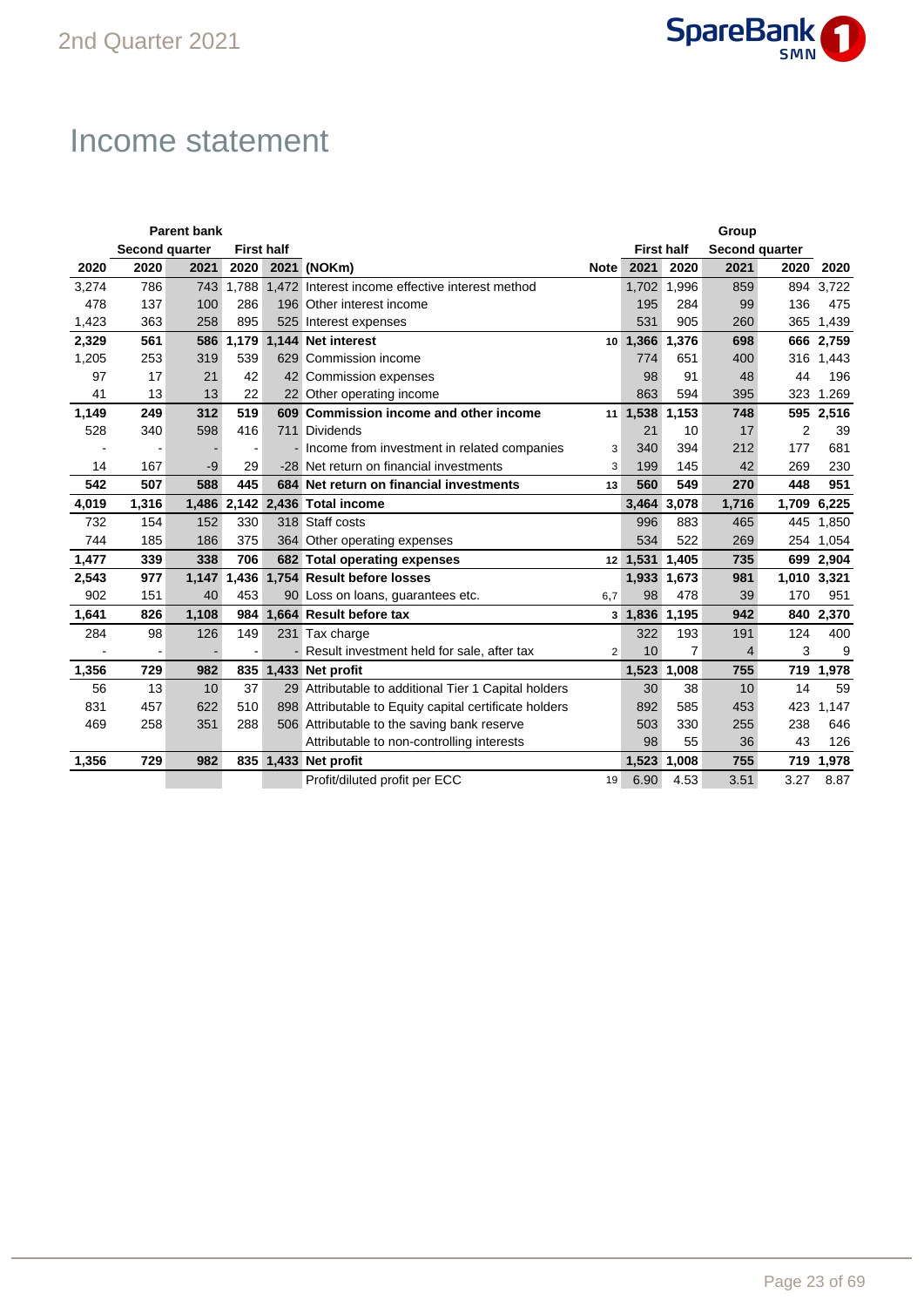

## Total comprehensive income

|       |         | <b>Parent bank</b> |                   |                          |                                                             |                   | Group       |                |       |           |  |  |  |  |
|-------|---------|--------------------|-------------------|--------------------------|-------------------------------------------------------------|-------------------|-------------|----------------|-------|-----------|--|--|--|--|
|       | Second  |                    |                   |                          |                                                             |                   |             | Second         |       |           |  |  |  |  |
|       | quarter |                    | <b>First half</b> |                          |                                                             | <b>First half</b> |             | quarter        |       |           |  |  |  |  |
| 2020  | 2020    | 2021               | 2020              |                          | 2021 (NOKm)                                                 | 2021              | 2020        | 2021           | 2020  | 2020      |  |  |  |  |
| 1,356 | 729     | 982                |                   |                          | 835 1,433 Net profit                                        |                   | 1,523 1,008 | 755            |       | 719 1,978 |  |  |  |  |
|       |         |                    |                   |                          | Items that will not be reclassified to profit/loss          |                   |             |                |       |           |  |  |  |  |
| $-34$ | $-23$   |                    | $-62$             |                          | - Actuarial gains and losses pensions                       |                   | $-62$       |                | $-23$ | $-34$     |  |  |  |  |
| 8     | 6       |                    | 16                |                          | - Tax                                                       |                   | 16          |                | 6     | 8         |  |  |  |  |
|       |         |                    |                   |                          | Share of other comprehensive income of associates and joint |                   |             |                |       |           |  |  |  |  |
|       |         |                    |                   |                          | - venture                                                   | 2                 | 7           |                | 4     | 15        |  |  |  |  |
| $-25$ | $-17$   | $\overline{a}$     | $-47$             |                          | - Total                                                     | $\mathbf{2}$      | $-40$       | $\blacksquare$ | $-14$ | $-11$     |  |  |  |  |
|       |         |                    |                   |                          |                                                             |                   |             |                |       |           |  |  |  |  |
|       |         |                    |                   |                          | Items that will be reclassified to profit/loss              |                   |             |                |       |           |  |  |  |  |
|       |         |                    |                   |                          | Fair value change on financial assets through other         |                   |             |                |       |           |  |  |  |  |
|       |         |                    |                   |                          | comprehensive income                                        |                   |             |                |       |           |  |  |  |  |
| 9     | 3       | $\overline{0}$     | 6                 |                          | -0 Value changes on loans measured at fair value            | $-0$              | 6           | $\Omega$       | 3     | 9         |  |  |  |  |
|       |         |                    |                   |                          | Share of other comprehensive income of associates and joint |                   |             |                |       |           |  |  |  |  |
|       |         |                    |                   |                          | venture                                                     | $-41$             | 16          | $-13$          | 8     | 16        |  |  |  |  |
|       |         |                    |                   | $\overline{\phantom{a}}$ | Tax                                                         |                   | ٠           |                |       |           |  |  |  |  |
| 9     | 3       | $\mathbf{0}$       | 6                 | $-1$                     | Total                                                       | $-42$             | 21          | $-13$          | 11    | 25        |  |  |  |  |
| $-16$ | $-14$   | $\bf{0}$           | $-41$             | $-1$                     | Net other comprehensive income                              | $-40$             | $-19$       | $-13$          | $-3$  | 15        |  |  |  |  |
| 1,340 | 715     | 983                |                   |                          | 794 1,432 Total other comprehensive income                  | 1,484             | 990         | 743            |       | 716 1,993 |  |  |  |  |
| 56    | 13      | 10                 | 37                |                          | 29 Attributable to additional Tier 1 Capital holders        | 30                | 38          | 10             | 14    | 59        |  |  |  |  |
| 821   | 448     | 622                | 484               |                          | 897 Attributable to Equity capital certificate holders      | 867               | 573         | 445            | 421   | 1,156     |  |  |  |  |
| 463   | 253     | 351                | 273               |                          | 506 Attributable to the saving bank reserve                 | 489               | 323         | 251            | 237   | 652       |  |  |  |  |
|       |         |                    |                   |                          | Attributable to non-controlling interests                   | 98                | 55          | 36             | 43    | 126       |  |  |  |  |
| 1,340 | 715     | 983                |                   |                          | 794 1,432 Total other comprehensive Income                  | 1.484             | 990         | 743            |       | 716 1,993 |  |  |  |  |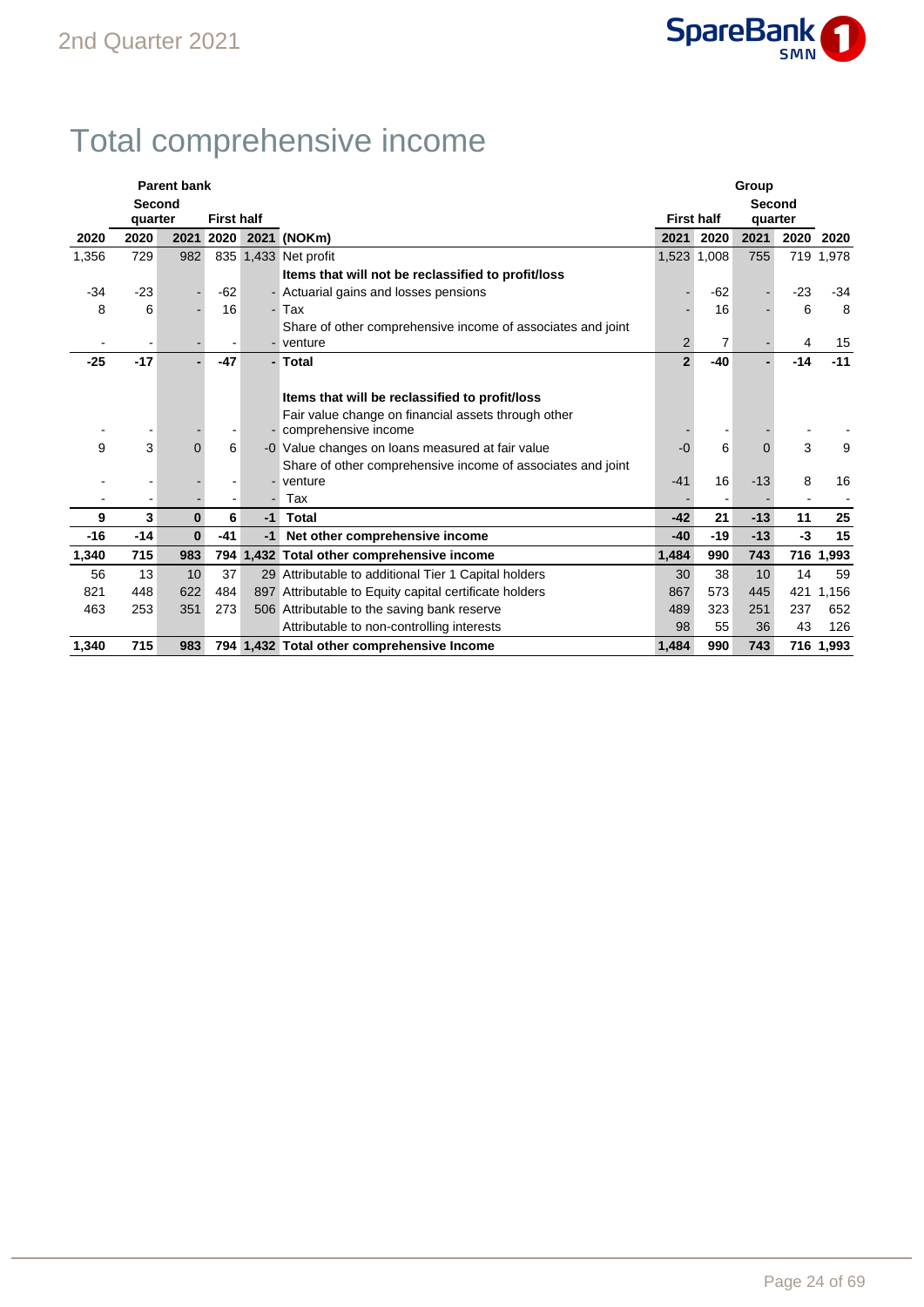

## Balance sheet

|         | <b>Parent bank</b> |         |                                                       |                |         | Group   |         |
|---------|--------------------|---------|-------------------------------------------------------|----------------|---------|---------|---------|
| 31 Dec  | 30 June            | 30 June |                                                       |                | 30 June | 30 June | 31 Dec  |
| 2020    | 2020               |         | 2021 (NOKm)                                           | <b>Note</b>    | 2021    | 2020    | 2020    |
| 2,764   | 4,115              |         | 1,170 Cash and receivables from central banks         |                | 1,170   | 4,115   | 2,764   |
| 12,901  | 12,851             |         | 20,192 Deposits with and loans to credit institutions |                | 12,184  | 5,252   | 5,091   |
| 124,214 | 120,677            |         | 131,190 Net loans to and receivables from customers   | 5              | 140,379 | 129,360 | 133,131 |
| 26,684  | 29,034             |         | 28,454 Fixed-income CDs and bonds                     | 17             | 28,376  | 28,955  | 26,606  |
| 7,175   | 9,927              |         | 4,233 Derivatives                                     | 17             | 4,317   | 10,069  | 7,226   |
| 319     | 456                |         | 320 Shares, units and other equity interests          | 17             | 1,998   | 1,673   | 2,366   |
| 4,933   | 4,724              |         | 5,058 Investment in related companies                 |                | 7,346   | 6,810   | 7,324   |
| 2,317   | 2,406              |         | 2,374 Investment in group companies                   |                |         |         |         |
| 82      | 82                 |         | 98 Investment held for sale                           | $\overline{2}$ | 109     | 42      | 41      |
| 515     | 501                |         | 504 Intangible assets                                 |                | 897     | 873     | 905     |
| 963     | 2,089              |         | 1,339 Other assets                                    | 14             | 3,650   | 3,335   | 2,457   |
| 182,870 | 186,862            |         | 194,931 Total assets                                  |                | 200,426 | 190,484 | 187,912 |
| 14,629  | 15,760             |         | 15,991 Deposits from credit institutions              |                | 16,291  | 15,845  | 15,094  |
| 98,166  | 94,871             |         | 110,753 Deposits from and debt to customers           | 9              | 110,133 | 94,289  | 97,529  |
| 41,920  | 44,129             |         | 41,645 Debt created by issue of securities            | 16             | 41,645  | 44,129  | 41,920  |
| 6,845   | 8,548              |         | 3,739 Derivatives                                     | 17             | 3,895   | 8,644   | 7,179   |
| 1,466   | 4,237              |         | 1,820 Other liabilities                               | 15             | 4,254   | 5,459   | 3,084   |
|         |                    |         | Investment held for sale                              | $\overline{2}$ | 32      | 1       |         |
| 1,752   | 1,752              |         | 1,752 Subordinated loan capital                       | 16             | 1,795   | 1,797   | 1,795   |
| 164,778 | 169,297            |         | 175,700 Total liabilities                             |                | 178,044 | 170,164 | 166,602 |
| 2,597   | 2,597              |         | 2,597 Equity capital certificates                     |                | 2,597   | 2,597   | 2,597   |
| -0      | $-0$               |         | -0 Own holding of ECCs                                |                | -9      | -9      | -9      |
| 895     | 895                |         | 895 Premium fund                                      |                | 895     | 895     | 895     |
| 6,556   | 6,338              |         | 6,556 Dividend equalisation fund                      |                | 6,520   | 6,320   | 6,536   |
| 569     |                    |         | 401 Recommended dividends                             |                | 401     |         | 569     |
| 321     |                    |         | 226 Provision for gifts                               |                | 226     |         | 321     |
| 5,664   | 5,541              |         | 5,664 Ownerless capital                               |                | 5,664   | 5,541   | 5,664   |
| 239     | 189                |         | 239 Unrealised gains reserve                          |                | 239     | 189     | 239     |
|         | $-44$              |         | -1 Other equity capital                               |                | 2,235   | 1,757   | 2,366   |
| 1,250   | 1,213              |         | 1,221 Additional Tier 1 Capital                       |                | 1,262   | 1,254   | 1,293   |
|         | 835                |         | 1,433 Profit for the period                           |                | 1,523   | 1,008   |         |
|         |                    |         | Non-controlling interests                             |                | 829     | 768     | 838     |
| 18,092  | 17,565             |         | 19,231 Total equity capital                           |                | 22,382  | 20,320  | 21,310  |
| 182,870 | 186,862            |         | 194,931 Total liabilities and equity                  |                | 200,426 | 190,484 | 187,912 |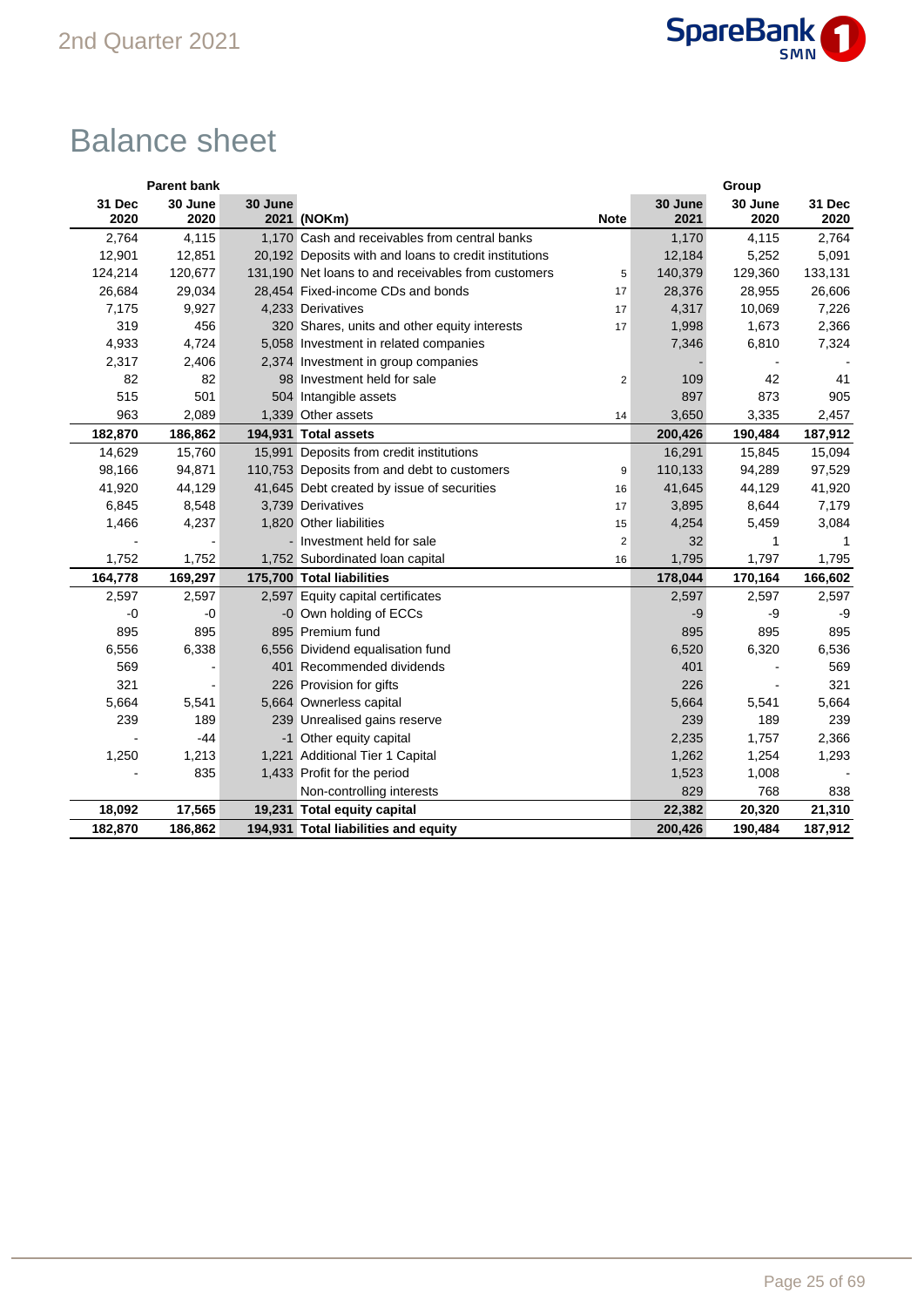

## Cash flow statement

|          | <b>Parent bank</b> | Group             |                                                                |                   |          |          |  |
|----------|--------------------|-------------------|----------------------------------------------------------------|-------------------|----------|----------|--|
|          |                    | <b>First half</b> |                                                                | <b>First half</b> |          |          |  |
| 2020     | 2020               |                   | 2021 (NOKm)                                                    | 2021              | 2020     | 2020     |  |
| 1,356    | 835                |                   | 1,433 Net profit                                               | 1,523             | 1,008    | 1,978    |  |
| 102      | 52                 |                   | 49 Depreciations and write-downs on fixed assets               | 93                | 82       | 166      |  |
| 902      | 453                |                   | 90 Losses on loans and guarantees                              | 98                | 478      | 951      |  |
| 2,360    | 1,339              |                   | 1,572 Net cash increase from ordinary operations               | 1,714             | 1,568    | 3,096    |  |
| $-4,093$ | $-7,933$           |                   | 2,563 Decrease/(increase) other receivables                    | 1,703             | $-8,388$ | $-4,681$ |  |
| 3,582    | 8,057              |                   | -2,751 Increase/(decrease) short term debt                     | $-2,083$          | 7,736    | 3,896    |  |
| $-8,075$ | $-4,091$           |                   | -7,066 Decrease/(increase) loans to customers                  | $-7,347$          | $-4,554$ | $-8,795$ |  |
| $-3,721$ | $-3,670$           |                   | -7,290 Decrease/(increase) loans credit institutions           | $-7,103$          | $-3,141$ | $-2,981$ |  |
| 11,296   | 8,001              |                   | 12,587 Increase/(decrease) deposits to customers               | 12,604            | 8,372    | 11,611   |  |
| 5,045    | 6,175              |                   | 1,361 Increase/(decrease) debt to credit institutions          | 1,196             | 4,992    | 4,242    |  |
| $-3,490$ | $-5,840$           |                   | -1,770 Increase/(decrease) in short term investments           | $-1,769$          | $-5,841$ | $-3,491$ |  |
| 2,905    | 2,037              |                   | -793 A) Net cash flow from operations                          | $-1,084$          | 743      | 2,896    |  |
| $-38$    | $-11$              |                   | -35 Increase in tangible fixed assets                          | $-119$            | $-34$    | $-136$   |  |
| $-418$   | $-298$             |                   | -197 Paid-up capital, associated companies                     | $-181$            | $-377$   | $-873$   |  |
| 37       | $-101$             |                   | -1 Net investments in long-term shares and partnerships        | 368               | 1,280    | 587      |  |
| $-420$   | $-409$             |                   | -233 B) Net cash flow from investments                         | 69                | 869      | $-422$   |  |
| $-295$   | $-295$             |                   | -0 Increase/(decrease) in subordinated loan capital            | $-0$              | $-294$   | $-295$   |  |
| 3        | 3                  |                   | 0 Increase/(decrease) in equity                                | $-10$             | 16       | 14       |  |
| $-647$   | $-647$             |                   | -168 Dividend cleared                                          | $-168$            | $-647$   | $-647$   |  |
| $-364$   | $-364$             |                   | -95 Disbursed from gift fund                                   | $-95$             | $-364$   | $-364$   |  |
| $-56$    | $-37$              |                   | -29 Increase/(decrease) in Additional Tier 1 capital           | $-30$             | $-38$    | $-59$    |  |
| 877      | 3,065              |                   | -276 Increase/(decrease) in other long term loans              | $-276$            | 3,068    | 880      |  |
| $-482$   | 1,725              |                   | -568 C) Net cash flow from financial activities                | $-579$            | 1,741    | $-470$   |  |
| 2,003    | 3,354              |                   | $-1,595$ A) + B) + C) Net changes in cash and cash equivalents | $-1,595$          | 3,354    | 2,003    |  |
| 761      | 761                |                   | 2,764 Cash and cash equivalents at 1.1                         | 2,764             | 761      | 761      |  |
| 2,764    | 4,115              |                   | 1,170 Cash and cash equivalents at end of quarter              | 1,170             | 4,115    | 2,764    |  |
| 2,003    | 3,354              |                   | -1,595 Net changes in cash and cash equivalents                | $-1,595$          | 3,354    | 2,003    |  |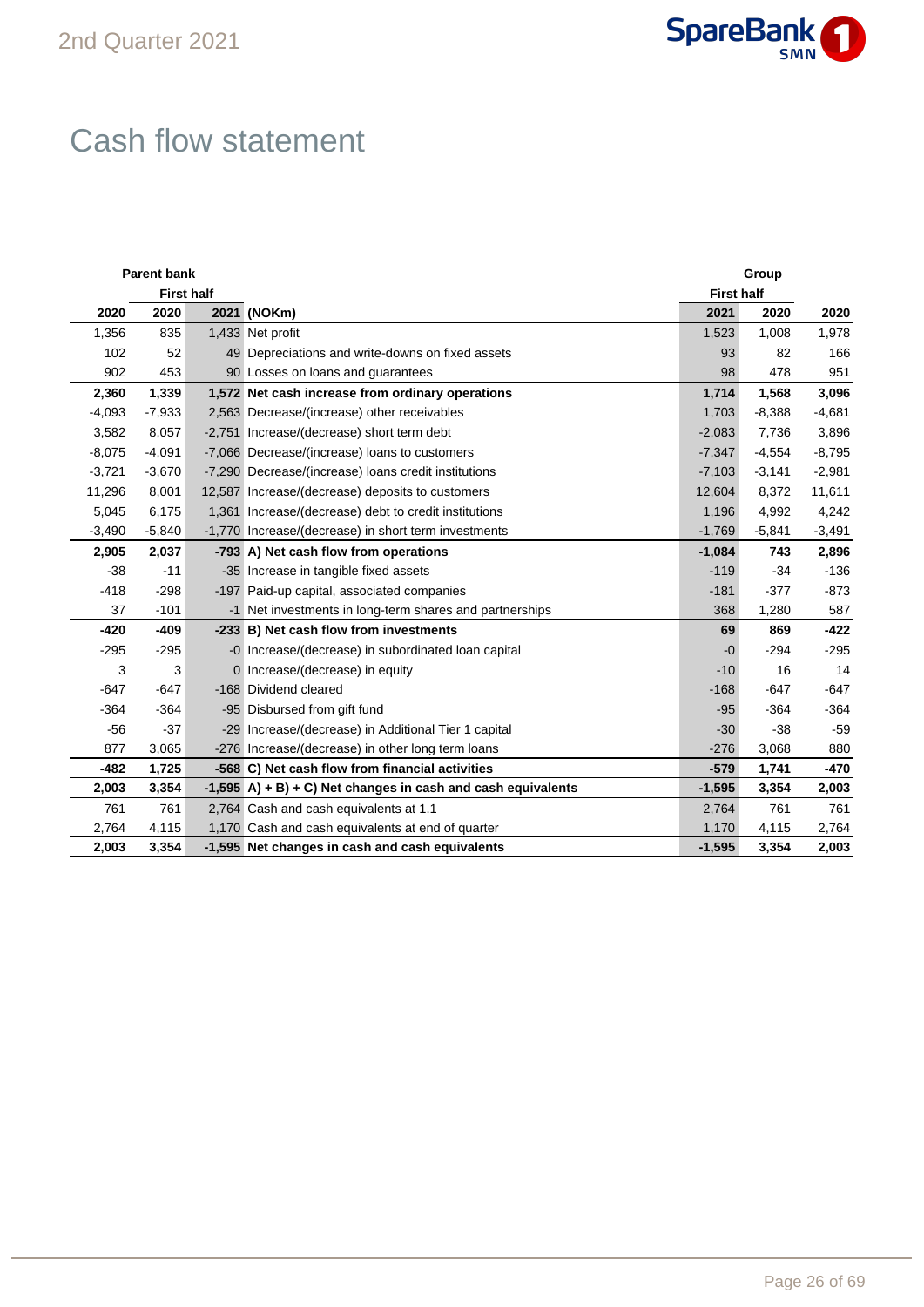

## Change in equity

| <b>Parent Bank</b>                             | <b>Issued equity</b><br><b>Earned equity</b> |                           |         |                                        |                |                                       |                 |                                        |                     |
|------------------------------------------------|----------------------------------------------|---------------------------|---------|----------------------------------------|----------------|---------------------------------------|-----------------|----------------------------------------|---------------------|
| (NOKm)                                         | capital                                      | <b>EC</b> Premium<br>fund | capital | <b>Ownerless Equalisation Dividend</b> | fund and gifts | <b>Unrealised</b><br>gains<br>reserve | Other<br>equity | <b>Additional</b><br>Tier 1<br>Capital | <b>Total equity</b> |
| Equity at 1 January 2020                       | 2,597                                        | 895                       | 5,432   | 6,144                                  | 1,314          | 189                                   |                 | 1,250                                  | 17,822              |
| Net profit                                     |                                              |                           | 130     | 230                                    | 890            | 50                                    |                 | 56                                     | 1,356               |
| Other comprehensive<br>income                  |                                              |                           |         |                                        |                |                                       |                 |                                        |                     |
| Financial assets through<br>OCI                |                                              |                           |         |                                        |                |                                       | 9               |                                        | 9                   |
| Actuarial gains (losses),<br>pensions          |                                              |                           |         |                                        |                |                                       | $-25$           |                                        | $-25$               |
| Other comprehensive<br>income                  |                                              |                           |         |                                        |                | $\blacksquare$                        | $-16$           |                                        | $-16$               |
| Total other comprehensive                      |                                              |                           |         |                                        |                |                                       |                 |                                        |                     |
| income                                         | $\blacksquare$                               | $\blacksquare$            | 130     | 230                                    | 890            | 50                                    | $-16$           | 56                                     | 1,340               |
|                                                |                                              |                           |         |                                        |                |                                       |                 |                                        |                     |
| <b>Transactions with owners</b>                |                                              |                           |         |                                        |                |                                       |                 |                                        |                     |
| Dividend declared for 2019                     |                                              |                           |         | 194                                    | $-840$         |                                       |                 |                                        | $-647$              |
| To be disbursed from gift<br>fund              |                                              |                           | 109     |                                        | $-474$         |                                       |                 |                                        | $-364$              |
| Interest payments<br>additional Tier 1 capital |                                              |                           |         |                                        |                |                                       |                 | $-56$                                  | $-56$               |
| Purchase and sale of own<br><b>ECCs</b>        | $-0$                                         |                           |         | $-0$                                   |                |                                       |                 |                                        | -0                  |
| Direct recognitions in                         |                                              |                           |         |                                        |                |                                       |                 |                                        |                     |
| equity                                         |                                              | ٠                         | $-7$    | $-12$                                  |                |                                       | 16              |                                        | $-3$                |
| Total transactions with<br>owners              | $-0$                                         |                           | 103     | 182                                    | $-1,314$       |                                       | 16              | $-56$                                  | $-1,070$            |
|                                                |                                              |                           |         |                                        |                | $\overline{\phantom{a}}$              |                 |                                        |                     |
| <b>Equity at 31 December</b><br>2020           | 2,597                                        | 895                       | 5,664   | 6,556                                  | 890            | 239                                   | 0               | 1,250                                  | 18,092              |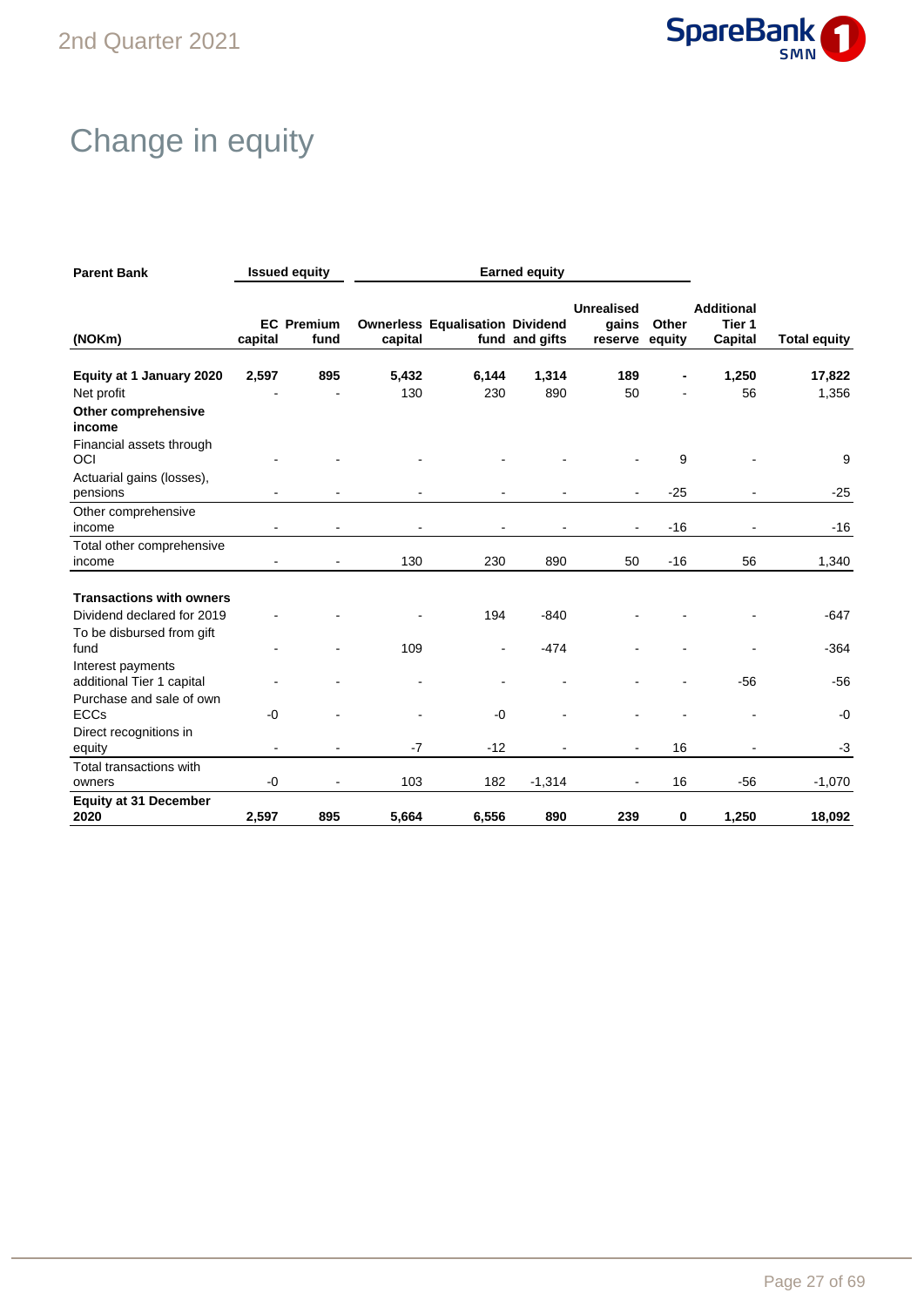## 2nd Quarter 2021



| <b>Parent Bank</b>                                                             |         | <b>Issued equity</b><br><b>Earned equity</b> |         |                                        |                |                                       |                 |                                        |                 |
|--------------------------------------------------------------------------------|---------|----------------------------------------------|---------|----------------------------------------|----------------|---------------------------------------|-----------------|----------------------------------------|-----------------|
| (NOKm)                                                                         | capital | <b>EC</b> Premium<br>fund                    | capital | <b>Ownerless Equalisation Dividend</b> | fund and gifts | <b>Unrealised</b><br>gains<br>reserve | Other<br>equity | <b>Additional</b><br>Tier 1<br>Capital | Total<br>equity |
| Equity at 1 January 2021<br>Net profit                                         | 2,597   | 895                                          | 5,664   | 6,556                                  | 890            | 239<br>۰                              | 0<br>1,433      | 1,250                                  | 18,092<br>1,433 |
| Other comprehensive income<br>Value changes on loans<br>measured at fair value |         |                                              |         |                                        |                |                                       | -0              |                                        | -0              |
| Other comprehensive income                                                     |         |                                              |         |                                        |                | -                                     | -0              |                                        | -0              |
| <b>Total other comprehensive</b><br>income                                     |         |                                              |         |                                        |                |                                       | 1,432           |                                        | 1,432           |
| <b>Transactions with owners</b><br>Dividend declared for 2020                  |         |                                              |         |                                        | $-168$         |                                       |                 |                                        | $-168$          |
| To be disbursed from gift fund                                                 |         |                                              |         |                                        | $-95$          |                                       |                 |                                        | $-95$           |
| Interest payments additional Tier<br>1 capital                                 |         |                                              |         |                                        |                |                                       |                 | $-29$                                  | $-29$           |
| Purchase and sale of own ECCs                                                  | 0       |                                              |         | -0                                     |                |                                       |                 |                                        | $-0$            |
| Direct recognitions in equity                                                  |         |                                              |         |                                        |                | ٠                                     | $-1$            |                                        | $-1$            |
| Total transactions with owners                                                 | 0       |                                              |         | $-0$                                   | $-263$         | ۰                                     | $-1$            | $-29$                                  | $-293$          |
| Equity at 30 June 2021                                                         | 2,597   | 895                                          | 5,664   | 6,556                                  | 627            | 239                                   | 1,432           | 1,221                                  | 19,231          |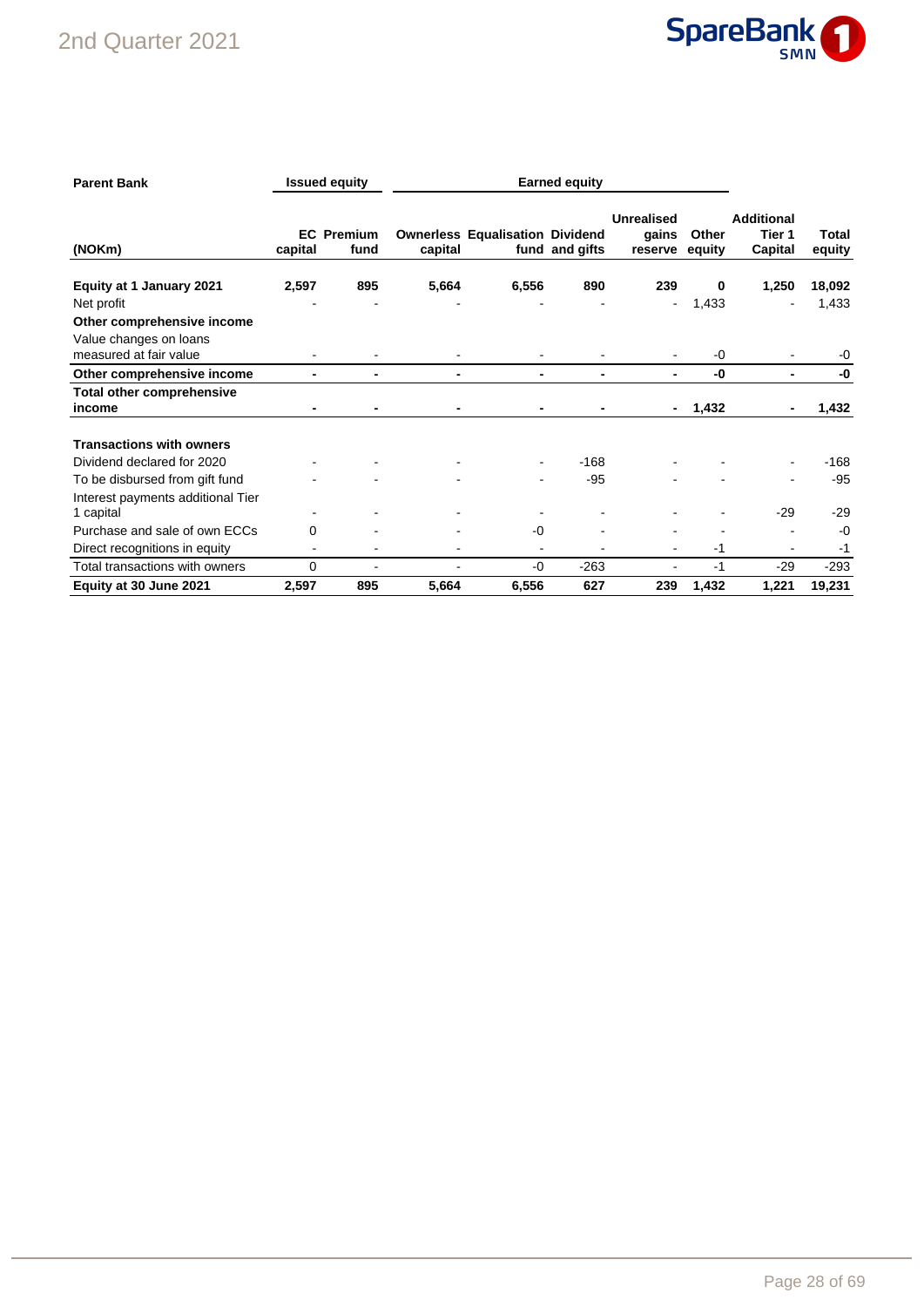

| Group                                                            |                              | <b>Issued equity</b>      |                | Attributable to parent company equity holders | <b>Earned equity</b> |                                       |                          |                              |                                         |                 |
|------------------------------------------------------------------|------------------------------|---------------------------|----------------|-----------------------------------------------|----------------------|---------------------------------------|--------------------------|------------------------------|-----------------------------------------|-----------------|
| (NOKm)                                                           | capital                      | <b>EC</b> Premium<br>fund | capital        | <b>Ownerless Equalisation Dividend</b>        | fund and gifts       | <b>Unrealised</b><br>gains<br>reserve | Other<br>equity          | <b>Additional</b><br>Capital | Non-<br>Tier 1 controlling<br>interests | Total<br>equity |
| <b>Equity at 1 January</b>                                       |                              |                           |                |                                               |                      |                                       |                          |                              |                                         |                 |
| 2020                                                             | 2,586                        | 895                       | 5,432          | 6,123                                         | 1,314                | 189                                   | 1,827                    | 1,293                        | 761                                     | 20,420          |
| Net profit                                                       |                              |                           | 130            | 230                                           | 890                  | 50                                    | 493                      | 59                           | 126                                     | 1,978           |
| Other<br>comprehensive<br>income                                 |                              |                           |                |                                               |                      |                                       |                          |                              |                                         |                 |
| Share of other<br>comprehensive<br>income of associates          |                              |                           |                |                                               |                      |                                       | 31                       |                              |                                         | 31              |
| and joint ventures<br>Value changes on<br>loans measured at fair |                              |                           |                |                                               |                      |                                       |                          |                              |                                         |                 |
| value<br>Actuarial gains                                         |                              |                           |                |                                               |                      |                                       | 9                        |                              |                                         | 9               |
| (losses), pensions                                               |                              |                           |                |                                               |                      |                                       | $-25$                    |                              |                                         | $-25$           |
| Other comprehensive<br>income                                    |                              |                           |                |                                               |                      |                                       | 15                       |                              |                                         | 15              |
| <b>Total other</b><br>comprehensive                              |                              |                           |                |                                               |                      |                                       |                          |                              |                                         |                 |
| income                                                           |                              |                           | 130            | 230                                           | 890                  | 50                                    | 508                      | 59                           | 126                                     | 1,993           |
| <b>Transactions with</b><br>owners                               |                              |                           |                |                                               |                      |                                       |                          |                              |                                         |                 |
| Dividend declared for<br>2019                                    |                              |                           |                | 194                                           | $-840$               |                                       |                          |                              |                                         | -647            |
| To be disbursed from<br>gift fund                                |                              |                           | 109            |                                               | $-474$               |                                       |                          |                              |                                         | $-364$          |
| Interest payments<br>additional Tier 1                           |                              |                           |                |                                               |                      |                                       |                          | $-59$                        |                                         | $-59$           |
| capital<br>Purchase and sale of                                  |                              |                           |                |                                               |                      |                                       |                          |                              |                                         |                 |
| own ECCs                                                         | -0                           |                           |                | -0                                            |                      |                                       |                          |                              |                                         | $-0$            |
| Own ECC held by SB1<br>Markets*)                                 | 2                            |                           |                | 2                                             |                      |                                       | 11                       |                              |                                         | 14              |
| Direct recognitions in<br>equity                                 | $\qquad \qquad \blacksquare$ |                           | $\mathbf{-7}$  | $-12$                                         |                      |                                       | 17                       |                              | $\overline{\phantom{a}}$                | $-1$            |
| Share of other<br>transactions from                              |                              |                           |                |                                               |                      |                                       |                          |                              |                                         |                 |
| associates and joint<br>ventures                                 |                              |                           |                |                                               |                      |                                       | 3                        |                              |                                         | 3               |
| Change in<br>non-controlling<br>interests                        | $\blacksquare$               | $\overline{\phantom{a}}$  | $\blacksquare$ |                                               |                      | $\qquad \qquad \blacksquare$          | $\overline{\phantom{a}}$ |                              | -49                                     | $-49$           |
| Total transactions with<br>owners                                | $\sqrt{2}$                   | $\overline{\phantom{a}}$  | 103            | 183                                           | $-1,314$             | $\overline{\phantom{0}}$              | 31                       | $-59$                        |                                         | $-49 - 1,103$   |
| Equity at 31<br>December 2020                                    | 2,588                        | 895                       | 5,664          | 6,536                                         | 890                  | 239                                   | 2,366                    | 1,293                        |                                         | 838 21,310      |

\*) Holding of own equity certificates as part of SpareBank 1 Markets' trading activity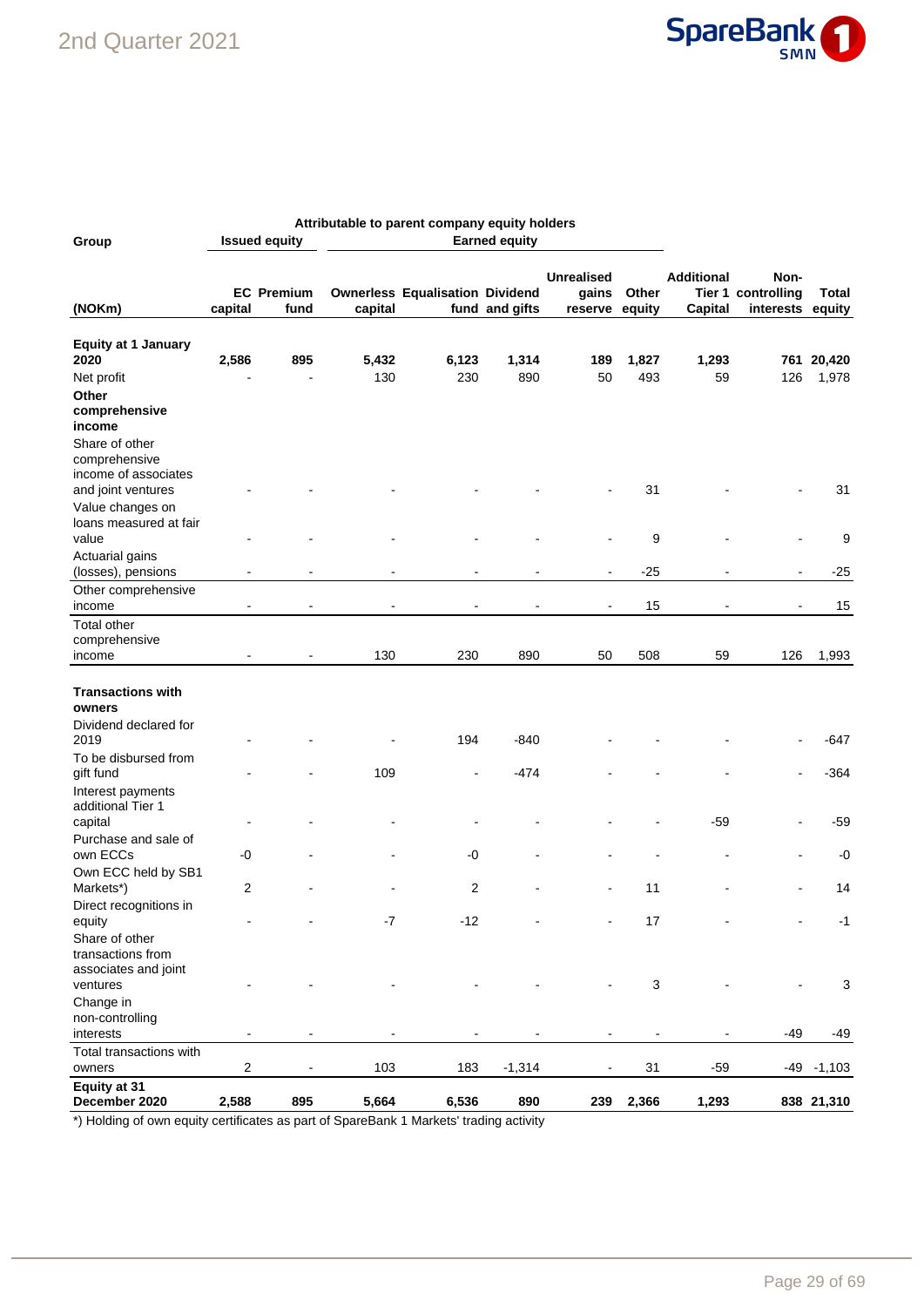

|                                                                               |                |                           |                          | Attributable to parent company equity holders |                      |                                     |                          |                              |                                                |                     |
|-------------------------------------------------------------------------------|----------------|---------------------------|--------------------------|-----------------------------------------------|----------------------|-------------------------------------|--------------------------|------------------------------|------------------------------------------------|---------------------|
|                                                                               |                | <b>Issued equity</b>      |                          |                                               | <b>Earned equity</b> |                                     |                          |                              |                                                |                     |
| (NOKm)                                                                        | capital        | <b>EC</b> Premium<br>fund | capital                  | <b>Ownerless Equalisation Dividend</b>        | fund and gifts       | <b>Unrealised</b><br>reserve equity | gains Other              | <b>Additional</b><br>Capital | Non-<br>Tier 1 controlling<br>interests equity | Total               |
| <b>Equity at 1 January</b><br>2021<br>Net profit                              | 2,588          | 895                       | 5,664                    | 6,536                                         | 890                  | 239                                 | 2,366<br>1,425           | 1,293                        | 98                                             | 838 21,310<br>1,523 |
| Other comprehensive<br>income                                                 |                |                           |                          |                                               |                      |                                     |                          |                              |                                                |                     |
| Share of other<br>comprehensive income<br>of associates and joint<br>ventures |                |                           |                          |                                               |                      |                                     | -39                      |                              |                                                | -39                 |
| Value changes on<br>loans measured at fair<br>value                           |                |                           |                          |                                               |                      |                                     | -0                       |                              |                                                | -0                  |
| Other comprehensive<br>income                                                 |                |                           |                          |                                               |                      |                                     | -40                      |                              |                                                | $-40$               |
| <b>Total other</b><br>comprehensive income                                    |                |                           |                          |                                               |                      | $\blacksquare$                      | 1,386                    |                              | 98                                             | 1,484               |
| <b>Transactions with</b><br>owners<br>Dividend declared for                   |                |                           |                          |                                               |                      |                                     |                          |                              |                                                |                     |
| 2020<br>To be disbursed from                                                  |                |                           |                          |                                               | $-168$               |                                     |                          |                              |                                                | $-168$              |
| gift fund<br>Interest payments                                                |                |                           |                          |                                               | -95                  |                                     |                          |                              |                                                | -95                 |
| additional Tier 1 capital<br>Purchase and sale of                             |                |                           |                          |                                               |                      |                                     |                          | $-30$                        |                                                | $-30$               |
| own ECCs<br>Own ECC held by SB1                                               | 0              |                           |                          | -0                                            |                      |                                     |                          |                              |                                                | -0                  |
| Markets*)                                                                     | -1             |                           |                          | $-16$                                         |                      |                                     | 7                        |                              |                                                | $-10$               |
| Direct recognitions in<br>equity<br>Share of other<br>transactions from       |                |                           |                          |                                               |                      |                                     | -6                       |                              |                                                | $-6$                |
| associates and joint<br>ventures<br>Change in                                 |                |                           |                          |                                               |                      |                                     | 5                        |                              |                                                | 5                   |
| non-controlling<br>interests                                                  | $\overline{a}$ | $\overline{\phantom{a}}$  | $\overline{\phantom{a}}$ | $\overline{\phantom{a}}$                      |                      | $\overline{\phantom{a}}$            | $\overline{\phantom{a}}$ |                              | $-107$                                         | $-107$              |
| Total transactions with<br>owners                                             | $-1$           | $\overline{a}$            |                          | $-16$                                         | $-263$               |                                     | $\,6\,$                  | $-30$                        | $-107$                                         | $-411$              |
| Equity at 30 June<br>2021                                                     | 2,587          | 895                       | 5,664                    | 6,520                                         | 627                  | 239                                 | 3,758                    | 1,262                        |                                                | 829 22,382          |

\*) Holding of own equity certificates as part of SpareBank 1 Markets' trading activity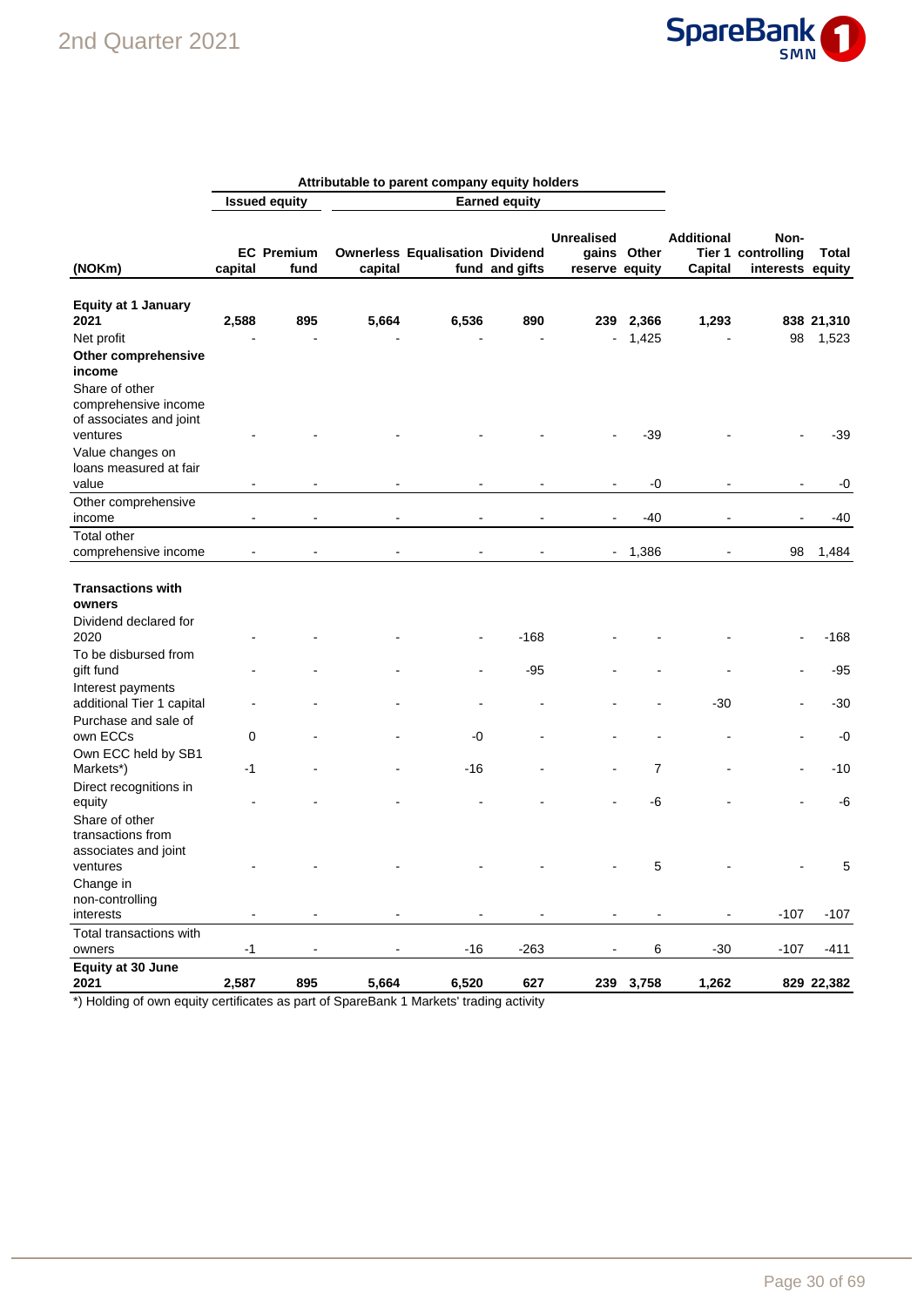

## **Notes**

## Contents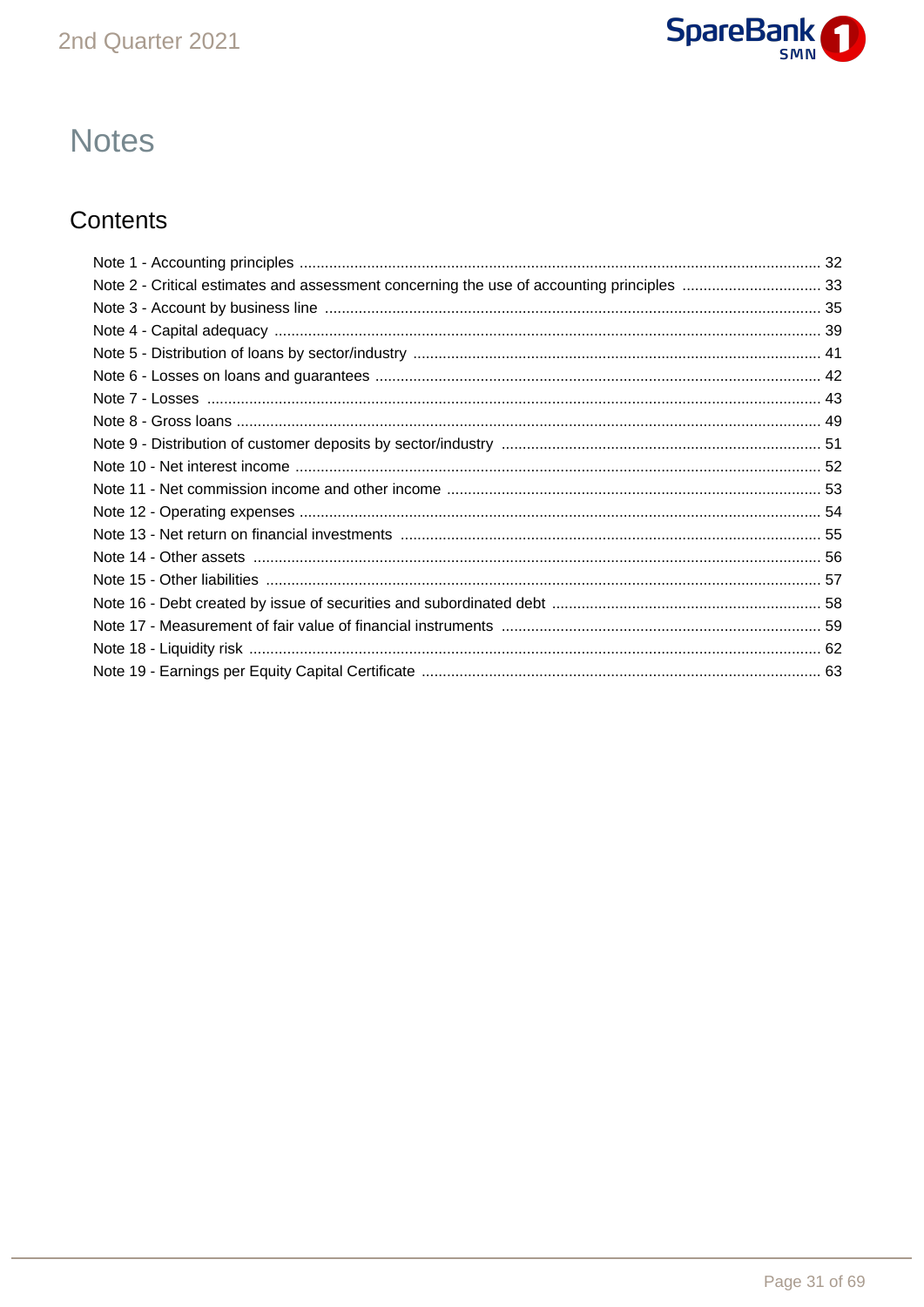

#### Note 1 - Accounting principles

#### **Accounting principles**

SpareBank 1 SMN prepares and presents its quarterly accounts in compliance with the Stock Exchange Regulations, Stock Exchange Rules and International Financial Reporting Standards (IFRS) approved by EU, including IAS 34, Interim Financial Reporting. The quarterly accounts do not include all the information required in a complete set of annual financial statements and should be read in conjunction with the annual accounts for 2020. The Group has in this quarterly report used the same accounting principles and calculation methods as in the latest annual report and accounts with the exception noted below.

#### **Definition of default**

The group implemented a new definition of default on 1 January 2021.

The new definition is formulated in accordance with the European Banking Authority's guidelines on how banks should apply the definition of default in the Capital Requirements Regulation (CRR) and clarifications in the Norwegian CRR/CRD IV regulations.

Default is defined in two categories: 1) payment default or 2) default based on manual default marking.

1) Payment default is defined as material payment arrears or overdrafts of more than 90 days' duration. Threshold values for material arrears or overdrafts are set out in the Norwegian CRR/CRD IV regulations.

2) Default resulting from manual default marking is based to a larger degree on individual credit assessments, and to a lesser degree on automatic mechanisms. Events included in this category are provision for loss on a customer loan, bankruptcy/debt restructuring, forbearance assessments, deferment of interest and instalment payments for more than 180 days, or other indications suggesting considerable doubt as to whether the borrower will perform his obligations.

The new default definition entails the introduction of a 'waiting period' during which borrowers are categorised as still in default after the default has been rectified. The waiting period is three months or 12 months depending on the underlying cause of the default.

Furthermore, rules on default marking at group level are introduced whereby corporate customers in default to a group company (e.g. SpareBank 1 SMN Finans Midt-Norge) will also be considered to be in default to the bank. For personal customers, threshold values are specified for default contagion in the group. Where a defaulted exposure exceeds 20% of total exposure, the exposure will be considered to be in default at group level.

The group has with effect from 1 January 2021 also applied the new default definition for accounting purposes for transfer of loans to stage 3. Loan volume in stage 3 has increased in first half of 2021 by NOK 1,282 million, primarily as a result of the new definition. However, there was no significant change in the underlying credit risk over the course of the first half of 2021. Comparatives have not been restated.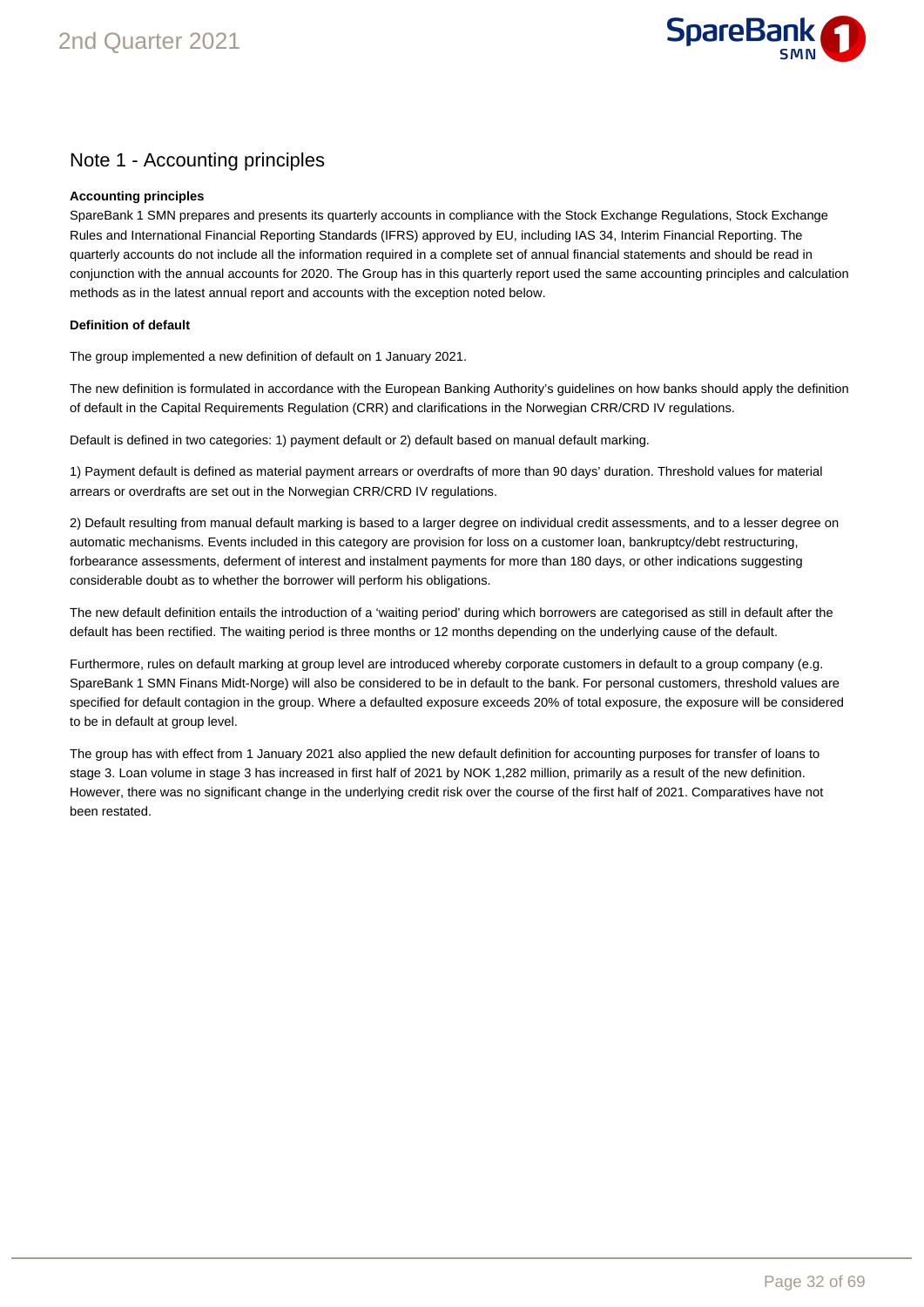

#### Note 2 - Critical estimates and assessment concerning the use of accounting principles

When it prepares the consolidated accounts the management team makes estimates, discretionary assessments and assumptions which influence the application of accounting principles. This accordingly affects recognised amounts for assets, liabilities, revenues and expenses. Last year's annual accounts give a closer explanation of significant estimates and assumptions in Note 3 Critical estimates and assessments concerning the use of accounting principles.

#### **Pensions**

Sparebank1 SMN Group has one pension arrangement; defined contribution plan. For a further description of the pension scheme, see note 25 in the 2020 annual report.

The group's pension liabilities are accounted for under IAS 19R. Estimate variances are therefore directly reflected in equity capital and are presented under other comprehensive income. It was decided to terminate the defined benefit scheme at a board meeting on 21 October 2016. Employees on this scheme transferred to the defined contribution scheme from 1 January 2017, and received a paid-up policy showing rights accumulated under the defined benefit scheme. Paid-up policies are managed by the pension fund, which has been a paid-up pension fund as from 1 January 2017. A framework agreement has been established between SpareBank 1 SMN and the pension fund which covers funding, asset management etc. In view of the responsibility still held by SpareBank 1 SMN, future liabilities will need to be incorporated in the accounts. The board of the pension fund is required to be composed of representatives from the Group and participants in the pension schemes in accordance with the articles of association of the pension fund.

A new calculation of the Group's pension liabilities has not been carried out as per 30 June 2020.

#### **Investment held for sale**

SpareBank 1 SMN's strategy is that ownership duse to defaulted exposures should at the outset be of brief duration, normally not longer than one year. Investments are recorded at fair value in the Parent Bank's accounts, and is classified as investment held for sale.

SpareBank 1 Kapitalforvaltning, subsidiary of SpareBank 1 Markets, has been presented as Investment held for sale from second quarter 2021 due to the agreement of sale to SpareBank 1 Forvaltning. The transaction will be carried through in third quarter of 2021. Comparables have been restated.

The company SpareBank 1 Forvaltning is owned by the SpareBank1 banks and will include the subsidiaries Odin Forvaltning, SpareBank 1 Kapitalforvaltning and SpareBank 1 Verdipapirservice.

| 2021 Q2 (NOKm)                 | Assets | Liabilities | Revenue | <b>Expenses</b> | Profit | Ownership |
|--------------------------------|--------|-------------|---------|-----------------|--------|-----------|
| Mavi XV AS Group               | 38     |             |         |                 | -      | 100 %     |
| SpareBank 1 Kapitalforvaltning |        |             | 36      | 26              | 10     | 100%      |
| <b>Total Held for sale</b>     | 109    | 32          | 40      | 31              | 10     |           |

#### **Losses on loans and guarantees**

For a detailed description of the Bank's model for expected credit losses, refer to note 2 and 3 in the annual accounts for 2020.

In the first quarter 2020 some changes were made in the input in the credit loss model as a result of changed expectations due to the corona situation. The crisis and the significant increase in macroeconomic uncertainty have made the assessments extra demanding. We are in the early stages of the crisis and the consequences for the bank's customers and the industries we are exposed to are difficult to estimate. The regulators have emphasized the importance of focusing on the expected long-term effects of the crisis and this has also been the bank's focus.

In the first quarter 2020 the bank changed the assumptions for the base scenario in a negative direction. This has been continued for the rest of 2020 and in the first quarter of 2021. The bank's exposure to hotels and tourism, including commercial real estate with the income mainly towards this industry, is separated into a separate portfolio with its own assessments of PD and LGD courses as well as special scenarios and weighting of these to reflect this portfolio's exposure to the effects of corona. In addition, this entire portfolio is included in stage 2 or 3.

The development in the base scenario is prepared using adjustment factors where the development in the business cycle is projected by assumptions about how much the probability of default (PD) or loss of default (LGD) will increase or decrease compared to the base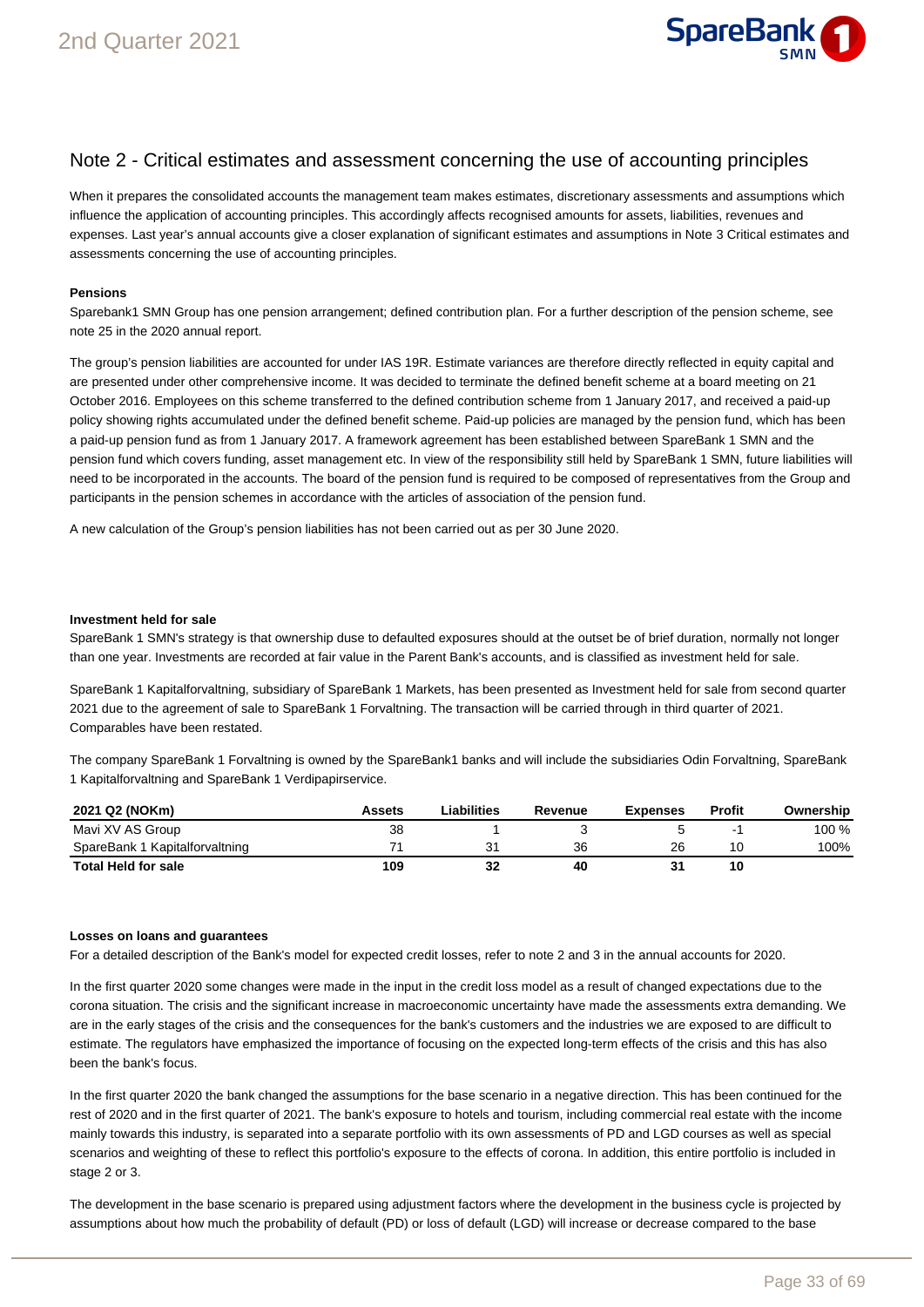

scenario in a five-year period. We expect increased losses related to debtors that have a demanding starting point before the crisis typically debtors in stage 2. We have therefore chosen to increase the trajectories for PD and LGD as well as reduce expected repayments in the base scenario, especially from year 2 onwards, since this will affect expected losses mainly for debtors in stage 2. To adjust for migration into stage 2, PD and LGD estimates are also increased in the first year. No first year repayments are assumed for all portfolios in the downside scenario.

The applied scenario weighting was changed in the fourth quarter of 2020 to reflect further increased uncertainty. For corporate market including offshore, as well as agriculture, the downside scenario was changed from a weighting with a 10 percent probability, to a weighting of a 20 percent probability. For retail market, the weighting of the downside scenario was changed from 10 to 15 per cent. This has been continued in first half of 2021.

The effect of changes in input assumptions is shown as "Effect of changed assumptions in ECL model" in note 7. The effect is NOK 15 million for the Bank and 7 million for the Group.

#### **Sensitivities**

The first part of the table below show total calculated expected credit loss as of 30 June 2021 in each of the three scenarios, distributed in the portfolios retail market (RM) corporate market (CM), and offshore, travel and agriculture which adds up to parent bank. In addition the subsidiary SB 1 Finans Midt-norge is included. ECL for the parent bank and the subsidiary is summed up in th coloumn "Group"

The second part of the table show the ECL distributed by portfolio using the scenario weight applied, in addition to a alternative weighting where worst case have been doubled.

If the downside scenario's probability were doubled at the expense of the baseline scenario at the end of June 2021, this would have entailed an increase in loss provisions of NOK 385 million for the parent bank and NOK 392 million for the group.

|                                                           | Corporate excl            |     |       |                                     |    |       | SB <sub>1</sub> |       |
|-----------------------------------------------------------|---------------------------|-----|-------|-------------------------------------|----|-------|-----------------|-------|
|                                                           | offshore/ Retail          |     |       |                                     |    | Total | <b>Finans</b>   |       |
| <b>Portfolio</b>                                          | <b>Agriculture Market</b> |     |       | Offshore Agriculture Tourism parent |    |       | ΜN              | Group |
| ECL expected scenario                                     | 358                       | 91  | 681   | 28                                  | 48 | 1,206 | 52              | 1,258 |
| ECL downside scenario                                     | 1,265                     | 295 | 1,403 | 98                                  | 96 | 3,158 | 114             | 3,272 |
| ECL upside scenario                                       | 291                       | 40  | 588   | 14                                  | 12 | 945   | 39              | 983   |
| ECL with scenario weights used<br>80/10/10                |                           |     |       |                                     |    |       | 57              | 58    |
| ECL with scenario weights used<br>65/20/15                | 529                       |     | 812   | 40                                  |    | 1,380 |                 | 1,380 |
| ECL with scenario weights used<br>60/30/10                |                           |     |       |                                     | 59 | 59    |                 | 59    |
| ECL with scenario weights used<br>70/15/15                |                           | 114 |       |                                     |    | 114   |                 | 114   |
| <b>Total ECL used</b>                                     | 529                       | 114 | 812   | 40                                  | 59 | 1,553 | 57              | 1,611 |
| ECL alternative scenario weights<br>70/20/10              |                           |     |       |                                     |    |       | 63              | 64    |
| ECL alternative scenario weights<br>45/40/15              | 711                       |     | 956   | 54                                  |    | 1,720 |                 | 1,720 |
| ECL alternative scenario weights<br>30/60/10              |                           |     |       |                                     | 73 | 73    |                 | 73    |
| ECL alternative scenario weights<br>55/33/15              |                           | 145 |       |                                     |    | 145   |                 | 145   |
| <b>Total ECL alternative weights</b><br>(double downside) | 711                       | 145 | 956   | 54                                  |    | 1,938 | 63              | 2,003 |
| Change in ECL if alternative weights                      |                           |     |       |                                     |    |       |                 |       |
| were used                                                 | 182                       | 31  | 145   | 14                                  |    | 385   | 7               | 392   |

The table reflects that there are some significant differences in underlying PD and LGD estimates in the different scenarios and that there are differentiated levels and level differences between the portfolios. At group level, the ECL in the upside scenario, which largely reflects the loss and default picture in recent years, is about 80 per cent of the ECL in the expected scenario. The downside scenario gives more than double the ECL than in the expected scenario. Applied scenario weighting gives about 28 percent higher ECL than in the expected scenario.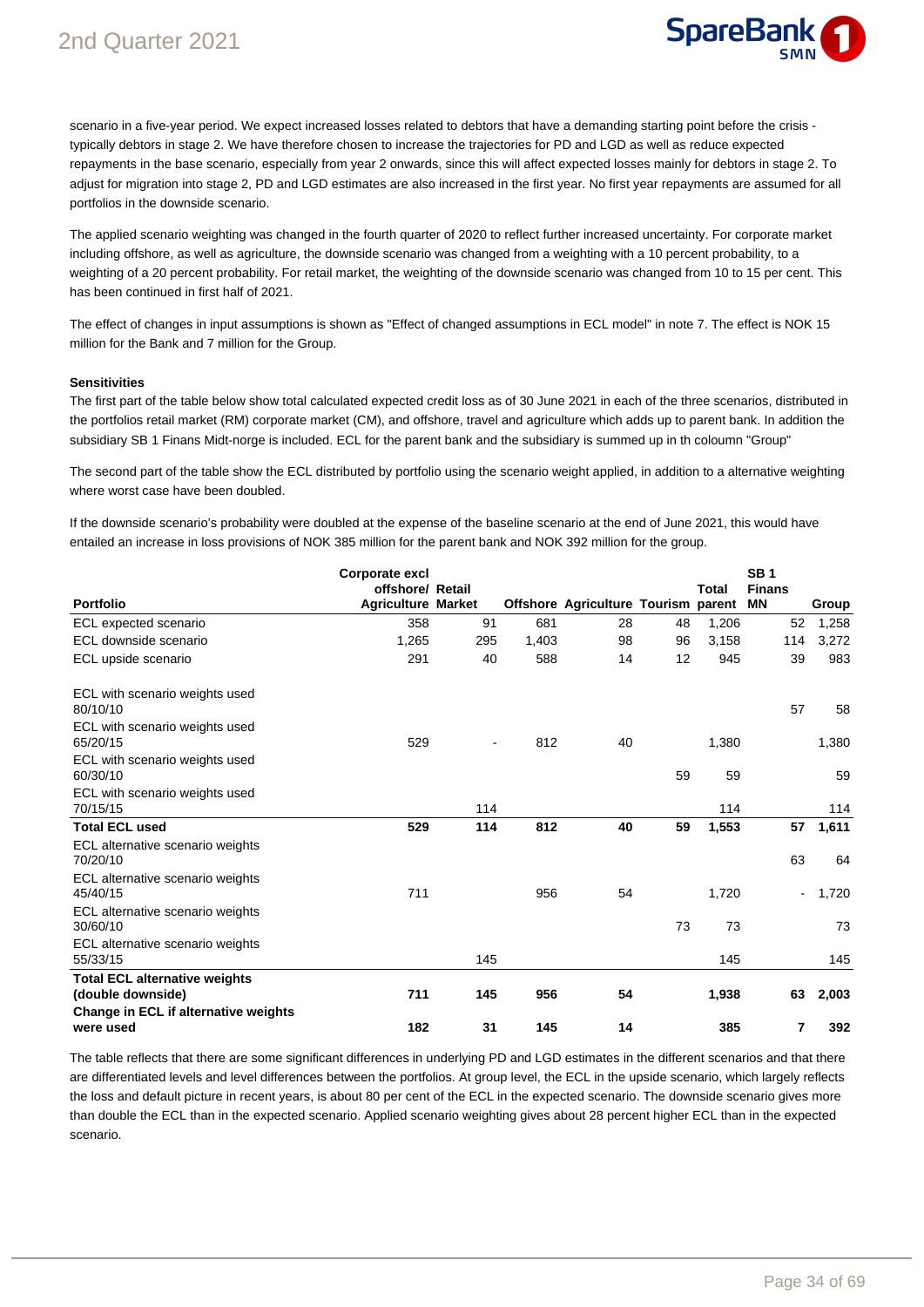

### Note 3 - Account by business line

For the subsidiaries the figures refer to the respective company accounts, while for joint ventures incorporated by the equity method the Group's profit share is stated, after tax, as well as book value of the investment at group level.

| Group 30 June 2021                   |           |          |                   |                 |                 |                   |                 |                |                      |                |
|--------------------------------------|-----------|----------|-------------------|-----------------|-----------------|-------------------|-----------------|----------------|----------------------|----------------|
|                                      |           |          |                   |                 | SB <sub>1</sub> | <b>SB1</b>        |                 |                |                      |                |
|                                      |           |          | SB <sub>1</sub>   |                 |                 | Finans Regnskaps- | SB <sub>1</sub> | BN             | Un-                  |                |
| Profit and loss account (NOKm)       | <b>RM</b> |          | <b>CM Markets</b> | EM <sub>1</sub> | <b>MN</b>       | huset SMN Gruppen |                 |                | <b>Bank collated</b> | <b>Total</b>   |
| Net interest                         | 547       | 554      | $-7$              | 1               | 227             | $-0$              |                 |                | 45                   | 1,366          |
| Interest from allocated capital      | 12        | 2        | $\overline{a}$    |                 |                 |                   |                 |                | -14                  |                |
| <b>Total interest income</b>         | 559       | 556      | $-7$              | 1               | 227             | -0                |                 | $\blacksquare$ | 31                   | 1,366          |
| Comission income and other           |           |          |                   |                 |                 |                   |                 |                |                      |                |
| income                               | 442       | 119      | 500               | 234             | $-45$           | 317               |                 |                | $-29$                | 1,538          |
| Net return on financial investments  |           |          |                   |                 |                 |                   |                 |                |                      |                |
| $\left. ^{\ast \ast }\right)$        | 2         | 7        | 58                | 10              | $\blacksquare$  | ۰                 | 215             | 82             | 186                  | 560            |
| <b>Total income</b>                  | 1,003     | 682      | 550               | 245             | 182             | 317               | 215             | 82             | 187                  | 3,464          |
| <b>Total operating expenses</b>      | 443       | 216      | 371               | 183             | 57              | 257               | $\blacksquare$  | $\blacksquare$ | 3                    | 1,531          |
| <b>Ordinary operating profit</b>     | 560       | 466      | 179               | 62              | 125             | 60                | 215             | 82             | 184                  | 1,933          |
| Loss on loans, guarantees etc.       | -9        | 100      | $\blacksquare$    | $\overline{a}$  | 6               | $\blacksquare$    | $\blacksquare$  | $\blacksquare$ | 1                    | 98             |
| Result before tax including held     |           |          |                   |                 |                 |                   |                 |                |                      |                |
| for sale                             | 569       | 366      | 179               | 62              | 118             | 60                | 215             | 82             | 183                  | 1,836          |
| Post-tax-return on equity *)         | 13.0%     | 10.4%    |                   |                 |                 |                   |                 |                |                      | 14,5 %         |
| <b>Balance</b>                       |           |          |                   |                 |                 |                   |                 |                |                      |                |
| Loans and advances to customers      | 132,992   | 46,956   |                   |                 | 9,910           |                   |                 |                |                      | $-843$ 189,015 |
| Adv.of this sold to SB1 Boligkreditt |           |          |                   |                 |                 |                   |                 |                |                      |                |
| and SB1 Næringskreditt               | $-45,922$ | $-1,259$ |                   |                 |                 |                   |                 |                | 100                  | $-47,081$      |
| Allowance for credit loss            | $-128$    | $-1,366$ |                   |                 | $-58$           |                   |                 |                | $-3$                 | $-1,555$       |
| Other assets                         | 123       | 16,357   | 3,737             | 415             | 99              | 622               | 1,921           | 1,595          | 35,180               | 60,047         |
| <b>Total assets</b>                  | 87,064    | 60,688   | 3,737             | 415             | 9,951           | 622               | 1,921           | 1,595          |                      | 34,434 200,426 |
|                                      |           |          |                   |                 |                 |                   |                 |                |                      |                |
| Deposits to customers                | 51,312    | 57,691   |                   |                 |                 |                   |                 |                |                      | 1,130 110,133  |
| Other liabilites and equity          | 35,752    | 2,997    | 3,737             | 415             | 9,951           | 622               | 1,921           | 1,595          | 33,304               | 90,293         |
| <b>Total liabilities and equity</b>  | 87,064    | 60,688   | 3,737             | 415             | 9,951           | 622               | 1,921           | 1,595          |                      | 34,434 200,426 |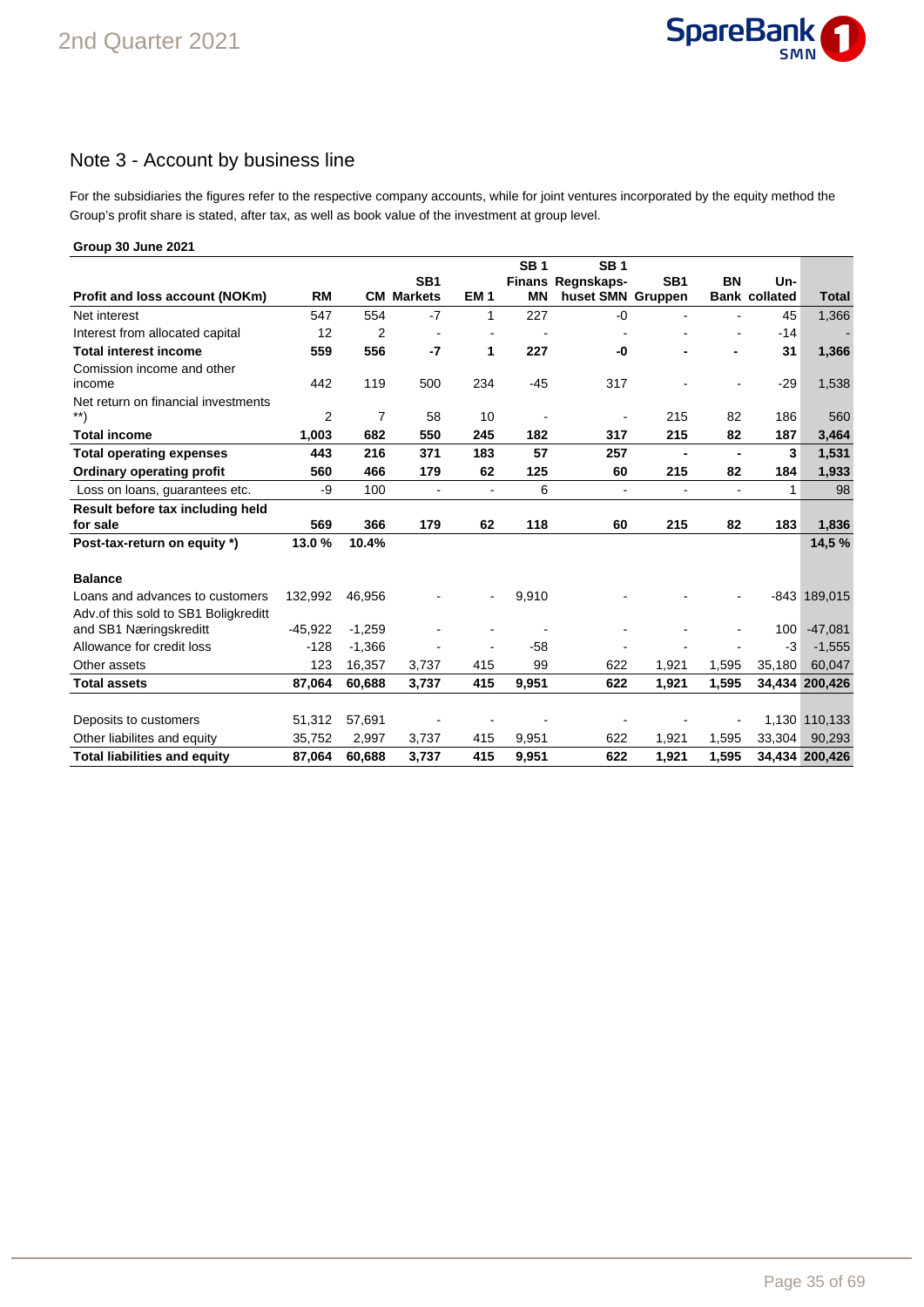

#### **Group 30 June 2020**

|                                     |           |          |                   |                 | SB <sub>1</sub> | <b>SB1</b>               |                 |                          |                      |                |
|-------------------------------------|-----------|----------|-------------------|-----------------|-----------------|--------------------------|-----------------|--------------------------|----------------------|----------------|
|                                     |           |          | SB <sub>1</sub>   |                 |                 | <b>Finans Regnskaps-</b> | SB <sub>1</sub> | BN                       | Un-                  |                |
| Profit and loss account (NOKm)      | <b>RM</b> |          | <b>CM Markets</b> | EM <sub>1</sub> | <b>MN</b>       | huset SMN Gruppen        |                 |                          | <b>Bank collated</b> | Total          |
| Net interest                        | 537       | 560      | $-3$              | $-0$            | 179             | $-0$                     | $\overline{a}$  | ÷                        | 103                  | 1,376          |
| Interest from allocated capital     | 85        | 59       |                   | $\blacksquare$  |                 |                          |                 | $\overline{a}$           | $-144$               |                |
| <b>Total interest income</b>        | 622       | 619      | -3                | -0              | 179             | -0                       |                 |                          | -41                  | 1,376          |
| Comission income and other          |           |          |                   |                 |                 |                          |                 |                          |                      |                |
| income                              | 371       | 113      | 234               | 188             | -9              | 304                      |                 |                          | $-48$                | 1,153          |
| Net return on financial investments |           |          |                   |                 |                 |                          |                 |                          |                      |                |
| **)                                 | $-2$      | 14       | 86                |                 |                 |                          | $-7$            | 50                       | 407                  | 549            |
| <b>Total income</b>                 | 992       | 747      | 317               | 188             | 170             | 304                      | $-7$            | 50                       | 318                  | 3,078          |
| <b>Total operating expenses</b>     | 471       | 217      | 269               | 158             | 64              | 237                      | $\blacksquare$  |                          | $-11$                | 1,405          |
| <b>Ordinary operating profit</b>    | 521       | 530      | 48                | 30              | 105             | 67                       | -7              | 50                       | 329                  | 1,673          |
| Loss on loans, guarantees etc.      | 42        | 410      | $\blacksquare$    | $\blacksquare$  | 25              | $\blacksquare$           | $\blacksquare$  | $\overline{\phantom{a}}$ | $-0$                 | 478            |
| Result before tax including held    |           |          |                   |                 |                 |                          |                 |                          |                      |                |
| for sale                            | 478       | 119      | 48                | 30              | 81              | 67                       | -7              | 50                       | 329                  | 1,195          |
| Post-tax-return on equity *)        | 11.4%     | 4.1%     |                   |                 |                 |                          |                 |                          |                      | 10,3%          |
| <b>Balance</b>                      |           |          |                   |                 |                 |                          |                 |                          |                      |                |
| Loans and advances to customers     | 124,165   | 42,366   |                   |                 | 9,384           |                          |                 |                          |                      | -742 175,100   |
| Adv. of this sold to SpareBank 1    |           |          |                   |                 |                 |                          |                 |                          |                      |                |
| <b>Boligkreditt</b>                 | $-43.264$ | $-1,308$ |                   |                 |                 |                          |                 |                          | 100                  | -44,473        |
| Allowance for credit losses         | $-146$    | $-1,057$ |                   |                 | $-61$           |                          |                 |                          | $-2$                 | $-1,267$       |
| Other assets                        | 199       | 8,518    | 2,267             | 327             | 42              | 580                      | 1,950           | 1,441                    | 45,799               | 61,124         |
| <b>Total assets</b>                 | 80,954    | 48,518   | 2,267             | 327             | 9,365           | 580                      | 1,950           | 1,441                    | 45,081               | 190,484        |
|                                     |           |          |                   |                 |                 |                          |                 |                          |                      |                |
| Deposits to customers               | 48,103    | 44,715   |                   |                 |                 |                          |                 |                          | 1,470                | 94,289         |
| Other liabilites and equity         | 32,850    | 3,803    | 2,267             | 327             | 9,365           | 580                      | 1,950           | 1,441                    | 43,611               | 96,195         |
| <b>Total liabilities and equity</b> | 80,954    | 48,518   | 2.267             | 327             | 9.365           | 580                      | 1,950           | 1.441                    |                      | 45,081 190,484 |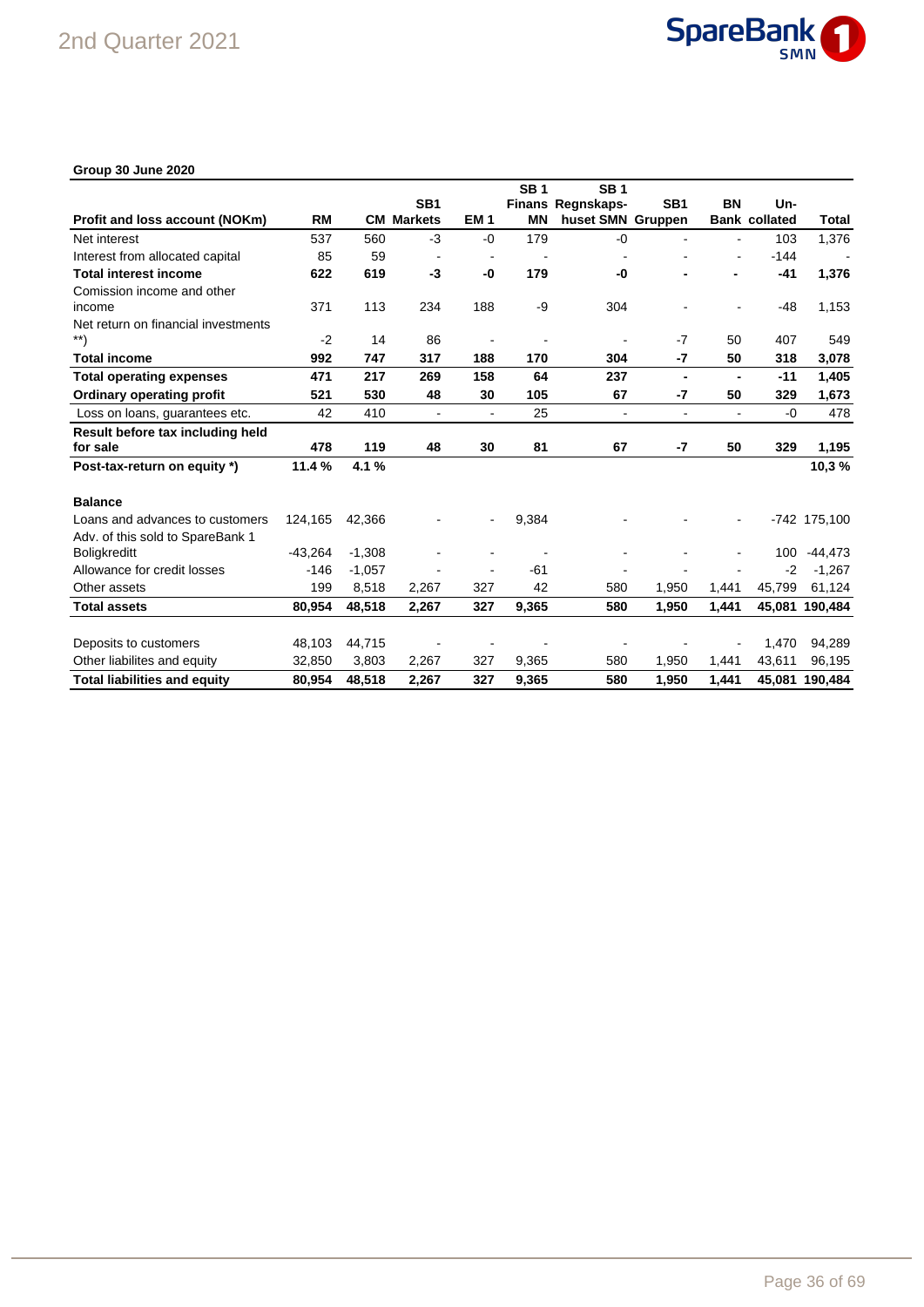

#### **Group 31 December 2020**

|                                       |           |          |                   |                          | <b>SB1</b> | <b>SB1</b>              |            |                |                      |                |
|---------------------------------------|-----------|----------|-------------------|--------------------------|------------|-------------------------|------------|----------------|----------------------|----------------|
|                                       |           |          | <b>SB1</b>        |                          |            | <b>Finans Regnskaps</b> | <b>SB1</b> | <b>BN</b>      | Un-                  |                |
| Profit and loss account (NOKm)        | <b>RM</b> |          | <b>CM Markets</b> | EM <sub>1</sub>          | ΜN         | huset SMN Gruppen       |            |                | <b>Bank collated</b> | Total          |
| Net interest                          | 1,112     | 1,085    | $-13$             | 2                        | 387        | 1                       |            |                | 186                  | 2,759          |
| Interest from allocated capital       | 101       | 63       |                   |                          |            |                         |            |                | $-165$               |                |
| <b>Total interest income</b>          | 1,213     | 1,149    | $-13$             | $\mathbf{2}$             | 387        | 1                       |            | $\blacksquare$ | 22                   | 2,759          |
| Commission income and other           |           |          |                   |                          |            |                         |            |                |                      |                |
| income                                | 867       | 211      | 636               | 392                      | $-22$      | 533                     |            |                | $-101$               | 2,516          |
| Net return on financial investments   |           |          |                   |                          |            |                         |            |                |                      |                |
| $\left. ^{\ast \ast }\right)$         | $-2$      | 21       | 137               |                          |            |                         | 194        | 120            | 481                  | 951            |
| <b>Total income</b>                   | 2,078     | 1,381    | 759               | 394                      | 364        | 533                     | 194        | 120            | 401                  | 6,225          |
| <b>Total operating expenses</b>       | 929       | 422      | 590               | 342                      | 131        | 423                     |            |                | 68                   | 2,904          |
| Ordinary operating profit             | 1,149     | 959      | 169               | 52                       | 234        | 110                     | 194        | 120            | 333                  | 3,321          |
| Loss on loans, guarantees etc.        | 56        | 846      | $\blacksquare$    | $\blacksquare$           | 49         | $\overline{a}$          |            |                | 1                    | 951            |
| Result before tax including held      |           |          |                   |                          |            |                         |            |                |                      |                |
| for sale                              | 1,093     | 113      | 169               | 52                       | 184        | 110                     | 194        | 120            | 333                  | 2,370          |
| Post-tax return on equity*)           | 13.4%     | 2.1%     |                   |                          |            |                         |            |                |                      | 10.0%          |
| <b>Balance</b>                        |           |          |                   |                          |            |                         |            |                |                      |                |
| Loans and advances to customers       | 129,149   | 44,845   |                   | $\overline{\phantom{a}}$ | 9,549      |                         |            |                |                      | -742 182.801   |
| Adv. of this sold to SB1 Boligkreditt |           |          |                   |                          |            |                         |            |                |                      |                |
| and SB1 Næringskreditt                | $-46.899$ | $-1,354$ |                   |                          |            |                         |            |                | $-100$               | $-48,153$      |
| Allowance for credit losses           | $-148$    | $-1,298$ |                   |                          | $-67$      |                         |            |                | $-4$                 | $-1,517$       |
| Other assets                          | 156       | 10,471   | 3,265             | 357                      | 116        | 592                     | 2,151      | 1,514          | 36,160               | 54.781         |
| <b>Total assets</b>                   | 82,258    | 52,663   | 3,265             | 357                      | 9,598      | 592                     | 2,151      | 1,514          |                      | 35,514 187,912 |
|                                       |           |          |                   |                          |            |                         |            |                |                      |                |
| Deposits to customers                 | 47,478    | 49,420   |                   |                          |            |                         |            |                | 631                  | 97,529         |
| Other liabilities and equity          | 34,780    | 3,244    | 3,265             | 357                      | 9,598      | 592                     | 2,151      | 1,514          | 34,883               | 90,383         |
| <b>Total liabilites and equity</b>    | 82,258    | 52.663   | 3.265             | 357                      | 9.598      | 592                     | 2.151      | 1,514          |                      | 35,514 187,912 |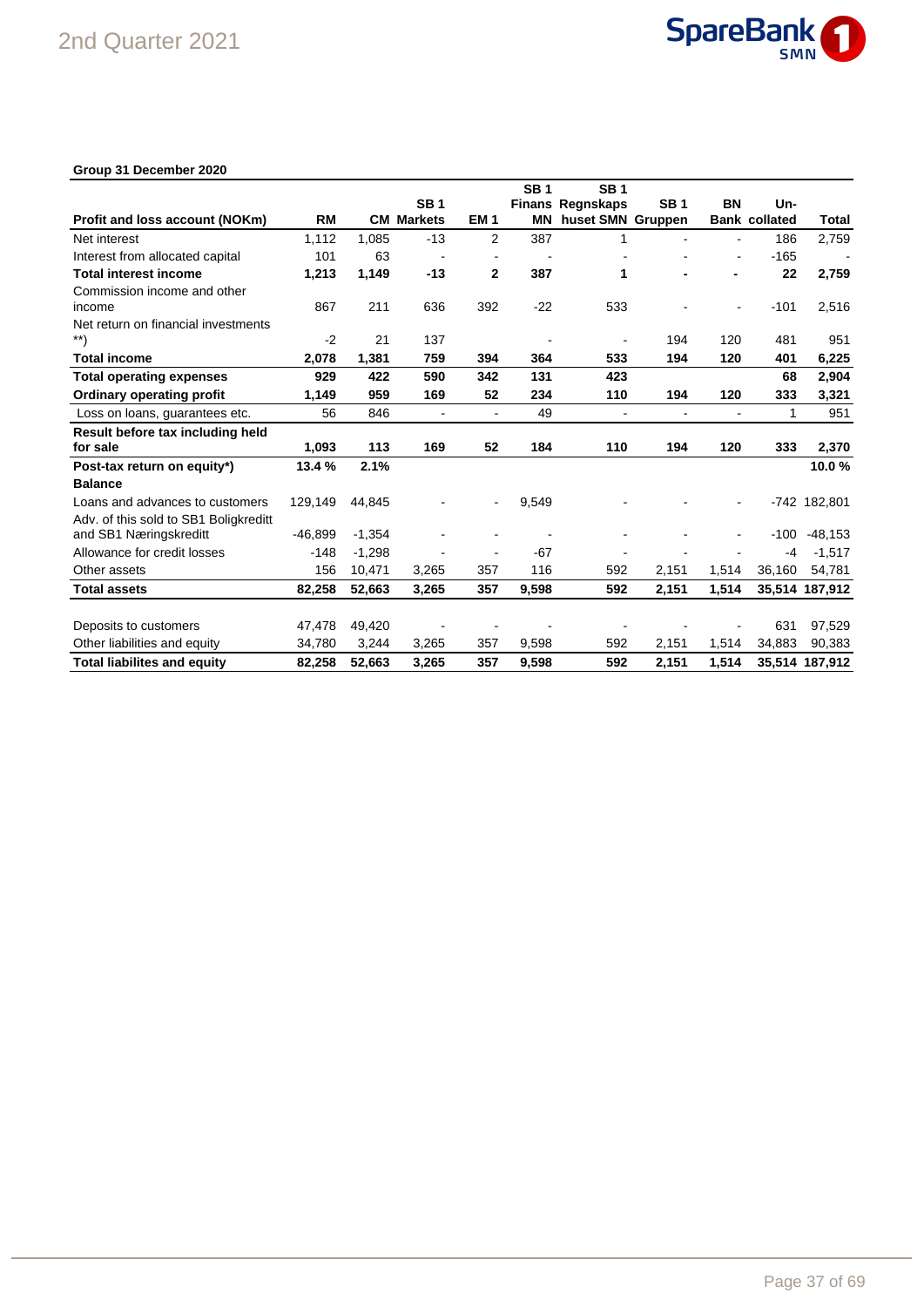

| **) Specification of net return on financial investments (NOKm)    | 30.6.21 | 30.6.20 | 31.12.20       |
|--------------------------------------------------------------------|---------|---------|----------------|
| <b>Dividends</b>                                                   | 21      | 10      | 39             |
| Capital gains/losses shares                                        | 125     | -6      | $-4$           |
| Gain/(loss) on sertificates and bonds                              | $-123$  | 174     | 103            |
| Gain/(loss) on derivatives                                         | 137     | $-97$   | 32             |
| Gain/(loss) on financial instruments related to hedging            | -9      | -3      | 1              |
| Gain/(loss) on other financial instruments at fair value (FVO)     | 12      | $-11$   | $-11$          |
| Foreign exchange gain/(loss)                                       | 31      | 68      | 82             |
| Gain/(loss) on shares and share derivatives at SpareBank 1 Markets | 28      | 21      | 28             |
| Net return on financial instruments                                | 199     | 145     | 230            |
| SpareBank 1 Gruppen                                                | 215     | $-7$    | 194            |
| <b>Gain Fremtind Forsikring</b>                                    |         | 340     | 340            |
| SpareBank 1 Boligkreditt                                           |         | 10      | 18             |
| SpareBank 1 Næringskreditt                                         |         | 9       | 18             |
| <b>BN Bank</b>                                                     | 82      | 50      | 120            |
| SpareBank 1 Kredittkort                                            |         | 2       | $\overline{2}$ |
| SpareBank 1 Betaling                                               | -4      | $-2$    | $-2$           |
| Other companies                                                    | 31      | -9      | $-10$          |
| Income from investment in associates and joint ventures            | 340     | 217     | 681            |
| Total net return on financial investments                          | 560     | 549     | 950            |
|                                                                    |         |         |                |
| Fair value hedging                                                 |         |         |                |
| Changes in fair value on hedging instrument                        | $-354$  | 492     | 467            |
| Changes in fair value on hedging item                              | 344     | $-495$  | $-465$         |
| Net Gain or Loss from hedge accounting                             | -9      | $-3$    | 1              |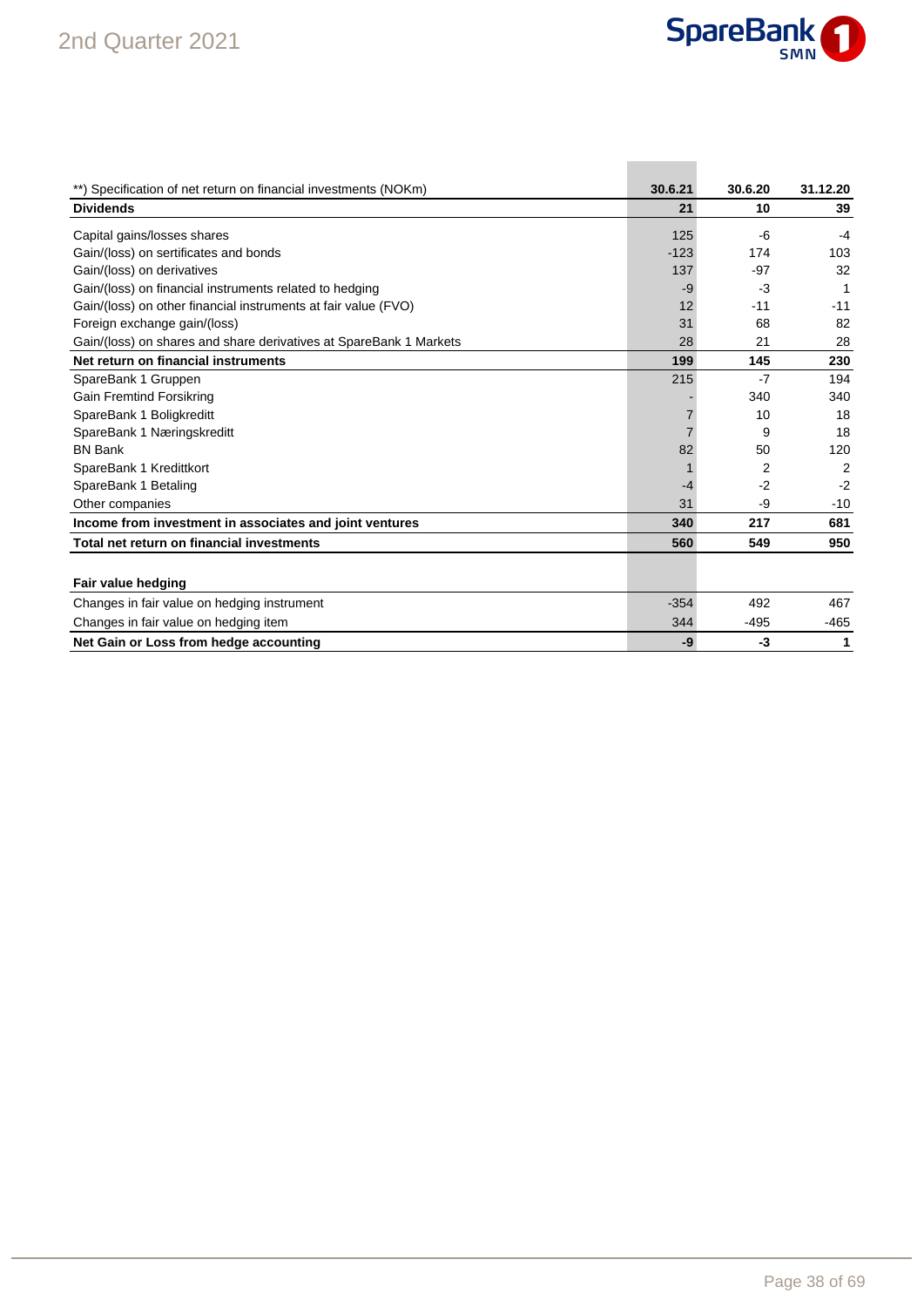

#### Note 4 - Capital adequacy

Capital adequacy is calculated and reported in accordance with the EU capital requirements regulations for banks and investment firms (CRR/CRD IV). SpareBank 1 SMN utilises the Internal Rating Based Approach (IRB) for credit risk. Advanced IRB Apporoach is used for the corporate portfolios. Use of IRB imposes wide-ranging requirements on the bank's organisational set-up, competence, risk models and risk management systems.

As of 30 June 2021 the overall minimum requirement on CET1 capital is 12.5 per cent. The capital conservation buffer requirement is 2.5 per cent, the systemic risk requirement for Norwegian IRB-banks is 4.5 per cent and the Norwegian countercyclical buffer is 1.0 per cent. These requirements are additional to the requirement of 4.5 per cent CET1 capital. In addition the financial supervisory authority has set a Pillar 2 requirement of 1.9 per cent for SpareBank 1 SMN, however not below NOK 1,794 million in monetary terms.

The systemic risk buffer stands at 4.5 per cent for the Norwegian exposures. For exposures in other countries, the particular country's systemic buffer rate shall be employed. As of 30 June 2021 the effective rate for the parent bank and for the group is accordingly 4.4 per cent.

The countercyclical buffer is calculated using differentiated rates. For exposures in other countries the countercyclical buffer rate set by the authorities in the country concerned is applied. If that country has not set a rate, the same rate as for exposures in Norway is applied unless the Ministry of Finance sets another rate. For the second quarter of 2021 both the parent bank and the group is below the capital deduction threshold such that the Norwegian rate is applied to all relevant exposures.

| <b>Parent Bank</b> |          |         |                                                                         |          | Group    |          |
|--------------------|----------|---------|-------------------------------------------------------------------------|----------|----------|----------|
| 31 Dec             | 30 June  | 30 June |                                                                         | 30 June  | 30 June  | 31 Dec   |
| 2020               | 2020     |         | 2021 (NOKm)                                                             | 2021     | 2020     | 2020     |
| 18.092             | 17.565   |         | 19.231 Total book equity                                                | 22.382   | 20.320   | 21.310   |
| $-1.250$           | $-1.213$ |         | -1.221 Additional Tier 1 capital instruments included in total equity   | $-1.262$ | $-1.254$ | $-1.293$ |
| $-515$             | $-501$   |         | -504 Deferred taxes, goodwill and other intangible assets               | $-1.000$ | $-1.042$ | $-1.044$ |
| $-890$             |          |         | -627 Deduction for allocated dividends and gifts                        | $-627$   |          | $-890$   |
|                    |          |         | - Non-controlling interests recognised in other equity capital          | $-829$   | $-768$   | $-838$   |
|                    |          |         | - Non-controlling interests eligible for inclusion in CET1 capital      | 505      | 401      | 488      |
|                    | $-835$   |         | -1.433 Net profit                                                       | $-1.523$ | $-1.008$ |          |
|                    |          |         | Year-to-date profit included in core capital (50 per cent (50 per cent) |          |          |          |
|                    | 446      |         | 657 pre tax of group profit)                                            | 747      | 618      |          |
| $-43$              | $-51$    |         | -39 Value adjustments due to requirements for prudent valuation         | $-54$    | $-62$    | -56      |
| $-47$              | $-227$   |         | -585 Positive value of adjusted expected loss under IRB Approach        | $-617$   | $-248$   | $-74$    |
|                    |          |         | - Cash flow hedge reserve                                               |          | 14       | 10       |
|                    |          |         | Deduction for common equity Tier 1 capital in significant investments   |          |          |          |
| $-186$             | $-187$   |         | -187 in financial institutions                                          | $-312$   | $-424$   | $-572$   |
| 15.160             | 14.997   |         | 15.292 Common equity Tier 1 capital                                     | 17.416   | 16.547   | 17.041   |
| 1.250              | 1.250    |         | 1.250 Additional Tier 1 capital instruments                             | 1.594    | 1.635    | 1.595    |
| 16.410             | 16.247   |         | 16.542 Tier 1 capital                                                   | 19.011   | 18.182   | 18.636   |
|                    |          |         |                                                                         |          |          |          |
|                    |          |         | Supplementary capital in excess of core capital                         |          |          |          |
| 1.750              | 1.750    |         | 1.750 Subordinated capital                                              | 2.250    | 2.240    | 2.262    |
| $-139$             | $-157$   |         | -155 Deduction for significant investments in financial institutions    | $-155$   | $-157$   | $-139$   |
| 1.611              | 1.593    |         | 1.595 Additional Tier 2 capital instruments                             | 2.095    | 2.083    | 2.123    |
| 18.020             | 17.841   |         | 18.137 Total eligible capital                                           | 21.105   | 20.266   | 20.759   |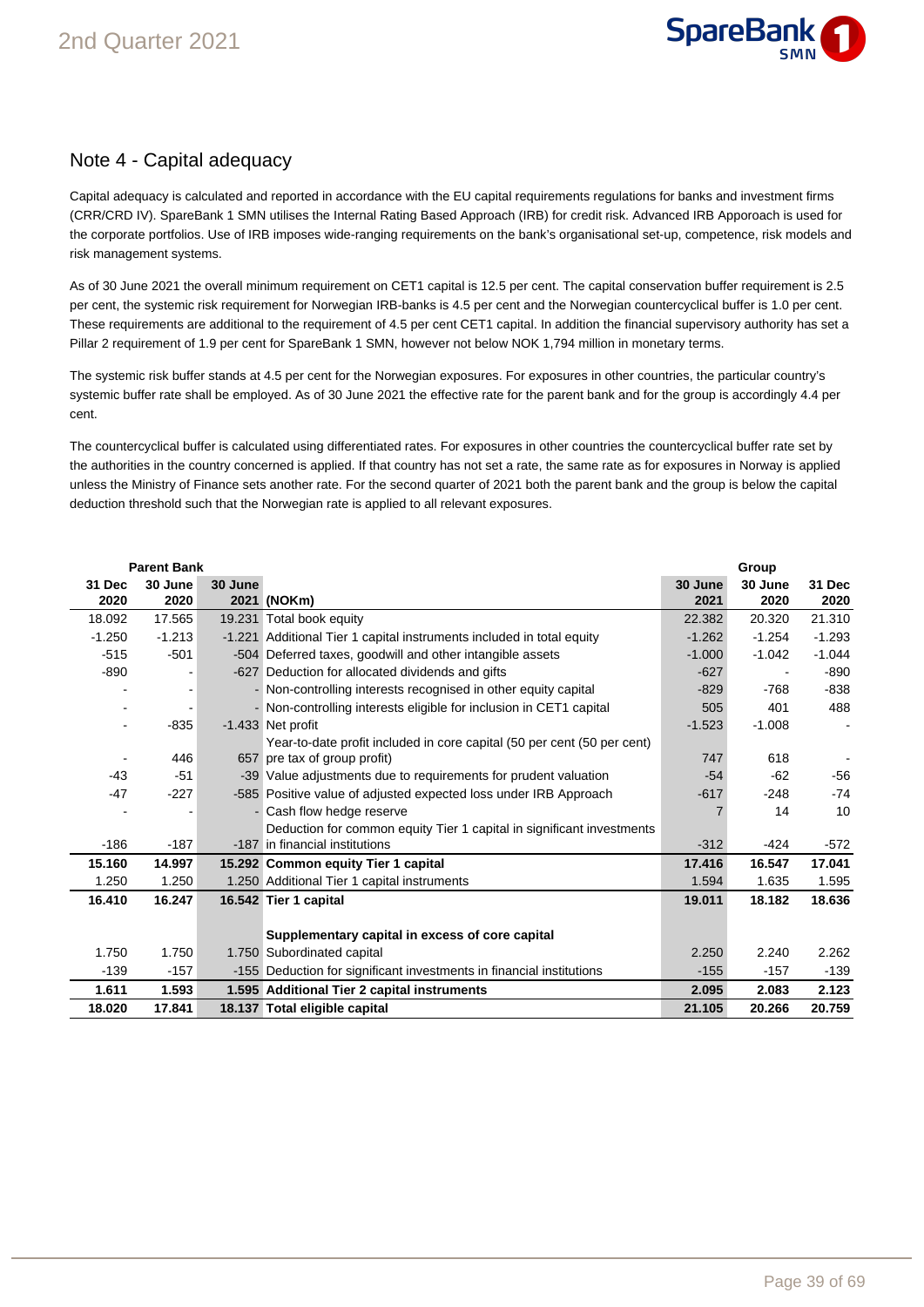

|         |         | Minimum requirements subordinated capital                 |              |          |                |
|---------|---------|-----------------------------------------------------------|--------------|----------|----------------|
| 1.053   | 981     | 1.132 Specialised enterprises                             | 1.309        | 1.166    | 1.240          |
| 920     | 1.042   | 919 Corporate                                             | 930          | 1.052    | 930            |
| 1.511   | 1.608   | 1.415 Mass market exposure, property                      | 2.207        | 2.290    | 2.261          |
| 107     | 112     | 98 Other mass market                                      | 101          | 115      | 110            |
| 1.026   | 1.006   | 1.083 Equity positions IRB                                | $\mathbf{1}$ | 1        | $\mathbf{1}$   |
| 4.617   | 4.748   | 4.647 Total credit risk IRB                               | 4.549        | 4.624    | 4.541          |
|         |         |                                                           |              |          |                |
| 1       | 2       | 3 Central government                                      | 5            | 5        | $\overline{c}$ |
| 93      | 115     | 105 Covered bonds                                         | 149          | 159      | 142            |
| 441     | 597     | 493 Institutions                                          | 396          | 504      | 332            |
|         |         | - Local and regional authorities, state-owned enterprises | 27           | 17       | 27             |
| 32      | 34      | 33 Corporate                                              | 283          | 251      | 281            |
| 20      | 18      | 15 Mass market                                            | 496          | 465      | 476            |
| 11      | 15      | 16 Exposures secured on real property                     | 120          | 157      | 136            |
| 272     | 279     | 272 Equity positions                                      | 441          | 394      | 408            |
| 99      | 93      | 97 Other assets                                           | 157          | 150      | 159            |
| 970     | 1.152   | 1.034 Total credit risk standardised approach             | 2.074        | 2.102    | 1.962          |
|         |         |                                                           |              |          |                |
| 30      | 43      | 47 Debt risk                                              | 47           | 44       | 31             |
|         |         | - Equity risk                                             | 20           | 10       | 18             |
|         |         | - Currency risk and risk exposure for settlement/delivery | 3            | 1        | 3              |
| 421     | 407     | 421 Operational risk                                      | 772          | 720      | 770            |
| 25      | 53      | 34 Credit value adjustment risk (CVA)                     | 149          | 193      | 123            |
| 6.063   | 6.404   | 6.183 Minimum requirements subordinated capital           | 7.613        | 7.694    | 7.448          |
| 75.785  | 80.047  | 77.288 Risk weighted assets (RWA)                         | 95.167       | 96.181   | 93.096         |
| 3.410   | 3.602   | 3.478 Minimum requirement on CET1 capital, 4.5 per cent   | 4.283        | 4.328    | 4.189          |
|         |         |                                                           |              |          |                |
|         |         | <b>Capital Buffers</b>                                    |              |          |                |
| 1.895   | 2.001   | 1.932 Capital conservation buffer, 2.5 per cent           | 2.379        | 2.405    | 2.327          |
| 3.410   | 2.401   | 3.478 Systemic risk buffer, 4.5 per cent (3.0 per cent)   | 4.283        | 2.885    | 4.189          |
| 758     | 800     | 773 Countercyclical buffer, 1.0 per cent (1.0 per cent)   | 952          | 962      | 931            |
| 6.063   | 5.203   | 6.183 Total buffer requirements on CET1 capital           | 7.613        | 6.252    | 7.448          |
| 5.687   | 6.192   | 5.631 Available CET1 capital after buffer requirements    | 5.520        | 5.968    | 5.404          |
|         |         | <b>Capital adequacy</b>                                   |              |          |                |
| 20,0%   | 18,7%   | 19,8 % Common equity Tier 1 capital ratio                 | 18,3%        | 17,2 %   | 18,3%          |
| 21,7%   | 20,3%   | 21,4 % Tier 1 capital ratio                               | 20,0%        | 18,9%    | 20,0%          |
| 23,8%   | 22,3%   | 23,5 % Capital ratio                                      | 22,2 %       | 21,1 %   | 22,3%          |
|         |         |                                                           |              |          |                |
|         |         | Leverage ratio                                            |              |          |                |
| 178.219 | 183.256 | 186.273 Balance sheet items                               | 264.565      | 255.493  | 256.978        |
| 6.190   | 8.084   | 9.313 Off-balance sheet items                             | 10.028       | 8.944    | 7.514          |
| $-606$  | $-779$  | -1.128 Regulatory adjustments                             | $-1.822$     | $-1.603$ | $-1.577$       |
| 183.803 | 190.562 | 194.457 Calculation basis for leverage ratio              | 272.770      | 262.834  | 262.915        |
| 16.410  | 16.247  | 16.542 Core capital                                       | 19.011       | 18.182   | 18.636         |
| 8,9%    | 8,5%    | 8,5 % Leverage Ratio                                      | 7,0%         | 6,9%     | 7,1 %          |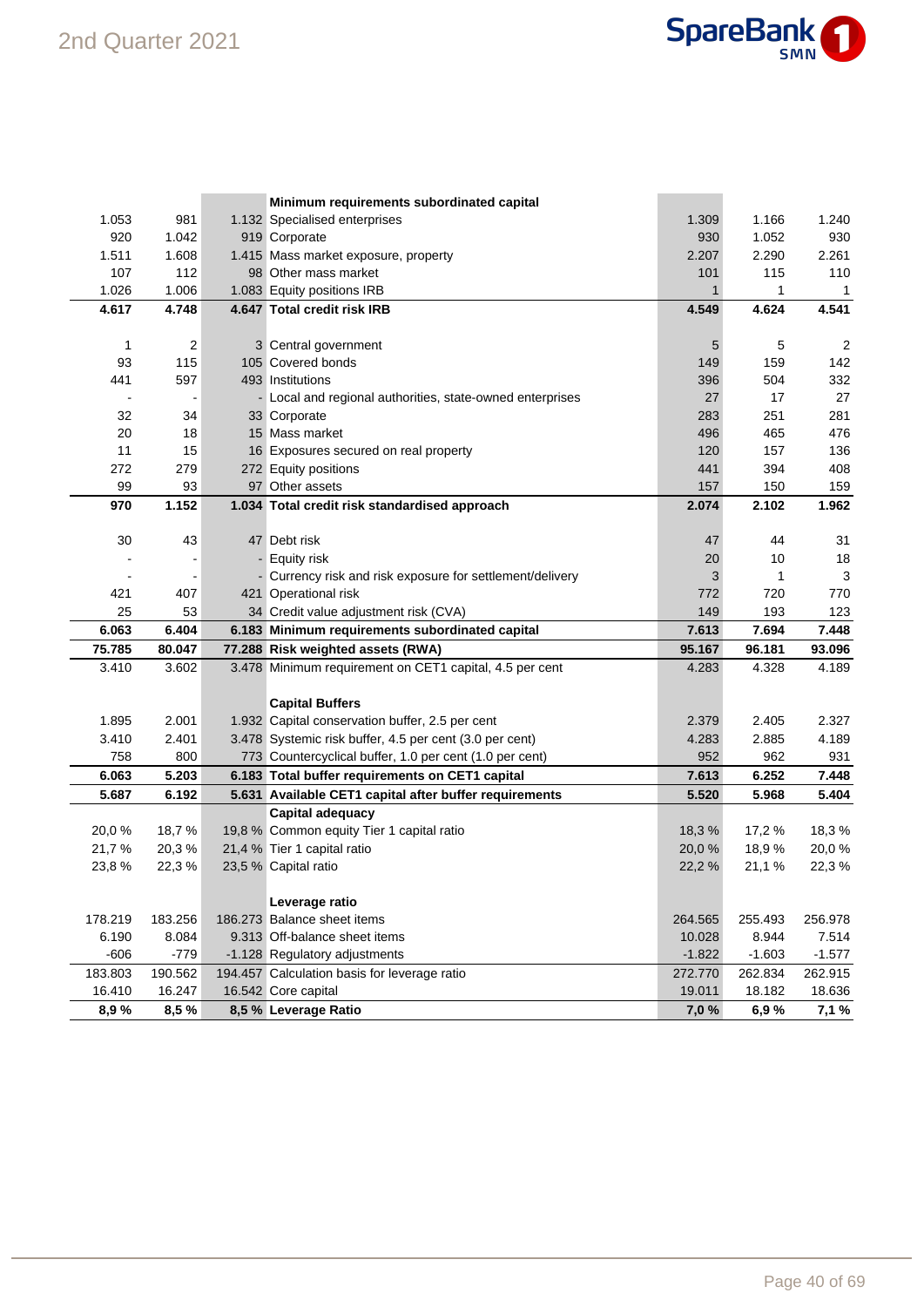

## Note 5 - Distribution of loans by sector/industry

|         | <b>Parent Bank</b> |         |                                                     |         | Group   |         |
|---------|--------------------|---------|-----------------------------------------------------|---------|---------|---------|
| 31 Dec  | 30 June            | 30 June |                                                     | 30 June | 30 June | 31 Dec  |
| 2020    | 2020               |         | 2021 (NOKm)                                         | 2021    | 2020    | 2020    |
| 9,160   | 8,809              |         | 9,313 Agriculture and forestry                      | 9,654   | 9,206   | 9,591   |
| 5,243   | 5,104              |         | 5,264 Fisheries and hunting                         | 5,283   | 5,118   | 5,259   |
| 1,704   | 888                |         | 2,127 Sea farming industries                        | 2,398   | 1,258   | 2,100   |
| 2,234   | 1,999              |         | 2,085 Manufacturing                                 | 2,729   | 2,390   | 2,646   |
| 3,195   | 2,955              |         | 3,271 Construction, power and water supply          | 4,191   | 3,795   | 4,077   |
| 2,289   | 2,244              |         | 2,325 Retail trade, hotels and restaurants          | 2,628   | 2,578   | 2,586   |
| 4,537   | 5,006              |         | 5.023 Maritime sector                               | 5,023   | 5,006   | 4,537   |
| 15,427  | 14,674             |         | 16,393 Property management                          | 16,500  | 14,753  | 15,509  |
| 3,644   | 3,123              |         | 4.179 Business services                             | 3,969   | 2,840   | 3,423   |
| 6,032   | 5,725              |         | 5,445 Transport and other services provision        | 6,386   | 6,636   | 6,942   |
| 9       | 6                  |         | 2 Public administration                             | 32      | 26      | 33      |
| 1,626   | 1,610              |         | 1.914 Other sectors                                 | 1,923   | 1,632   | 1,638   |
| 55,099  | 52,142             |         | 57,341 Gross loans in Corporate market              | 60,716  | 55,238  | 58,340  |
| 118,714 | 114,210            |         | 122,424 Wage earners                                | 128,299 | 119,861 | 124,461 |
|         |                    |         | Gross Ioans incl. SB1 Boligkreditt /SB1             |         |         |         |
| 173,814 | 166,353            |         | 179,765 Næringskreditt                              | 189,015 | 175,100 | 182,801 |
| 46,613  | 43,073             |         | 45,707 of which SpareBank 1 Boligkreditt            | 45,707  | 43,073  | 46,613  |
| 1,540   | 1,400              |         | 1,374 of which SpareBank 1 Næringskreditt           | 1,374   | 1,400   | 1,540   |
| 125,660 | 121,880            |         | 132.684 Gross Ioans in balance sheet                | 141,935 | 130,627 | 134,648 |
| 1,351   | 1,092              |         | 1,393 - Loan loss allowance on amortised cost loans | 1,454   | 1,154   | 1,421   |
| 96      | 111                |         | 101 - Loan loss allowance on loans at FVOCI         | 101     | 113     | 96      |
| 124,214 | 120,677            |         | 131.190 Net loans to and receivables from customers | 140,379 | 129,360 | 133,131 |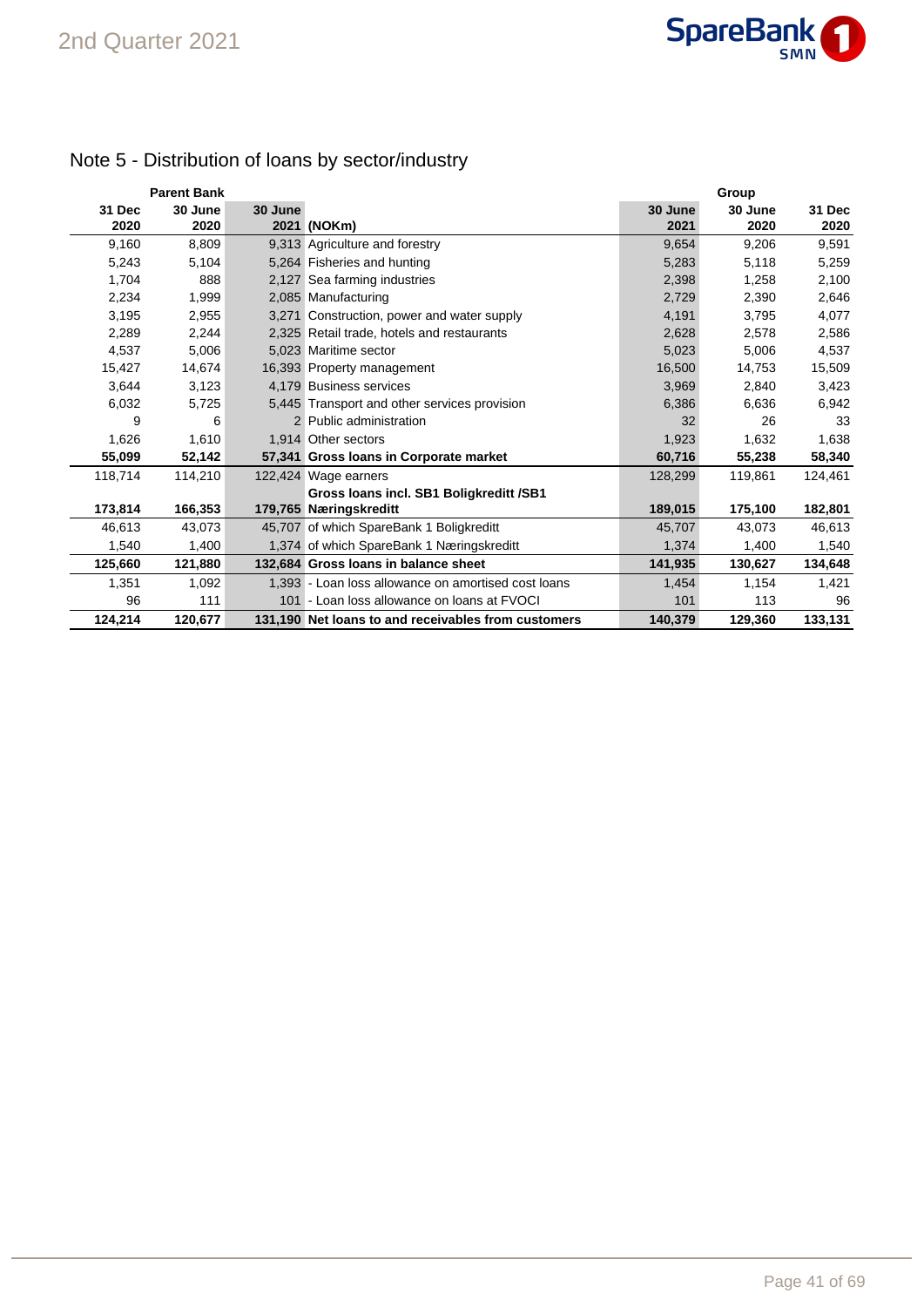

### Note 6 - Losses on loans and guarantees

|                                                                     |              | <b>First half</b> |       |              |      |       |              |                |       |           |      |       |      |       |       |
|---------------------------------------------------------------------|--------------|-------------------|-------|--------------|------|-------|--------------|----------------|-------|-----------|------|-------|------|-------|-------|
|                                                                     | 2020<br>2021 |                   |       | <b>2Q 21</b> |      |       | <b>2Q 20</b> |                |       | 2020      |      |       |      |       |       |
| <b>Parent Bank (NOKm)</b>                                           | <b>RM</b>    | <b>CM</b>         | Total | RM           | CМ   | Total | <b>RM</b>    | <b>CM</b>      | Total | <b>RM</b> | CМ   | Total | RM   | CМ    | Total |
| Change in provision for<br>expected credit losses for the<br>period | $-11$        | 78                | 67    | 39           | 297  | 336   | 1            | 16             | 17    | -5        | 150  | 145   | 49   | 666   | 715   |
| Actual loan losses on<br>commitments exceeding                      |              |                   |       |              |      |       |              |                |       |           |      |       |      |       |       |
| provisions made<br>Recoveries on commitments                        | 5            | 22                | 27    | 7            | 114  | 121   | 3            | 21             | 24    | 6         | 2    | 8     | 14   | 197   | 212   |
| previously written-off                                              | $-3$         | $-0$              | $-3$  | -4           | $-0$ | $-4$  | $-2$         | $\overline{0}$ | $-2$  | -3        | $-0$ | $-3$  | $-7$ | $-18$ | $-25$ |
| Losses for the period on                                            |              |                   |       |              |      |       |              |                |       |           |      |       |      |       |       |
| loans and guarantees                                                | -9           | 100               | 90    | 42           | 410  | 453   |              | 37             | 39    | -2        | 153  | 151   | 56   | 846   | 902   |

|                                                                     |           | <b>First half</b> |              |       |           |       |              |              |              |      |     |       |       |       |       |
|---------------------------------------------------------------------|-----------|-------------------|--------------|-------|-----------|-------|--------------|--------------|--------------|------|-----|-------|-------|-------|-------|
|                                                                     |           | 2021              |              |       | 2020      |       | <b>2Q 21</b> |              | <b>2Q 20</b> |      |     | 2020  |       |       |       |
| Group (NOKm)                                                        | <b>RM</b> | <b>CM</b>         | <b>Total</b> | RM    | <b>CM</b> | Total | <b>RM</b>    | <b>CM</b>    | Total        | RM   | CМ  | Total | RM    | CМ    | Total |
| Change in provision for<br>expected credit losses for the<br>period | $-21$     | 77                | 57           | 36    | 304       | 340   | $-9$         | 16           |              | $-4$ | 156 | 152   | 48    | 681   | 729   |
| Actual loan losses on<br>commitments exceeding<br>provisions made   | 17        | 27                | 44           | 38    | 126       | 165   | 11           | 23           | 34           | 11   | 12  | 22    | 55    | 213   | 268   |
| Recoveries on commitments<br>previously written-off                 | $-3$      | $-0$              | $-3$         | $-23$ | $-4$      | $-27$ | $-2$         | $\mathbf{0}$ | $-1$         | -5   | -0  | -5    | $-25$ | $-21$ | -46   |
| Losses for the period on<br>loans and guarantees                    | -6        | 104               | 98           | 51    | 427       | 478   | $\bf{0}$     | 38           | 39           | 2    | 168 | 169   | 78    | 873   | 951   |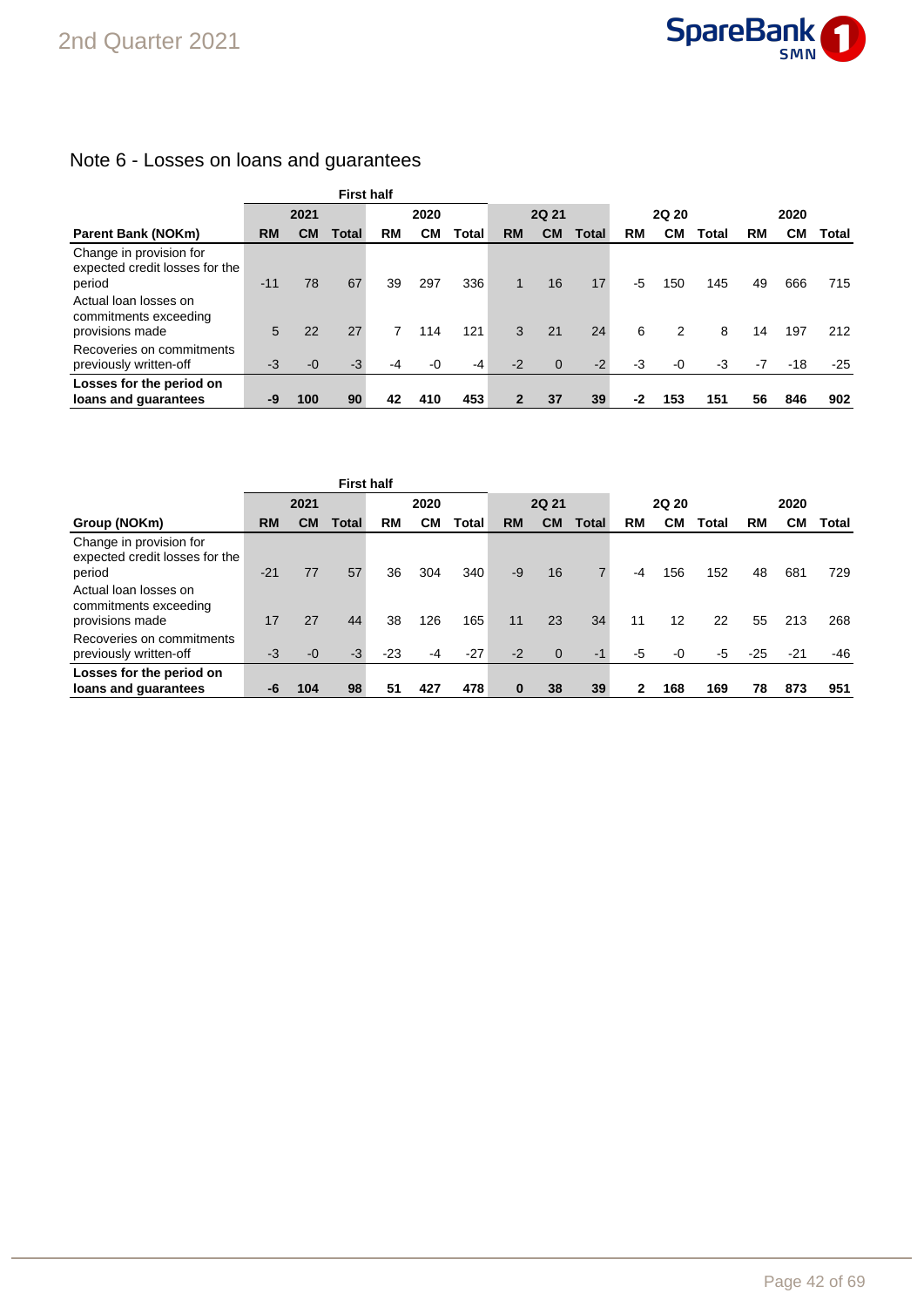

### Note 7 - Losses

| <b>Parent Bank (NOKm)</b>                                    | 1 Jan 21 | Change in<br>provision | <b>Net</b><br>write-offs<br>/recoveries | 30 June 21 |
|--------------------------------------------------------------|----------|------------------------|-----------------------------------------|------------|
| Loans as amortised cost- CM                                  | 1.377    | 77                     | -10                                     | 1,445      |
| Loans as amortised cost-RM                                   | 35       | 3                      | -8                                      | 30         |
| Loans at fair value over OCI-RM                              | 147      | -14                    |                                         | 132        |
| Loans at fair value over OCI- CM                             | 0        | 0                      |                                         |            |
| Provision for expected credit losses on loans and guarantees | 1.559    | 66                     | $-17$                                   | 1,608      |
| <b>Presented as</b>                                          |          |                        |                                         |            |
| Provision for loan losses                                    | 1.446    | 66                     | $-17$                                   | 1,495      |
| Other debt- provisons                                        | 81       |                        |                                         | 81         |
| Other comprehensive income - fair value adjustment           | 32       | -0                     |                                         | 32         |

|                                                              | 1 Januarv | Change in | <b>Net</b><br>write-offs/ |                     |
|--------------------------------------------------------------|-----------|-----------|---------------------------|---------------------|
| Parent Bank (NOKm)                                           | 2020      | provision | recoveries                | <b>30 June 2020</b> |
| Loans as amortised cost- CM                                  | 916       | 371       | $-114$                    | 1.173               |
| Loans as amortised cost-RM                                   | 34        | 11        | -7                        | 39                  |
| Loans at fair value over OCI-RM                              | 109       | 30        |                           | 139                 |
| Loans at fair value over OCI- CM                             |           | -1        |                           |                     |
| Provision for expected credit losses on loans and quarantees | 1.060     | 412       | $-121$                    | 1,352               |
| <b>Presented as</b>                                          |           |           |                           |                     |
| Provision for loan losses                                    | 937       | 387       | $-121$                    | 1,203               |
| Other debt- provisons                                        | 100       | 20        |                           | 120                 |
| Other comprehensive income - fair value adjustment           | 23        | 6         |                           | 29                  |

|                                                              |          | Change in | <b>Net</b><br>write-offs |           |
|--------------------------------------------------------------|----------|-----------|--------------------------|-----------|
| Parent Bank (NOKm)                                           | 1 Jan 20 | provision | /recoveries              | 31 Dec 20 |
| Loans as amortised cost- CM                                  | 916      | 667       | $-206$                   | 1.377     |
| Loans as amortised cost-RM                                   | 34       | 12        | $-11$                    | 35        |
| Loans at fair value over OCI-RM                              | 109      | 38        |                          | 147       |
| Loans at fair value over OCI- CM                             |          | -1        |                          | 0         |
| Provision for expected credit losses on loans and guarantees | 1.060    | 715       | $-217$                   | 1,559     |
| <b>Presented as</b>                                          |          |           |                          |           |
| Provision for loan losses                                    | 937      | 725       | $-217$                   | 1.446     |
| Other debt- provisons                                        | 100      | $-19$     |                          | 81        |
| Other comprehensive income - fair value adjustment           | 23       | 9         |                          | 32        |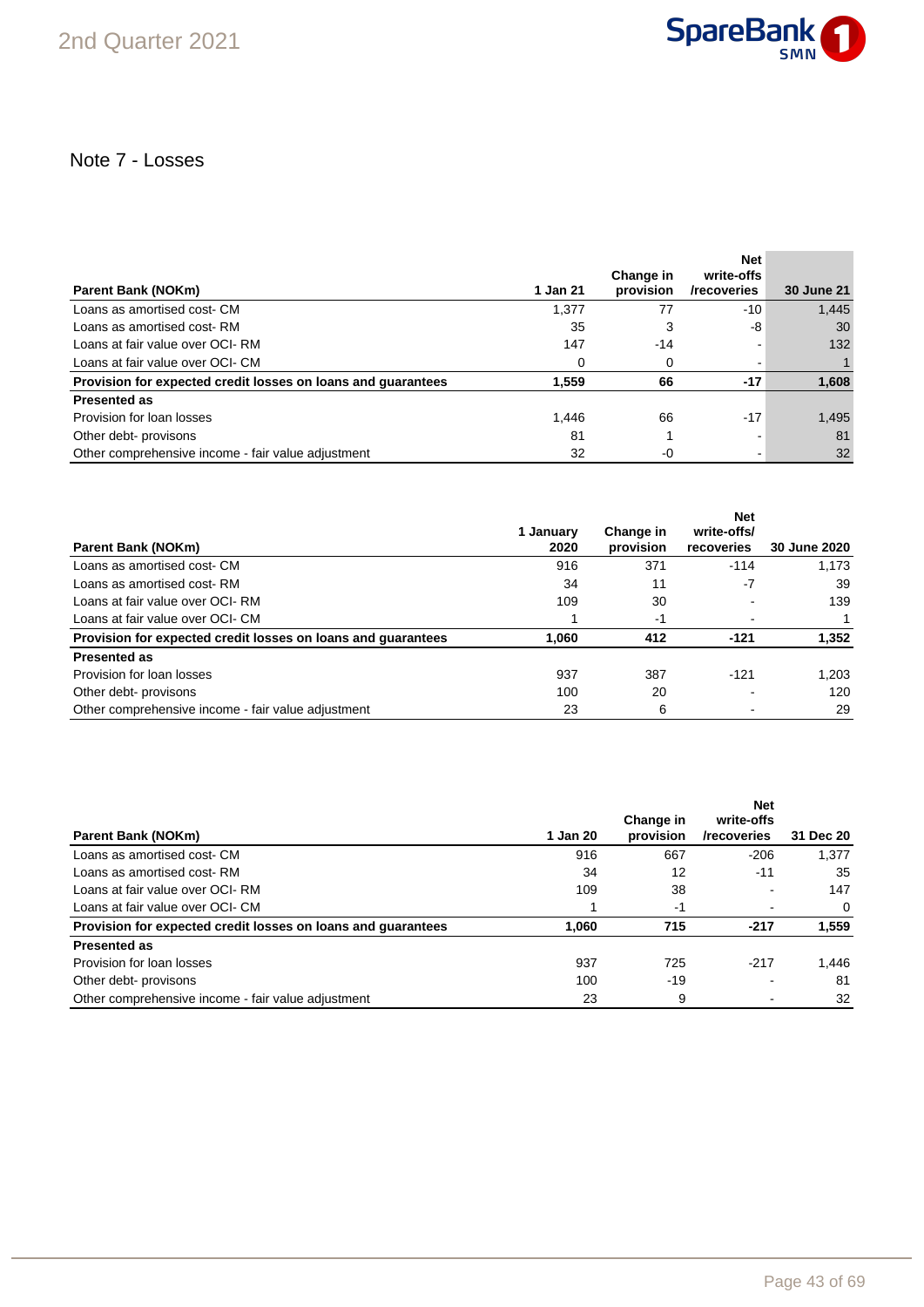

| Group (NOKm)                                                 | 1 Jan 21 | Change in<br>provision | <b>Net</b><br>write-offs<br>/recoveries | <b>30 June 21</b> |
|--------------------------------------------------------------|----------|------------------------|-----------------------------------------|-------------------|
| Loans as amortised cost- CM                                  | 1,421    | 78                     | -11                                     | 1,488             |
| Loans as amortised cost-RM                                   | 62       | -6                     | -8                                      | 48                |
| Loans at fair value over OCI-RM                              | 147      | $-14$                  |                                         | 132               |
| Loans at fair value over OCI- CM                             | $\Omega$ |                        |                                         |                   |
| Provision for expected credit losses on loans and guarantees | 1,630    | 57                     | -18                                     | 1,669             |
| <b>Presented as</b>                                          |          |                        |                                         |                   |
| Provision for loan losses                                    | 1.517    | 57                     | $-18$                                   | 1,555             |
| Other debt- provisons                                        | 81       |                        |                                         | 81                |
| Other comprehensive income - fair value adjustment           | 32       | $-0$                   |                                         | 32                |

|                                                              |                   |                        | <b>Net</b>                |              |
|--------------------------------------------------------------|-------------------|------------------------|---------------------------|--------------|
| Group (NOKm)                                                 | 1 January<br>2020 | Change in<br>provision | write-offs/<br>recoveries | 30 June 2020 |
| Loans as amortised cost- CM                                  | 948               | 381                    | $-117$                    | 1.211        |
| Loans as amortised cost-RM                                   | 63                | 8                      | -7                        | 64           |
| Loans at fair value over OCI-RM                              | 109               | 30                     |                           | 139          |
| Loans at fair value over OCI- CM                             |                   | -0                     |                           |              |
| Provision for expected credit losses on loans and quarantees | 1.121             | 418                    | $-124$                    | 1,415        |
| <b>Presented as</b>                                          |                   |                        |                           |              |
| Provision for loan losses                                    | 998               | 393                    | $-124$                    | 1.267        |
| Other debt- provisons                                        | 100               | 20                     |                           | 119          |
| Other comprehensive income - fair value adjustment           | 23                | 6                      |                           | 29           |

| Group (NOKm)                                                 | 1 Jan 20 | Change in<br>provision | <b>Net</b><br>write-offs<br>/recoveries | 31 Dec 20 |
|--------------------------------------------------------------|----------|------------------------|-----------------------------------------|-----------|
| Loans as amortised cost- CM                                  | 948      | 682                    | $-209$                                  | 1.421     |
| Loans as amortised cost-RM                                   | 63       | 10                     | $-11$                                   | 62        |
| Loans at fair value over OCI-RM                              | 109      | 38                     |                                         | 147       |
| Loans at fair value over OCI- CM                             |          | -1                     |                                         | $\Omega$  |
| Provision for expected credit losses on loans and quarantees | 1.121    | 729                    | $-220$                                  | 1,630     |
| <b>Presented as</b>                                          |          |                        |                                         |           |
| Provision for loan losses                                    | 998      | 739                    | $-220$                                  | 1.517     |
| Other debt- provisons                                        | 100      | $-19$                  |                                         | 81        |
| Other comprehensive income - fair value adjustment           | 23       | 9                      |                                         | 32        |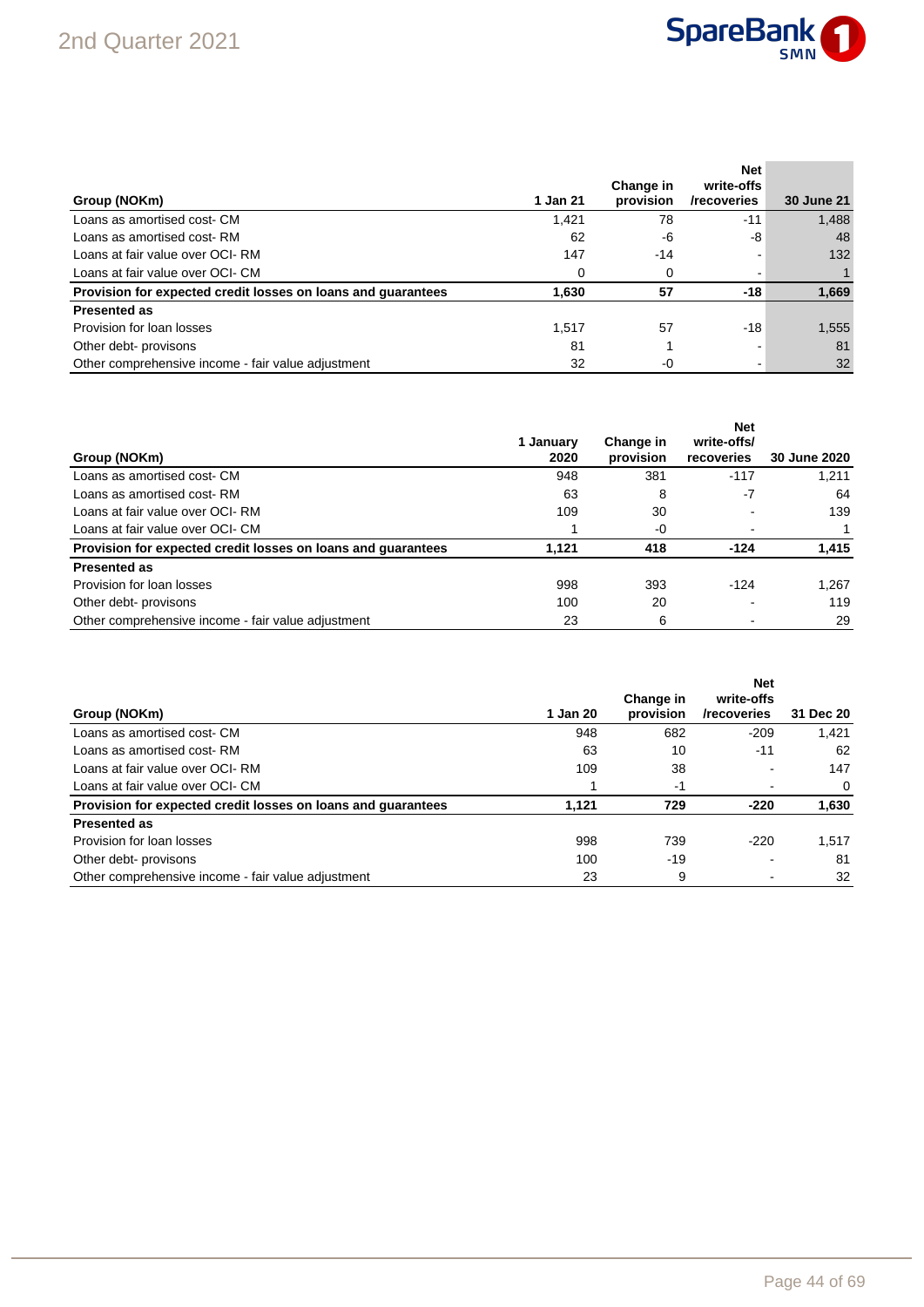## 2nd Quarter 2021



#### **Accrual for losses on loans**

|                                 |                | 30 June 2021<br>30 June 2020<br>31 Dec 2020 |                |       |                          |                               |                |                |                          |                               |        |                          |
|---------------------------------|----------------|---------------------------------------------|----------------|-------|--------------------------|-------------------------------|----------------|----------------|--------------------------|-------------------------------|--------|--------------------------|
| <b>Parent Bank (NOKm)</b>       |                | Stage 1 Stage 2 Stage 3                     |                |       |                          | Total Stage 1 Stage 2 Stage 3 |                |                |                          | Total Stage 1 Stage 2 Stage 3 |        | Total                    |
| <b>Retail market</b>            |                |                                             |                |       |                          |                               |                |                |                          |                               |        |                          |
| Opening balance                 | 35             | 97                                          | 47             | 180   | 25                       | 73                            | 45             | 143            | 25                       | 73                            | 45     | 143                      |
| Transfer to (from) stage        |                |                                             |                |       |                          |                               |                |                |                          |                               |        |                          |
| 1                               | 19             | $-19$                                       | $-0$           |       | 14                       | $-14$                         | $-0$           |                | 14                       | $-13$                         | $-0$   | $\overline{\phantom{a}}$ |
| Transfer to (from) stage        |                |                                             |                |       |                          |                               |                |                |                          |                               |        |                          |
| $\overline{2}$                  | $-2$           | $\overline{2}$                              | $-0$           |       | $-2$                     | 2                             | $-0$           |                | $-1$                     | 2                             | $-0$   |                          |
| Transfer to (from) stage        |                |                                             |                |       |                          |                               |                |                |                          |                               |        |                          |
| 3                               | $-0$           | $-4$                                        | $\overline{4}$ |       | $-0$                     | $-3$                          | 3              | $\blacksquare$ | $-0$                     | $-3$                          | 3      |                          |
| Net remeasurement of            |                |                                             |                |       |                          |                               |                |                |                          |                               |        |                          |
| loss allowances                 | $-19$          | 20                                          | $-6$           | $-5$  | $-16$                    | 8                             | 6              | $-3$           | $-17$                    | 12                            | 9      | 5                        |
| Originations or                 |                |                                             |                |       |                          |                               |                |                |                          |                               |        |                          |
| purchases                       | 9              | 5                                           | $\mathbf{1}$   | 15    | 9                        | 5                             | $\mathbf 0$    | 14             | 13                       | 13                            | 0      | 26                       |
| Derecognitions                  | $-7$           | $-17$                                       | $-2$           | $-26$ | $-5$                     | $-13$                         | $-1$           | $-19$          | -8                       | $-23$                         | $-2$   | $-33$                    |
| Changes due to                  |                |                                             |                |       |                          |                               |                |                |                          |                               |        |                          |
| changed input                   |                |                                             |                |       |                          |                               |                |                |                          |                               |        |                          |
| assumptions                     | 3              | 6                                           | $\overline{a}$ | 9     | 7                        | 39                            | -0             | 46             | 10                       | 38                            | 2      | 50                       |
| Actual loan losses              | $\overline{0}$ | 0                                           | $-8$           | -8    | $\overline{\phantom{a}}$ | $\blacksquare$                | $-7$           | $-7$           | $\mathbf 0$              | 0                             | $-11$  | $-11$                    |
| Closing balance                 | 38             | 90                                          | 36             | 165   | 33                       | 96                            | 46             | 175            | 35                       | 97                            | 47     | 180                      |
| <b>Corporate Market</b>         |                |                                             |                |       |                          |                               |                |                |                          |                               |        |                          |
| Opening balance                 | 88             | 387                                         | 823            | 1,299 | 66                       | 210                           | 540            | 816            | 66                       | 210                           | 540    | 816                      |
| Transfer to (from) stage        |                |                                             |                |       |                          |                               |                |                |                          |                               |        |                          |
|                                 | 9              | $-9$                                        | $-0$           |       | 9                        | -9                            | $-0$           |                | 14                       | $-14$                         | -0     | $\blacksquare$           |
| Transfer to (from) stage        |                |                                             |                |       |                          |                               |                |                |                          |                               |        |                          |
| $\overline{2}$                  | $-2$           | $\overline{2}$                              | $\overline{a}$ |       | -4                       | 4                             | $-0$           |                | $-4$                     | 4                             | -0     |                          |
| Transfer to (from) stage        |                |                                             |                |       |                          |                               |                |                |                          |                               |        |                          |
| 3                               | $-2$           | $-73$                                       | 75             |       | $-0$                     | $-2$                          | $\overline{2}$ |                | -0                       | $-1$                          | 1      |                          |
| Net remeasurement of            |                |                                             |                |       |                          |                               |                |                |                          |                               |        |                          |
| loss allowances                 | $-18$          | 5                                           | 36             | 24    | $-11$                    | 36                            | 317            | 342            | $-2$                     | 72                            | 486    | 556                      |
| Originations or<br>purchases    | 19             | 12                                          | 112            | 143   | 22                       | 10                            |                | 33             | 45                       | 99                            | 1      | 144                      |
|                                 | $-10$          | $-87$                                       | $-2$           | $-99$ | $-17$                    | $-43$                         | 1<br>-0        | $-60$          | $-30$                    | -96                           | $-1$   | $-127$                   |
| Derecognitions                  |                |                                             |                |       |                          |                               |                |                |                          |                               |        |                          |
| Changes due to<br>changed input |                |                                             |                |       |                          |                               |                |                |                          |                               |        |                          |
| assumptions                     | $\mathbf{1}$   | $\overline{4}$                              |                | 6     | 7                        | 34                            |                | 41             | $-0$                     | 113                           | 2      |                          |
| Actual loan losses              |                |                                             | $-10$          | $-10$ | $\overline{a}$           |                               | $-114$         | $-114$         | $\overline{\phantom{a}}$ |                               | $-206$ | $-206$                   |
| Closing balance                 | 85             | 242                                         | 1,034          | 1,362 | 104                      | 336                           | 745            | 1,057          | 88                       | 387                           | 823    | 1,299                    |
| <b>Total accrual for loan</b>   |                |                                             |                |       |                          |                               |                |                |                          |                               |        |                          |
| losses                          | 123            | 333                                         | 1,071          | 1,527 | 137                      | 432                           | 792            | 1,232          | 123                      | 484                           | 870    | 1,478                    |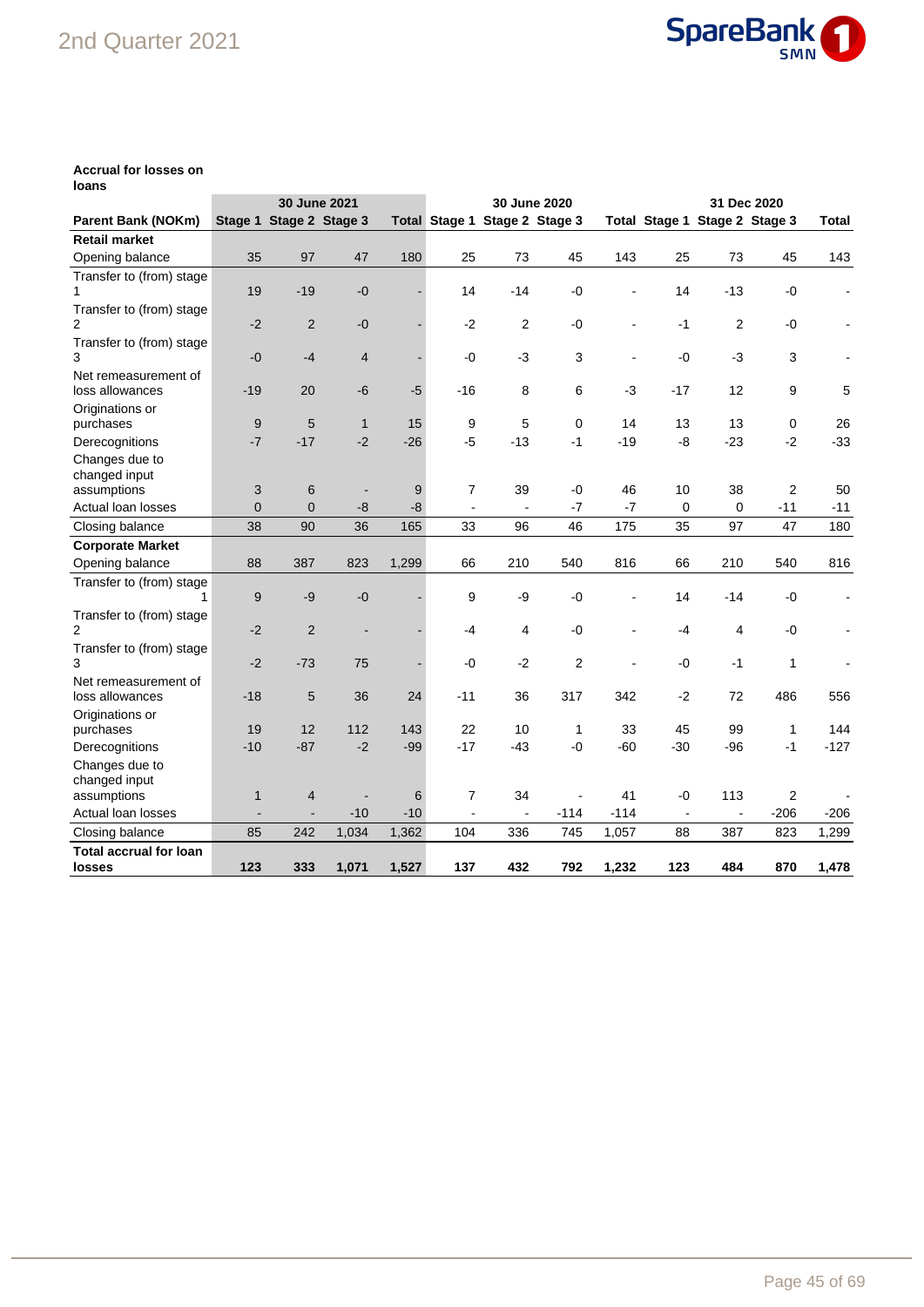## 2nd Quarter 2021



|                               | <b>30 June 2021</b><br>30 June 2020 |                         |              |        |                |                               |                | 31 Dec 2020              |                |                               |              |                |
|-------------------------------|-------------------------------------|-------------------------|--------------|--------|----------------|-------------------------------|----------------|--------------------------|----------------|-------------------------------|--------------|----------------|
| Group (NOKm)                  |                                     | Stage 1 Stage 2 Stage 3 |              |        |                | Total Stage 1 Stage 2 Stage 3 |                |                          |                | Total Stage 1 Stage 2 Stage 3 |              | <b>Total</b>   |
| <b>Retail market</b>          |                                     |                         |              |        |                |                               |                |                          |                |                               |              |                |
| Opening balance               | 42                                  | 107                     | 58           | 207    | 32             | 84                            | 56             | 172                      | 32             | 84                            | 56           | 172            |
| Transfer to (from) stage      |                                     |                         |              |        |                |                               |                |                          |                |                               |              |                |
|                               | 23                                  | $-23$                   | $-0$         |        | 16             | $-15$                         | $-0$           | $-0$                     | 14             | $-13$                         | - 0          | $\blacksquare$ |
| Transfer to (from) stage      |                                     |                         |              |        |                |                               |                |                          |                |                               |              |                |
| 2                             | $-2$                                | 3                       | $-0$         |        | $-2$           | 3                             | - 1            |                          | $\mathbf 0$    | - 0                           | - 0          |                |
| Transfer to (from) stage      |                                     |                         |              |        |                |                               |                |                          |                |                               |              |                |
| 3                             | $-0$                                | $-5$                    | 5            |        | $-0$           | - 5                           | 5              | $-0$                     | - 1            | $-2$                          | 3            |                |
| Net remeasurement of          |                                     |                         |              |        |                |                               |                |                          |                |                               |              |                |
| loss allowances               | $-21$                               | 21                      | $-2$         | $-1$   | $-17$          | 10                            | 10             | 3                        | $-17$          | 11                            | 11           | 5              |
| Originations or               |                                     |                         |              |        |                |                               |                |                          |                |                               |              |                |
| purchases                     | 11                                  | 6                       | $\mathbf{1}$ | 18     | 11             | 5                             | $\mathbf 0$    | 16                       | 12             | 15                            | 5            | 31             |
| Derecognitions                | $-8$                                | $-18$                   | $-2$         | $-28$  | $-5$           | $-14$                         | $-8$           | $-28$                    | $-6$           | $-20$                         | 1            | $-25$          |
| Changes due to                |                                     |                         |              |        |                |                               |                |                          |                |                               |              |                |
| changed input                 |                                     |                         |              |        |                |                               |                |                          |                |                               |              |                |
| assumptions                   | $\mathbf{1}$                        | $\overline{4}$          | $-2$         | 3      | 6              | 37                            | - 1            | 43                       | 7              | 33                            | - 6          | 35             |
| Actual loan losses            |                                     |                         | $-8$         | $-8$   | $\overline{a}$ | $\mathbf{r}$                  | $-7$           | $-7$                     | $\overline{a}$ |                               | $-11$        | $-11$          |
| Closing balance               | 46                                  | 96                      | 49           | 190    | 40             | 107                           | 54             | 200                      | 42             | 107                           | 58           | 207            |
| <b>Corporate Market</b>       |                                     |                         |              |        |                |                               |                |                          |                |                               |              |                |
| Opening balance               | 98                                  | 399                     | 845          | 1,342  | 71             | 217                           | 560            | 849                      | 71             | 218                           | 560          | 849            |
| Transfer to (from) stage      |                                     |                         |              |        |                |                               |                |                          |                |                               |              |                |
|                               | 10                                  | $-10$                   | $-0$         |        | 10             | $-10$                         | $-0$           | ÷,                       | 14             | $-14$                         | - 0          |                |
| Transfer to (from) stage      |                                     |                         |              |        |                |                               |                |                          |                |                               |              |                |
| $\overline{2}$                | $-3$                                | 3                       | $-0$         |        | - 4            | $\overline{4}$                | - 0            | $\overline{\phantom{a}}$ | $-2$           | 2                             | - 0          |                |
| Transfer to (from) stage      |                                     |                         |              |        |                |                               |                |                          |                |                               |              |                |
| 3                             | $-2$                                | $-74$                   | 76           |        | $-0$           | $-2$                          | $\overline{2}$ |                          | - 1            | $\mathbf 0$                   | $\mathbf{1}$ |                |
| Net remeasurement of          |                                     |                         |              |        |                |                               |                |                          |                |                               |              |                |
| loss allowances               | $-18$                               | $\overline{7}$          | 39           | 28     | - 9            | 39                            | 318            | 348                      | $-2$           | 72                            | 484          | 555            |
| Originations or<br>purchases  | 21                                  | 14                      | 114          | 148    | 24             | 10                            | 1              | 35                       | 46             | 103                           | 3            | 151            |
| Derecognitions                | $-12$                               | $-90$                   | $-11$        | $-113$ | $-18$          | $-43$                         | $-1$           | $-62$                    | $-26$          | $-93$                         | 10           | $-109$         |
| Changes due to                |                                     |                         |              |        |                |                               |                |                          |                |                               |              |                |
| changed input                 |                                     |                         |              |        |                |                               |                |                          |                |                               |              |                |
| assumptions                   | $\pmb{0}$                           | 3                       | $-1$         | 3      | 7              | 34                            | $-0$           | 41                       | $-2$           | 111                           | - 4          | 106            |
| Actual loan losses            | $\blacksquare$                      | $\overline{a}$          | $-10$        | $-10$  | $\blacksquare$ | $\blacksquare$                | $-117$         | $-117$                   | $\blacksquare$ |                               | $-209$       | $-209$         |
| Closing balance               | 94                                  | 251                     | 1,052        | 1,398  | 81             | 249                           | 763            | 1,093                    | 98             | 399                           | 845          | 1,342          |
| <b>Total accrual for loan</b> |                                     |                         |              |        |                |                               |                |                          |                |                               |              |                |
| losses                        | 140                                 | 347                     | 1,101        | 1,587  | 120            | 356                           | 817            | 1,293                    | 140            | 507                           | 902          | 1,549          |
|                               |                                     |                         |              |        |                |                               |                |                          |                |                               |              |                |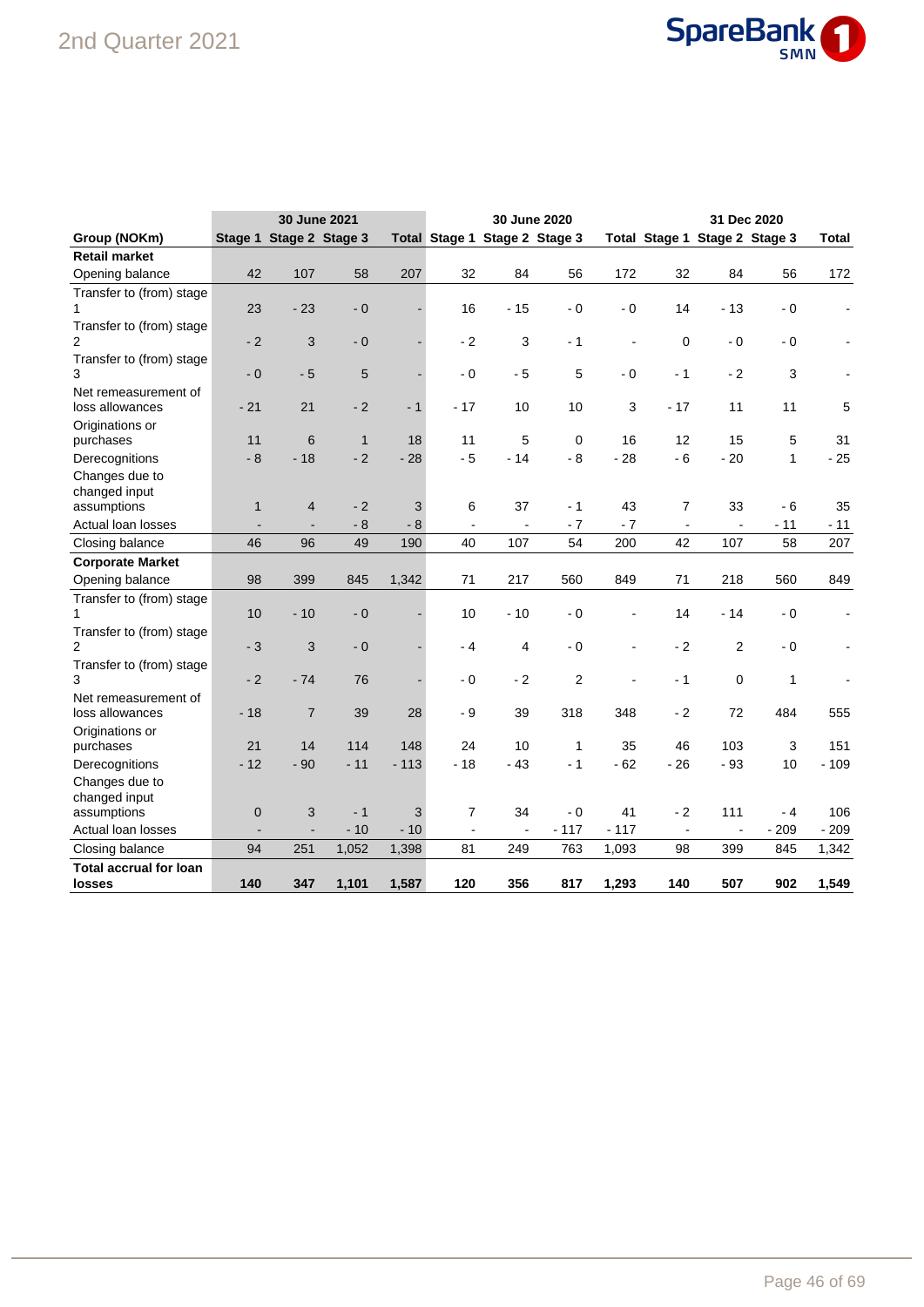

|                                        |                   |                         | 30 June 2021   |                | 30 June 2020   |             |                               |                |                               | 31 Dec 2020 |             |       |  |
|----------------------------------------|-------------------|-------------------------|----------------|----------------|----------------|-------------|-------------------------------|----------------|-------------------------------|-------------|-------------|-------|--|
| <b>Parent Bank and</b><br>Group (NOKm) |                   | Stage 1 Stage 2 Stage 3 |                |                |                |             | Total Stage 1 Stage 2 Stage 3 |                | Total Stage 1 Stage 2 Stage 3 |             |             | Total |  |
| Opening balance                        | 27                | 50                      | $\overline{4}$ | 81             | 14             | 29          | 57                            | 100            | 14                            | 29          | 57          | 100   |  |
| Transfer to (from) stage               |                   |                         |                |                |                |             |                               |                |                               |             |             |       |  |
|                                        | $\overline{4}$    | $-4$                    | $-0$           |                |                |             |                               |                | 2                             | $-2$        | $-0$        |       |  |
| Transfer to (from) stage               |                   |                         |                |                |                |             |                               |                |                               |             |             |       |  |
| 2                                      | $-6$              | 6                       |                |                | $\overline{2}$ | $-2$        | -0                            |                | - 0                           | $\mathbf 0$ | $-0$        |       |  |
| Transfer to (from) stage               |                   |                         |                |                |                |             |                               |                |                               |             |             |       |  |
| 3                                      | $-0$              | $-1$                    | 1              |                | $-0$           | $\mathbf 0$ |                               |                | $-0$                          | $-0$        | $\mathbf 0$ |       |  |
| Net remeasurement of                   |                   |                         |                |                |                |             |                               |                |                               |             |             |       |  |
| loss allowances                        | $-7$              | 5                       | $-0$           | $-3$           | -0             | $-0$        | $\mathbf 0$                   |                | 2                             | 16          | - 54        | $-36$ |  |
| Originations or                        |                   |                         |                |                |                |             |                               |                |                               |             |             |       |  |
| purchases                              | 5                 | 3                       | $\mathbf 0$    | 8              | $-1$           | 17          | $-0$                          | 16             | 11                            | 8           | $\mathbf 0$ | 19    |  |
| Derecognitions                         | $-1$              | $-3$                    | $-0$           | $-4$           | 4              | $\mathbf 0$ | 0                             | $\overline{4}$ | $-5$                          | $-13$       | - 0         | $-19$ |  |
| Changes due to                         |                   |                         |                |                |                |             |                               |                |                               |             |             |       |  |
| changed input                          |                   |                         |                |                |                |             |                               |                |                               |             |             |       |  |
| assumptions                            | $\Omega$          | $\mathbf{1}$            |                |                | $-2$           | $-3$        | $-0$                          | $-5$           | 3                             | 12          | $\Omega$    | 16    |  |
| Actual loan losses                     |                   |                         |                |                | $\overline{2}$ | 3           | $-0$                          | 5              |                               |             |             |       |  |
| <b>Closing balance</b>                 | $22 \overline{ }$ | 57                      | 3              | 81             | 18             | 45          | 57                            | 120            | 27                            | 50          | 4           | 81    |  |
| Of which                               |                   |                         |                |                |                |             |                               |                |                               |             |             |       |  |
| Retail market                          |                   |                         |                | $\overline{2}$ |                |             |                               | 3              |                               |             |             | 2     |  |
| Corporate Market                       |                   |                         |                | 79             |                |             |                               | 117            |                               |             |             | 79    |  |

#### **Accrual for losses on quarantees and unused credit lines**

Allowance for losses on loans distributed by sector

| Parent bank (NOKm)                   |                | <b>30 June 2021</b> |                |             |                            | 30 June 2020 |     |           |     | 31 Dec 2020                                    |                |           |
|--------------------------------------|----------------|---------------------|----------------|-------------|----------------------------|--------------|-----|-----------|-----|------------------------------------------------|----------------|-----------|
|                                      | Stage1         |                     |                |             | Stage2 Stage3 Total Stage1 |              |     |           |     | Stage2 Stage3 Total Stage1 Stage2 Stage3 Total |                |           |
| Agriculture and forestry             | 10             | 26                  | 2              | 39          | 2                          | 25           | 9   | 36        | 2   | 34                                             | 5              | 41        |
| Fisheries and hunting                | 3              | $\Omega$            | $\mathbf 0$    |             | 4                          | 0            |     | 4         | 6   | 2                                              | 0              | 8         |
| Sea farming industries               | $\Omega$       | $\Omega$            | $\overline{0}$ |             |                            |              |     |           | 2   | 0                                              | 3              | 5         |
| Manufacturing                        | 6              | 22                  | 13             | 41          | 5                          | 16           | 3   | 24        | 8   | 25                                             | $\overline{2}$ | 35        |
| Construction, power and water        |                |                     |                |             |                            |              |     |           |     |                                                |                |           |
| supply                               | 13             | 8                   | 38             | 59          | 10                         | 9            | 16  | 35        | 11  | 27                                             | 17             | 55        |
| Retail trade, hotels and restaurants | 8              | 26                  | 16             | 50          | 10                         | 12           | 5   | 27        | 10  | 30                                             | 17             | 58        |
| Maritime sector                      | 14             | 122                 | 717            | 853         | 11                         | 125          | 564 | 701       | 10  | 180                                            | 614            | 804       |
| Property management                  | 18             | 49                  | 34             | 101         | 17                         | 38           | 37  | 92        | 20  | 56                                             | 38             | 114       |
| <b>Business services</b>             | 10             | 15                  | 207            | 233         | 9                          | 19           | 133 | 161       | 12  | 56                                             | 142            | 210       |
| Transport and other services         |                | 7                   | 9              | 23          |                            | 7            | 1   | 16        | 8   | 10                                             | 2              | 19        |
| Public administration                | 0              |                     |                |             |                            |              |     |           |     |                                                |                |           |
| Other sectors                        |                |                     |                |             |                            |              |     |           |     |                                                |                |           |
| Wage earners                         | $\overline{2}$ | 54                  | 34             | 90          | $\blacksquare$             | 83           | 23  | 106       | 2   | 65                                             | 31             | 97        |
| Total provision for losses on loans  | 91             | 333                 |                | 1,071 1,495 | 75                         | 336          |     | 792 1,203 | 91  | 484                                            |                | 870 1,446 |
| Loan loss allowance on loans at      |                |                     |                |             |                            |              |     |           |     |                                                |                |           |
| <b>FVOCI</b>                         | 32             |                     |                | 32          | 29                         |              |     | 29        | 32  |                                                |                | 32        |
| <b>Total loan loss allowance</b>     | 123            | 333                 | 1.071          | 1.527       | 104                        | 336          |     | 792 1,232 | 123 | 484                                            |                | 870 1,478 |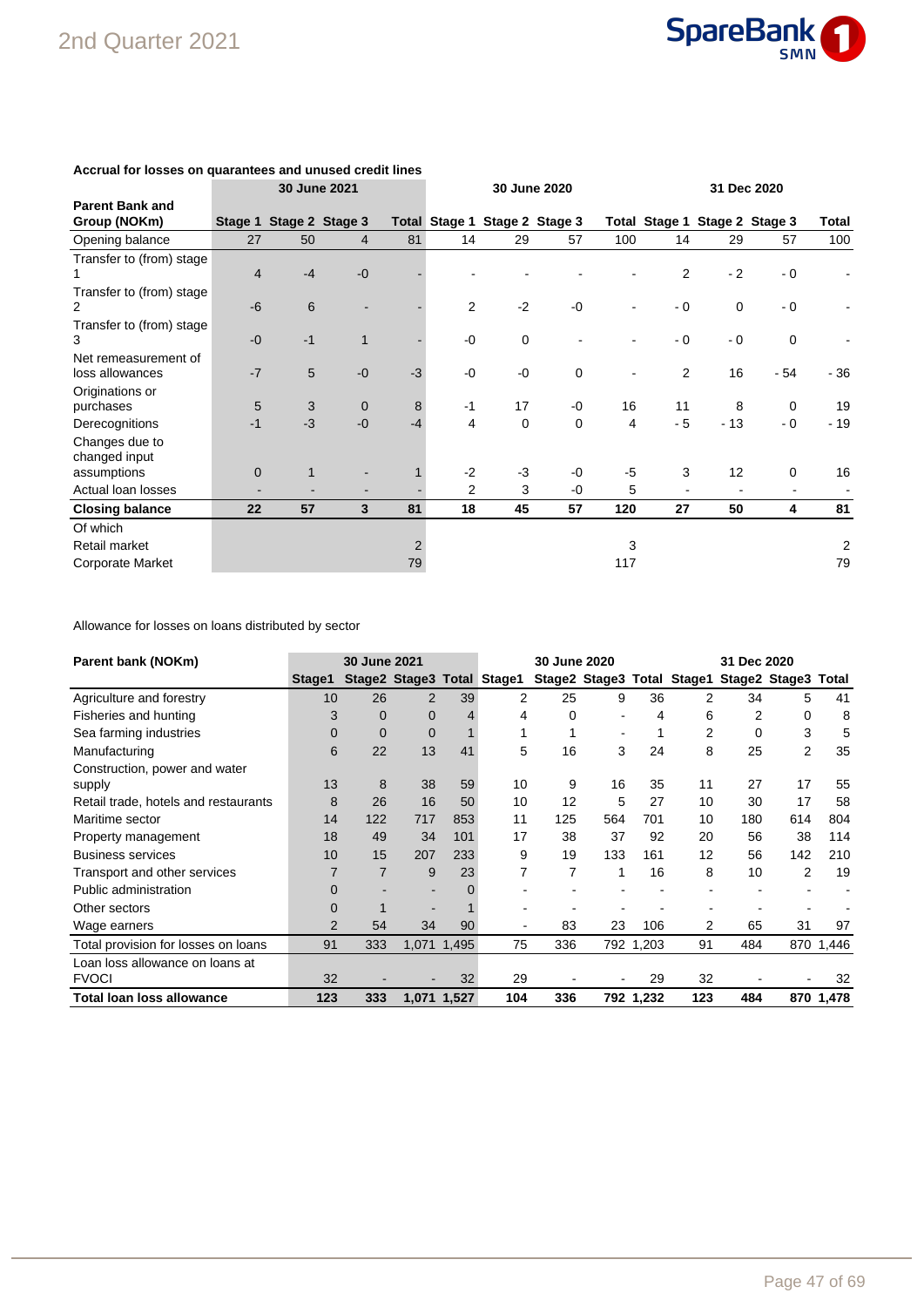### 2nd Quarter 2021



| Group (NOKm)                         |          | 30 June 2021 |              |             |     | 30 June 2020                                                              |     |           |     | 31 Dec 2020 |                |           |
|--------------------------------------|----------|--------------|--------------|-------------|-----|---------------------------------------------------------------------------|-----|-----------|-----|-------------|----------------|-----------|
|                                      | Stage1   |              |              |             |     | Stage2 Stage3 Total Stage1 Stage2 Stage3 Total Stage1 Stage2 Stage3 Total |     |           |     |             |                |           |
| Agriculture and forestry             | 11       | 28           | 3            | 42          | 3   | 27                                                                        | 10  | 39        | 3   | 36          | 5              | 44        |
| Fisheries and hunting                | 3        | $\Omega$     | $\mathbf{0}$ | 4           | 4   | 0                                                                         |     | 4         | 6   | 2           | 0              | 8         |
| Sea farming industries               |          |              | $\mathbf 0$  | 2           |     |                                                                           |     |           | 3   |             | 3              | 6         |
| Manufacturing                        | 8        | 23           | 18           | 49          | 6   | 19                                                                        | 7   | 32        | 10  | 27          | 7              | 44        |
| Construction, power and water supply | 16       | 10           | 41           | 67          | 12  | 13                                                                        | 17  | 42        | 13  | 31          | 20             | 64        |
| Retail trade, hotels and restaurants | 9        | 27           | 18           | 54          | 11  | 13                                                                        | 10  | 34        | 12  | 31          | 19             | 62        |
| Maritime sector                      | 14       | 122          | 717          | 853         | 11  | 125                                                                       | 564 | 701       | 10  | 180         | 614            | 804       |
| Property management                  | 19       | 50           | 34           | 102         | 17  | 38                                                                        | 38  | 93        | 20  | 56          | 39             | 115       |
| <b>Business services</b>             | 11       | 17           | 211          | 239         | 10  | 20                                                                        | 134 | 164       | 13  | 57          | 143            | 213       |
| Transport and other services         | 9        | 9            | 21           | 38          | 9   | 8                                                                         | 5   | 23        | 10  | 12          | 10             | 32        |
| Public administration                | $\Omega$ |              |              |             |     |                                                                           |     |           |     |             |                |           |
| Other sectors                        | $\Omega$ |              |              |             |     |                                                                           |     |           |     |             | $\overline{2}$ | 2         |
| Wage earners                         | 7        | 60           | 38           | 105         | 6   | 92                                                                        | 31  | 129       | 7   | 73          | 41             | 122       |
| Total provision for losses on loans  | 108      | 347          |              | 1,101 1,556 | 91  | 356                                                                       |     | 817 1,264 | 108 | 507         |                | 902 1,517 |
| Loan loss allowance on loans at      |          |              |              |             |     |                                                                           |     |           |     |             |                |           |
| <b>FVOCI</b>                         | 32       |              |              | 32          | 29  |                                                                           |     | 29        | 32  |             |                | 32        |
| Total loan loss allowance            | 140      | 347          |              | 1,101 1,587 | 120 | 356                                                                       |     | 817 1,293 | 140 | 507         |                | 902 1,549 |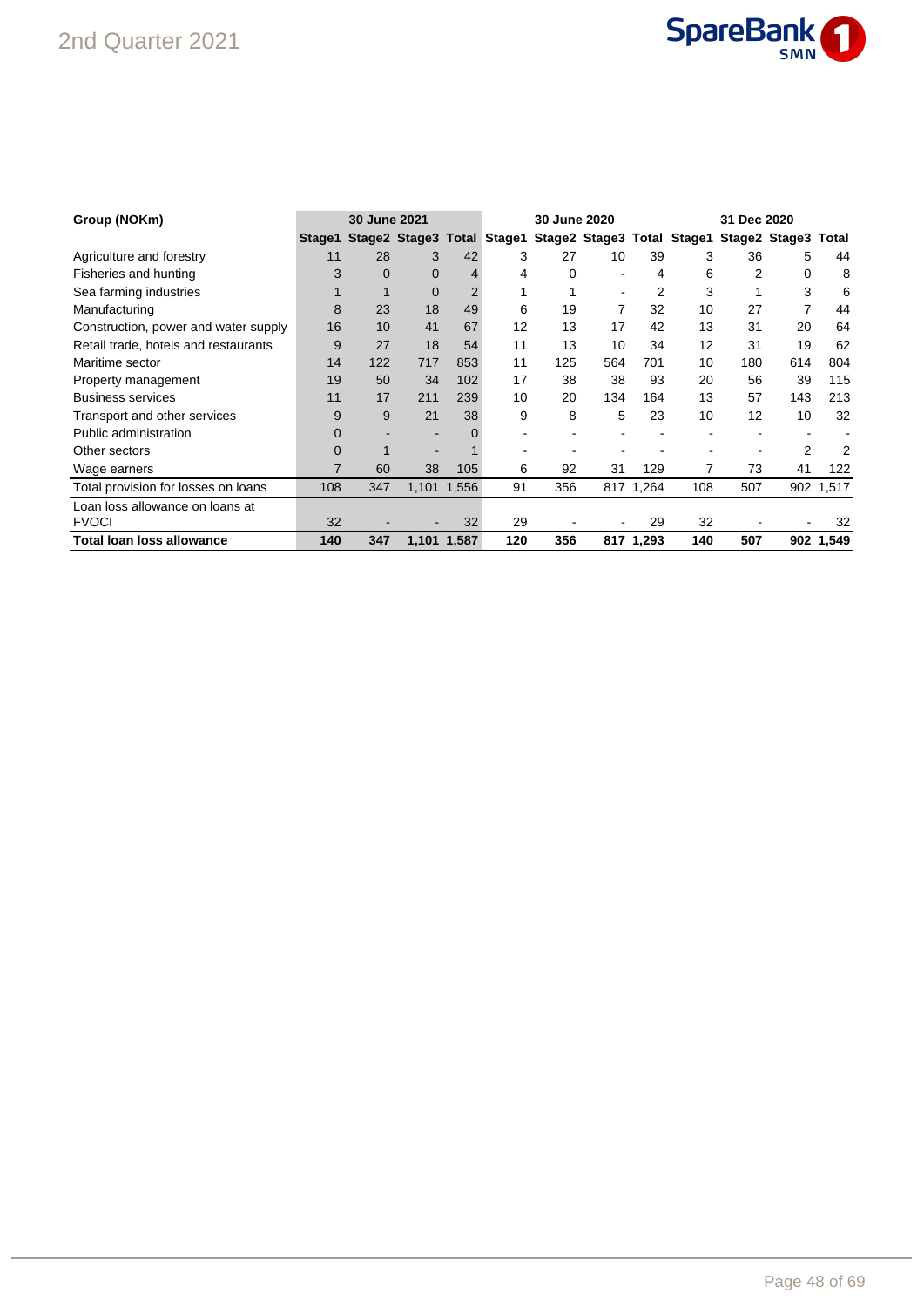

#### Note 8 - Gross loans

|                           |              | 30 June 2021 |                 |                       |           |                               | 30 June 2020   |                | 31 Dec 2020           |                 |        |               |
|---------------------------|--------------|--------------|-----------------|-----------------------|-----------|-------------------------------|----------------|----------------|-----------------------|-----------------|--------|---------------|
| <b>Parent Bank (NOKm)</b> | Stage 1      |              | Stage 2 Stage 3 |                       |           | Total Stage 1 Stage 2 Stage 3 |                |                | Total Stage 1         | Stage 2 Stage 3 |        | Total         |
| <b>Retail Market</b>      |              |              |                 |                       |           |                               |                |                |                       |                 |        |               |
| Opening balance           | 73,297       | 4,430        | 381             | 78,108                | 69,045    | 5,129                         | 487            | 74,661         | 69,045                | 5,129           | 487    | 74,661        |
| Transfer to stage 1       | 1,180        | $-1,176$     | $-4$            |                       | 1,124     | $-1,112$                      | $-12$          | $\blacksquare$ | 1.050                 | $-1,019$        | $-31$  |               |
| Transfer to stage 2       | $-949$       | 953          | $-4$            |                       | $-1,275$  | 1,353                         | $-78$          |                | $-1,433$              | 1,470           | $-38$  |               |
| Transfer to stage 3       | $-42$        | $-78$        | 119             |                       | $-40$     | $-111$                        | 151            |                | $-30$                 | $-47$           | 77     |               |
| Net increase/decrease     |              |              |                 |                       |           |                               |                |                |                       |                 |        |               |
| amount existing loans     | $-1,736$     | $-79$        | $-10$           | $-1.826$              | $-1,501$  | $-97$                         | 3              | $-1,595$       | $-2,093$              | $-136$          | $-7$   | $-2,237$      |
| New loans                 | 25,651       | 449          | 63              | 26.163                | 32,341    | 660                           | 63             | 33.064         | 49.001                | 1.464           | 111    | 50,575        |
| Derecognitions            | $-18,368$    | $-1,061$     | $-99$           | $-19,528$             | $-27,691$ | $-1,485$                      | $-118$         | $-29,294$      | $-42,243$             | $-2,429$        | $-196$ | $-44,867$     |
| Financial assets with     |              |              |                 |                       |           |                               |                |                |                       |                 |        |               |
| actual loan losses        | $\mathbf 0$  | $-1$         | $-11$           | $-12$                 | -0        | $-1$                          | $-11$          | $-12$          | $-1$                  | $-2$            | $-22$  | $-24$         |
| Closing balance           | 79,009       | 3,440        | 434             | 82,883                | 72,004    | 4,336                         | 485            | 76,825         | 73.297                | 4,430           | 381    | 78,108        |
| <b>Corporate Market</b>   |              |              |                 |                       |           |                               |                |                |                       |                 |        |               |
| Opening balance           | 35,612       | 5,975        | 1,702           | 43,289                | 33,190    | 3,971                         | 1,470          | 38,632         | 33,190                | 3,971           | 1,470  | 38,632        |
| Transfer to stage 1       | 391          | $-391$       | $-0$            |                       | 376       | $-376$                        | $\blacksquare$ | $\blacksquare$ | 521                   | $-521$          | $-0$   | $\sim$        |
| Transfer to stage 2       | $-455$       | 455          |                 |                       | $-408$    | 424                           | $-15$          | ۰              | $-2,605$              | 2,614           | -9     |               |
| Transfer to stage 3       | $-42$        | $-813$       | 856             |                       | $-58$     | $-42$                         | 100            |                | $-70$                 | $-685$          | 754    |               |
| Net increase/decrease     |              |              |                 |                       |           |                               |                |                |                       |                 |        |               |
| amount existing loans     | $-266$       | $-81$        | $-541$          | $-888$                | $-1,820$  | 3                             | 55             | $-1,762$       | $-1,541$              | $-208$          | 38     | $-1,711$      |
| New loans                 | 6,717        | 372          | 1,089           | 8.179                 | 10,100    | 439                           | 172            | 10.712         | 17.141                | 1,672           | 328    | 19,141        |
| Derecognitions            | $-4,166$     | $-679$       | $-191$          | $-5,036$              | $-6,119$  | $-489$                        | $-47$          | $-6,655$       | $-11,046$             | $-753$          | $-862$ | $-12,662$     |
| Financial assets with     |              |              |                 |                       |           |                               |                |                |                       |                 |        |               |
| actual loan losses        | $\mathbf{0}$ | $\mathbf 0$  | $-11$           | $-11$                 | 0         | $-111$                        | $-11$          | $-122$         | $-2$                  | $-111$          | $-19$  | $-132$        |
| Closing balance           | 37,790       | 4,838        | 2,904           | 45,533                | 35,262    | 3,819                         | 1,724          | 40,805         | 35,587                | 5,979           | 1,702  | 43,268        |
|                           |              |              |                 |                       |           |                               |                |                |                       |                 |        |               |
| Fixed interest loans at   | 4,268        |              |                 | 4,268                 |           |                               |                | 4,251          | 4,285                 |                 |        | 4,285         |
| <b>FV</b>                 |              |              |                 |                       |           |                               |                |                |                       |                 |        |               |
| Total gross loans at      |              |              |                 |                       |           |                               |                |                |                       |                 |        |               |
| the end of the period     | 121,067      | 8,279        |                 | 3,338 132,684 107,265 |           | 8,155                         |                |                | 2,209 121,881 113,169 | 10,409          |        | 2,083 125,660 |

|                         |           | 30 June 2021 |                 |           | 30 June 2020<br>31 Dec 2020 |          |                 |                |               |                 |        |                |
|-------------------------|-----------|--------------|-----------------|-----------|-----------------------------|----------|-----------------|----------------|---------------|-----------------|--------|----------------|
| Group (NOKm)            | Stage 1   |              | Stage 2 Stage 3 |           | Total Stage 1               |          | Stage 2 Stage 3 |                | Total Stage 1 | Stage 2 Stage 3 |        | Total          |
| <b>Retail Market</b>    |           |              |                 |           |                             |          |                 |                |               |                 |        |                |
| Opening balance         | 78,206    | 5,208        | 453             | 83,867    | 73,675                      | 5,924    | 570             | 80,169         | 73,675        | 5,924           | 570    | 80,169         |
| Transfer to stage 1     | 1,343     | $-1,339$     | $-4$            |           | 1,290                       | $-1,276$ | $-14$           | $\Omega$       | 1,260         | $-1,225$        | $-35$  | $\sim$         |
| Transfer to stage 2     | $-1,152$  | 1,159        | $-7$            |           | $-1,503$                    | 1,593    | -90             | $\Omega$       | $-1,731$      | 1,785           | -54    | $\blacksquare$ |
| Transfer to stage 3     | $-48$     | $-124$       | 172             |           | $-47$                       | $-150$   | 197             |                | -44           | $-89$           | 133    |                |
| Net increase/decrease   |           |              |                 |           |                             |          |                 |                |               |                 |        |                |
| amount existing loans   | $-1,755$  | $-99$        | $-17$           | $-1,871$  | $-1,518$                    | $-123$   | 1               | $-1,640$       | $-2,136$      | $-196$          | $-15$  | $-2,346$       |
| New loans               | 27,231    | 550          | 64              | 27,845    | 33,695                      | 723      | 66              | 34,483         | 51,383        | 1,702           | 119    | 53,204         |
| Derecognitions          | $-19,676$ | $-1,246$     | $-114$          | $-21,036$ | $-28,293$                   | $-1,575$ | $-150$          | $-30,018$      | $-43,512$     | $-2,624$        | $-239$ | $-46,375$      |
| Financial assets with   |           |              |                 |           |                             |          |                 |                |               |                 |        |                |
| actual loan losses      | $-0$      | $-1$         | $-11$           | $-12$     | $-443$                      | $-55$    | $-15$           | $-513$         | -689          | $-70$           | $-25$  | $-784$         |
| Closing balanse         | 84,149    | 4,108        | 536             | 88,794    | 76,855                      | 5,061    | 564             | 82,480         | 78,206        | 5,208           | 453    | 83,867         |
| <b>Corporate Market</b> |           |              |                 |           |                             |          |                 |                |               |                 |        |                |
| Opening balance         | 38,107    | 6,587        | 1,802           | 46,496    | 35,466                      | 4,426    | 1,539           | 41,431         | 35,466        | 4,426           | 1,539  | 41,431         |
| Transfer to stage 1     | 570       | $-570$       | $-0$            |           | 445                         | $-444$   | $-0$            | $\blacksquare$ | 693           | $-690$          | $-4$   | $\sim$         |
| Transfer to stage 2     | $-549$    | 553          | $-4$            |           | $-535$                      | 556      | $-21$           | $\blacksquare$ | $-2,897$      | 2,909           | $-11$  |                |
| Transfer to stage 3     | $-51$     | $-836$       | 887             |           | $-71$                       | $-65$    | 136             |                | $-107$        | $-695$          | 801    |                |
| Net increase/decrease   |           |              |                 |           |                             |          |                 |                |               |                 |        |                |
| amount existing loans   | $-333$    | $-94$        | $-547$          | $-973$    | $-1,716$                    | $-13$    | 58              | $-1,671$       | $-1,589$      | -265            | 34     | $-1,819$       |
| New loans               | 7,456     | 399          | 1,089           | 8,944     | 10,654                      | 542      | 174             | 11,370         | 18,238        | 1,875           | 349    | 20,462         |
| Derecognitions          | $-4,583$  | $-784$       | $-216$          | $-5,583$  | $-6,492$                    | $-554$   | -64             | $-7,110$       | $-11,287$     | $-815$          | $-883$ | $-12,985$      |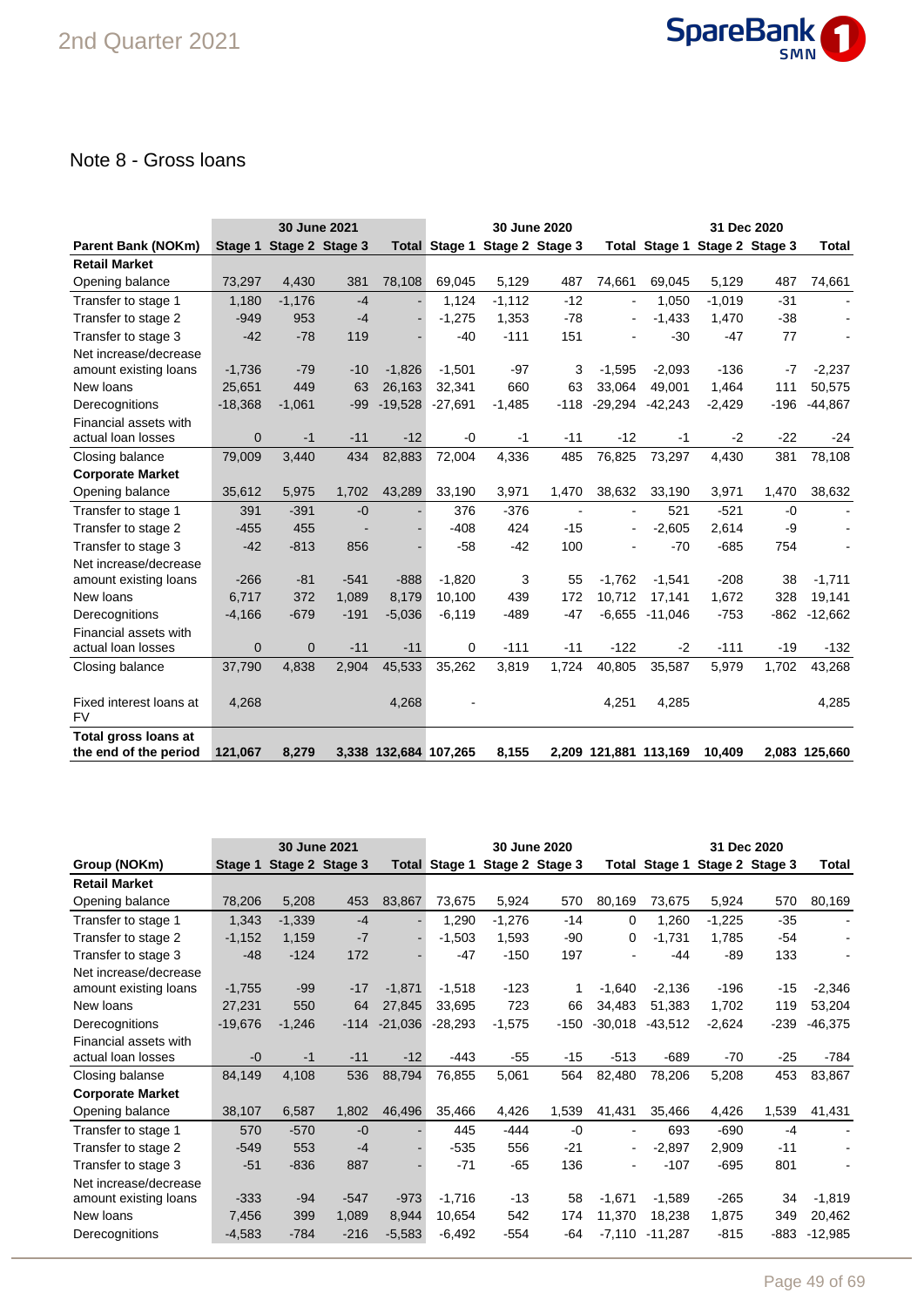## 2nd Quarter 2021



| Financial assets with<br>actual loan losses   |         | $\Omega$ | $-11$ | $-11$                 | 0                            | $-111$ | $-11$ | $-122$        | $-410$  | $-159$ | $-24$ | -593          |
|-----------------------------------------------|---------|----------|-------|-----------------------|------------------------------|--------|-------|---------------|---------|--------|-------|---------------|
| Balance at 31<br>December                     | 40.618  | 5,255    | 3,000 | 48,873                | 37.750                       | 4,336  | 1,811 | 43.897        | 38,107  | 6.587  | 1.802 | 46.496        |
| Closing balanse                               |         |          |       |                       |                              |        |       |               |         |        |       |               |
| Fixed interest loans at<br><b>FV</b>          | 4,268   |          |       | 4,268                 | $\qquad \qquad \blacksquare$ |        |       | 4.251         | 4.285   |        |       | 4.285         |
| Total gross loans at<br>the end of the period | 129.035 | 9,363    |       | 3.537 141.935 114.606 |                              | 9.397  |       | 2.375 130.627 | 120.598 | 11.794 |       | 2.255 134.648 |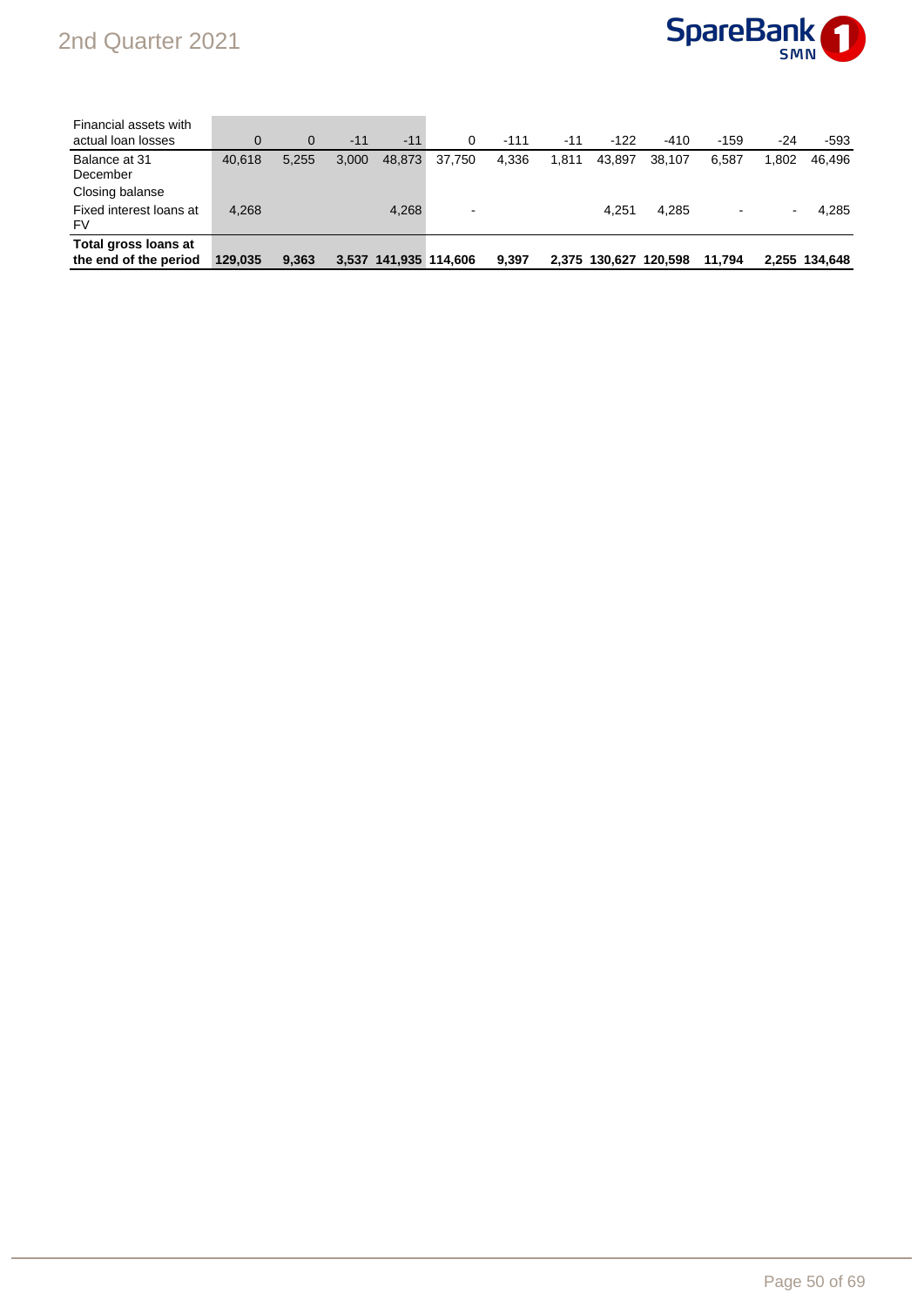

|             | <b>Parent Bank</b> |                     |                                              |              | Group        |             |
|-------------|--------------------|---------------------|----------------------------------------------|--------------|--------------|-------------|
| 31 Dec 2020 | 30 June 2020       | 30 June 2021 (NOKm) |                                              | 30 June 2021 | 30 June 2020 | 31 Dec 2020 |
| 2,269       | 2,410              |                     | 2,587 Agriculture and forestry               | 2,587        | 2,410        | 2,269       |
| 1.210       | 1,001              |                     | 1,090 Fisheries and hunting                  | 1,090        | 1,001        | 1,210       |
| 1,305       | 1,164              |                     | 1,414 Sea farming industries                 | 1,414        | 1,164        | 1,305       |
| 1,796       | 1,630              |                     | 1,963 Manufacturing                          | 1,963        | 1,630        | 1,796       |
| 3,799       | 3,105              |                     | 4,766 Construction, power and water supply   | 4,766        | 3,105        | 3,799       |
| 5,461       | 3,789              |                     | 4,985 Retail trade, hotels and restaurants   | 4,985        | 3.789        | 5,461       |
| 1,182       | 988                |                     | 982 Maritime sector                          | 982          | 988          | 1,182       |
| 5,821       | 5,962              |                     | 6,369 Property management                    | 6,313        | 5,890        | 5,750       |
| 9,286       | 8,752              |                     | 10.094 Business services                     | 10,094       | 8.752        | 9,286       |
| 8.930       | 8,970              |                     | 9,354 Transport and other services provision | 8,950        | 8.597        | 8,518       |
| 12,711      | 12,809             |                     | 17,644 Public administration                 | 17,644       | 12,809       | 12,711      |
| 3,795       | 3,311              |                     | 5.328 Other sectors                          | 5,169        | 3,173        | 3,641       |
| 57,566      | 53,889             | 66,575 Total        |                                              | 65,955       | 53,307       | 56,928      |
| 40,600      | 40,982             |                     | 44,178 Wage earners                          | 44,178       | 40,982       | 40,600      |
| 98,166      | 94,871             |                     | 110,753 Total deposits                       | 110,133      | 94,289       | 97,529      |

## Note 9 - Distribution of customer deposits by sector/industry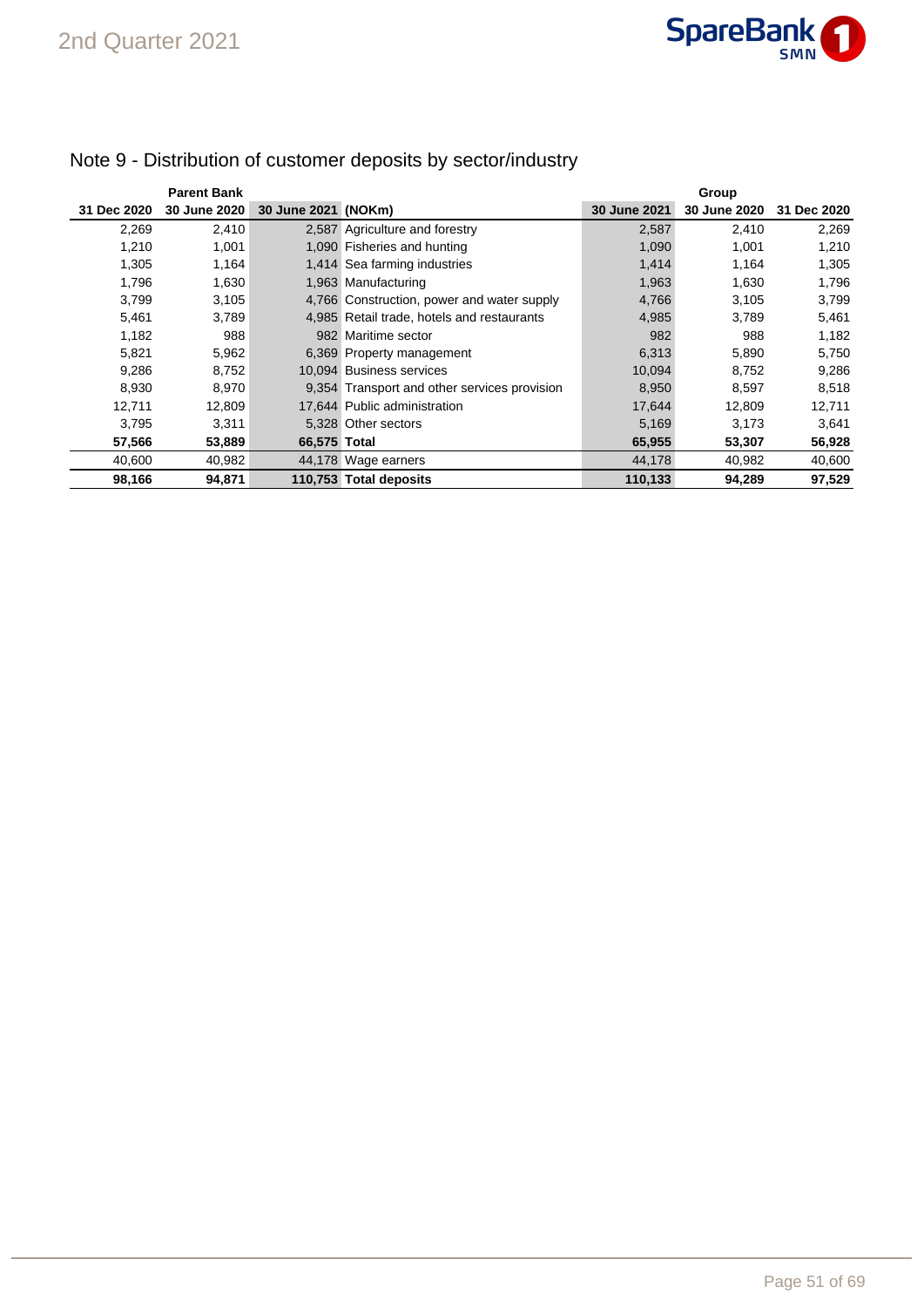

#### Note 10 - Net interest income

|       |     | <b>Parent bank</b> |      |                   |                                                                                                          |                   |                             | Group |     |           |
|-------|-----|--------------------|------|-------------------|----------------------------------------------------------------------------------------------------------|-------------------|-----------------------------|-------|-----|-----------|
|       |     |                    |      | <b>First half</b> |                                                                                                          | <b>First half</b> |                             |       |     |           |
|       | 2Q  | 2Q                 |      |                   |                                                                                                          |                   |                             | 2Q    | 2Q  |           |
| 2020  | 20  | 21                 | 2020 |                   | 2021 (NOKm)                                                                                              | 2021              | 2020                        | 21    | 20  | 2020      |
|       |     |                    |      |                   |                                                                                                          |                   |                             |       |     |           |
|       |     |                    |      |                   | Interest income                                                                                          |                   |                             |       |     |           |
| 171   | 50  | 29                 | 117  |                   | Interest income from loans to and claims on central banks and credit<br>64 institutions (amortised cost) | 17                | 33                          | 6     | 12  | 42        |
| 1,584 | 370 | 400                | 800  |                   | 785 Interest income from loans to and claims on customers (amortised cost)                               | 1,041             | 1,070 529                   |       |     | 506 2,120 |
|       | 366 | 314                | 871  |                   |                                                                                                          |                   | 879 318                     |       |     |           |
| 1,519 |     |                    |      |                   | 624 Interest income from loans to and claims on customers (FVOCI)                                        | 631               |                             |       |     | 370 1,534 |
| 129   | 32  | 29                 | 65   |                   | 59 Interest income from loans to and claims on customers (FVPL)                                          | 59                | 65                          | 29    | 32  | 129       |
|       |     |                    |      |                   | Interest income from money market instruments, bonds and other fixed                                     |                   |                             |       |     |           |
| 349   | 105 | 70                 | 221  |                   | 138 income securities                                                                                    | 136               | 220                         | 70    | 105 | 346       |
|       | ٠   |                    |      |                   | - Other interest income                                                                                  | 12                | 14                          | 6     | 7   | 27        |
| 3,752 | 924 |                    |      |                   | 843 2,074 1,669 Total interest income                                                                    |                   | 1,897 2,280 958 1,031 4,197 |       |     |           |
|       |     |                    |      |                   |                                                                                                          |                   |                             |       |     |           |
|       |     |                    |      |                   | Interest expense                                                                                         |                   |                             |       |     |           |
| 84    | 18  | 3                  | 63   |                   | 14 Interest expenses on liabilities to credit institutions                                               | 15                | 70                          | 3     | 18  | 92        |
| 731   | 190 | 117                | 491  |                   | 242 Interest expenses relating to deposits from and liabilities to customers                             | 239               | 482                         | 115   | 187 | 719       |
| 484   | 122 | 107                | 270  |                   | 211 Interest expenses related to the issuance of securities                                              | 211               | 271                         | 107   | 122 | 484       |
| 48    | 12  | 8                  | 32   |                   | 16 Interest expenses on subordinated debt                                                                | 17                | 33                          | 9     | 13  | 50        |
| 8     | 5   | 6                  | 23   |                   | 4 Other interest expenses                                                                                | 10                | 14                          | 9     | 9   | 25        |
| 67    | 16  | 17                 | 16   |                   | 38 Guarantee fund levy                                                                                   | 38                | 35                          | 17    | 16  | 67        |
| 1,423 | 363 | 258                | 895  |                   | 525 Total interest expense                                                                               | 531               | 905 260                     |       |     | 365 1,439 |
|       |     |                    |      |                   |                                                                                                          |                   |                             |       |     |           |
| 2,329 | 561 |                    |      |                   | 586 1,179 1,144 Net interest income                                                                      |                   | 1,366 1,376 698             |       |     | 666 2,759 |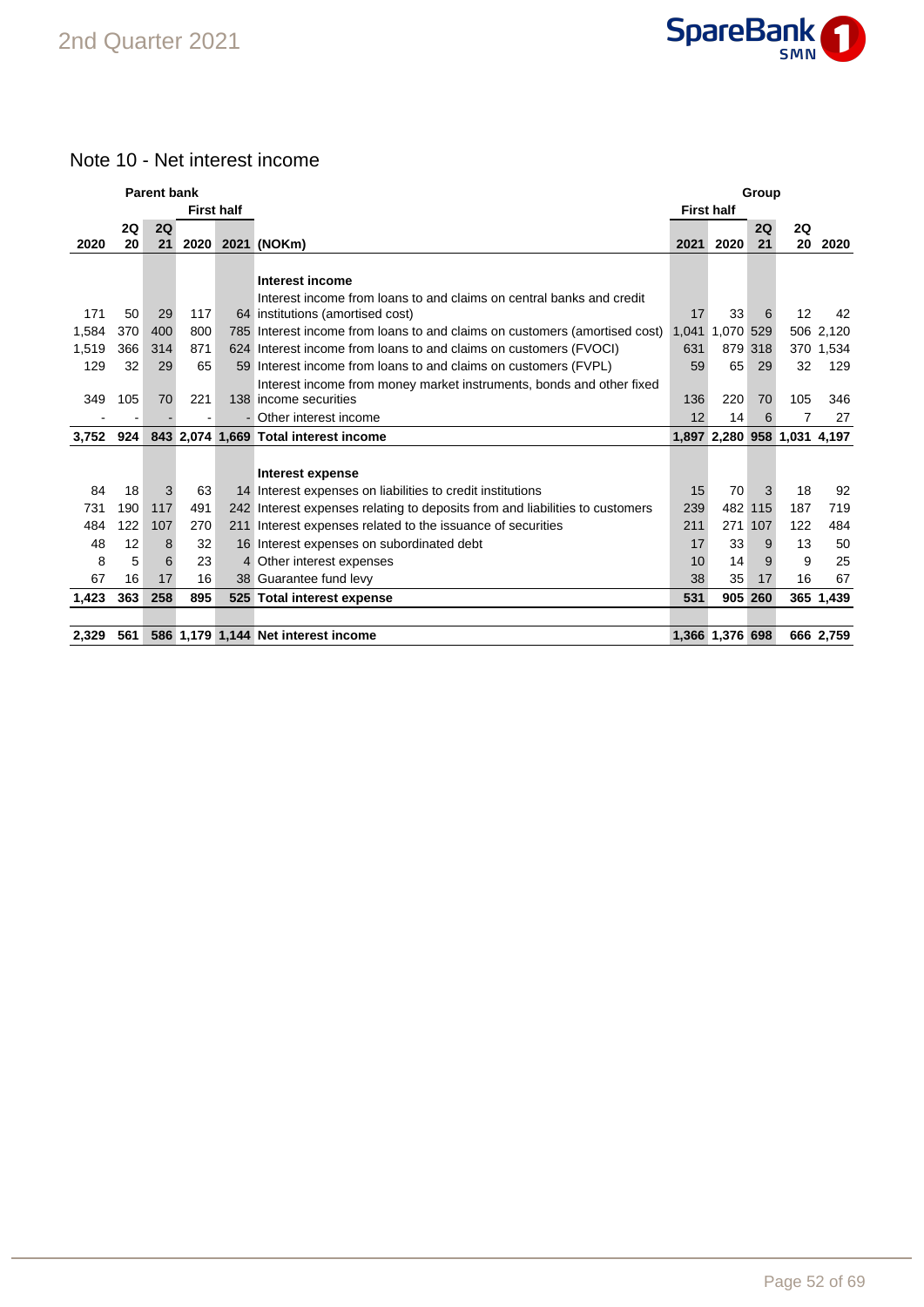

#### Note 11 - Net commission income and other income

|       |                | <b>Parent bank</b> |                          |                                           |                   |       | Group          |       |       |
|-------|----------------|--------------------|--------------------------|-------------------------------------------|-------------------|-------|----------------|-------|-------|
|       |                |                    | <b>First half</b>        |                                           | <b>First half</b> |       |                |       |       |
| 2020  | <b>2Q 20</b>   | <b>2Q 21</b>       | 2020                     | 2021 (NOKm)                               | 2021              | 2020  | 2Q 21          | 2Q 20 | 2020  |
|       |                |                    |                          |                                           |                   |       |                |       |       |
|       |                |                    |                          | <b>Commission income</b>                  |                   |       |                |       |       |
| 59    | 16             | 16                 | 32                       | 34 Guarantee commission                   | 33                | 32    | 16             | 16    | 58    |
|       |                |                    |                          | - Broker commission                       | 152               | 118   | 85             | 66    | 251   |
| 56    | 16             | 16                 | 27                       | 31 Portfolio commission, savings products | 31                | 27    | 16             | 16    | 57    |
|       |                |                    |                          | Commission from SpareBank 1               |                   |       |                |       |       |
| 408   | 57             | 113                | 144                      | 225 Boligkreditt                          | 225               | 144   | 113            | 57    | 408   |
|       |                |                    |                          | Commission from SpareBank 1               |                   |       |                |       |       |
| 13    | $\overline{2}$ | $\overline{4}$     | 6                        | 8 Næringskreditt                          | 8                 | 6     | 4              | 2     | 13    |
| 393   | 91             | 96                 | 194                      | 187 Payment transmission services         | 185               | 193   | 94             | 91    | 390   |
| 195   | 48             | 53                 | 95                       | 105 Commission from insurance services    | 105               | 95    | 53             | 48    | 195   |
| 80    | 22             | 22                 | 41                       | 39 Other commission income                | 36                | 36    | 20             | 19    | 71    |
| 1,205 | 253            | 319                | 539                      | 629 Total commission income               | 774               | 651   | 400            | 316   | 1,443 |
|       |                |                    |                          |                                           |                   |       |                |       |       |
|       |                |                    |                          | <b>Commission expenses</b>                |                   |       |                |       |       |
| 83    | 16             | 18                 | 37                       | 36 Payment transmission services          | 53                | 51    | 25             | 25    | 112   |
| 14    | $\overline{2}$ | $\overline{2}$     | 5                        | 6 Other commission expenses               | 46                | 40    | 23             | 19    | 84    |
| 97    | 17             | 21                 | 42                       | 42 Total commission expenses              | 98                | 91    | 48             | 44    | 196   |
|       |                |                    |                          |                                           |                   |       |                |       |       |
|       |                |                    |                          | Other operating income                    |                   |       |                |       |       |
| 22    | 5              | 12                 | 11                       | 18 Operating income real property         | 18                | 11    | 12             | 5     | 21    |
|       |                |                    |                          | Property administration and sale of       |                   |       |                |       |       |
|       |                |                    | $\overline{\phantom{a}}$ | property                                  | 82                | 70    | 46             | 39    | 142   |
|       |                |                    | ۰                        | Securities trading                        | 452               | 210   | 177            | 129   | 583   |
|       |                |                    |                          | Accountant's fees                         | 301               | 290   | 154            | 141   | 506   |
| 19    | 8              | $\overline{2}$     | 11                       | 4 Other operating income                  | 10                | 13    | $\overline{7}$ | 9     | 18    |
| 41    | 13             | 13                 | 22                       | 22 Total other operating income           | 863               | 593   | 395            | 323   | 1,269 |
|       |                |                    |                          | Total net commission income and           |                   |       |                |       |       |
| 1,149 | 249            | 312                | 519                      | 609 other operating income                | 1,538             | 1,153 | 748            | 595   | 2,516 |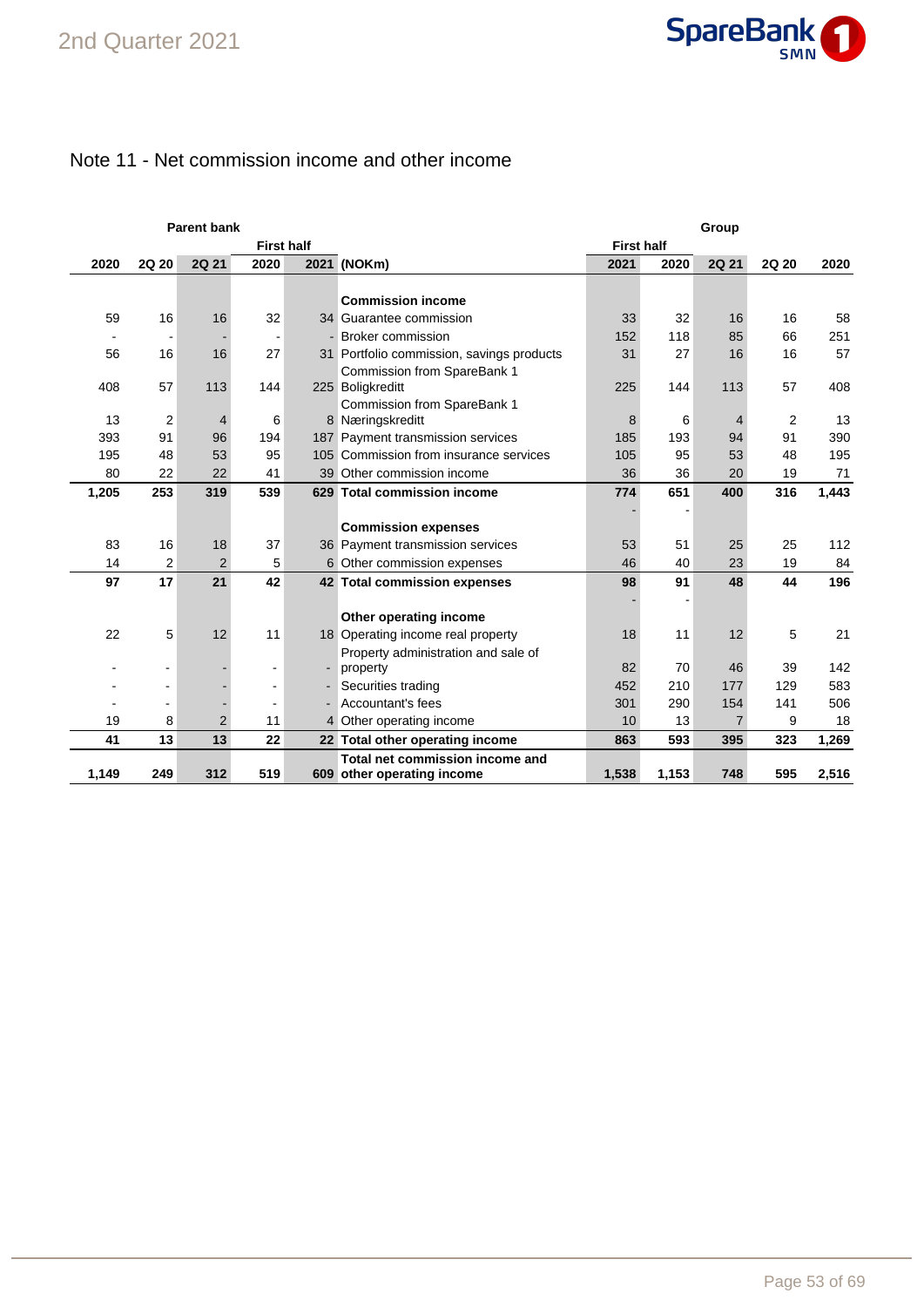

## Note 12 - Operating expenses

|      |                 | <b>Parent bank</b> |                   |                                        |                   |      | Group |       |       |
|------|-----------------|--------------------|-------------------|----------------------------------------|-------------------|------|-------|-------|-------|
|      |                 |                    | <b>First half</b> |                                        | <b>First half</b> |      |       |       |       |
| 2020 | <b>2Q 20</b>    | <b>2Q 21</b>       | 2020              | 2021 (NOKm)                            | 2021              | 2020 | 2Q 21 | 2Q 20 | 2020  |
|      |                 |                    |                   |                                        |                   |      |       |       |       |
| 246  | 63              | 67                 | 126               | 130 IT costs                           | 177               | 170  | 90    | 85    | 334   |
| 15   | 5               | 3                  | 9                 | 5 Postage and transport of valuables   | 6                 | 11   | 4     | 6     | 19    |
| 52   | 12 <sub>1</sub> | 12                 | 28                | 26 Marketing                           | 37                | 41   | 17    | 16    | 73    |
| 102  | 25              | 25                 | 52                | 49 Ordinary depreciation               | 93                | 81   | 40    | 39    | 164   |
| 39   | 10              | 10 <sup>1</sup>    | 17                | 23 Operating expenses, real properties | 33                | 24   | 15    | 15    | 62    |
| 150  | 39              | 39                 | 77                | 69 Purchased services                  | 108               | 105  | 61    | 54    | 217   |
| 140  | 30              | 31                 | 67                | 61 Other operating expense             | 81                | 90   | 43    | 38    | 186   |
| 744  | 185             | 186                | 375               | 364 Total other operating expenses     | 534               | 522  | 269   | 254   | 1.054 |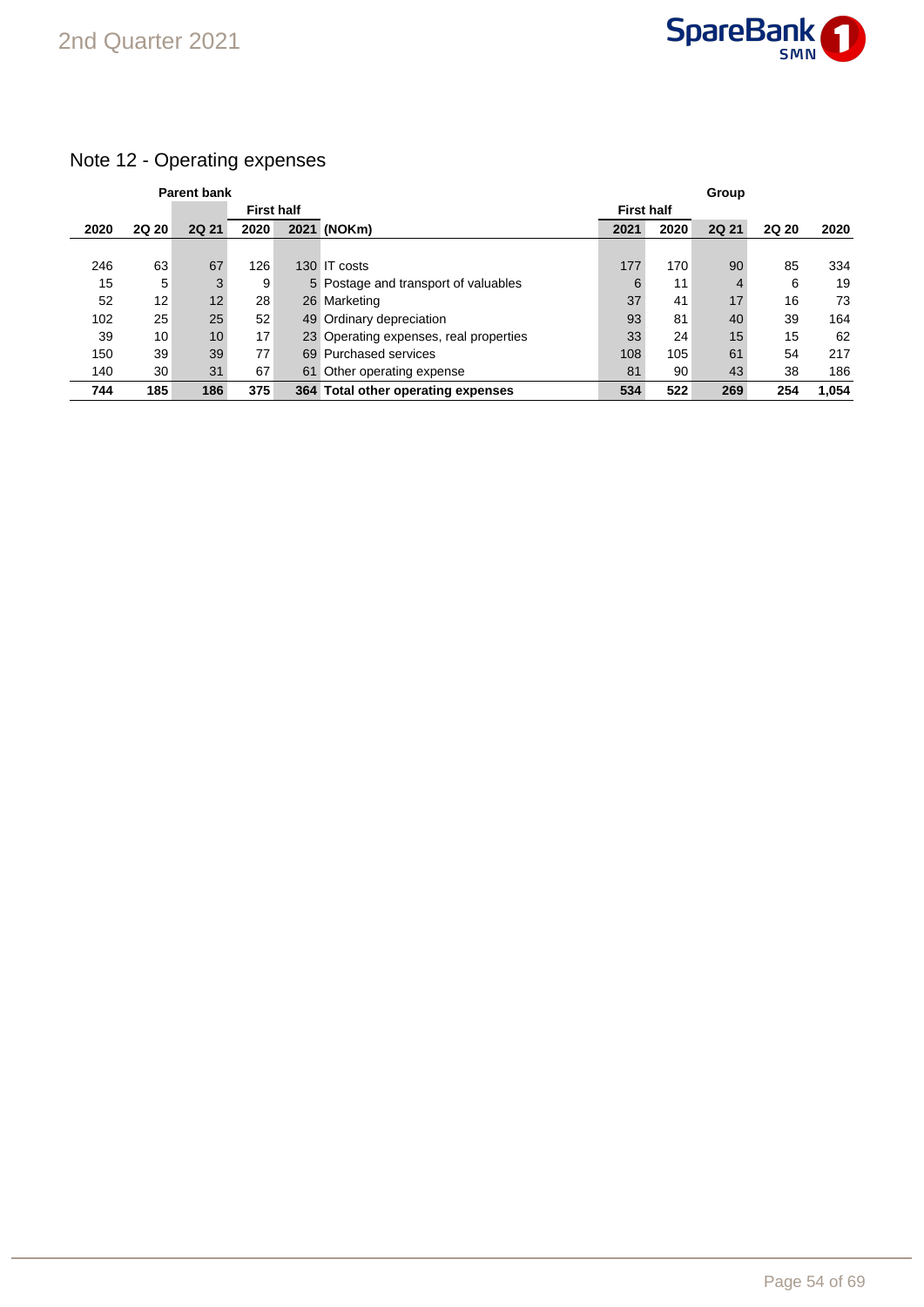

### Note 13 - Net return on financial investments

|       |                | <b>Parent Bank</b> |       |                   |                                                               |                   |       | Group          |                |       |
|-------|----------------|--------------------|-------|-------------------|---------------------------------------------------------------|-------------------|-------|----------------|----------------|-------|
|       |                |                    |       | <b>First half</b> |                                                               | <b>First half</b> |       |                |                |       |
| 2020  | 2Q 20          | <b>2Q 21</b>       | 2020  |                   | 2021 (mill kr)                                                | 2021              | 2020  | 2Q 21          | 2Q 20          | 2020  |
|       |                |                    |       |                   | Valued at fair value through profit/loss                      |                   |       |                |                |       |
|       |                |                    |       |                   |                                                               |                   |       |                |                |       |
| $-74$ | 31             | $-71$              | 65    |                   | -199 Value change in interest rate instruments                | $-121$            | 175   | $-38$          | 123            | 103   |
|       |                |                    |       |                   |                                                               |                   |       |                |                |       |
|       |                |                    |       |                   | Value change in derivatives/hedging                           |                   |       |                |                |       |
|       |                |                    |       |                   | Net value change in hedged bonds and                          |                   |       |                |                |       |
| 1     | 2              | 2                  | $-3$  |                   | -9 derivatives                                                | $-9$              | $-3$  | $\overline{2}$ | 2              | 1     |
|       |                |                    |       |                   | Net value change in hedged fixed rate                         |                   |       |                |                |       |
| $-11$ | 45             | 2                  | $-11$ |                   | 12 loans and derivatives                                      | 12                | $-11$ | $\overline{2}$ | 45             | $-11$ |
| 32    | 51             | 31                 | $-97$ |                   | 137 Other derivatives                                         | 165               | $-77$ | 39             | 58             | 59    |
|       |                |                    |       |                   |                                                               |                   |       |                |                |       |
|       |                |                    |       |                   | Income from equity instruments                                |                   |       |                |                |       |
|       |                |                    |       |                   | Income from owner interests                                   | 340               | 394   | 212            | 177            | 681   |
| 492   | 338            | 635                | 411   |                   | 709 Dividend from owner instruments                           |                   |       |                |                |       |
|       |                |                    |       |                   | Value change and gain/loss on owner                           |                   |       |                |                |       |
| $-15$ |                | $-2$               | $-3$  |                   | -5 instruments                                                | $-2$              | $-3$  | $-2$           | 0              | -9    |
| 36    | $\overline{2}$ | $-37$              | 5     |                   | 3 Dividend from equity instruments                            | 21                | 10    | 17             | $\overline{2}$ | 39    |
|       |                |                    |       |                   | Value change and gain/loss on equity                          |                   |       |                |                |       |
| $-1$  | 33             | 14                 | 11    |                   | 8 instruments                                                 | 126               | $-3$  | 24             | 36             | 5     |
|       |                |                    |       |                   | Total net income from financial assets                        |                   |       |                |                |       |
|       |                |                    |       |                   | and liabilities at fair value through                         |                   |       |                |                |       |
| 460   | 503            | 574                | 377   |                   | 654 profit/(loss)                                             | 531               | 482   | 256            | 444            | 868   |
|       |                |                    |       |                   |                                                               |                   |       |                |                |       |
|       |                |                    |       |                   | Valued at amortised cost                                      |                   |       |                |                |       |
|       |                |                    |       |                   |                                                               |                   |       |                |                |       |
|       |                |                    |       |                   | Value change in interest rate instruments                     |                   |       |                |                |       |
| -6    | $-1$           | $-1$               | $-5$  |                   | Value change in interest rate instruments                     | $-2$              | $-5$  | $-1$           |                | -6    |
|       |                |                    |       |                   | -2 held to maturity<br>Total net income from financial assets |                   |       |                | -1             |       |
| -6    | $-1$           | $-1$               | -5    |                   | -2 and liabilities at amortised cost                          | $-2$              | $-5$  | $-1$           | -1             | -6    |
|       |                |                    |       |                   |                                                               |                   |       |                |                |       |
| 89    | 6              | 15                 | 72    |                   | 31 Total net gain from currency trading                       | 31                | 72    | 15             | 6              | 89    |
|       |                |                    |       |                   | Total net return on financial                                 |                   |       |                |                |       |
| 542   | 507            | 588                | 445   |                   | 684 investments                                               | 560               | 549   | 270            | 448            | 951   |
|       |                |                    |       |                   |                                                               |                   |       |                |                |       |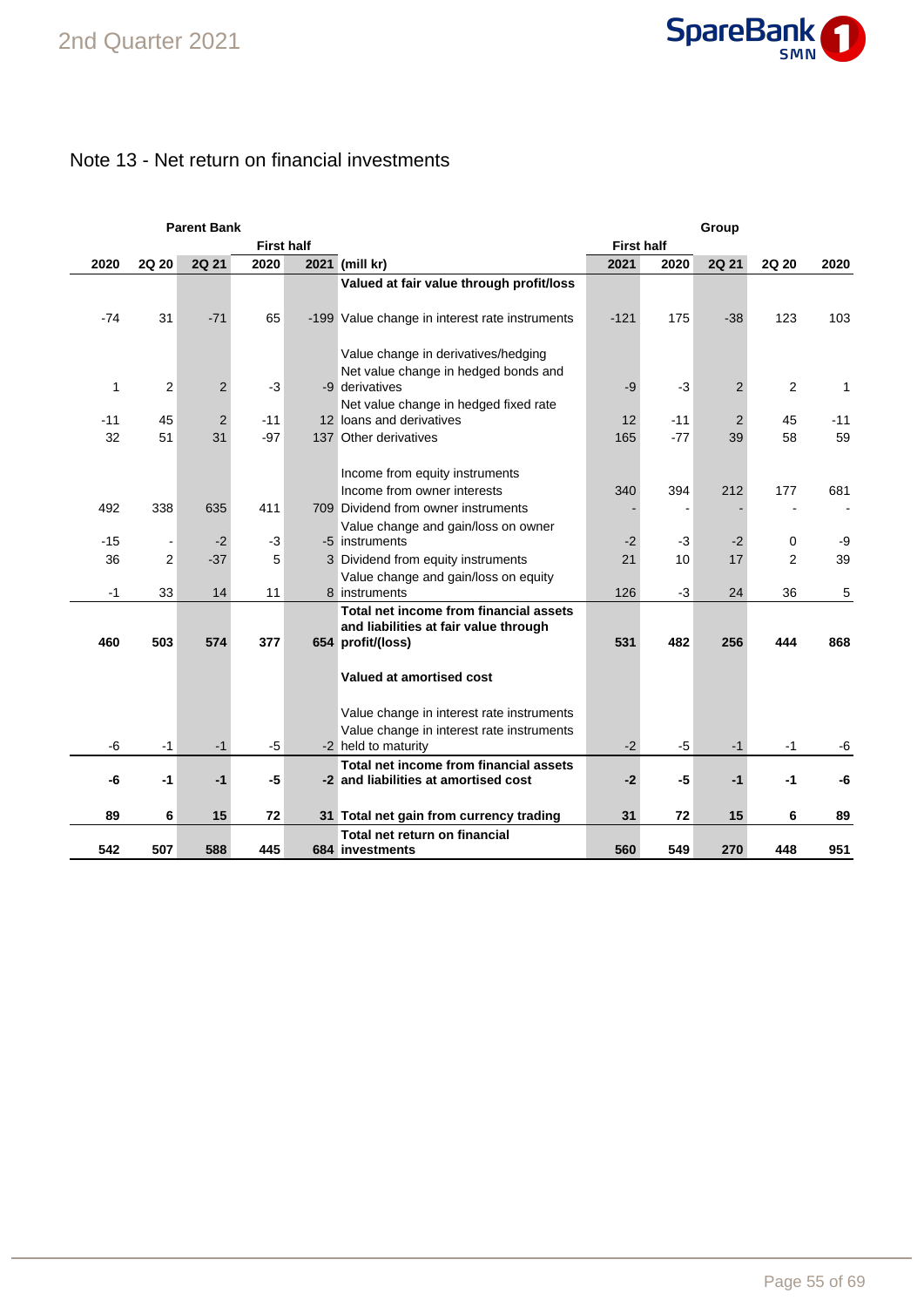

#### Note 14 - Other assets

|             | <b>Parent Bank</b>  |                     |                                     |              | Group        |             |
|-------------|---------------------|---------------------|-------------------------------------|--------------|--------------|-------------|
| 31 Dec 2020 | <b>30 June 2020</b> | 30 June 2021 (NOKm) |                                     | 30 June 2021 | 30 June 2020 | 31 Dec 2020 |
|             |                     |                     | - Deferred tax asset                | 98           | 154          | 129         |
| 67          | 79                  |                     | 84 Fixed assets                     | 209          | 213          | 194         |
| 298         | 327                 |                     | 278 Right to use assets             | 470          | 463          | 470         |
| 135         | 110                 |                     | 98 Earned income not yet received   | 157          | 148          | 185         |
| 11          | 1.169               |                     | 296 Accounts receivable, securities | 1,841        | 1.605        | 678         |
| 112         | 83                  |                     | 112 Pension assets                  | 112          | 83           | 112         |
| 340         | 321                 |                     | 471 Other assets                    | 763          | 668          | 690         |
| 963         | 2,089               |                     | 1.339 Total other assets            | 3,650        | 3,335        | 2,457       |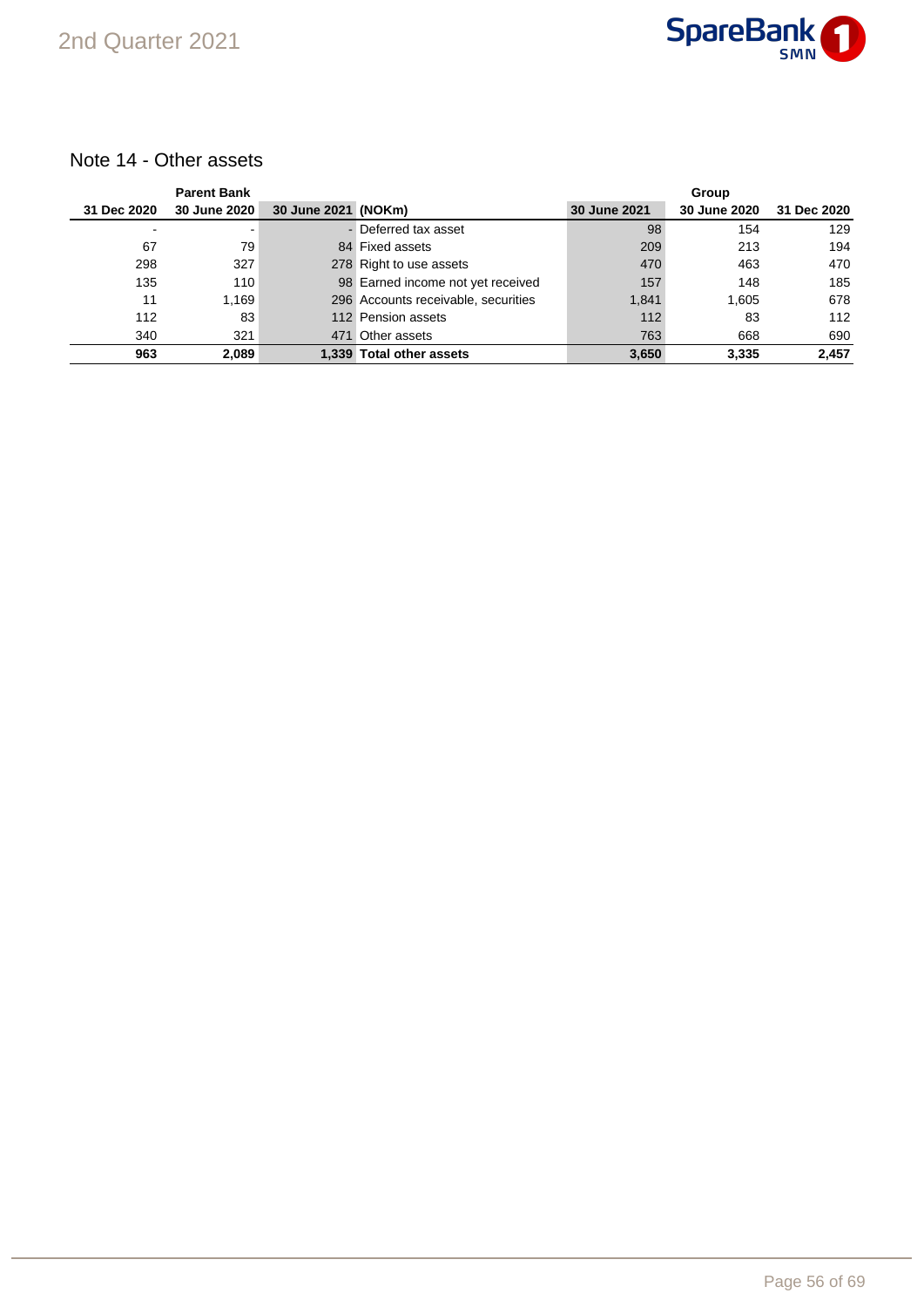

#### Note 15 - Other liabilities

|                | <b>Parent Bank</b> |         |                                                    |                 | Group           |                |
|----------------|--------------------|---------|----------------------------------------------------|-----------------|-----------------|----------------|
| 31 Dec<br>2020 | 30 June<br>2020    | 30 June | 2021 (NOKm)                                        | 30 June<br>2021 | 30 June<br>2020 | 31 Dec<br>2020 |
| 8              | 32                 |         | 8 Deferred tax                                     | 81              | 98              | 81             |
| 322            | 218                |         | 195 Payable tax                                    | 266             | 298             | 408            |
| 11             | 10                 |         | 11 Capital tax                                     | 11              | 10              | 11             |
|                |                    |         | Accrued expenses and received, non-accrued         |                 |                 |                |
| 101            | -6                 |         | 55 income                                          | 634             | 321             | 671            |
| 301            | 264                |         | 336 Provision for accrued expenses and commitments | 336             | 264             | 301            |
| 81             | 120                |         | 81 Losses on guarantees and unutilised credits     | 81              | 120             | 81             |
| 10             | 11                 |         | 10 Pension liabilities                             | 10              | 11              | 10             |
| 303            | 331                |         | 285 Lease liabilities                              | 481             | 468             | 479            |
| 74             | 61                 |         | 78 Drawing debt                                    | 78              | 61              | 74             |
| 3              | 4                  |         | 1 Creditors                                        | 60              | 62              | 45             |
| 13             | 2,668              |         | 276 Debt from securities                           | 1,515           | 3,006           | 568            |
|                | -                  |         | - Equity Instruments                               | 87              | 125             |                |
| 239            | 523                |         | 483 Other liabilities                              | 614             | 615             | 355            |
| 1,466          | 4,237              |         | 1,820 Total other liabilites                       | 4,254           | 5,459           | 3,084          |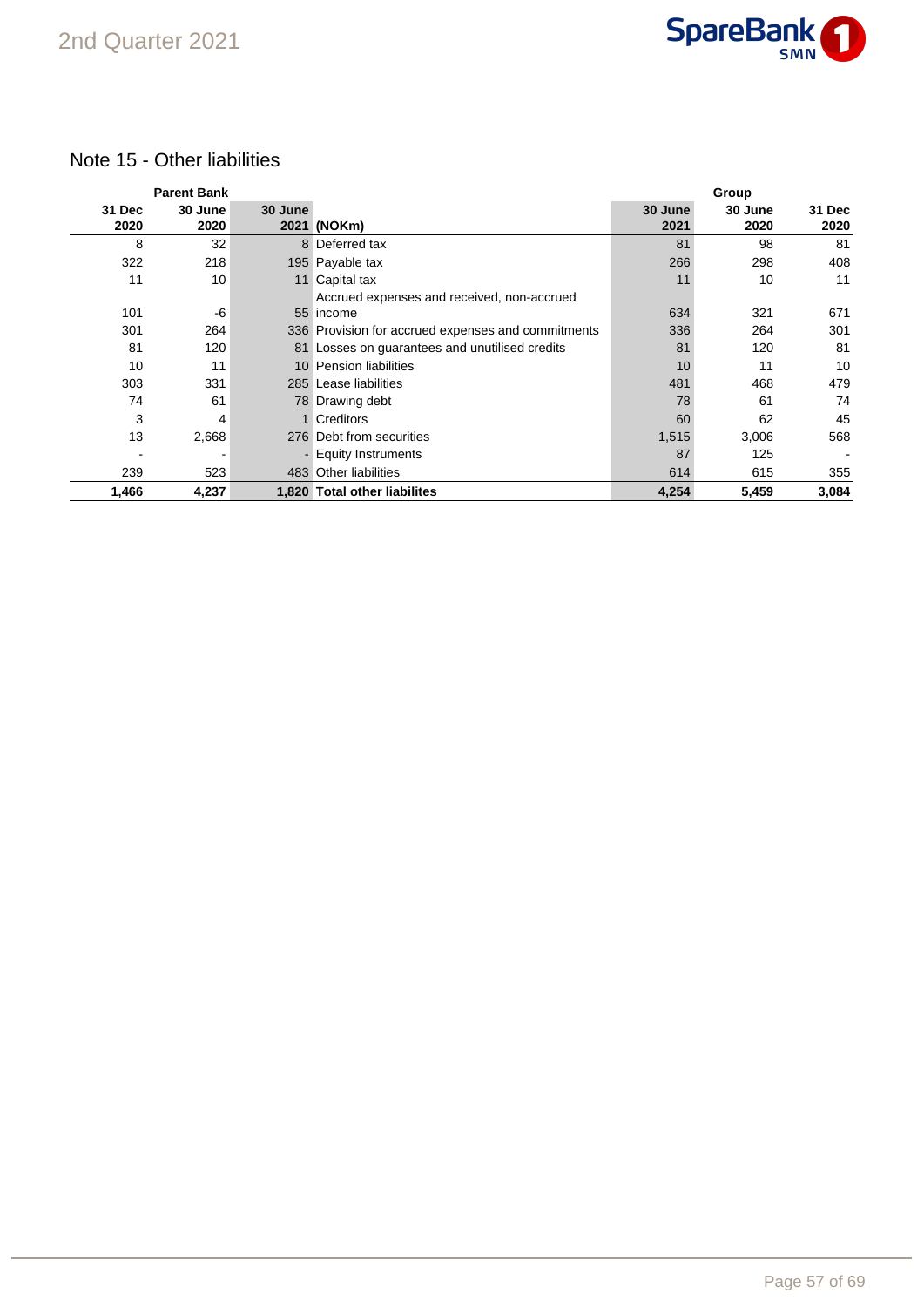

### Note 16 - Debt created by issue of securities and subordinated debt

#### **Group**

| Change in securities debt (NOKm)    | 31 Dec 2020 |       | <b>Fallen</b><br>due/<br><b>Issued Redeemed</b> | <b>Other</b><br>changes | 30 June 2021 |
|-------------------------------------|-------------|-------|-------------------------------------------------|-------------------------|--------------|
| Certificate, nominal value          | 341         |       | 368                                             | 28                      |              |
| Bond debt, nominal value            | 39,819      | 5,367 | 5.193                                           | $-1,179$                | 38,813       |
| Senior non preferred, nominal value | 1,000       | 1,500 | ۰.                                              | -4                      | 2,496        |
| Value adjustments                   | 569         |       | $\overline{\phantom{0}}$                        | -399                    | 169          |
| Accrued interest                    | 191         |       | ۰.                                              | $-25$                   | 166          |
| <b>Total</b>                        | 41,920      | 6.867 | 5.561                                           | $-1.580$                | 41,645       |

| Change in subordinated debt and hybrid equity (NOKm) | 31 Dec 2020              | <b>Issued Redeemed</b>   | <b>Fallen</b><br>due/ | Other<br>changes | 30 June 2021  |
|------------------------------------------------------|--------------------------|--------------------------|-----------------------|------------------|---------------|
| Ordinary subordinated loan capital, nominal value    | 1,793                    |                          |                       |                  | 1,793         |
| Hybrid equity, nominal value                         | $\overline{\phantom{a}}$ | $\overline{\phantom{0}}$ | -                     |                  |               |
| Value adjustments                                    |                          |                          |                       |                  |               |
| Accrued interest                                     | 3                        | $\overline{\phantom{0}}$ | ۰                     | $-0$             | $\mathcal{P}$ |
| <b>Total</b>                                         | 1.795                    |                          |                       | -0               | 1,795         |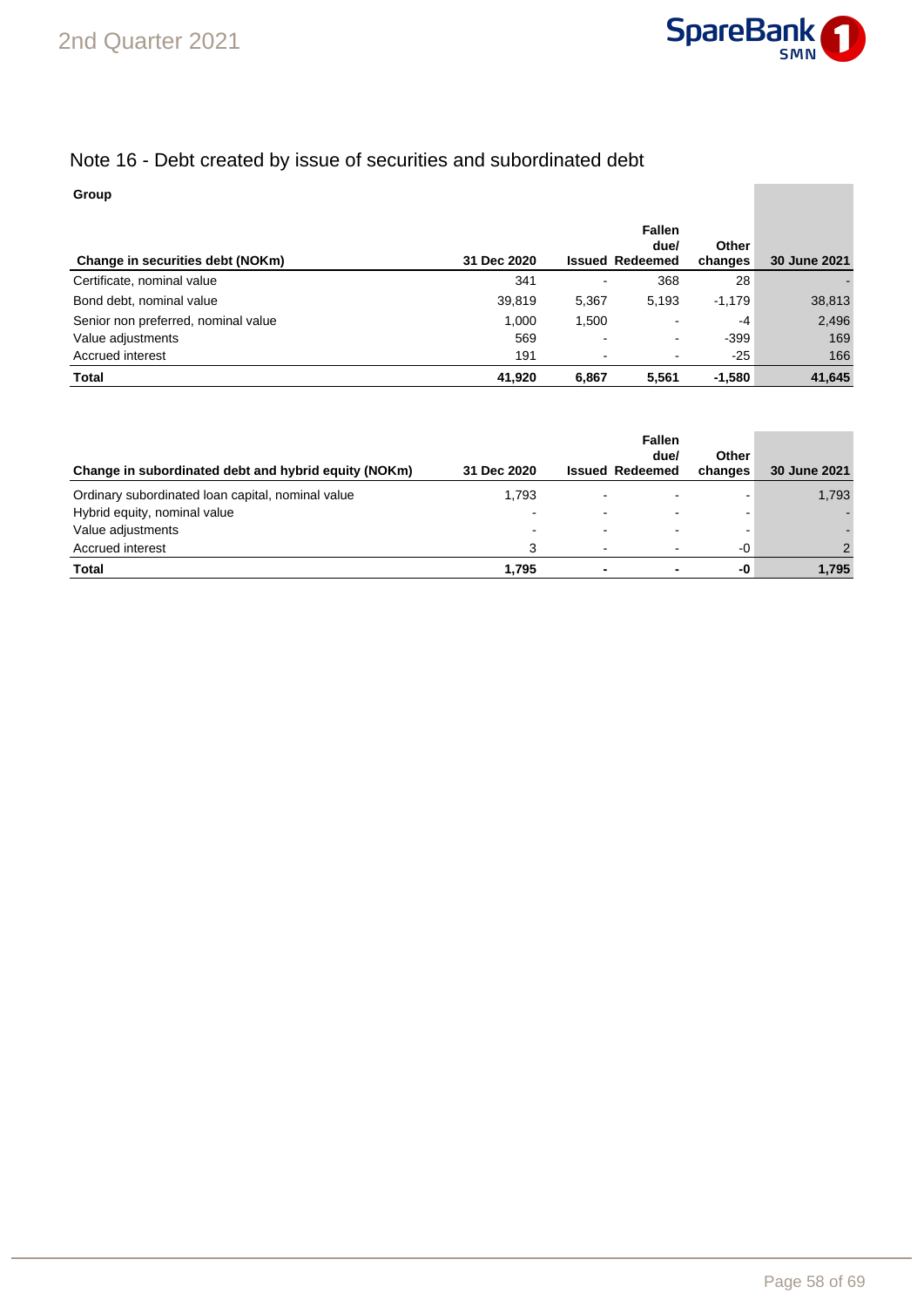

### Note 17 - Measurement of fair value of financial instruments

#### **Financial instruments at fair value are classified at various levels.**

#### **Level 1: Valuation based on quoted prices in an active market**

Fair value of financial instruments that are traded in the active markets is based on market price on the balance sheet date. A market is considered active if market prices are easily and regularly available from a stock exchange, dealer, broker, industry group, price-setting service or regulatory authority, and these prices represent actual and regularly occurring market transactions at an arm's length. This category also includes quoted shares and Treasury bills.

#### **Level 2: Valuation based on observable market data**

Level 2 consists of instruments that are valued by the use of information that does not consist in quoted prices, but where the prices are directly or indirectly observable for the assets or liabilities concerned, and which also include quoted prices in non-active markets.

#### **Level 3: Valuation based on other than observable data**

If valuation data are not available for level 1 and 2, valuation methods are applied that are based on non-observable information.

#### **The following table presents the Group's assets and liabilities measured at fair value at 30 June 2021:**

| Assets (NOKm)                                            | Level 1        | Level 2 | Level 3                  | <b>Total</b> |
|----------------------------------------------------------|----------------|---------|--------------------------|--------------|
| Financial assets at fair value through profit/loss       |                |         |                          |              |
| - Derivatives                                            | $\overline{2}$ | 4,316   | $\overline{\phantom{a}}$ | 4,317        |
| - Bonds and money market certificates                    | 2,375          | 26,001  |                          | 28,376       |
| - Equity instruments                                     | 1,458          | 14      | 526                      | 1,998        |
| - Fixed interest loans                                   |                | 43      | 4,226                    | 4,268        |
| Financial assets through other comprehensive income      |                |         |                          |              |
| - Loans at fair value through other comprehensive income |                |         | 79.691                   | 79,691       |
| <b>Total assets</b>                                      | 3,834          | 30,373  | 84,443                   | 118.651      |
| Liabilities                                              | Level 1        | Level 2 | Level 3                  | <b>Total</b> |
| Financial liabilities through profit/loss                |                |         |                          |              |
| - Derivatives                                            | 1              | 3,894   |                          | 3,895        |
| - Equity instruments                                     | 87             |         |                          | 87           |
| <b>Total liabilities</b>                                 | 88             | 3,894   |                          | 3,982        |

#### **The following table presents the Group's assets and liabilities measured at fair value at 30 June 2020:**

| Assets (NOKm)                                            | Level 1 | Level 2 | Level 3                  | Total   |
|----------------------------------------------------------|---------|---------|--------------------------|---------|
| Financial assets at fair value through profit/loss       |         |         |                          |         |
| - Derivatives                                            | 0       | 10.069  |                          | 10,069  |
| - Bonds and money market certificates                    | 2,635   | 26,320  | $\overline{\phantom{a}}$ | 28,955  |
| - Equity instruments                                     | 1,137   | 113     | 422                      | 1,673   |
| - Fixed interest loans                                   |         | 43      | 4,214                    | 4,256   |
| Financial assets through other comprehensive income      |         |         |                          |         |
| - Loans at fair value through other comprehensive income |         |         | 73,516                   | 73,516  |
| <b>Total assets</b>                                      | 3,772   | 36.545  | 78,152                   | 118,469 |
| Liabilities                                              | Level 1 | Level 2 | Level 3                  | Total   |
| Financial liabilities through profit/loss                |         |         |                          |         |
| - Derivatives                                            | 6       | 8,638   |                          | 8,644   |
| - Equity instruments                                     | 125     |         |                          | 125     |
| <b>Total liabilities</b>                                 | 131     | 8,638   |                          | 8.769   |

**The following table presents the Group's assets and liabilities measured at fair value at 31 December 2020:**

| , (NOKm)<br>Assets<br>∟evel <sup>∽</sup><br>evel<br>_evel<br>otal<br>- 11 |
|---------------------------------------------------------------------------|
|                                                                           |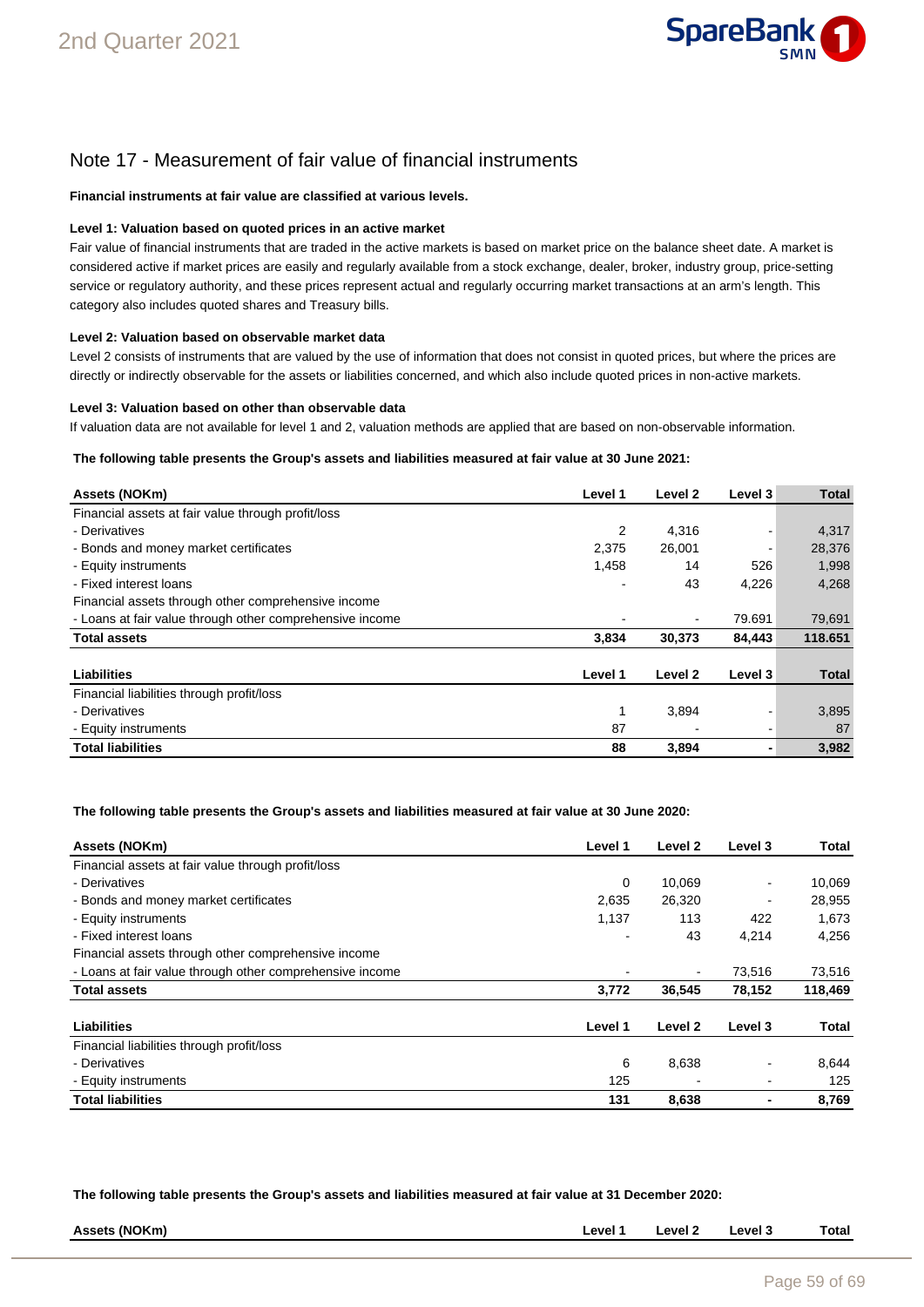## 2nd Quarter 2021



 $\sim$ 

| Financial assets at fair value through profit/loss       |         |         |         |              |
|----------------------------------------------------------|---------|---------|---------|--------------|
| - Derivatives                                            |         | 7.225   |         | 7.226        |
| - Bonds and money market certificates                    | 4.865   | 21,741  |         | 26.606       |
| - Equity instruments                                     | 1,928   | 6       | 432     | 2,366        |
| - Fixed interest loans                                   |         | 43      | 4,242   | 4.285        |
| Financial assets through other comprehensive income      |         |         |         |              |
| - Loans at fair value through other comprehensive income |         | ۰       | 74,761  | 74,761       |
| <b>Total assets</b>                                      | 6,793   | 29,015  | 79,435  | 115,244      |
| Liabilities                                              | Level 1 | Level 2 | Level 3 | <b>Total</b> |
| Financial liabilities through profit/loss                |         |         |         |              |
| - Derivatives                                            | 2       | 7,177   |         | 7.179        |
| - Equity instruments                                     |         |         |         |              |
| <b>Total liabilities</b>                                 |         | 7.177   |         | 7.179        |

**The following table presents the changes in the instruments classified in level 3 as at 30 June 2021:**

| (NOKm)                                | Equity<br><b>instruments</b><br>through<br>profit/loss | <b>Fixed interest</b><br>loans | Loans at fair<br>value through<br><b>OCI</b> | <b>Total</b> |
|---------------------------------------|--------------------------------------------------------|--------------------------------|----------------------------------------------|--------------|
| Opening balance 1 January             | 432                                                    | 4,242                          | 74,761                                       | 79,435       |
| Investment in the period              | 11                                                     | 555                            | 23,838                                       | 24,404       |
| Disposals in the period               | $-2$                                                   | $-523$                         | $-18.918$                                    | $-19.443$    |
| Expected credit loss                  | $\overline{\phantom{a}}$                               |                                | 9                                            | 9            |
| Gain or loss on financial instruments | 85                                                     | -48                            |                                              | 38           |
| <b>Closing balance</b>                | 526                                                    | 4,226                          | 79,691                                       | 84,443       |

#### **The following table presents the changes in the instruments classified in level 3 as at 30 June 2020:**

|                                       | Equity<br>instruments    |                                | Loans at fair        |           |
|---------------------------------------|--------------------------|--------------------------------|----------------------|-----------|
| (NOKm)                                | through<br>profit/loss   | <b>Fixed interest</b><br>loans | value through<br>OCI | Total     |
| Opening balance 1 January             | 405                      | 4,636                          | 71,336               | 76,377    |
| Investment in the period              | 13                       | 216                            | 30.795               | 31,025    |
| Disposals in the period               | $-13$                    | $-761$                         | $-28.583$            | $-29,357$ |
| Expected credit loss                  | $\overline{\phantom{0}}$ |                                | $-37$                | $-37$     |
| Gain or loss on financial instruments | 17                       | 123                            | 6                    | 145       |
| <b>Closing balance</b>                | 422                      | 4.214                          | 73.516               | 78,152    |

#### **The following table presents the changes in the instruments classified in level 3 as at 31 December 2020:**

| (NOKm)                                | Equity<br>instruments<br>through<br>profit/loss | <b>Fixed interest</b><br>loans | <b>Loans at fair</b><br>value through<br>OCI | Total     |
|---------------------------------------|-------------------------------------------------|--------------------------------|----------------------------------------------|-----------|
| Opening balance 1 January             | 405                                             | 4.636                          | 71,336                                       | 76,377    |
| Investment in period                  | 48                                              | 731                            | 47.183                                       | 47,962    |
| Disposals in the period               | $-14$                                           | $-1.206$                       | $-43.754$                                    | $-44.973$ |
| Expected credit loss                  |                                                 |                                | $-13$                                        | $-13$     |
| Gain or loss on financial instruments | $-7$                                            | 81                             |                                              | 81        |
| <b>Closing balance 31 December</b>    | 432                                             | 4.242                          | 74.761                                       | 79,435    |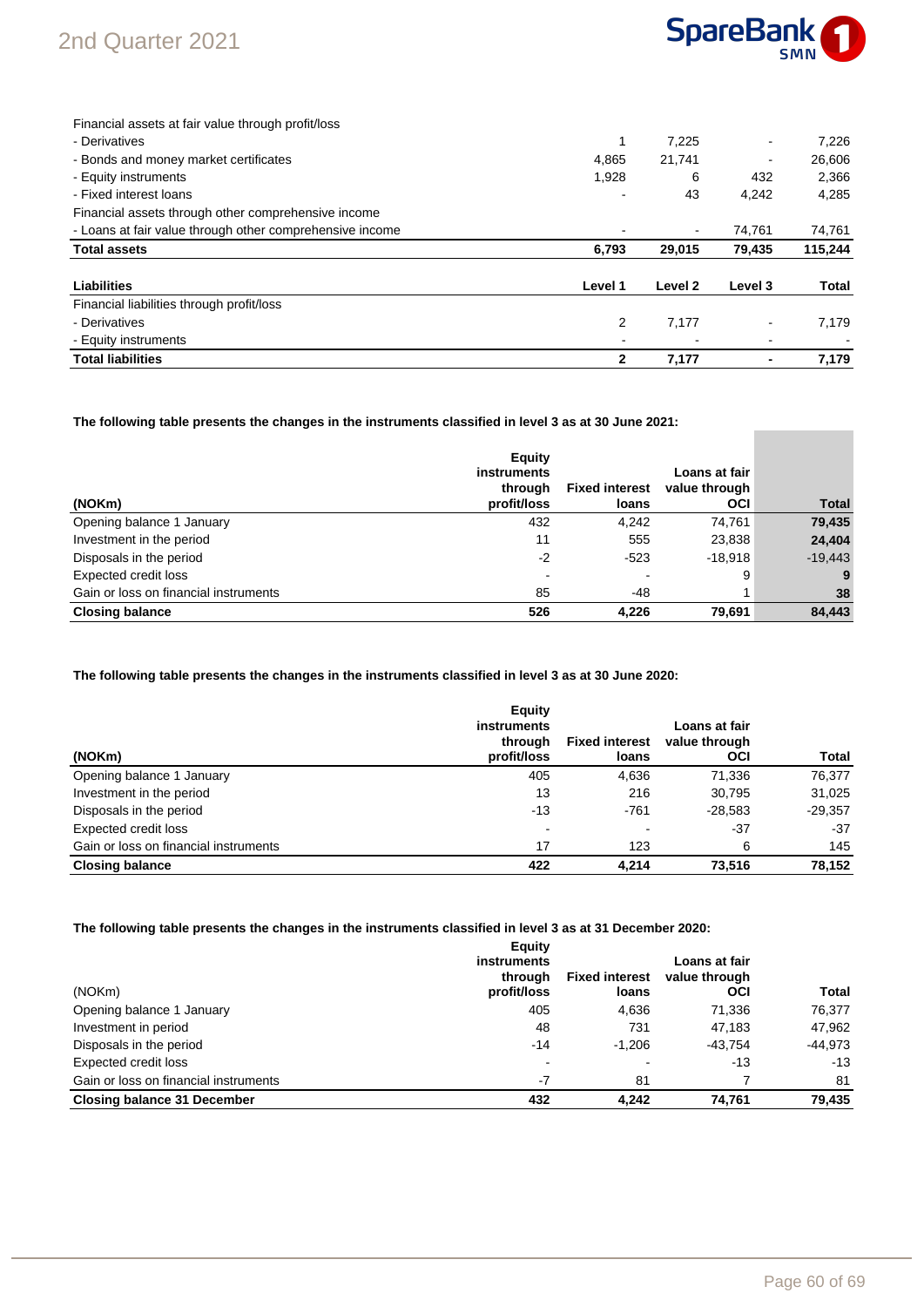

The method for valuation of financial instruments in level 2 and 3 is described in the following:

#### Fixed interest loans to customers (level 3)

The loans consist for the most part of fixed interest loans denominated in Norwegian kroner. The value of the fixed interest loans is determined such that agreed interest flows are discounted over the term of the loan by a discount factor that is adjusted for margin requirements. The discount factor is raised by 10 points when calculating sensitivity.

#### Loans at fair value through other comprehensive income (level 3)

Property Loans at floating interest classified at fair value over other comprehensive income is valued based on nominal amount reduced by expected credit loss. Loans with no significant credit risk detoriation since first recognition is assessed at nominal amount. For loans with a significant increase in credit risk since first recognition or objective evidence of loss, the calculation of expected credit losses over the life of the asset is in line with loan losses for loans at amortised cost. Estimated fair value is the nominal amount reduced by expected lifetime credit loss. If the likelihood of the worst case scenario in the model is doubled, fair value is reduced by NOK 6 million.

#### Short-term paper and bonds (level 2 and 3)

Valuation on level 2 is based for the most part on observable market information in the form of interest rate curves, exchange rates and credit margins for the individual credit and the bond's or certificate's characteristics. For paper valued under level 3 the valuation is based on indicative prices from a third party or comparable paper.

#### Equity instruments (level 3)

Shares that are classified to level 3 include essentially investments in unquoted shares. Among other a total of NOK 437 million in Private Equity investments, property funds, hedge funds and unquoted shares through the company SpareBank SMN 1 Invest. The valuations are in all essentials based on reporting from managers of the funds who utilise cash flow based models or multiples when determining fair value. The Group does not have full access to information on all the elements in these valuations and is therefore unable to determine alternative assumptions.

#### Financial derivatives (level 2)

Financial derivatives at level 2 include for the most part currency futures and interest rate and exchange rate swaps. Valuation is based on observable interest rate curves. In addition the item includes derivatives related to FRAs. These are valued with a basis in observable prices in the market. Derivatives classified to level 2 also include equity derivatives related to SpareBank 1 Markets' market-making activities. The bulk of these derivatives refer to the most sold shares on Oslo Børs, and the valuation is based on the price of the actual/underlying share and observable or calculated volatility.

#### **Sensitivity analyses, level 3 as at 30 June 2021:**

| (NOKm)<br><b>Book value</b>                                      | <b>Effect from</b><br>change in<br>reasonable<br>possible<br>alternative<br>assumptions |
|------------------------------------------------------------------|-----------------------------------------------------------------------------------------|
| Fixed interest loans<br>4,226                                    | $-12$                                                                                   |
| Equity instruments through profit/loss*<br>526                   | $\sim$                                                                                  |
| Loans at fair value through other comprehensive income<br>79,691 | -6                                                                                      |

\* As described above, the information to perform alternative calculations are not available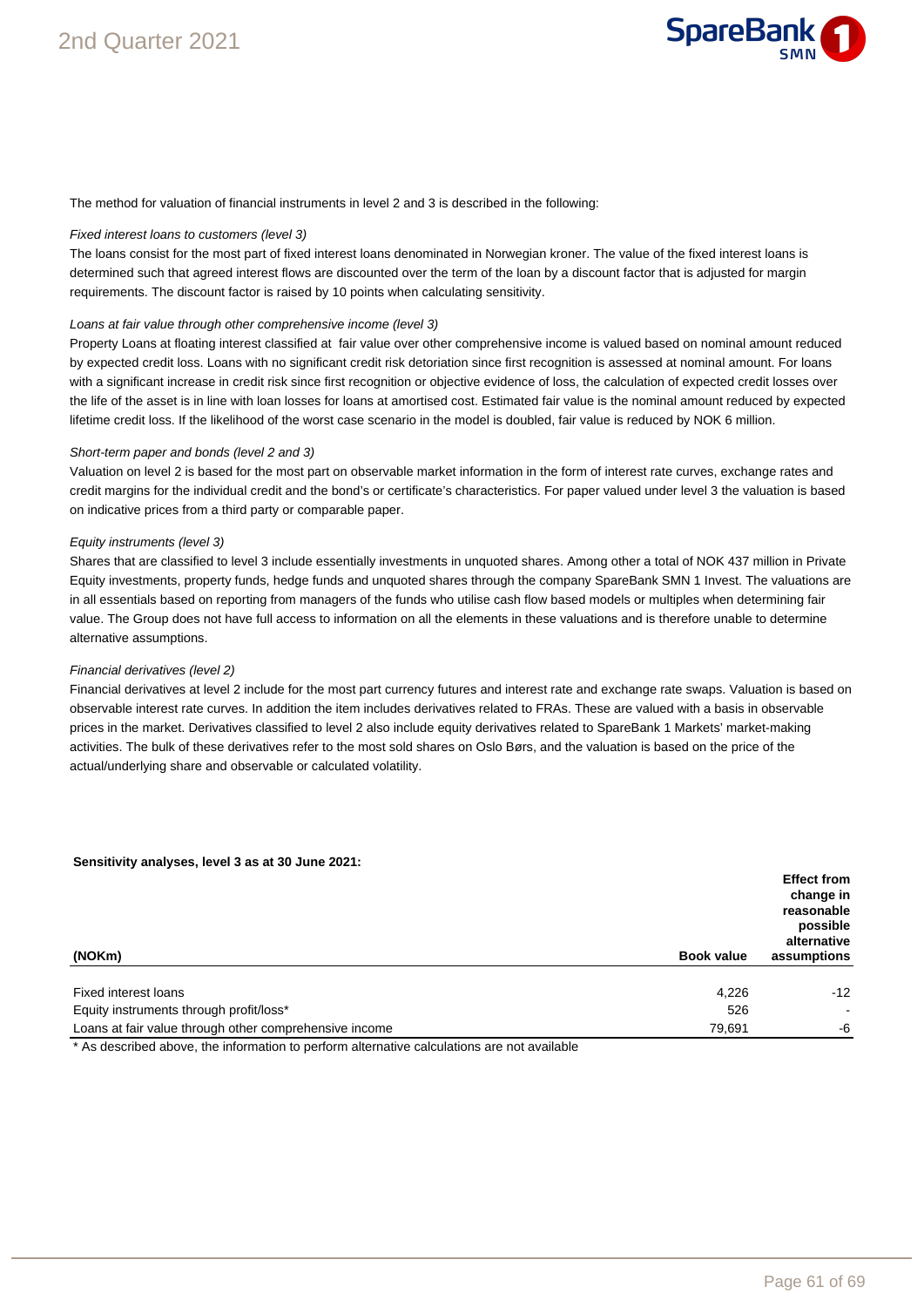

#### Note 18 - Liquidity risk

Liquidity risk is the risk that the group will be unable to refinance its debt or to finance asset increases. Liquidity risk management starts out from the group's overall liquidity strategy which is reviewed and adopted by the board of directors at least once each year. The liquidity strategy reflects the group's moderate risk profile.

The group reduces its liquidity risk through guidelines and limits designed to achieve a diversified balance sheet, both on the asset and liability side. Preparedness plans have been drawn up both for the group and the SpareBank 1 Alliance to handle the liquidity situation in periods of turbulent capital markets. The bank's liquidity situation is stress tested on a monthly basis using various maturities and crisis scenarios: bank-specific, for the financial market in general or a combination of internal and external factors. The group's objective is to survive twelve months of ordinary operations without access to fresh external funding while housing prices fall 30 per cent. In the same period minimum requirements to LCR shall be fulfilled.

The average residual maturity on debt created by issue of securities at the end of the first half year 2021 was 3.9 years. The overall LCR at the same point was 184 per cent and the average overall LCR in the second quarter was 181 per cent. The LCR in Norwegian kroner and euro at quarter-end was 176 and 267 per cent respectively.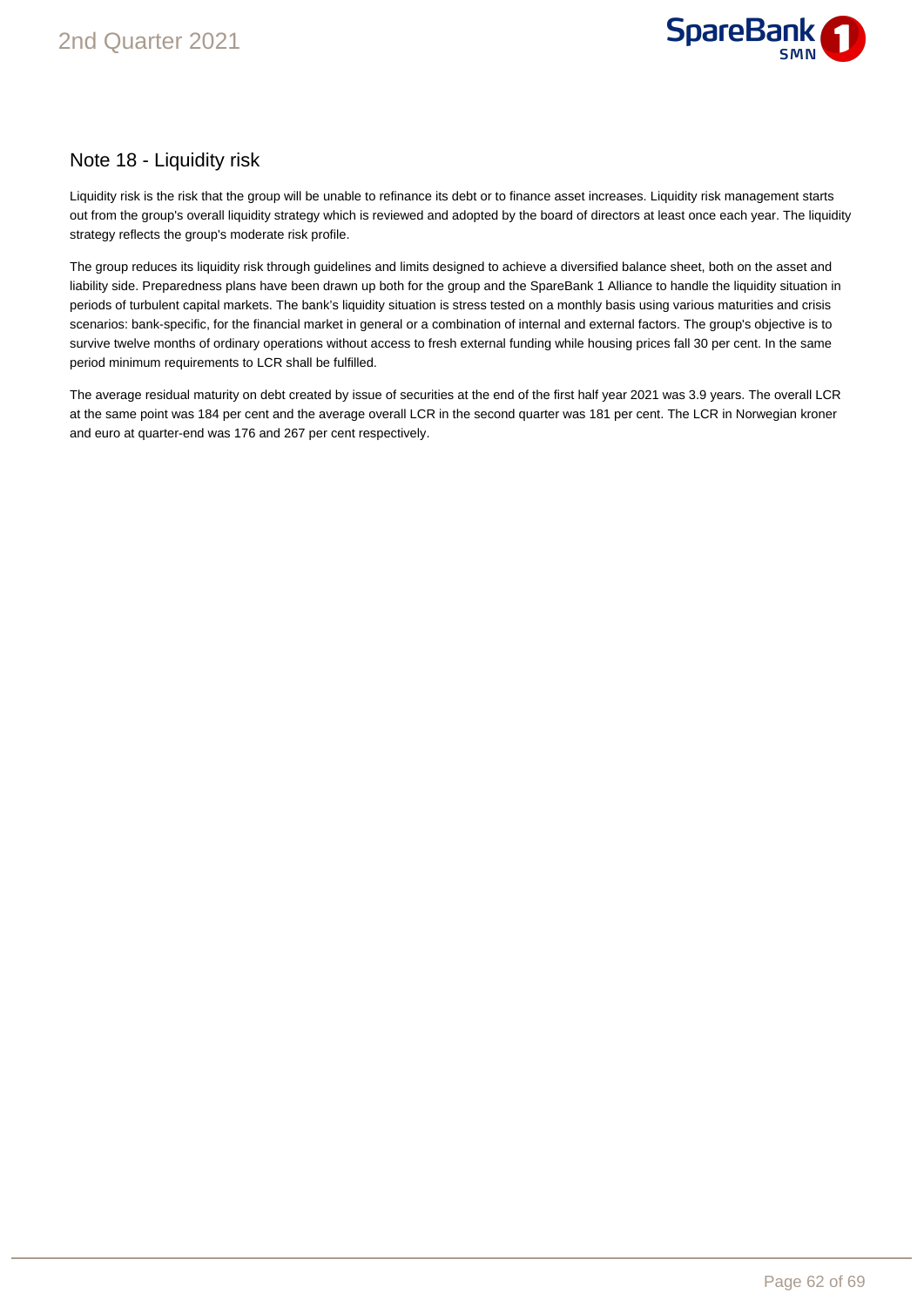

### Note 19 - Earnings per Equity Capital Certificate

ECC owners share of profit have been calculated based on net profit allocated in accordance to the average number of certificates outstanding in the period. There is no option agreements in relation to the Equity Capital Certificates, diluted net profit is therefore equivalent to Net profit per ECC.

|                                                                  |             | <b>First half</b> |             |  |  |  |
|------------------------------------------------------------------|-------------|-------------------|-------------|--|--|--|
| (NOKm)                                                           | 2021        | 2020              | 2020        |  |  |  |
| Adjusted Net Profit to allocate between ECC owners and           |             |                   |             |  |  |  |
| Savings Bank Reserve 1)                                          | 1,395       | 915               | 1.793       |  |  |  |
| Allocated to ECC Owners 2)                                       | 892         | 585               | 1.147       |  |  |  |
| Issues Equity Captial Certificates adjusted for own certificates | 129.324.795 | 129.303.137       | 129.347.626 |  |  |  |
| <b>Earnings per Equity Captial Certificate</b>                   | 6.90        | 4.53              | 8.87        |  |  |  |

|                                                            | <b>First half</b> |       |        |
|------------------------------------------------------------|-------------------|-------|--------|
| 1) Adjusted Net Profit                                     | 2021              | 2020  | 2020   |
| Net Profit for the group                                   | 1.523             | 1.008 | 1.978  |
| adjusted for non-controlling interests share of net profit | -98               | -55   | $-126$ |
| Adjusted for Tier 1 capital holders share of net profit    | $-30$             | $-38$ | -59    |
| <b>Adjusted Net Profit</b>                                 | 1.395             | 915   | 1.793  |

| 2) Equity capital certificate ratio (parent bank) (NOKm) | 30 June 2021 | 30 June 2020 | 31 Dec 2020 |
|----------------------------------------------------------|--------------|--------------|-------------|
| ECC capital                                              | 2,597        | 2,597        | 2,597       |
| Dividend equalisation reserve                            | 6,556        | 6,338        | 6,556       |
| Premium reserve                                          | 895          | 895          | 895         |
| Unrealised gains reserve                                 | 153          | 121          | 153         |
| Other equity capital                                     | -0           | $-28$        |             |
| A. The equity capital certificate owners' capital        | 10,201       | 9,923        | 10,201      |
| Ownerless capital                                        | 5,664        | 5,541        | 5,664       |
| Unrealised gains reserve                                 | 86           | 68           | 86          |
| Other equity capital                                     | -0           | $-16$        |             |
| <b>B.</b> The saving bank reserve                        | 5,750        | 5,593        | 5,750       |
| To be disbursed from gift fund                           | 226          |              | 321         |
| Dividend declared                                        | 401          |              | 569         |
| Equity ex. profit                                        | 16,578       | 15,517       | 16,842      |
| Equity capital certificate ratio A/(A+B)                 | 64.0%        | 64.0%        | 64.0%       |
| Equity capital certificate ratio for distribution        | 64.0%        | 64.0%        | 64.0%       |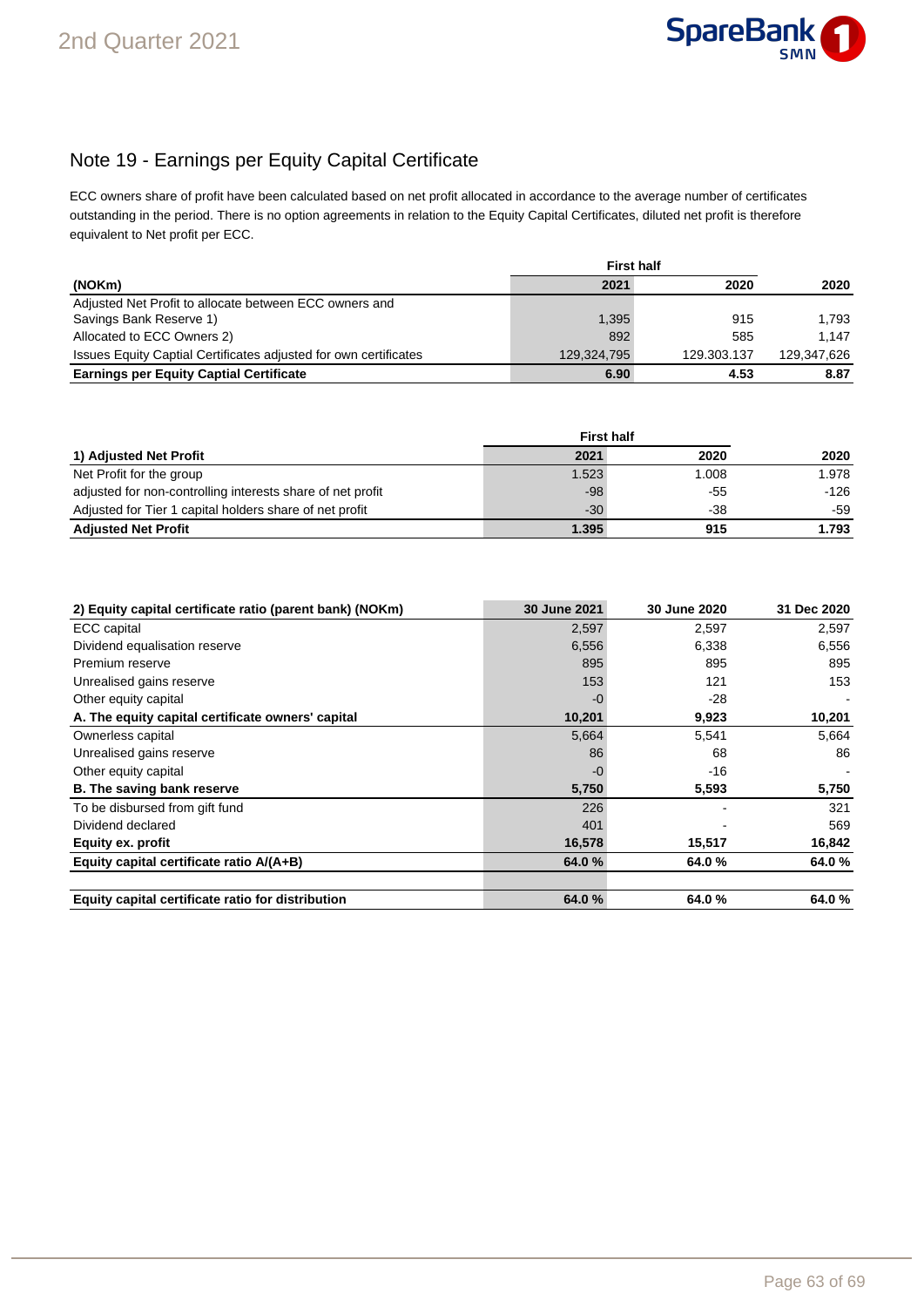

## Results from quarterly accounts

| Group (NOKm)                                | <b>2Q</b> | 1Q    | 4Q    | 3Q    | <b>2Q</b> | 1Q     | 4Q    | 3Q    | 2Q    |
|---------------------------------------------|-----------|-------|-------|-------|-----------|--------|-------|-------|-------|
|                                             | 2021      | 2021  | 2020  | 2020  | 2020      | 2020   | 2019  | 2019  | 2019  |
| Interest income effective interest method   | 958       | 939   | 945   | 972   | 1,031     | 1,250  | 1,235 | 1,190 | 1,127 |
| Interest expenses                           | 260       | 271   | 258   | 277   | 365       | 540    | 539   | 512   | 463   |
| <b>Net interest</b>                         | 698       | 668   | 688   | 695   | 665       | 710    | 697   | 678   | 664   |
| Commission income                           | 400       | 374   | 393   | 399   | 316       | 335    | 342   | 352   | 342   |
| Commission expenses                         | 48        | 51    | 54    | 50    | 44        | 47     | 38    | 45    | 42    |
| Other operating income                      | 395       | 468   | 399   | 277   | 323       | 271    | 255   | 235   | 294   |
| <b>Commission income and other income</b>   | 748       | 790   | 738   | 625   | 595       | 558    | 559   | 541   | 594   |
| Dividends                                   | 17        | 4     | 27    | 2     | 2         | 8      | 1     | 1     | 11    |
| Income from investment in related companies | 212       | 128   | 117   | 170   | 177       | 217    | 8     | 85    | 231   |
| Net return on financial investments         | 42        | 158   | 53    | 32    | 269       | $-124$ | 8     | 35    | 95    |
| Net return on financial investments         | 270       | 289   | 197   | 204   | 448       | 101    | 17    | 121   | 336   |
| <b>Total income</b>                         | 1,716     | 1,748 | 1,622 | 1,525 | 1,709     | 1,369  | 1,244 | 1,319 | 1,573 |
| Staff costs                                 | 465       | 531   | 553   | 415   | 445       | 438    | 393   | 398   | 434   |
| Other operating expenses                    | 269       | 265   | 271   | 261   | 254       | 268    | 305   | 266   | 259   |
| <b>Total operating expenses</b>             | 735       | 796   | 824   | 675   | 699       | 706    | 699   | 664   | 693   |
| <b>Result before losses</b>                 | 981       | 952   | 798   | 850   | 1,010     | 663    | 574   | 677   | 901   |
| Loss on loans, guarantees etc.              | 39        | 59    | 242   | 231   | 170       | 308    | 103   | 71    | 59    |
| <b>Result before tax</b>                    | 942       | 893   | 556   | 619   | 840       | 355    | 471   | 605   | 843   |
| Tax charge                                  | 191       | 131   | 105   | 102   | 124       | 69     | 122   | 122   | 166   |
| Result investment held for sale, after tax  | 4         | 6     | -0    | 2     | 3         | 4      | 1     | 3     | 4     |
| Net profit                                  | 755       | 768   | 450   | 519   | 719       | 290    | 346   | 488   | 683   |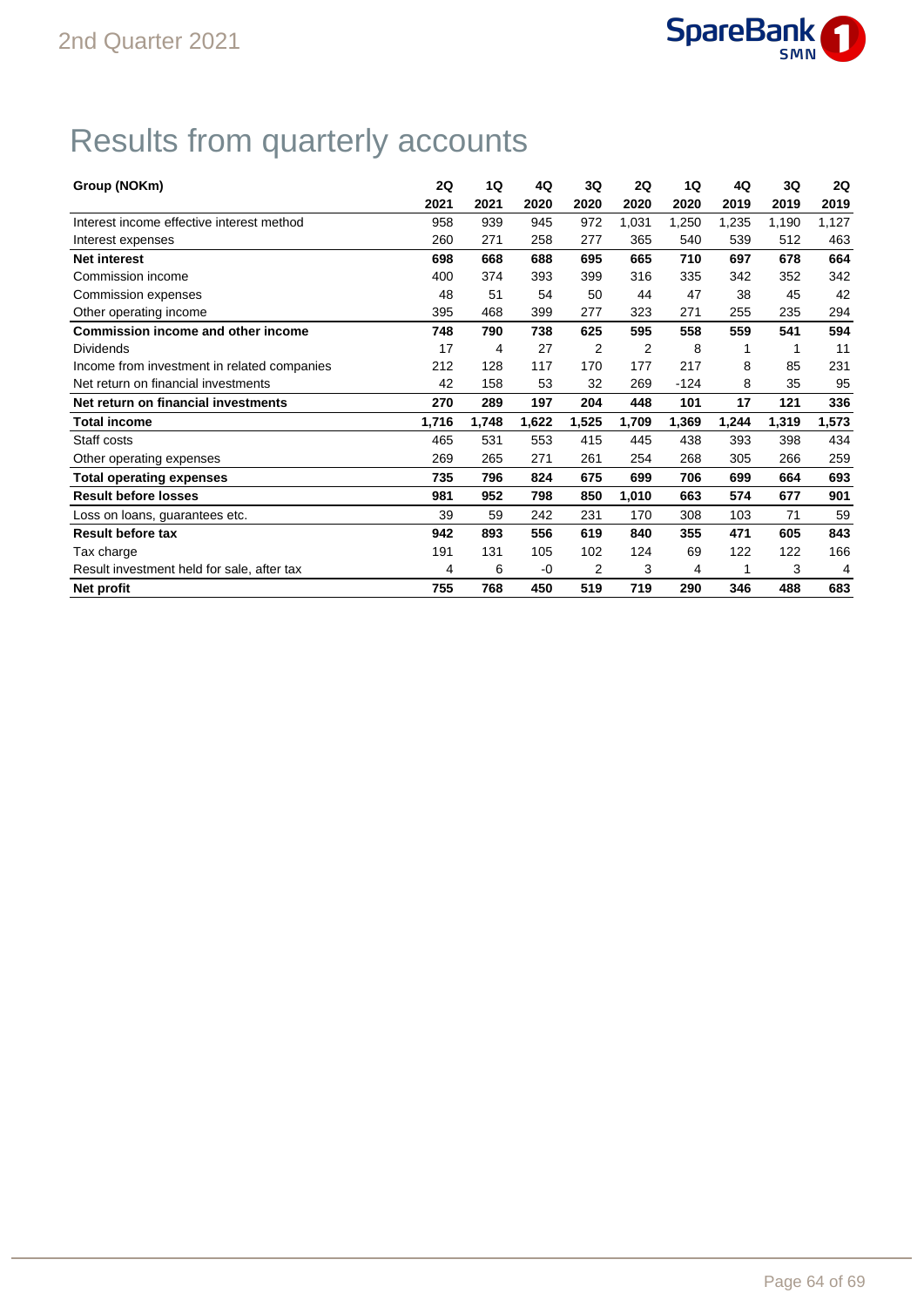

## Key figures from quarterly accounts

| Group (NOKm)                                                                       | 2Q     | 1Q                                                                      | 4Q     | 3Q     | 2Q     | 1Q     | 4Q     | 3Q      | 2Q     |
|------------------------------------------------------------------------------------|--------|-------------------------------------------------------------------------|--------|--------|--------|--------|--------|---------|--------|
|                                                                                    | 2021   | 2021                                                                    | 2020   | 2020   | 2020   | 2020   | 2019   | 2019    | 2019   |
| Profitability                                                                      |        |                                                                         |        |        |        |        |        |         |        |
| Return on equity per quarter 1)                                                    | 14.3%  | 14.8%                                                                   | 8.9%   | 10.5%  | 15.1%  | 5.7%   | 7.1%   | 10.2%   | 14.9%  |
| Cost-income ratio <sup>1)</sup>                                                    | 43 %   | 46 %                                                                    | 51 %   | 45 %   | 41 %   | 52 %   | 56 %   | 50 %    | 44 %   |
| <b>Balance sheet figures</b>                                                       |        |                                                                         |        |        |        |        |        |         |        |
| Gross loans to customers                                                           |        | 141,935 137,471 134,648 133,640 130,627 127,272 126,277 123,967 121,895 |        |        |        |        |        |         |        |
| Gross loans incl. SB1 Boligkreditt and SB1                                         |        |                                                                         |        |        |        |        |        |         |        |
| Næringskreditt                                                                     |        | 189,015 185,342 182,801 179,423 175,100 170,771 167,777 165,380 163,627 |        |        |        |        |        |         |        |
| Deposits from customers                                                            |        | 110,133 102,390 97,529                                                  |        | 95,391 | 94,289 | 88,152 | 85,917 | 83,641  | 86,553 |
| <b>Total assets</b>                                                                |        | 200,426 193,822 187,912 186,900 190,484 185,182 166,662 166,475 167,289 |        |        |        |        |        |         |        |
| Quarterly average total assets                                                     |        | 197,124 190,867 187,406 188,692 187,833 175,922 166,569 166,882 165,965 |        |        |        |        |        |         |        |
| Growth in loans incl. SB1 Boligkreditt and SB1                                     |        |                                                                         |        |        |        |        |        |         |        |
| Næringskredtt last 12 months 1)                                                    | 2.0%   | 1.4%                                                                    | 1.9%   | 2.5%   | 2.5%   | 1.8%   | 1.4%   | 1.1%    | 1.6%   |
| Growth in deposits last 12 months                                                  | 7.6%   | 5.0%                                                                    | 2.2%   | 1.2%   | 7.0%   | 2.6%   | 2.7%   | $-3.4%$ | 6.7%   |
| Losses in % of gross loans incl. SB1<br><b>Boligkreditt and SB1 Næringskreditt</b> |        |                                                                         |        |        |        |        |        |         |        |
| Impairment losses ratio <sup>1)</sup>                                              | 0.08%  | 0.13%                                                                   | 0.54%  | 0.52%  | 0.39%  | 0.73%  | 0.25%  | 0.17%   | 0.14%  |
| Stage 3 as a percentage of gross loans <sup>1)</sup>                               | 1.87 % | 1.66 %                                                                  | 1.23 % | 1.30%  | 1.35%  | 1.39 % | 1.26 % | 1.28 %  | 1.22 % |
| Solidity <sup>2)</sup>                                                             |        |                                                                         |        |        |        |        |        |         |        |
| Common equity Tier 1 capital ratio                                                 | 18.3%  | 18.0%                                                                   | 18.3%  | 17.6 % | 17.2 % | 16.3%  | 17.2 % | 15.1%   | 15.0%  |
| Tier 1 capital ratio                                                               | 20.0%  | 19.7%                                                                   | 20.0%  | 19.2%  | 18.9%  | 18.0%  | 19.3%  | 16.7%   | 16.6%  |
| Capital ratio                                                                      | 22.2 % | 21.9%                                                                   | 22.3 % | 21.4 % | 21.1%  | 20.1 % | 21.6%  | 18.9%   | 18.8%  |
| Tier 1 capital                                                                     | 19,011 | 18,636                                                                  | 18,636 | 18,290 | 18,182 | 17,792 | 17,742 | 17,417  | 17,284 |
| Total eligible capital                                                             | 21,105 | 20,741                                                                  | 20,759 | 20,373 | 20,266 | 19,879 | 19,854 | 19,765  | 19,634 |
| Liquidity Coverage Ratio (LCR)                                                     | 184 %  | 190 %                                                                   | 171 %  | 140 %  | 163 %  | 185 %  | 148 %  | 181 %   | 165 %  |
| Leverage Ratio                                                                     | 7.0%   | 7.0%                                                                    | 7.1%   | 7.1%   | 6.9%   | 6.9%   | 7.5 %  | 7.4 %   | 7.5%   |
| <b>Key figures ECC</b>                                                             |        |                                                                         |        |        |        |        |        |         |        |
| ECC share price at end of period (NOK)                                             | 119.20 | 107.40                                                                  | 97.60  | 84.30  | 78.30  | 67.60  | 100.20 | 98.50   | 97.70  |
| Number of certificates issued, millions 1)                                         | 129.36 | 129.22                                                                  | 129.39 | 129.44 | 129.39 | 129.22 | 129.30 | 129.48  | 129.66 |
| Booked equity capital per ECC (including dividend)                                 |        |                                                                         |        |        |        |        |        |         |        |
| 1)                                                                                 | 100.18 | 96.70                                                                   | 94.71  | 92.73  | 90.37  | 86.85  | 90.75  | 89.36   | 87.04  |
| Profit per ECC, majority 1)                                                        | 3.51   | 3.40                                                                    | 1.99   | 2.35   | 3.27   | 1.26   | 1.60   | 2.30    | 3.21   |
| Price-Earnings Ratio <sup>1)</sup>                                                 | 8.50   | 7.91                                                                    | 12.28  | 8.96   | 5.98   | 13.46  | 15.67  | 10.69   | 7.61   |
| Price-Book Value Ratio <sup>1)</sup>                                               | 1.19   | 1.11                                                                    | 1.03   | 0.91   | 0.87   | 0.78   | 1.10   | 1.10    | 1.12   |

1) Defined as alternative performance measures, see attachment to the quarterly report

2) Comparables have not been restated since revised distribution of profit for 2019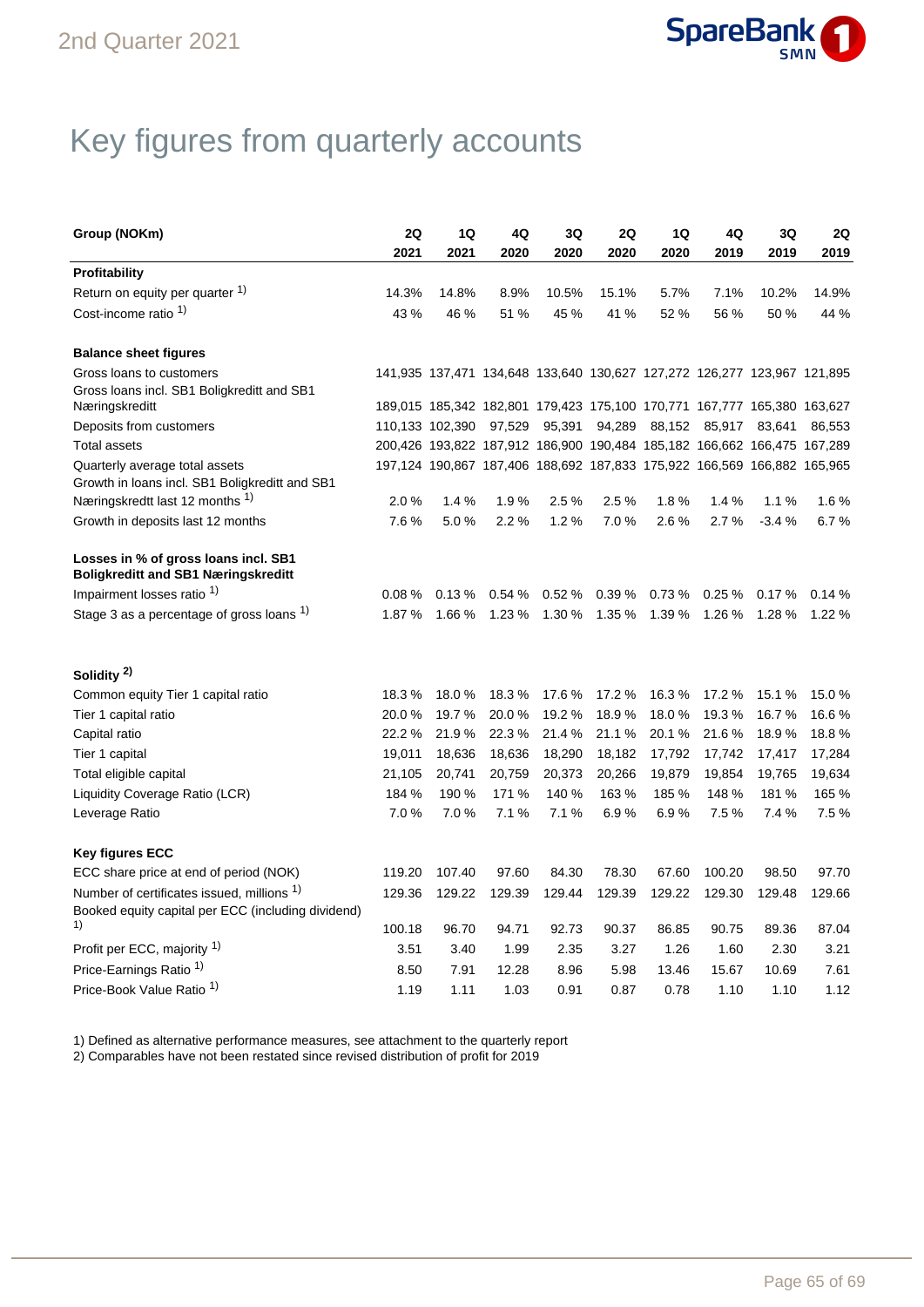

## Statement in compliance with the securities trading act, section 5-6

#### **Statement by the Board of Directors and CEO**

We hereby declare that to the best of our knowledge the half-yearly financial statements for the period 1 January to 30 June 2021 have been prepared in accordance with IAS 34 Interim Financial Reporting, and that they give a true and fair view of the assets, liabilities, financial position and profit or loss of the bank and the group taken as a whole.

We also declare that to the best of our knowledge the half-yearly management report gives a fair review of important events in the reporting period and their impact on the financial statements, the principal risks and uncertainties facing the business in the next reporting period, and significant transactions with related parties.

> Trondheim, 11 August 2021 The Board of Directors of SpareBank 1 SMN

(chair) (deputy chair)

Kjell Bjordal **Christian Stav** Christian Stav Morten Loktu

Mette Kamsvåg **Thomsen** Tonje Eskeland Foss **Grand The The The Thomsen** Janne Thyø Thomsen

Freddy Aursø **Inge Lindseth Christina Straub** Christina Straub

(employee rep.) (employee rep.)

Jan-Frode Janson (Group CEO)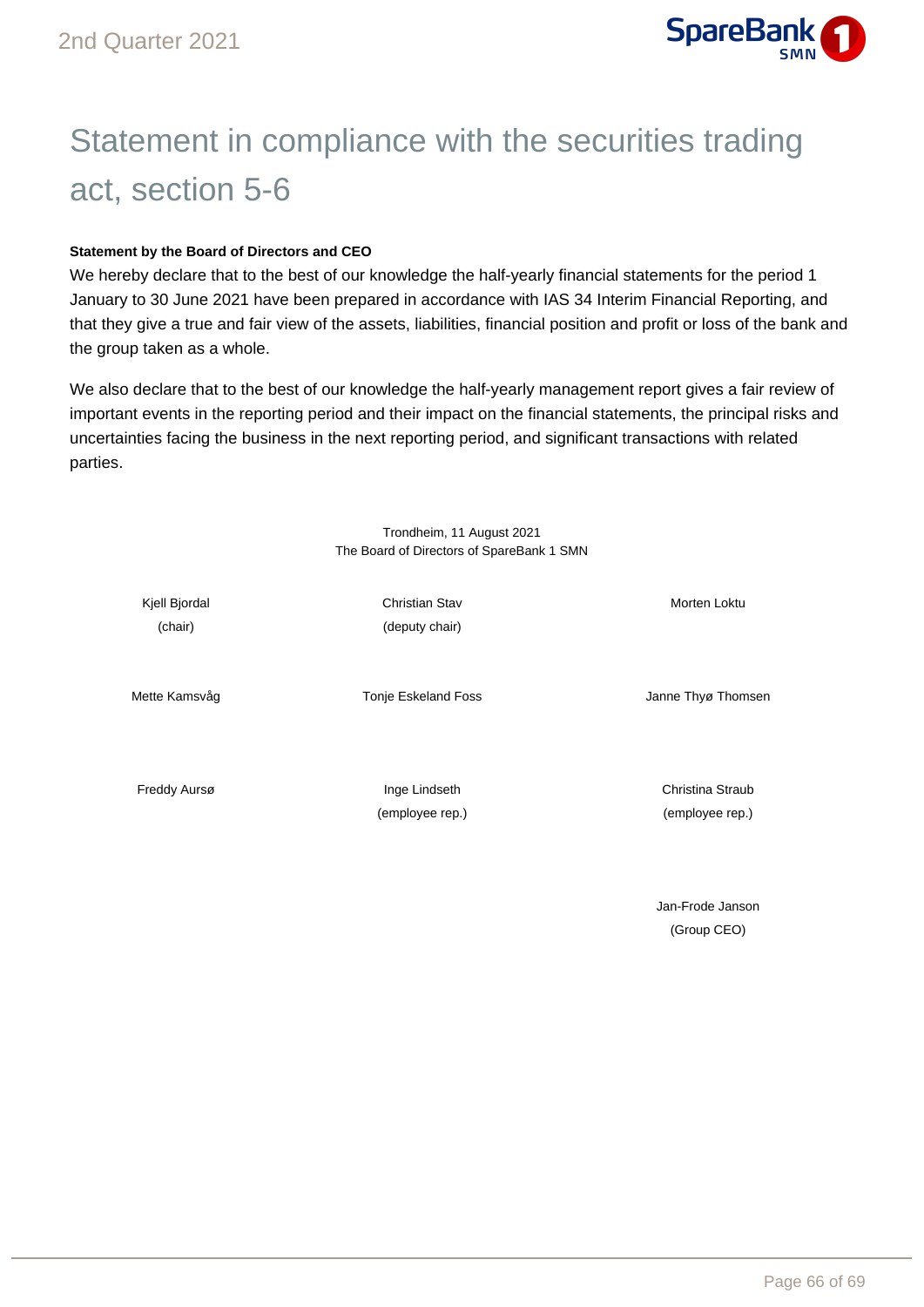

## Equity capital certificates

#### **Stock price compared with OSEBX and OSEEX**

1 July 2019 to 30 June 2021



OSEBX = Oslo Stock Exchange Benchmark Index (rebased) OSEEX = Oslo Stock Exchange ECC Index (rebased)

#### **Trading statistics**



1 July 2020 to 30 June 2021

Total number of ECs traded (1000)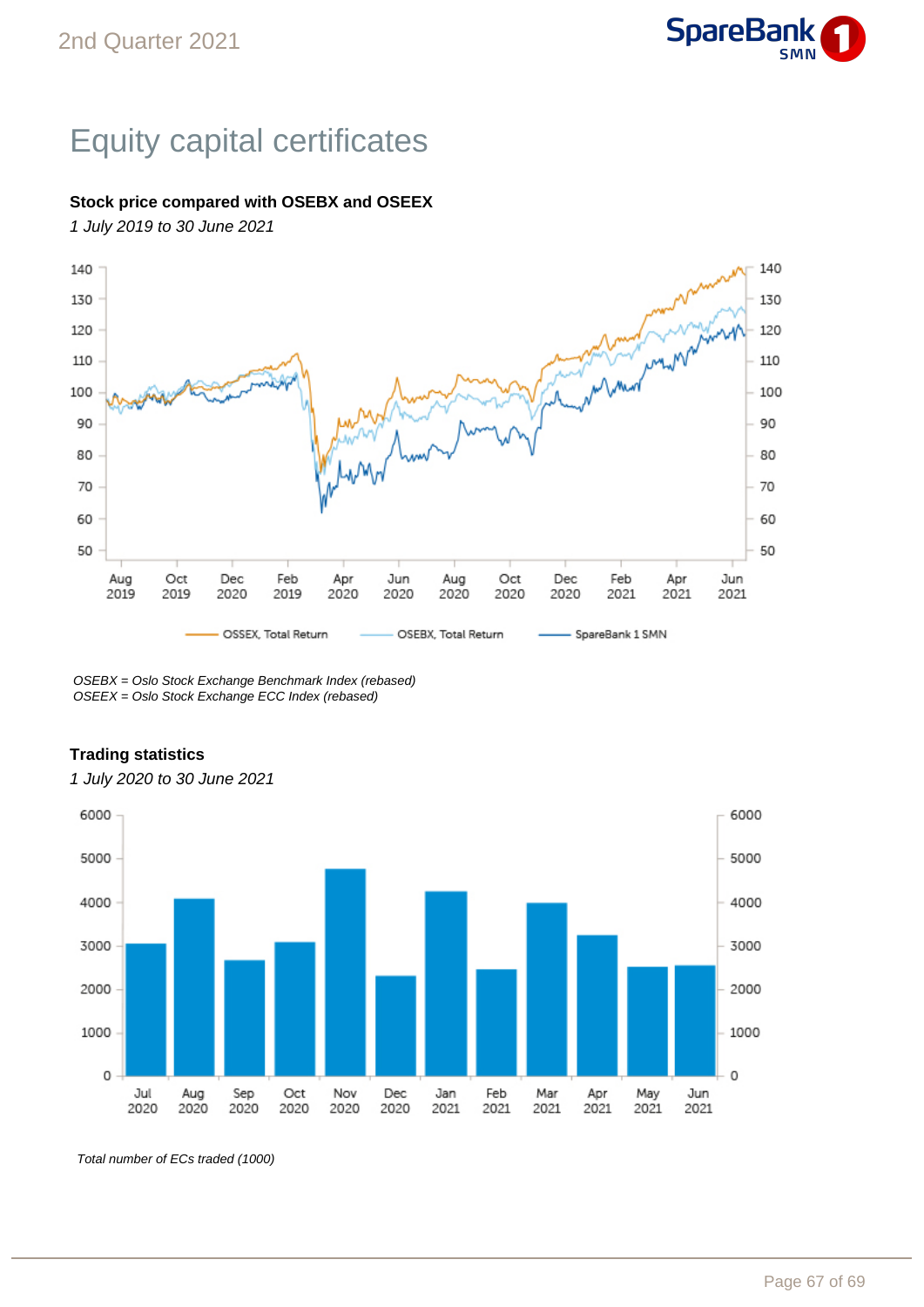

| 20 largest ECC holders                      | <b>Number</b> | <b>Share</b> |
|---------------------------------------------|---------------|--------------|
| State Street Bank and Trust Comp            | 4,065,418     | 3.13%        |
| Sparebankstiftelsen SMN                     | 3,965,391     | 3.05%        |
| VPF Odin Norge                              | 3,342,919     | 2.57 %       |
| <b>VPF Alfred Berg Gambak</b>               | 3,098,178     | 2.39 %       |
| Danske Invest Norske aksjer institusjon II. | 2,846,114     | 2.19%        |
| <b>VPF Nordea Norge</b>                     | 2.739.844     | 2.11%        |
| VPF Pareto aksje Norge                      | 2,619,766     | 2.02%        |
| State Street Bank and Trust Comp            | 2,205,541     | 1.70 %       |
| J.P. Morgan Chase Bank, N.A., London        | 2,054,066     | 1.58 %       |
| VPF Eika Egenkapitalbevis                   | 1,948,968     | 1.50 %       |
| Forsvarets personellservice                 | 1,942,946     | 1.50 %       |
| Pareto Invest AS                            | 1,821,106     | 1.40 %       |
| J.P. Morgan Bank Luxembourg S.A.            | 1,535,950     | 1.18%        |
| J.P. Morgan Bank Luxembourg S.A.            | 1,424,474     | 1.10 %       |
| MP pensjon PK                               | 1,352,771     | 1.04%        |
| J.P. Morgan Bank Luxembourg S.A.            | 1,329,700     | 1.02%        |
| VPF Nordea kapital                          | 1,328,941     | 1.02 %       |
| Spesialfondet Borea utbytte                 | 1,250,762     | 0.96%        |
| VPF Nordea avkastning                       | 1,249,111     | 0.96%        |
| Danske Invest Norske aksjer institusjon     | 1,244,975     | 0.96%        |
| The 20 largest ECC holders in total         | 43,366,941    | 33.40 %      |
| <b>Others</b>                               | 86,469,502    | 66.60 %      |
| <b>Total issued ECCs</b>                    | 129,836,443   | 100.00 %     |

#### **Dividend policy**

SpareBank 1 SMN aims to manage the Group's resources in such a way as to provide equity certificate holders with a good, stable and competitive return in the form of dividend and a rising value of the bank's equity certificate.

The net profit for the year will be distributed between the owner capital (the equity certificate holders) and the ownerless capital in accordance with their respective shares of the bank's total equity capital.

SpareBank 1 SMN's intention is that about one half of the owner capital's share of the net profit for the year should be disbursed in dividends and, similarly, that about one half of the owner capital's share of the net profit for the year should be disbursed as gifts or transferred to a foundation. This is on the assumption that capital adequacy is at a satisfactory level. When determining dividend payout, account will be taken of the profit trend expected in a normalised market situation, external framework conditions and the need for tier 1 capital.